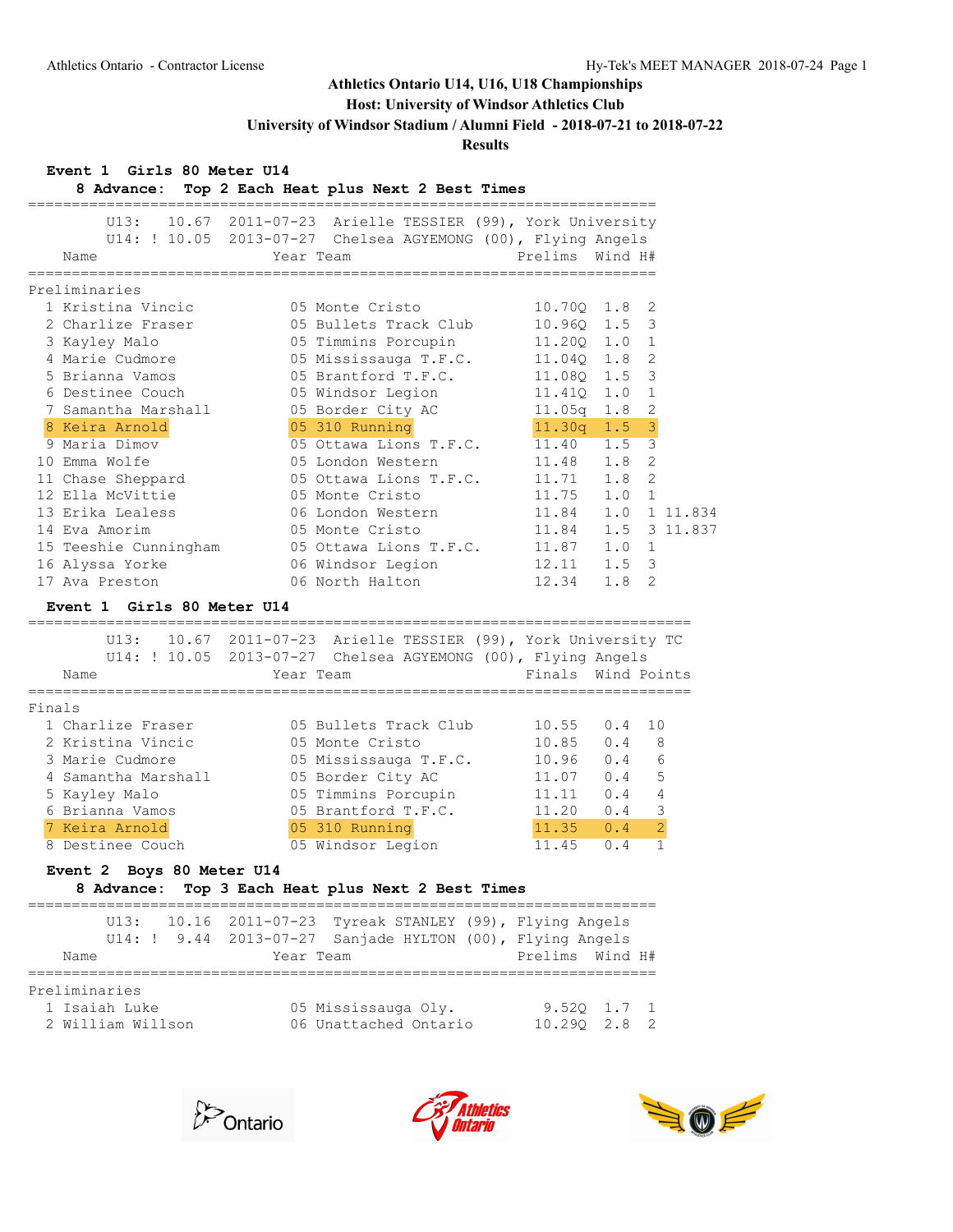# **Host: University of Windsor Athletics Club**

**University of Windsor Stadium / Alumni Field - 2018-07-21 to 2018-07-22**

### **Results**

#### **....Event 2 Boys 80 Meter U14**

| 3 Damian Lewiecki  | 05 Univ. Toronto TC  | $9.970$ 1.7 1     |  |
|--------------------|----------------------|-------------------|--|
| 4 Tyrese Gibson    | 06 Thorold Elite     | 11.150 2.8 2      |  |
| 5 Keon Smith       | 05 The Gazelles      | $10.570$ 1.7 1    |  |
| 6 Amari N'Daw      | 05 The Speed Academy | 11.260 2.8 2      |  |
| 7 Emmett Smith     | 06 Brantford T.F.C.  | $11.45q$ 1.7 1    |  |
| 8 Bennett Hawrelak | 06 London Western    | $11.70q$ $2.8$ 2  |  |
| 9 Hunter Craig     | 06 London Western    | $12.01$ $1.7$ 1   |  |
| 10 Dylan Brookes   | 06 London Western    | $12.50 \t1.7 \t1$ |  |
| 11 Richard Latham  | 07 London Western    | $12.58$ $2.8$ 2   |  |

#### **Event 2 Boys 80 Meter U14**

Finals

============================================================================

| Name |  | Year Team |                                                                       |  | Finals Wind Points |  |
|------|--|-----------|-----------------------------------------------------------------------|--|--------------------|--|
|      |  |           | U14: $\frac{1}{2}$ 9.44 2013-07-27 Sanjade HYLTON (00), Flying Angels |  |                    |  |
|      |  |           | $U13: 10.16 2011-07-23$ Tyreak STANLEY (99), Flying Angels            |  |                    |  |

| 1 Isaiah Luke     | 05 Mississauga Oly.   |                 | $9.54 - 0.5$ 10 |                          |
|-------------------|-----------------------|-----------------|-----------------|--------------------------|
| 2 Damian Lewiecki | 05 Univ. Toronto TC   | $10.08 - 0.5$ 8 |                 |                          |
| 3 Keon Smith      | 05 The Gazelles       | $10.35 - 0.5$ 6 |                 |                          |
| 4 William Willson | 06 Unattached Ontario | $10.38 - 0.5$ 5 |                 |                          |
| 5 Emmett Smith    | 06 Brantford T.F.C.   | $11.30 - 0.5$   |                 | $\overline{4}$           |
| 6 Tyrese Gibson   | 06 Thorold Elite      | $11.36 - 0.5$   |                 | $\overline{\phantom{a}}$ |
| 7 Amari N'Daw     | 05 The Speed Academy  | $11.57 - 0.5$ 2 |                 |                          |

#### **Event 3 Girls 100 Meter U16**

**24 Advance: Top 3 Each Heat plus Next 6 Best Times**

|                          | U15: 12.02 2016-05-21 Brianna GAYLE (02), The Speed Academy   |                            |
|--------------------------|---------------------------------------------------------------|----------------------------|
|                          | U16: ! 11.81 2016-05-21 Makenzy PIERRE-WEBSTER, Durham Gazell |                            |
| Name                     | Year Team                                                     | Prelims<br>Wind H#         |
| Preliminaries            |                                                               |                            |
|                          | 03 Laurel Creek T.F.C.         12.440   1.3                   | 4                          |
| 1 Ashlynn Gilhula        |                                                               |                            |
| 2 Trinity Miller         | 03 The Gazelles                                               | 12.500 1.6<br>6            |
| 3 Jasmine Kidd           | 03 The Gazelles                                               | 2<br>$12.600$ $1.1$        |
| 4 Kathryn Manor          | 03 Ottawa Lions T.F.C.                                        | 3<br>12.670 1.1            |
| 5 Chloe Schneeberg       | 03 Univ. Toronto TC                                           | 12.800 1.6<br>1            |
| 6 Ellie Munro            | 03 Ottawa Lions T.F.C.                                        | 5<br>13.020 1.3            |
| 7 Sa'mone Winters        | 03 Athletiques Int.                                           | 12.630 1.3<br>4            |
| 8 Samantha Bartlett      | 03 Durham Dragons                                             | 12.790 1.1<br>2            |
| 9 Siena Sujitno          | 03 Univ. Toronto TC 12.940 1.1                                | 3                          |
| 10 Nia Grose             | 04 The Speed Academy                                          | 13.050 1.3<br>-5           |
| 11 Zahnee Grant-Bingling | 03 South Simcoe                                               | 13.250 1.6<br>$\mathbf{1}$ |
| 12 Shayann Henry         | 03 Durham Legion                                              | 13.410 1.6<br>6            |
| 13 Abygail Montague      | 03 Monte Cristo                                               | 13.130 1.3<br>5            |
| 14 Priscilla Nyarkoh     | 03 The Gazelles                                               | 3<br>13.230 1.1            |
| 15 Delhia Richards       | 04 Ultimate Body 13.430 1.6                                   | $\mathbf{1}$               |
| 16 Grace Manderson       | 03 Laurel Creek T.F.C.                                        | 13.470 1.6<br>6 13.466     |
| 16 Olivia Krahn          | 04 St Thomas Legion                                           | 13.470 1.1<br>2 13.466     |
|                          |                                                               |                            |





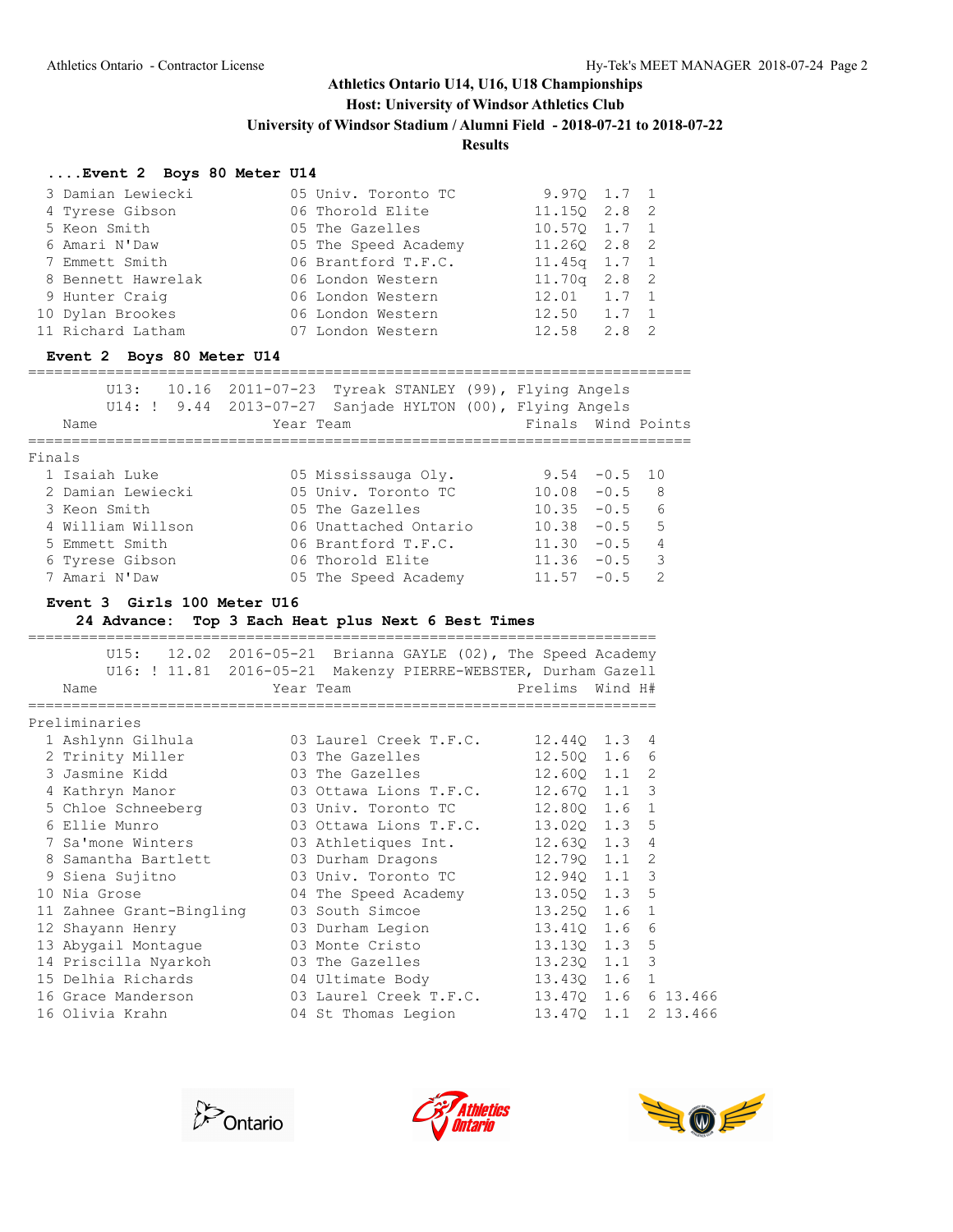#### **Host: University of Windsor Athletics Club**

**University of Windsor Stadium / Alumni Field - 2018-07-21 to 2018-07-22**

**Results**

#### **....Event 3 Girls 100 Meter U16**

| 18 Carli McGrath                                          | 04 Mississauga T.F.C.                                                      | 13.490 1.3 4 13.481 |                  |  |
|-----------------------------------------------------------|----------------------------------------------------------------------------|---------------------|------------------|--|
| 19 Mya Muschette                                          | 04 Invictus AC                                                             | 13.47q 1.1 3 13.469 |                  |  |
| 20 Julia Hancock                                          | 04 Laurel Creek T.F.C. 13.49q 1.1 3 13.482                                 |                     |                  |  |
| 21 Kyra Luke                                              | 03 Mississauga Oly. 13.50q 1.1 3                                           |                     |                  |  |
| 22 Eleanor Hall                                           | 04 Ottawa Lions T.F.C. 13.59q 1.6 6                                        |                     |                  |  |
| 23 Marisa McCutcheon                                      | 03 Ottawa Lions T.F.C.                                                     | 13.61q 1.3 4        |                  |  |
| 24 Shantay Morgan                                         | 02 York Univ. TC                                                           | $13.63q$ $1.6$ 6    |                  |  |
| 25 Earen Klassen                                          | 03 St Thomas Legion 13.70 1.6 1                                            |                     |                  |  |
| 26 Maya Hunter                                            |                                                                            |                     |                  |  |
| 27 Cassidy Gute                                           | 03 Saugeen T.F.C. 13.71 1.1 3<br>03 Laurel Creek T.F.C. 13.79 1.1 2 13.781 |                     |                  |  |
| 28 Natalie Brown                                          | 04 Saugeen T.F.C. 13.79 1.3 4 13.790                                       |                     |                  |  |
|                                                           |                                                                            |                     |                  |  |
|                                                           |                                                                            |                     |                  |  |
| 31 Sarah Gillan                                           | 04 Kingston T.F.C. 13.87 1.3 4                                             |                     |                  |  |
| 32 Kendall Nash                                           | 03 St Thomas Legion 13.88                                                  |                     | 1.3.5            |  |
| 33 Makayla Toffolo                                        | 04 Laurel Creek T.F.C. 13.89 1.6 1                                         |                     |                  |  |
| 34 Anjali Juneja                                          | 03 Unattached Ontario 13.90 1.6 1 13.898                                   |                     |                  |  |
| 34 Imani Vangaalen 64 Kitchener Waterl 13.90 1.1 2 13.898 |                                                                            |                     |                  |  |
| 36 Mikayla Murch 04 Speed River 13.91                     |                                                                            |                     | 1.6 <sub>6</sub> |  |
| 37 Cynthia Ma Pickard                                     | 04 Brantford T.F.C. 13.92                                                  |                     | $1.1 \quad 3$    |  |
| 38 Kiona Brown 03 Laurel Creek T.F.C. 14.08               |                                                                            |                     | 1.3 <sub>5</sub> |  |
| 39 Sierra Duncan                                          | 04 South Simcoe 14.10<br>04 Border City AC 14.22                           |                     | $1.1 \t2$        |  |
| 40 Gabby Polanco                                          |                                                                            |                     | 1.6 <sub>6</sub> |  |
| 41 Jalena Marelic                                         | 03 Ottawa Lions T.F.C. 14.45                                               |                     | $1.1 \t2$        |  |
| 42 Sophia Costa                                           | 03 Windsor Legion                                                          | 14.54               | $1.1 \quad 2$    |  |
| 43 Deneil Wilmot                                          | 04 Durham Legion 14.74                                                     |                     | 1.3 <sub>5</sub> |  |
| 44 Lala Moyo                                              | 03 The Gazelles 14.79                                                      |                     | 1.6 <sub>1</sub> |  |
| 45 Emily Van Hooft                                        | 03 Sarnia Athletics                                                        | 14.91               | 1.34             |  |

#### **Event 3 Girls 100 Meter U16**

#### **8 Advance: Top 2 Each Heat plus Next 2 Best Times**

========================================================================

 U15: 12.02 2016-05-21 Brianna GAYLE (02), The Speed Academy U16: ! 11.81 2016-05-21 Makenzy PIERRE-WEBSTER, Durham Gazell Name Year Team Semis Wind H# ======================================================================== Semi-Finals 1 Trinity Miller 03 The Gazelles 12.29Q 1.6 2 2 Ashlynn Gilhula 03 Laurel Creek T.F.C. 12.50Q 1.6 3 3 Jasmine Kidd 03 The Gazelles 12.55Q 1.2 1 12.543 4 Sa'mone Winters 03 Athletiques Int. 12.55Q 1.6 3 12.543 5 Kathryn Manor 03 Ottawa Lions T.F.C. 12.67Q 1.2 1 6 Samantha Bartlett 03 Durham Dragons 12.79Q 1.6 2 7 Siena Sujitno 03 Univ. Toronto TC 12.80q 1.2 1 8 Chloe Schneeberg 03 Univ. Toronto TC 12.88q 1.6 2 9 Nia Grose 04 The Speed Academy 12.96 1.2 1 10 Zahnee Grant-Bingling 03 South Simcoe 12.98 1.6 2 11 Abygail Montague 03 Monte Cristo 13.07 1.6 3 12 Ellie Munro 03 Ottawa Lions T.F.C. 13.13 1.6 3 13 Mya Muschette 04 Invictus AC 13.25 1.6 3





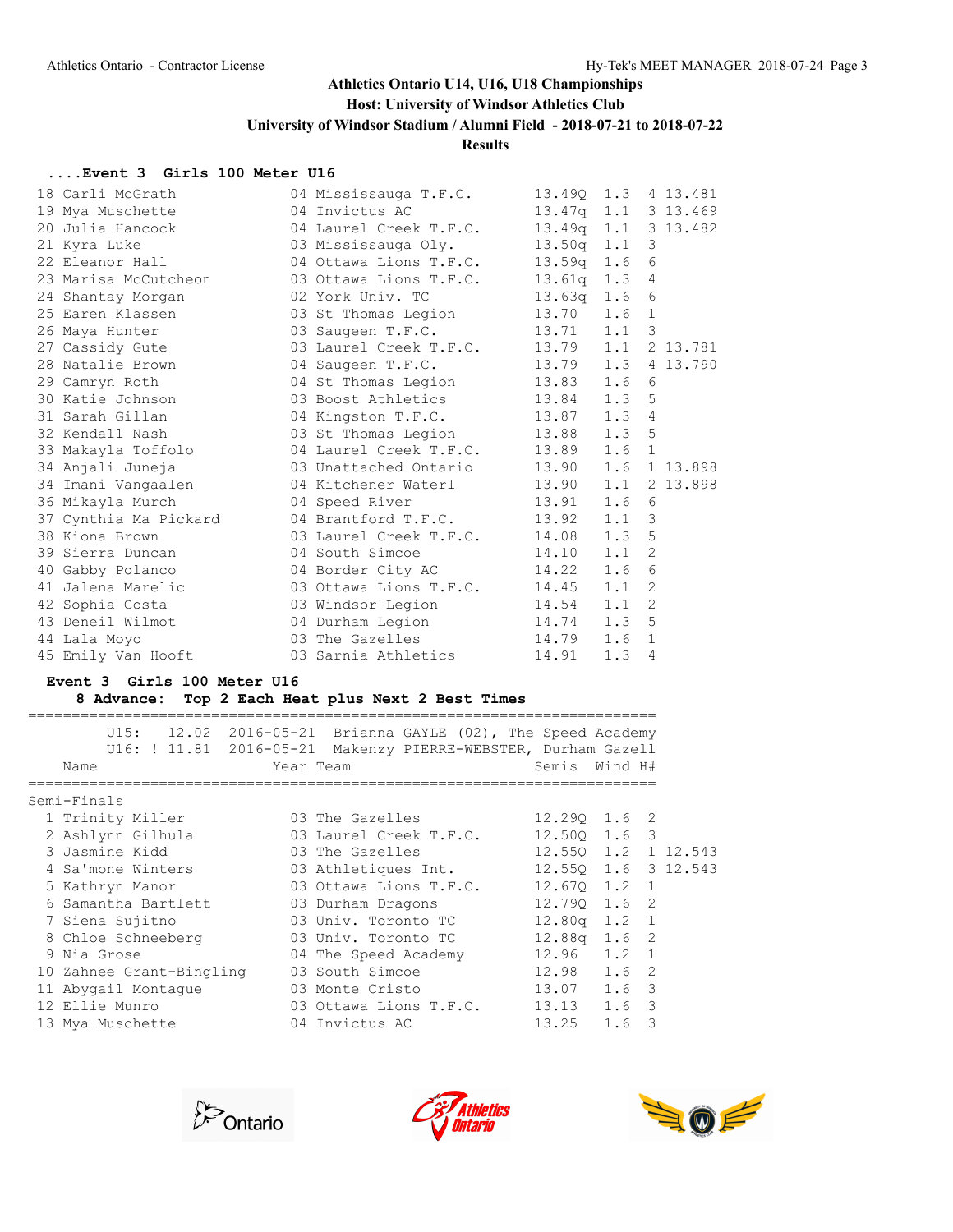#### **Host: University of Windsor Athletics Club**

**University of Windsor Stadium / Alumni Field - 2018-07-21 to 2018-07-22**

#### **Results**

#### **....Event 3 Girls 100 Meter U16**

| 14 Olivia Krahn      | 04 St Thomas Legion    | 13.31 | $1.2 \quad 1$ |              |
|----------------------|------------------------|-------|---------------|--------------|
| 15 Kyra Luke         | 03 Mississauga Oly.    | 13.33 | 1.6 2         |              |
| 16 Shayann Henry     | 03 Durham Legion       | 13.36 |               | 1.6 2 13.351 |
| 17 Delhia Richards   | 04 Ultimate Body       | 13.36 |               | 1.2 1 13.356 |
| 18 Priscilla Nyarkoh | 03 The Gazelles        | 13.45 | 1.6 3         |              |
| 19 Julia Hancock     | 04 Laurel Creek T.F.C. | 13.46 | 1.2 1         |              |
| 20 Eleanor Hall      | 04 Ottawa Lions T.F.C. | 13.53 | $1.2 \quad 1$ |              |
| 21 Grace Manderson   | 03 Laurel Creek T.F.C. | 13.54 | 1.6 2         |              |
| 22 Carli McGrath     | 04 Mississauga T.F.C.  | 13.62 | 1.6 3         |              |
| 23 Marisa McCutcheon | 03 Ottawa Lions T.F.C. | 13.74 | $1.6 \quad 2$ |              |

#### **Event 3 Girls 100 Meter U16**

|        | U15:<br>U16: ! 11.81 2016-05-21<br>Name | 12.02 2016-05-21 Brianna GAYLE (02), The Speed Academy<br>Makenzy PIERRE-WEBSTER, Durham Gazelles<br>Year Team | Finals Wind Points |          |                |        |
|--------|-----------------------------------------|----------------------------------------------------------------------------------------------------------------|--------------------|----------|----------------|--------|
| Finals |                                         |                                                                                                                |                    |          |                |        |
|        | 1 Trinity Miller                        | 03 The Gazelles                                                                                                | 12.19              | $0.8$ 10 |                |        |
|        | 2 Ashlynn Gilhula                       | 03 Laurel Creek T.F.C.                                                                                         | 12.54              | 0.8      | 8              |        |
|        | 3 Sa'mone Winters                       | 03 Athletiques Int.                                                                                            | 12.59              | 0.8      | 6              | 12.588 |
|        | 4 Jasmine Kidd                          | 03 The Gazelles                                                                                                | 12.59              | 0.8      | 5              | 12.589 |
|        | 5 Samantha Bartlett                     | 03 Durham Dragons                                                                                              | 12.87              | 0.8      | $\overline{4}$ | 12.861 |
|        | 6 Siena Sujitno                         | 03 Univ. Toronto TC                                                                                            | 12.87              | 0.8      | $\mathcal{E}$  | 12.866 |
|        | 7 Chloe Schneeberg                      | 03 Univ. Toronto TC                                                                                            | 12.90              | 0.8      | $\overline{2}$ |        |
|        | 8 Kathryn Manor                         | 03 Ottawa Lions T.F.C.                                                                                         | 13.08              | 0.8      |                |        |

#### **Event 4 Boys 100 Meter U16**

#### **24 Advance: Top 4 Each Heat plus Next 4 Best Times**

========================================================================

| U16: ! 10.71<br>Name | U15: 10.95 1991-07-21 Randy BROOKES (77), Gladstone Athleti<br>2010-07-20 Andre FORD-AZONWANNA (95), G-Force TC<br>Year Team | Prelims<br>Wind H#  |                |
|----------------------|------------------------------------------------------------------------------------------------------------------------------|---------------------|----------------|
| Preliminaries        |                                                                                                                              |                     |                |
| 1 Jadon Rose         | 03 Mississauga Oly.                                                                                                          | 11.080 2.3 4        |                |
| 2 Jalon Rose         | 03 Mississauga Oly.                                                                                                          | 11.260 1.9 5 11.256 |                |
| 3 Jacob Grainger     | 03 Border City AC                                                                                                            | 11.260 2.6          | 2 11.259       |
| 4 Matthias Richards  | 03 Hamilton Elite                                                                                                            | 11.270 1.1 3 11.269 |                |
| 5 Daniel Reader      | 03 Hamilton Olympic                                                                                                          | 11.340 1.1 1 11.333 |                |
| 6 Dillinger Long     | 04 South Simcoe                                                                                                              | 11.270 2.3          | 4 11.264       |
|                      | 7 Domenic Barresi 63 Hamilton Olympic 11.340 2.6 2 11.331                                                                    |                     |                |
| 8 Benjamin Jonah     | 03 The Gazelles Contract Control of the Gazelles                                                                             | $11.410$ $1.1$ 1    |                |
| 9 Tyreak Holgate     | 04 The Gazelles                                                                                                              | 11.520 1.9 5        |                |
| 10 Nathan Reid       | 04 Etobicoke T.F.C.                                                                                                          | 11.620 1.1          | 3              |
| 11 Isaiah Gardner    | 03 The Speed Academy                                                                                                         | 3<br>11.660 1.1     |                |
| 12 Aiden Hinsperger  | 03 Saugeen T.F.C.                                                                                                            | 11.730 1.9          | 5              |
| 13 Ryan Caughy       | 03 Saugeen T.F.C.                                                                                                            | 11.770 2.6          | $\overline{2}$ |
| 14 Ethan Bennett     | 03 The Speed Academy                                                                                                         | 11.790 2.3          | $\overline{4}$ |
| 15 Justin Joseph     | 03 Mississauga Oly.                                                                                                          | 11,970<br>1.1       |                |





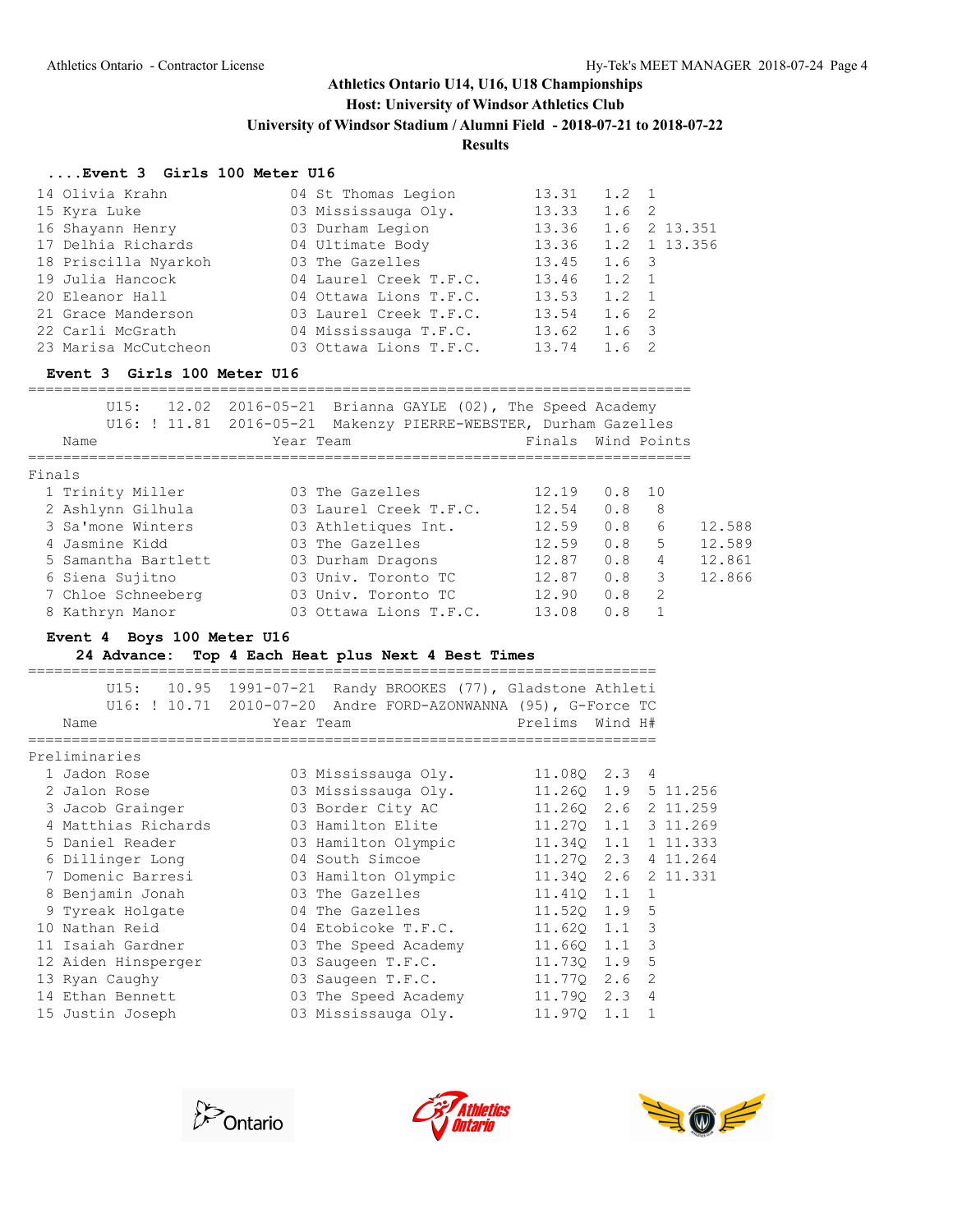# **Host: University of Windsor Athletics Club**

**University of Windsor Stadium / Alumni Field - 2018-07-21 to 2018-07-22**

#### **Results**

### **....Event 4 Boys 100 Meter U16**

| 16 Samuel Robinson               | 03 C.A.N.I. Athletics            | 11.860           | 1.9              | 5              |
|----------------------------------|----------------------------------|------------------|------------------|----------------|
| Desmond Fraser<br>17             | 04 Bullets Track Club            | 11.90Q           | 2.34             |                |
| 18 Ethan Ryan                    | 03 Burlington T.F.C              | 12.050           | $1.1 \quad 3$    |                |
| 19 Dominik Manouchehr            | 03 Durham Legion                 | 12.06Q           | $2.6-2$          |                |
| 20 Brayden Boulanger             | 03 Border City AC                | 12.130 1.1       |                  | $\overline{1}$ |
| 21 Jeff Carey                    | 03 Windsor Legion                | $11.91q$ 2.3 4   |                  |                |
| 22 Mason Arps                    | 03 Saugeen T.F.C.                | $12.11q$ $1.1$ 3 |                  |                |
| 23 Thomas Koster                 | 03 Burlington T.F.C              | $12.12q$ 1.9 5   |                  |                |
| 24 Damien Jevremovic             | 03 Kitchener Waterl              | 12.18q           | 2.6 <sub>2</sub> |                |
| 25 Graham Valiquette             | 04 Durham Dragons                | 12.20            | 2.6 <sub>2</sub> |                |
| 26 Noah Cabral                   | 03 Mississauga T.F.C.            | 12.25            | 1.1              | $\mathbf{3}$   |
| 27 Paolo Salerno                 | 03 The Speed Academy             | 12.27            | 1.9 <sub>5</sub> |                |
| 28 Levi Johnson                  | 03 Border City AC                | 12.30            |                  | 2.3 4 12.294   |
| 29 Aren Robinson and March 1986. | 04 Ottawa Lions T.F.C.           | 12.30            | 2.6              | 2 12.295       |
| 30 Sebastian Fraser              | 03 Sarnia Athletics              | 12.36            | 2.34             |                |
| 31 Alexander Nicholson           | 04 York Univ. TC                 | 12.37            | 1.1              | $\overline{1}$ |
| 32 Braydon Twa                   | 03 The Gazelles Contract Control | 12.49            |                  | 2.6 2 12.485   |
| 33 Jason Friesen                 | 03 Niagara Olympic               | 12.49            |                  | 2.3 4 12.489   |
| 34 Zevin Pidsadny                | 04 Univ. Toronto TC              | 12.65            | $1.1 \quad 1$    |                |
| 35 Jonathan McGrath              | 03 Kitchener Waterl              | 12.70            | $1.1 \quad 3$    |                |
| 36 Nathan Kingston               | 03 Kitchener Waterl              | 12.77            | 1.1              | $\overline{1}$ |
| 37 Elijah Gardner                | 04 The Speed Academy             | 13.05            | 1.1              | $\overline{1}$ |
| 38 Andrew Scott                  | 04 Invictus AC                   | 13.40            | 1.9 <sub>5</sub> |                |
| 39 Jonas Korver                  | 03 Hamilton Olympic              | 13.67            | 1.1              | 3              |

### **Event 4 Boys 100 Meter U16**

#### **8 Advance: Top 2 Each Heat plus Next 2 Best Times**

| 10.95<br>U15:           | 1991-07-21 | Randy BROOKES (77), Gladstone Athleti |        |         |                |
|-------------------------|------------|---------------------------------------|--------|---------|----------------|
| U16: ! 10.71 2010-07-20 |            | Andre FORD-AZONWANNA (95), G-Force TC |        |         |                |
| Name                    |            | Year Team                             | Semis  | Wind H# |                |
| Semi-Finals             |            |                                       |        |         |                |
| 1 Jadon Rose            |            | 03 Mississauga Oly.                   | 11.060 | 1.5     | -3             |
| 2 Jalon Rose            |            | 03 Mississauga Oly.                   | 11.070 | 1.7     | 2              |
| 3 Matthias Richards     |            | 03 Hamilton Elite                     | 11,240 | 0.2     | $\overline{1}$ |
| 4 Dillinger Long        |            | 04 South Simcoe                       | 11,270 | 1.5     | 3              |
| 5 Benjamin Jonah        |            | 03 The Gazelles                       | 11,290 | 1.7     | 2              |
| 6 Tyreak Holgate        |            | 04 The Gazelles                       | 11.30Q | 0.2     | 1              |
| 7 Domenic Barresi       |            | 03 Hamilton Olympic                   | 11.31q | 1.5     | 3              |
| 8 Daniel Reader         |            | 03 Hamilton Olympic                   | 11.34q | 1.7     | 2              |
| 9 Jacob Grainger        |            | 03 Border City AC                     | 11.36  | 0.2     | $\overline{1}$ |
| 10 Nathan Reid          |            | 04 Etobicoke T.F.C.                   | 11.67  | 0.2     | $\mathbf{1}$   |
| 11 Isaiah Gardner       |            | 03 The Speed Academy                  | 11.74  | 1.7     | 2              |
| 12 Aiden Hinsperger     |            | 03 Saugeen T.F.C.                     | 11.75  | 1.5     | 3              |
| 13 Ryan Caughy          | 03         | Saugeen T.F.C.                        | 11.78  | 1.5     | 3              |
| 14 Jeff Carey           |            | 03 Windsor Legion                     | 11.92  | 0.2     | $\mathbf{1}$   |
| 15 Ethan Bennett        |            | 03 The Speed Academy                  | 11.95  | 1.7     | 2              |
| 16 Desmond Fraser       |            | 04 Bullets Track Club                 | 11.96  | 1.7     | $\mathcal{L}$  |
| 17 Mason Arps           |            | 03 Saugeen T.F.C.                     | 11.98  | 0.2     | $\overline{1}$ |





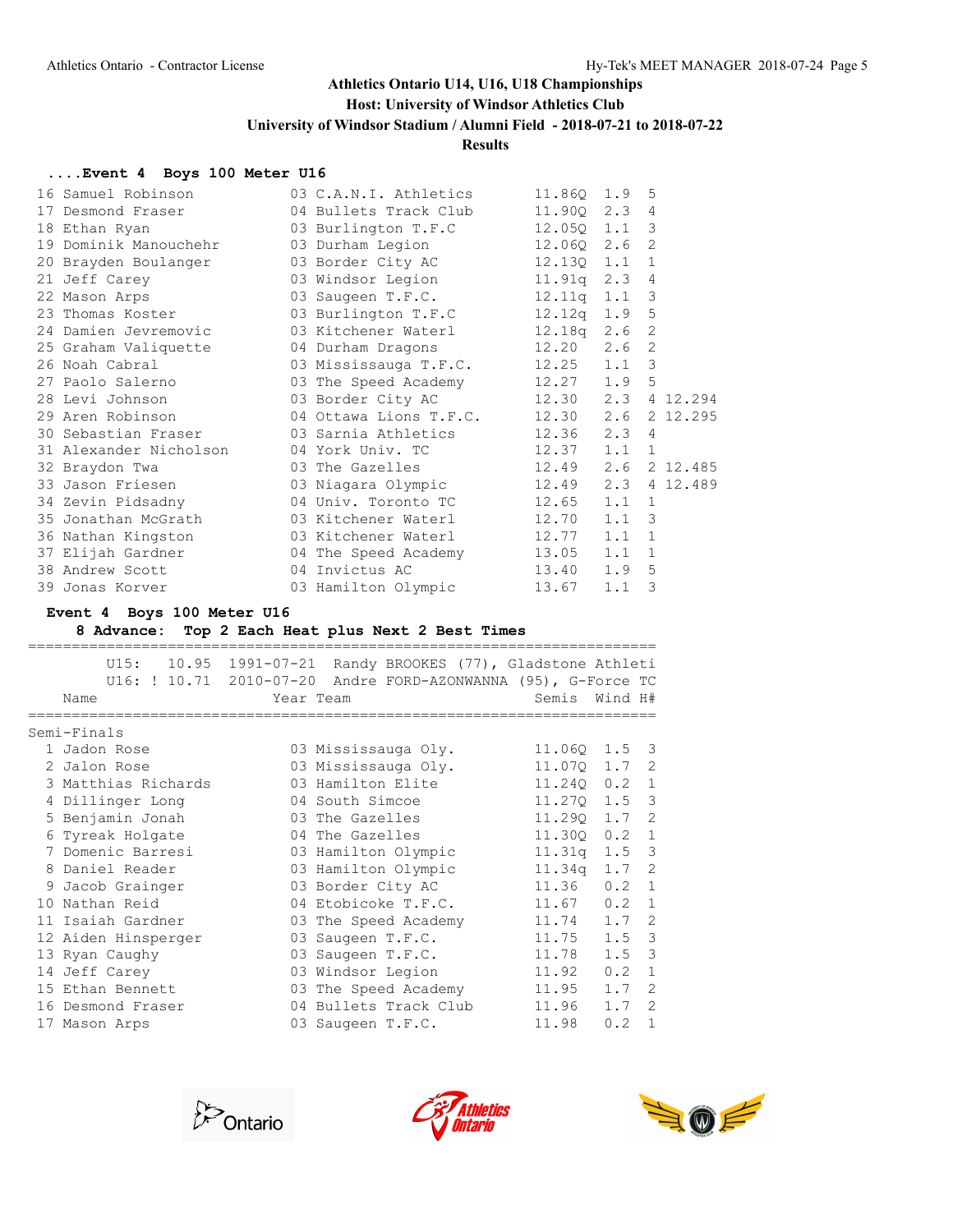# **Host: University of Windsor Athletics Club**

**University of Windsor Stadium / Alumni Field - 2018-07-21 to 2018-07-22**

#### **Results**

#### **....Event 4 Boys 100 Meter U16**

| 18 Justin Joseph     | 03 Mississauga Oly.   | 11.99                     | $0.2 \quad 1$ |  |
|----------------------|-----------------------|---------------------------|---------------|--|
| 19 Samuel Robinson   | 03 C.A.N.I. Athletics | 12.01                     | $0.2 \quad 1$ |  |
| 20 Ethan Ryan        | 03 Burlington T.F.C   | $12.02 \quad 1.5 \quad 3$ |               |  |
| 21 Thomas Koster     | 03 Burlington T.F.C   | 12.03                     | $1.7 \quad 2$ |  |
| 22 Brayden Boulanger | 03 Border City AC     | 12.11                     | $1.7 \quad 2$ |  |
| 23 Damien Jevremovic | 03 Kitchener Waterl   | 12.35                     | $1.5 \quad 3$ |  |

#### **Event 4 Boys 100 Meter U16**

|        | 10.95<br>U15:<br>U16: ! 10.71 2010-07-20<br>Name | 1991-07-21<br>Year Team | Randy BROOKES (77), Gladstone Athletic Cl<br>Andre FORD-AZONWANNA (95), G-Force TC | Finals Wind Points |        |               |
|--------|--------------------------------------------------|-------------------------|------------------------------------------------------------------------------------|--------------------|--------|---------------|
|        |                                                  |                         |                                                                                    |                    |        |               |
| Finals |                                                  |                         |                                                                                    |                    |        |               |
|        | 1 Jalon Rose                                     |                         | 03 Mississauga Oly.                                                                | $11.23 - 1.4$      |        | 1 N           |
|        | 2 Jadon Rose                                     |                         | 03 Mississauga Oly.                                                                | $11.28 - 1.4$      |        | 8             |
|        | 3 Dillinger Long                                 |                         | 04 South Simcoe                                                                    | $11.31 - 1.4$      |        | 6             |
|        | 4 Matthias Richards                              |                         | 03 Hamilton Elite                                                                  | $11.44 - 1.4$      |        | 5             |
|        | 5 Domenic Barresi                                |                         | 03 Hamilton Olympic                                                                | $11.46 - 1.4$      |        | 4             |
|        | 6 Benjamin Jonah                                 |                         | 03 The Gazelles                                                                    | $11.47 - 1.4$      |        | 3             |
|        | 7 Daniel Reader                                  |                         | 03 Hamilton Olympic                                                                | $11.52 - 1.4$      |        | $\mathcal{P}$ |
|        | 8 Tyreak Holgate                                 |                         | 04 The Gazelles                                                                    | 11.72              | $-1.4$ |               |

#### **Event 5 Girls 100 Meter U18**

**32 Advance: Top 3 Each Heat plus Next 12 Best Times**

|   |                                          |  | U17: 11.63 1978-08-06 Angela BAILEY (62), Canada           |                    |      |                |  |  |  |  |  |
|---|------------------------------------------|--|------------------------------------------------------------|--------------------|------|----------------|--|--|--|--|--|
|   |                                          |  | U18: ! 11.53 2011-07-23 Khamica BINGHAM (94), Brampton TFC |                    |      |                |  |  |  |  |  |
|   | Name                                     |  | Year Team                                                  | Prelims Wind H#    |      |                |  |  |  |  |  |
|   |                                          |  |                                                            |                    |      |                |  |  |  |  |  |
|   | Preliminaries                            |  |                                                            |                    |      |                |  |  |  |  |  |
|   | 1 Makenzy Pierre-Webster 01 The Gazelles |  |                                                            | 11.930 1.4         |      | 4              |  |  |  |  |  |
|   | 2 Jermaila Bruce                         |  | 01 C.A.N.I. Athletics                                      | 12.370             | 1.5  | 2              |  |  |  |  |  |
|   | 3 Christina Robert                       |  | 01 Track North                                             | 12.400             | 2.2  | $\mathbf{1}$   |  |  |  |  |  |
|   | 4 Kayla Vieux                            |  | 01 C.A.N.I. Athletics                                      | 12.430             | 1.7  | 3              |  |  |  |  |  |
|   | 5 Joanna Hui                             |  | 02 Guelph T.F.C.                                           | 12.450             | 1.4  | $\overline{4}$ |  |  |  |  |  |
|   | 6 Dacey Richmond                         |  | 01 Kingston T.F.C.                                         | 12.470             | 2.2  | $\mathbf{1}$   |  |  |  |  |  |
|   | 7 Korina Black                           |  | 01 Etobicoke T.F.C.                                        | 12.50Q             | 1.5  | $\overline{2}$ |  |  |  |  |  |
| 8 | Janay Chapman                            |  | 02 The Gazelles                                            | 12.690             | 1.7  | 3              |  |  |  |  |  |
| 9 | Jazmine Oliver                           |  | 01 Game Speed                                              | 12.590             | 1.5  | $\overline{2}$ |  |  |  |  |  |
|   | 10 Sabrena Small                         |  | 01 London Western                                          | 12.70Q             | 1.7  | 3              |  |  |  |  |  |
|   | 11 Paulina Procyk                        |  | 02 Ottawa Lions T.F.C.                                     | 12.810             | 1.4  | $\overline{4}$ |  |  |  |  |  |
|   | 12 Collette Wolfe                        |  | 02 Laurel Creek T.F.C.                                     | 12.880             | 2.2  | $\mathbf{1}$   |  |  |  |  |  |
|   | 13 Kyra Maloney                          |  | 02 The Gazelles                                            | 12.79q             | 1.5  | 2              |  |  |  |  |  |
|   | 14 Bianca Belfon                         |  | 01 The Gazelles                                            | 12.89 <sub>q</sub> | 2, 2 | $\mathbf{1}$   |  |  |  |  |  |
|   | 15 Aliyah Logan                          |  | 02 The Speed Academy                                       | 12.90q             | 1.4  | $\overline{4}$ |  |  |  |  |  |
|   | 16 Breann Vrolyk                         |  | 01 Sundown Athletic                                        | 12.99q             | 2.2  | 1              |  |  |  |  |  |
|   | 17 Shantay Morgan                        |  | 02 York Univ. TC                                           | 13.01q             | 1.7  | 3              |  |  |  |  |  |
|   | 18 Keena Browne                          |  | 01 Durham Legion                                           | 13.02q             | 1.5  | 2              |  |  |  |  |  |
|   | 19 Jadyn Zeppa                           |  | 02 Sault Athletics                                         | 13.07q             | 1.4  | $\overline{4}$ |  |  |  |  |  |
|   |                                          |  |                                                            |                    |      |                |  |  |  |  |  |





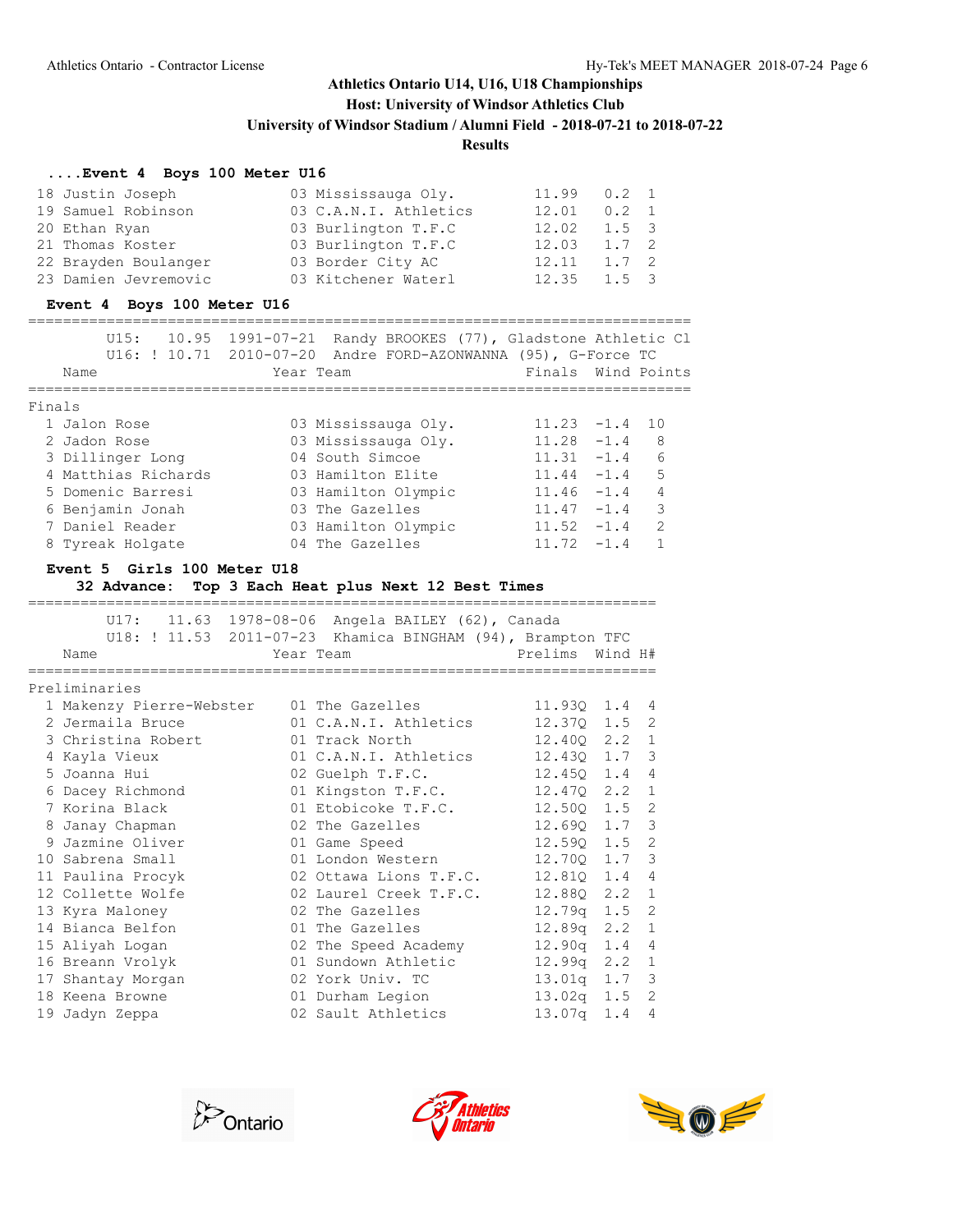**Host: University of Windsor Athletics Club**

**University of Windsor Stadium / Alumni Field - 2018-07-21 to 2018-07-22**

#### **Results**

#### **....Event 5 Girls 100 Meter U18**

| 20 Monaye Mitchell       | 01 Terminal Velocit   | $13.12q$ 1.7 3   |  |
|--------------------------|-----------------------|------------------|--|
| 21 Gemiah Lewis          | 02 Terminal Velocit   | $13.14q$ 1.5 2   |  |
| 22 Thi-Anne Hillyard     | 02 Oakville Legion    | $13.22q$ 1.4 4   |  |
| 23 Alexandra Morales     | 02 The Speed Academy  | $13.43q$ 1.7 3   |  |
| 24 Luiza Lena            | 02 Etobicoke T.F.C.   | $13.61q$ 1.7 3   |  |
| 25 Reanna Julien         | 01 The Speed Academy  | $13.75q$ $2.2$ 1 |  |
| 26 Miranda Cox           | 01 London Western     | $13.77q$ 1.4 4   |  |
| 27 Princess Parris       | 01 The Gazelles       | 13.80q 1.4 4     |  |
| 28 Junia Campbell-Clarke | 02 Terminal Velocit   | $13.98q$ $2.2$ 1 |  |
| 29 Amanda Sugimura       | 02 Mississauga T.F.C. | $14.37q$ 1.5 2   |  |

#### **Event 5 Girls 100 Meter U18**

**8 Advance: Top 1 Each Heat plus Next 4 Best Times**

| ________________________ | -------------------------                                  |                |                |                |          |
|--------------------------|------------------------------------------------------------|----------------|----------------|----------------|----------|
|                          | U17: 11.63 1978-08-06 Angela BAILEY (62), Canada           |                |                |                |          |
|                          | U18: ! 11.53 2011-07-23 Khamica BINGHAM (94), Brampton TFC |                |                |                |          |
| Name                     | Year Team                                                  | Semis Wind H#  |                |                |          |
| Semi-Finals              |                                                            |                |                |                |          |
| 1 Makenzy Pierre-Webster | 01 The Gazelles                                            | 12.010 1.0     |                | 4              |          |
| 2 Kayla Vieux            | 01 C.A.N.I. Athletics                                      | $12,270$ $1.4$ |                | $\mathbf{1}$   |          |
| 3 Jermaila Bruce         | 01 C.A.N.I. Athletics                                      | 12.410 0.9     |                | 3              |          |
| 4 Christina Robert       | 01 Track North                                             | $12.44Q$ $0.5$ |                | 2              |          |
| 5 Dacey Richmond         | 01 Kingston T.F.C.                                         | $12.47q$ 0.5   |                | $\overline{2}$ |          |
| 6 Joanna Hui             | 02 Guelph T.F.C.                                           | $12.55q$ $1.4$ |                | $\mathbf{1}$   |          |
| 7 Kyra Maloney           | 02 The Gazelles                                            | $12.59q$ 1.4   |                | $\mathbf{1}$   |          |
| 8 Jazmine Oliver         | 01 Game Speed                                              | $12.61q$ $1.0$ |                | 4              |          |
| 9 Paulina Procyk         | 02 Ottawa Lions T.F.C.                                     | 12.68          | 0.5            | $\overline{2}$ |          |
| 10 Sabrena Small         | 01 London Western                                          | 12.75          | 1.0            | 4              |          |
| 11 Korina Black          | 01 Etobicoke T.F.C.                                        | $12.78$ 0.9    |                | 3              |          |
| 12 Janay Chapman         | 02 The Gazelles                                            | 12.80 0.9      |                | 3              |          |
| 13 Collette Wolfe        | 02 Laurel Creek T.F.C. 12.87                               |                | 1.4            | $\mathbf{1}$   |          |
| 14 Aliyah Loqan          | 02 The Speed Academy                                       | 13.01          | 0.9            | 3              |          |
| 15 Keena Browne          | 01 Durham Legion                                           | 13.02          | 0.9            | 3              |          |
| 16 Monaye Mitchell       | 01 Terminal Velocit                                        | 13.07          | 1.4            | 1              |          |
| 17 Breann Vrolyk         | 01 Sundown Athletic                                        | 13.09          | 1.0            | 4              |          |
| 18 Jadyn Zeppa           | 02 Sault Athletics                                         | 13.10          | 0.5            | $\overline{2}$ |          |
| 19 Bianca Belfon         | 01 The Gazelles                                            | 13.19          | 0.5            | $\overline{2}$ |          |
| 20 Gemiah Lewis          | 02 Terminal Velocit                                        | 13.24          | 0.5            | $\overline{2}$ |          |
| 21 Thi-Anne Hillyard     | 02 Oakville Legion                                         | 13.33          | 1.4            | $\mathbf{1}$   |          |
| 22 Alexandra Morales     | 02 The Speed Academy                                       | 13.54          | 1.4            | $\mathbf{1}$   |          |
| 23 Shantay Morgan        | 02 York Univ. TC                                           | 13.57          | 1.0            | 4              |          |
| 24 Miranda Cox           | 01 London Western                                          | 13.69          | $0.9$ 3 13.681 |                |          |
| 25 Reanna Julien         | 01 The Speed Academy                                       | 13.69          | 1.0            |                | 4 13.689 |
| 26 Luiza Lena            | 02 Etobicoke T.F.C.                                        | 14.22          | 1.0            | 4              |          |
| 27 Junia Campbell-Clarke | 02 Terminal Velocit                                        | 14.39          | 0.9            | 3              |          |





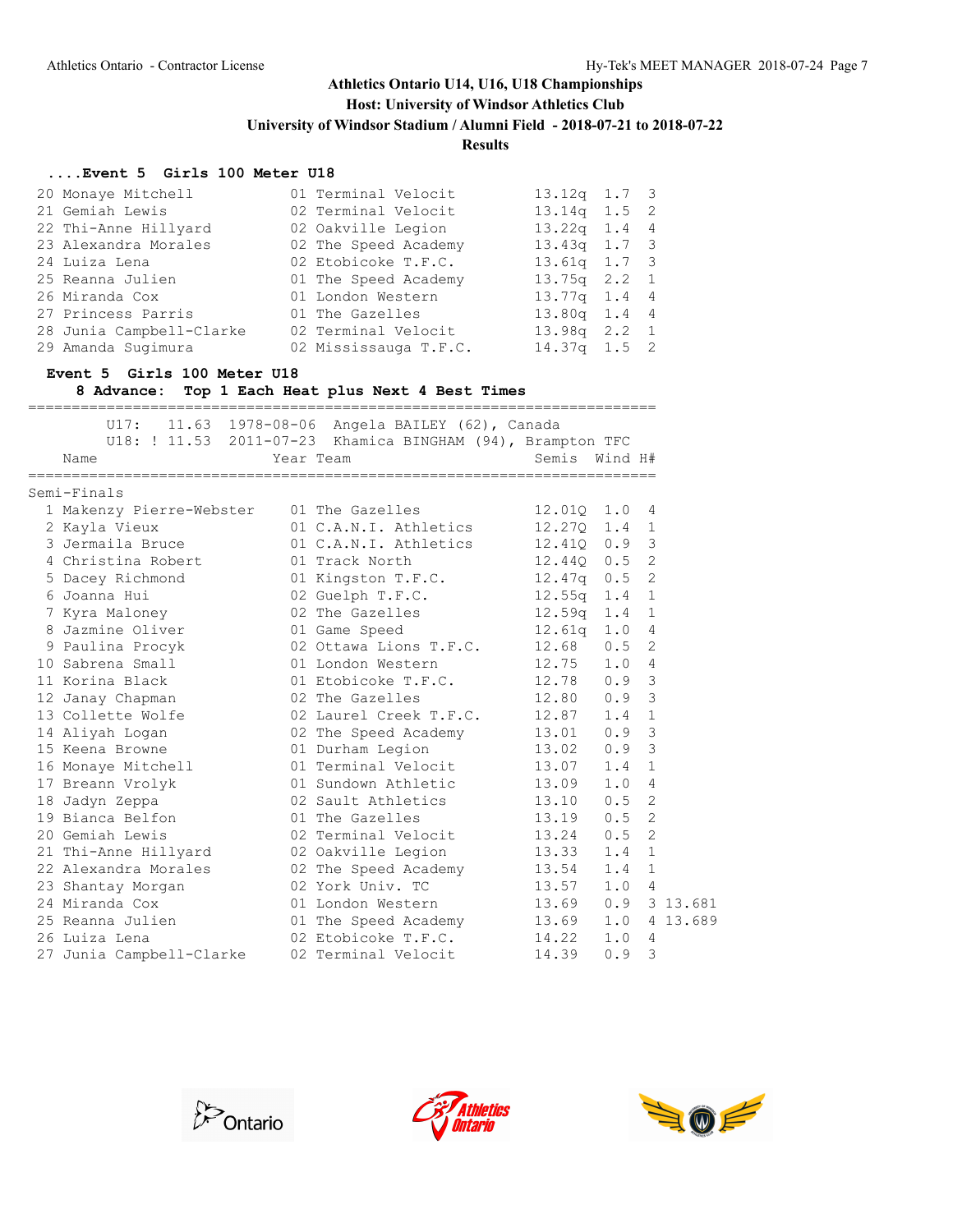**Host: University of Windsor Athletics Club**

**University of Windsor Stadium / Alumni Field - 2018-07-21 to 2018-07-22**

**Results**

### **Event 5 Girls 100 Meter U18**

|        | U17:                        |  | 11.63 1978-08-06 Angela BAILEY (62), Canada                 |                          |               |                |              |
|--------|-----------------------------|--|-------------------------------------------------------------|--------------------------|---------------|----------------|--------------|
|        |                             |  | U18: ! 11.53 2011-07-23 Khamica BINGHAM (94), Brampton TFC  |                          |               |                |              |
|        | Name                        |  | Year Team                                                   | Finals Wind Points       |               |                |              |
|        | ============                |  | :=============                                              | ======================== |               |                |              |
| Finals |                             |  |                                                             |                          |               |                |              |
|        | 1 Makenzy Pierre-Webster    |  | 01 The Gazelles                                             | 11.78                    | 1.4           | 10             |              |
|        | 2 Christina Robert          |  | 01 Track North                                              | 12.16                    | 1.4           | 8              |              |
|        | 3 Kayla Vieux               |  | 01 C.A.N.I. Athletics                                       | 12.20                    | 1.4           | 6              |              |
|        | 4 Jermaila Bruce            |  | 01 C.A.N.I. Athletics                                       | 12.39                    | 1.4           | 5              |              |
|        | 5 Dacey Richmond            |  | 01 Kingston T.F.C.                                          | 12.44                    | 1.4           | 4              |              |
|        | 6 Joanna Hui                |  | 02 Guelph T.F.C.                                            | 12.64                    | 1.4           | $\mathsf 3$    |              |
|        | 7 Jazmine Oliver            |  | 01 Game Speed                                               | 12.65                    | 1.4           | $\overline{2}$ |              |
|        | 8 Kyra Maloney              |  | 02 The Gazelles                                             | 12.67                    | 1.4           | 1              |              |
|        | Event 6 Boys 100 Meter U18  |  |                                                             |                          |               |                |              |
|        | 24 Advance:                 |  | Top 3 Each Heat plus Next 6 Best Times                      |                          |               |                |              |
|        |                             |  |                                                             |                          |               |                |              |
|        | U17:                        |  | $10.53$ 2011-06-03 Andre FORD-AZONWANNA (95), G-Force       |                          |               |                |              |
|        |                             |  | U18: ! 10.46 2009-07-08 Aaron BROWN (92), Phoenix Athletics |                          |               |                |              |
|        | Name                        |  | Year Team                                                   | Prelims                  | Wind H#       |                |              |
|        | . ______________            |  |                                                             |                          |               |                |              |
|        | Preliminaries               |  |                                                             |                          |               |                |              |
|        | 1 Andre Sivakumar           |  | 01 The Speed Academy                                        | 10.800 3.2 6             |               |                |              |
|        | 2 Ibrahim Ayorinde          |  | 01 Oakville Legion                                          | 10.920 2.6 5             |               |                |              |
|        | 3 Cameron Reyes             |  | 01 The Speed Academy                                        | 11.020                   | 2.1           | $\overline{1}$ |              |
|        | 4 Zion Brookes              |  | 02 The Gazelles                                             | 11.03Q                   | 2.4           |                | 3 11.028     |
|        | 5 Marcus Renford            |  | 02 Centro Scuola                                            | 11.110                   | 1.8           | 4              |              |
|        | 6 Harold Songmene           |  | 01 C.A.N.I. Athletics                                       | 11.17Q                   | 1.4           | 2              |              |
|        | 7 Josh Trought              |  | 01 The Speed Academy                                        | 10.98Q                   | 2.6           | 5              |              |
|        | 8 Javon Sheriff             |  | 01 Etobicoke T.F.C.                                         | 11.07Q                   | $2.4 - 3$     |                |              |
|        | 9 Richard Aduboffour        |  | 01 Univ. Toronto TC                                         | 11.200                   | 3.2           |                | 6 11.194     |
|        | 9 Sergio Andre              |  | 02 Brampton Track                                           | 11.20Q                   | 1.8           |                | 4 11.194     |
|        | 11 Daunte Henriques         |  | 01 Hamilton Olympic                                         | 11.220                   | 1.4           | 2              |              |
|        | 12 Spencer Gibbs            |  | 01 Univ. Toronto TC                                         | 11.35Q                   | $2.1 \quad 1$ |                |              |
|        | 13 Shemar Meay              |  | 01 Etobicoke T.F.C.                                         | 11.03Q                   |               |                | 2.6 5 11.021 |
|        | 14 Justin Irobun            |  | 01 Hamilton Olympic                                         | 11.230                   | 3.2           | 6              |              |
|        | 15 Maximillian (maxx) Railt |  | 02 Unattached Ontario                                       | 11,260                   | $2.4 \quad 3$ |                |              |
|        | 16 Adedapo Adenitan         |  | 01 Border City AC                                           | 11.34Q                   | 1.8           | 4              |              |
|        | 17 Cassius Smith            |  | 02 The Gazelles                                             | 11.49Q                   | 1.4           | 2              |              |
|        | 18 Joshua Owusu             |  | 01 Etobicoke T.F.C.                                         | 11.54Q                   | 2.1           | 1              |              |
|        | 19 Michael Roth             |  | 02 St Thomas Legion                                         | 11.39q 2.4               |               | $\mathsf 3$    |              |
|        | 20 David Adeleye            |  | 02 Ottawa Lions T.F.C.                                      | 11.47q                   |               | 4              |              |
|        | 21 Daniel Giddings          |  | 01 The Gazelles                                             | 11.57q                   | 1.8<br>2.1    | 1              |              |
|        | 22 Noah Farrell             |  | 01 Burlington T.F.C                                         | 11.63q                   | 3.2           | 6              |              |
|        | 23 Newton Wilks             |  |                                                             |                          |               |                |              |
|        |                             |  | 02 York Univ. TC                                            | 11.66q                   | 3.2           | 6              |              |
|        | 24 David Dilucia            |  | 01 The Speed Academy                                        | 11.67q                   | 1.4<br>1.8    |                | 2 11.666     |
|        | 25 Erik Johnson             |  | 01 Etobicoke T.F.C.                                         | 11.67                    |               |                | 4 11.669     |
|        | 26 Justin Thibault          |  | 01 Ottawa Lions T.F.C.                                      | 11.69                    | 2.4           | 3              |              |
|        | 27 Timothy Wang             |  | 01 Speed River                                              | 11.74                    | 2.4           | 3              |              |
|        | 28 Frank Noens              |  | 02 Border City AC                                           | 11.76                    | 2.1           | 1              |              |





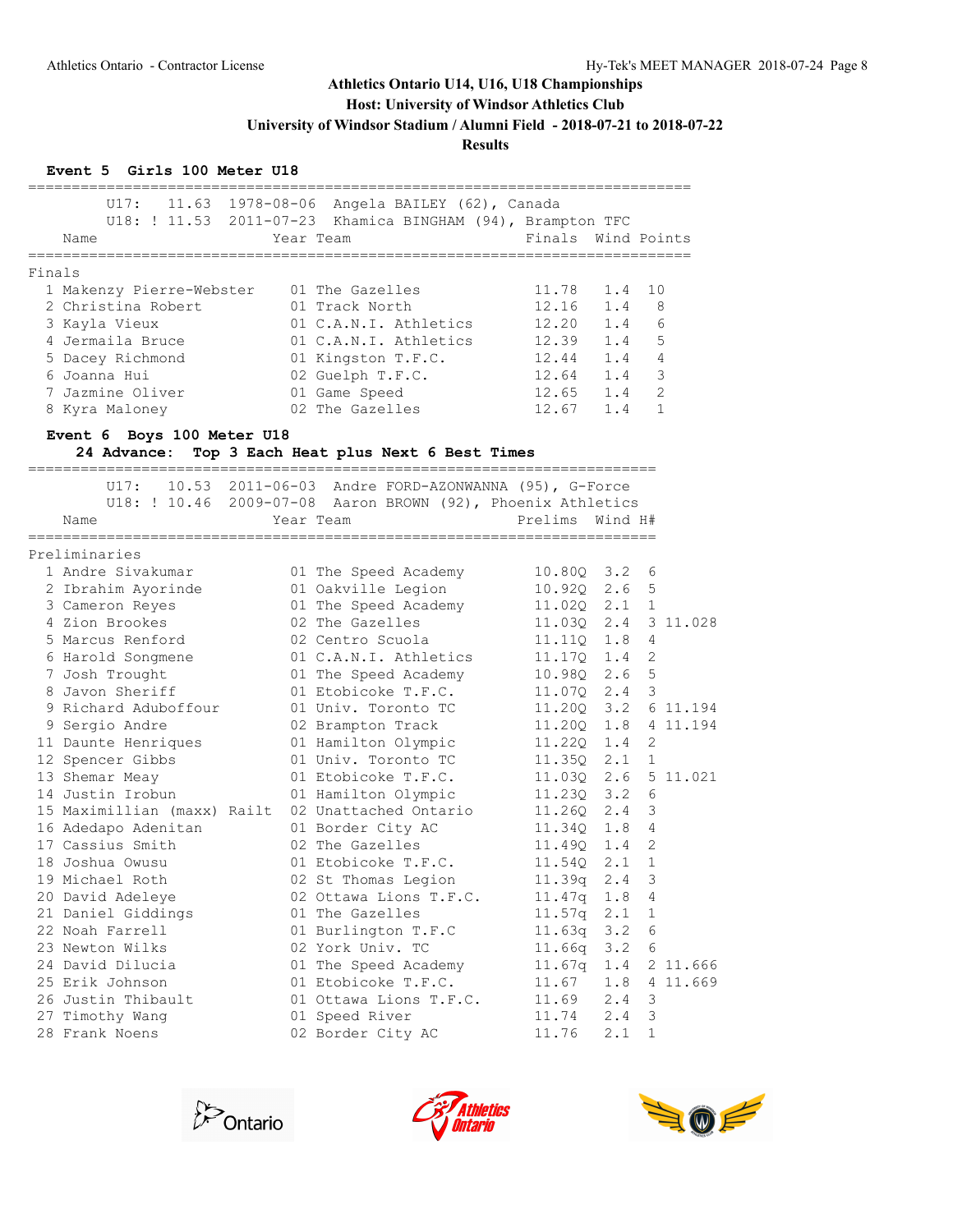## **Host: University of Windsor Athletics Club**

**University of Windsor Stadium / Alumni Field - 2018-07-21 to 2018-07-22**

### **Results**

### **....Event 6 Boys 100 Meter U18**

| 29 Jackson Leverock    | 02 Oakville Legion       | 11.77                 | $3.2 \quad 6$    |                |                 |
|------------------------|--------------------------|-----------------------|------------------|----------------|-----------------|
| 30 Diego Beltran       | 02 Burlington T.F.C      | 11.81                 | $2.1 \quad 1$    |                |                 |
| 31 Vinay Singh         | 01 Etobicoke T.F.C.      | 11.84  1.4  2  11.831 |                  |                |                 |
| 32 Solomon Arase       | 02 Etobicoke T.F.C.      | 11.84                 |                  |                | 3.2 6 11.835    |
| 33 Ben Smith           | 02 Speed River           | 11.87                 | 2.6 <sub>5</sub> |                |                 |
| 34 Jamir Gray          | 01 Hamilton Olympic      | 11.90                 | $2.1 \quad 1$    |                |                 |
| 35 Nicholas Morris     | 02 The Speed Academy     | 11.96                 | $1.4 \quad 2$    |                |                 |
| 36 Achim Mata          | 02 Ottawa Lions T.F.C.   | $12.03$ 1.4           |                  | $\overline{2}$ |                 |
| 37 David McPhaden      | 02 The Speed Academy     | $12.11$ $1.8$ 4       |                  |                |                 |
| 38 Justin Nicholson    | 02 York Univ. TC         | 12.13 1.4 2 12.125    |                  |                |                 |
| 39 Ryan Smith          | 01 London Western        | 12.13 1.8 4 12.129    |                  |                |                 |
| 40 Ben Grimshaw        | 02 Kingston T.F.C.       | 12.26                 | 2.6 <sub>5</sub> |                |                 |
| 41 Owen Chung          | 01 York Univ. TC         | 12.34                 | $2.1 \quad 1$    |                |                 |
| 42 Matthew Wolfe       | 01 Hamilton Olympic      | 12.52                 | 2.6 <sub>5</sub> |                |                 |
| 43 Malik Blunt         | 01 Hamilton Olympic      | 12.66                 | $2.4 \quad 3$    |                |                 |
| 44 Logan Lux           | 02 Ottawa Lions T.F.C.   | 12.68                 | 3.2              | 6              |                 |
| 45 Matthew Weidemann   | 02 Univ. Windsor AC      | 12.69                 | 2.6 <sub>5</sub> |                |                 |
| 46 Nicholas Pasquini   | 01 York Univ. TC         | 12.77                 | 1.8              | $\overline{4}$ |                 |
| 47 Sasu Maxwell-Atungo | 02 Etobicoke T.F.C.      | 12.85                 | $2.4 \quad 3$    |                |                 |
| -- Eesa Aamer          | 02 Mississauga T.F.C. FS |                       |                  |                | $2.6$ 5 162.6/7 |

#### **Event 6 Boys 100 Meter U18**

**8 Advance: Top 2 Each Heat plus Next 2 Best Times**

|                             | U17: 10.53 2011-06-03 Andre FORD-AZONWANNA (95), G-Force                 |                |                     |          |
|-----------------------------|--------------------------------------------------------------------------|----------------|---------------------|----------|
| Name                        | U18: ! 10.46 2009-07-08 Aaron BROWN (92), Phoenix Athletics<br>Year Team | Semis          | Wind H#             |          |
|                             |                                                                          |                |                     |          |
| Semi-Finals                 |                                                                          |                |                     |          |
| 1 Andre Sivakumar           | 01 The Speed Academy                                                     | 10.880 1.3 3   |                     |          |
| 2 Ibrahim Ayorinde          | 01 Oakville Legion                                                       | $10.930$ $2.2$ | 2                   |          |
| 3 Zion Brookes              | 02 The Gazelles 10.970 1.5 1                                             |                |                     |          |
| 4 Marcus Renford            | 02 Centro Scuola 11.020 2.2 2                                            |                |                     |          |
| 5 Cameron Reyes             | 01 The Speed Academy                                                     |                | 11.03Q 1.5 1 11.022 |          |
| 6 Spencer Gibbs             | 01 Univ. Toronto TC                                                      |                | 11.06Q 1.3 3 11.056 |          |
| 7 Javon Sheriff             | 01 Etobicoke T.F.C.                                                      |                | 11.03q 2.2 2 11.026 |          |
| 8 Josh Trought              | 01 The Speed Academy 11.06q 1.3 3 11.058                                 |                |                     |          |
| 9 Shemar Meay               | 01 Etobicoke T.F.C. 11.13 1.3 3                                          |                |                     |          |
| 10 Harold Songmene          | 01 C.A.N.I. Athletics 11.15 1.3                                          |                | 3                   |          |
| 11 Daunte Henriques         | 01 Hamilton Olympic                                                      | 11.21 2.2 2    |                     |          |
| 12 Richard Aduboffour       | 01 Univ. Toronto TC                                                      | 11.22 1.5 1    |                     |          |
| 13 Maximillian (maxx) Railt | 02 Unattached Ontario                                                    | $11.26$ 1.5    | 1                   |          |
| 14 Justin Irobun            | 01 Hamilton Olympic                                                      | 11.34 2.2      | 2                   |          |
| 15 David Adeleye            | 02 Ottawa Lions T.F.C. 11.35 2.2                                         |                | $\overline{2}$      |          |
| 16 Michael Roth             | 02 St Thomas Legion 11.43 1.3 3                                          |                |                     |          |
| 17 Adedapo Adenitan         | 01 Border City AC    11.48    1.5    1    11.473                         |                |                     |          |
| 18 Cassius Smith            | 02 The Gazelles 11.48 2.2                                                |                |                     | 2 11.476 |
| 19 Daniel Giddings          | 01 The Gazelles 11.59 1.5 1                                              |                |                     |          |
| 20 Joshua Owusu             | 01 Etobicoke T.F.C. 11.60 1.3 3                                          |                |                     |          |
| 21 David Dilucia            | 01 The Speed Academy 11.64 1.3                                           |                | 3                   |          |
|                             |                                                                          |                |                     |          |





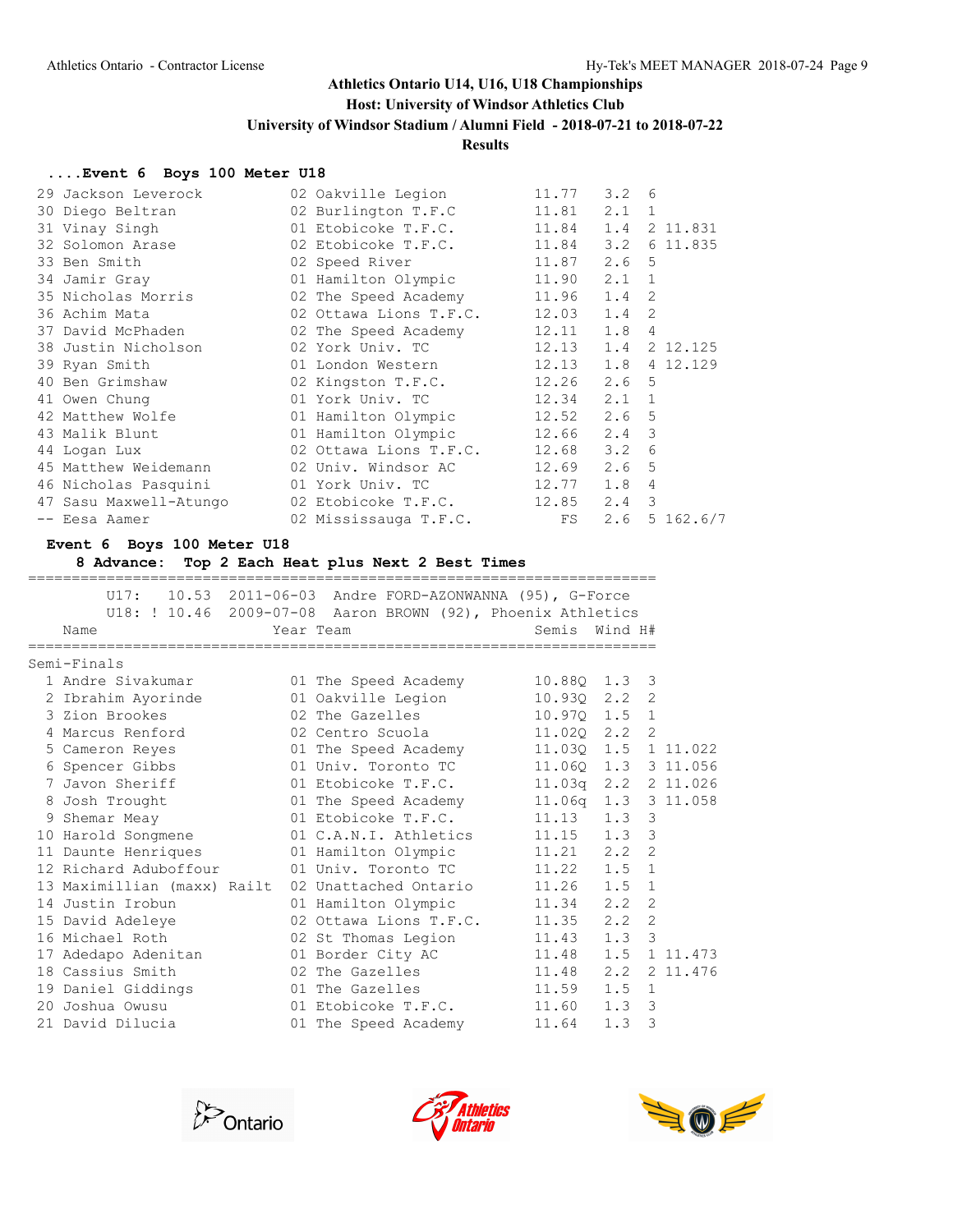### **Host: University of Windsor Athletics Club**

**University of Windsor Stadium / Alumni Field - 2018-07-21 to 2018-07-22**

**Results**

### **....Event 6 Boys 100 Meter U18**

| 22 Noah Farrell | 01 Burlington T.F.C | $11.82$ $1.5$ 1 |
|-----------------|---------------------|-----------------|
| 23 Newton Wilks | 02 York Univ. TC    | 11.86 2.2 2     |

### **Event 6 Boys 100 Meter U18**

|        | III7:<br>10.53     | 2011-06-03 Andre FORD-AZONWANNA (95), G-Force<br>U18: ! 10.46 2009-07-08 Aaron BROWN (92), Phoenix Athletics |               |                           |
|--------|--------------------|--------------------------------------------------------------------------------------------------------------|---------------|---------------------------|
|        | Name               | Year Team                                                                                                    |               | Finals Wind Points        |
| Finals |                    |                                                                                                              |               |                           |
|        | 1 Andre Sivakumar  | 01 The Speed Academy                                                                                         | $10.86 - 0.2$ | 10                        |
|        | 2 Ibrahim Ayorinde | 01 Oakville Legion                                                                                           | 10.97         | - 8<br>$-0.2$             |
|        | 3 Zion Brookes     | 02 The Gazelles                                                                                              | 11.01         | $6\overline{6}$<br>$-0.2$ |
|        | 4 Josh Trought     | 01 The Speed Academy                                                                                         | 11.05         | 5<br>$-0.2$               |
|        | 5 Spencer Gibbs    | 01 Univ. Toronto TC                                                                                          | 11.09         | $-0.2$<br>4               |
|        | 6 Cameron Reyes    | 01 The Speed Academy                                                                                         | 11.11         | 3<br>$-0.2$               |
|        | 7 Javon Sheriff    | 01 Etobicoke T.F.C.                                                                                          | 11.20         | $\mathcal{L}$<br>$-0.2$   |
|        | 8 Marcus Renford   | 02 Centro Scuola                                                                                             | 11.33         | $-0.2$                    |

#### **Event 7 Girls 150 Meter U14**

===============================================================================

|  | U13:                                                                            | 19.51 2011-07-24 Arielle TESSIER (99), York University TC<br>U14: ! 18.80 2010-07-25 Jadyn CHEVANNES-SKEEN (97), Fortis TC                                                                                                    |                       |          |                |                |
|--|---------------------------------------------------------------------------------|-------------------------------------------------------------------------------------------------------------------------------------------------------------------------------------------------------------------------------|-----------------------|----------|----------------|----------------|
|  | Name                                                                            | Year Team and the state of the state of the state of the state of the state of the state of the state of the state of the state of the state of the state of the state of the state of the state of the state of the state of | Finals Wind H# Points |          |                |                |
|  | 1 Charlize Fraser                                                               |                                                                                                                                                                                                                               |                       |          |                | 10             |
|  | 2 Elise Sawyer                                                                  |                                                                                                                                                                                                                               |                       |          |                |                |
|  | 3 Kristina Vincic                                                               | 05 Monte Cristo 20.20 -1.3 3                                                                                                                                                                                                  |                       |          |                | 6              |
|  | 4 Susan Adenitan                                                                | 05 Border City AC    20.62 -1.4 1                                                                                                                                                                                             |                       |          |                | 5              |
|  | 5 Kayley Malo                                                                   | 05 Timmins Porcupin 20.68 -1.3 3                                                                                                                                                                                              |                       |          |                | $\overline{4}$ |
|  | 6 Morgan Rickard                 05 Timmins Porcupin             20.71 -1.3   3 |                                                                                                                                                                                                                               |                       |          |                | $\mathcal{E}$  |
|  | 7 Samantha Marshall                                                             | 05 Border City AC 20.81 -1.4 1                                                                                                                                                                                                |                       |          |                | 2              |
|  | 8 Marie Cudmore 05 Mississauga T.F.C. 21.10 -1.3 3                              |                                                                                                                                                                                                                               |                       |          |                | $\mathbf{1}$   |
|  |                                                                                 | 05 South Simcoe 21.31 -1.3 3                                                                                                                                                                                                  |                       |          |                |                |
|  | 10 Keira Arnold                                                                 | 05 310 Running                                                                                                                                                                                                                | $21.62 -1.4 1$        |          |                |                |
|  | 11 Destinee Couch                                                               | 05 Windsor Legion                                                                                                                                                                                                             | 21.73                 | $-2.0$   | 2              |                |
|  | 12 Sam Spylo                                                                    | 05 London Legion 21.86 -2.0                                                                                                                                                                                                   |                       |          | 2              |                |
|  | 13 Cassandra Nono-Ganyo                                                         | 06 Windsor Legion 21.99                                                                                                                                                                                                       |                       | $-2.0$ 2 |                |                |
|  | 14 Eva Amorim                                                                   | 05 Monte Cristo 22.42                                                                                                                                                                                                         |                       | $-1.3$ 3 |                |                |
|  | 15 Julia Sportelli                                                              | 05 Border City AC 22.76                                                                                                                                                                                                       |                       | $-1.4$   | $\mathbf{1}$   |                |
|  | 16 Ella McVittie                                                                | 05 Monte Cristo 22.93 -2.0                                                                                                                                                                                                    |                       |          | 2              |                |
|  | 17 Teeshie Cunningham                                                           | 05 Ottawa Lions T.F.C. 23.14                                                                                                                                                                                                  |                       | $-2.0$ 2 |                |                |
|  | 18 Ava Preston and the Ava                                                      | 06 North Halton 23.52 -2.0                                                                                                                                                                                                    |                       |          | 2              |                |
|  | 19 Juliet Premru                                                                | 06 Etobicoke T.F.C. 23.79                                                                                                                                                                                                     |                       | $-2.0$   | $\overline{2}$ |                |





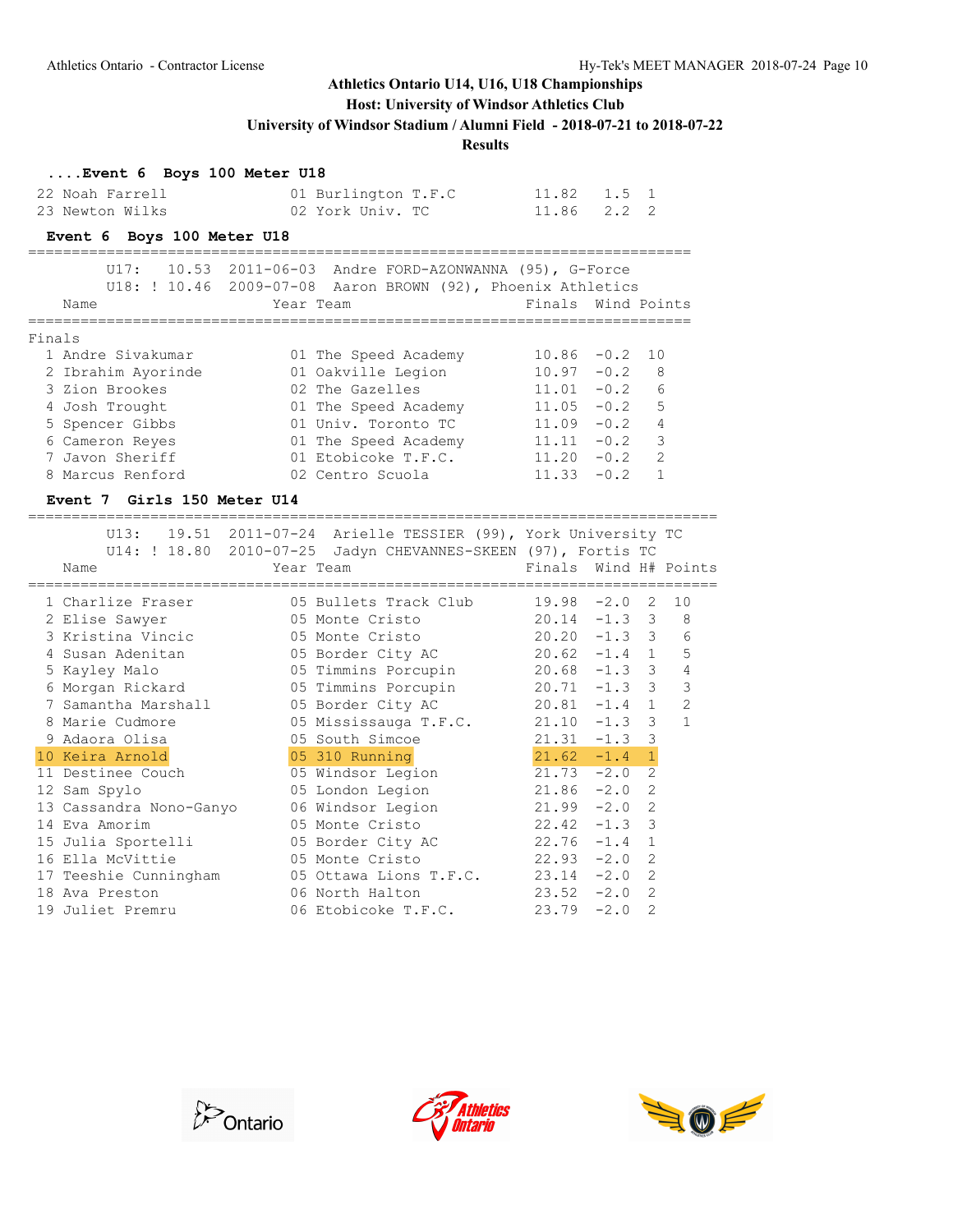**Host: University of Windsor Athletics Club**

**University of Windsor Stadium / Alumni Field - 2018-07-21 to 2018-07-22**

**Results**

### **Event 8 Boys 150 Meter U14**

| Name              | $U13:$ 19.32 2011-07-24 Tyreak STANLEY (99), Flying Angels<br>U14: ! 17.23 2013-07-28 Sanjade HYLTON (00), Flying Angels<br>Year Team | Finals Wind Points              |
|-------------------|---------------------------------------------------------------------------------------------------------------------------------------|---------------------------------|
|                   |                                                                                                                                       |                                 |
| 1 Harley Medeiros | 05 Bullets Track Club                                                                                                                 | $18.49 - 2.7$ 10                |
| 2 Roman Raydragan | 05 Etobicoke T.F.C.                                                                                                                   | $18.83 - 2.7$<br>- 8            |
| 3 Damian Lewiecki | 05 Univ. Toronto TC                                                                                                                   | 6<br>$19.19 - 2.7$              |
| 4 Keon Smith      | 05 The Gazelles                                                                                                                       | 5<br>$19.46 -2.7$               |
| 5 Jack White      | 06 Blue Devils                                                                                                                        | $\overline{4}$<br>$20.86 - 2.7$ |
| 6 Tyrese Gibson   | 06 Thorold Elite                                                                                                                      | 2<br>$21.58 - 2.7$              |
| -- Emmett Smith   | 06 Brantford T.F.C.                                                                                                                   | 3<br>$-2.7$<br>DO.              |
|                   |                                                                                                                                       |                                 |

## **Event 9 Girls 200 Meter U16**

|                           | U15: 24.66 2016-05-24 Elizabeth MARTIN, The Speed Academy                                                                                                                                                   |                         |
|---------------------------|-------------------------------------------------------------------------------------------------------------------------------------------------------------------------------------------------------------|-------------------------|
| Name                      | U16: ! 23.84 2010-07-30 Christian BRENNAN (95), Hamilton Olympic<br>Year Team                                                                                                                               | Finals Wind H# Points   |
|                           |                                                                                                                                                                                                             |                         |
| 1 Izzy Goudros            | 03 Unattached Ontario 24.94 -0.2 9<br>03 The Gazelles 25.36 -0.2 9<br>03 Brampton Track 25.46 -0.2 9<br>03 Boost Athletics 25.67 -0.2 9<br>03 The Gazelles 26.16 -0.2 9<br>03 Athletiques Int. 26.55 -2.0 8 | 10                      |
| 2 Trinity Miller          |                                                                                                                                                                                                             | 8                       |
| 3 Jillian Catton          | $25.46 -0.2$ 9                                                                                                                                                                                              | 6                       |
| 4 Nicole McKenzie         |                                                                                                                                                                                                             | 5                       |
| 5 Jasmine Kidd            |                                                                                                                                                                                                             | $\overline{4}$          |
| 6 Sa'mone Winters         |                                                                                                                                                                                                             | $\mathfrak{Z}$          |
| 7 Jenna James             | 03 Athletiques Int. $26.70 -2.0$ 8                                                                                                                                                                          | $\overline{c}$          |
| 8 Zahnee Grant-Bingling   | 03 South Simcoe<br>$26.72 -0.2$ 9                                                                                                                                                                           | $\mathbf{1}$            |
| 9 Alena Ivanov            | $26.77 - 2.0$ 8<br>03 London Legion                                                                                                                                                                         |                         |
| 10 Samantha Bartlett      | 03 Durham Dragons 26.92 -1.9 7                                                                                                                                                                              |                         |
| 11 Ashlynn Gilhula        | 03 Laurel Creek T.F.C. 27.03 -2.0                                                                                                                                                                           | 8                       |
| 12 Hannah Adderley Julien | 03 The Gazelles<br>$27.07 - 0.2$ 9                                                                                                                                                                          |                         |
| 13 Kyra Vellinga          | 03 St Thomas Legion 27.10 -2.0                                                                                                                                                                              | 8                       |
| 14 Hailey Reid            | 04 Monte Cristo<br>$27.13 - 2.0$ 8                                                                                                                                                                          |                         |
| 15 Ellie Munro            | 03 Ottawa Lions T.F.C. 27.17 -1.9 7                                                                                                                                                                         |                         |
| 16 Ella Stowe             | 03 Brantford T.F.C.<br>$27.18 - 1.9$                                                                                                                                                                        | 7                       |
| 17 Janae Hardware         | $27.34 -1.9$<br>03 North Bay Legion                                                                                                                                                                         | $\overline{7}$          |
| 18 Franchery Carrion      | $27.43 - 1.9$ 7<br>03 Mississauga Oly.                                                                                                                                                                      |                         |
|                           | 19 Charlotte Stewart 03 Oakville Legion 27.46 -1.9                                                                                                                                                          | 7                       |
|                           | 20 Victoria Starcevic <b>3</b> Burlington T.F.C 27.58 -1.9                                                                                                                                                  | 6                       |
| 21 Kaycee Martin          | 03 Boost Athletics<br>$27.67 - 2.0$ 8                                                                                                                                                                       |                         |
| 22 Kathryn Manor          | 03 Ottawa Lions T.F.C. 27.68 -2.0 8                                                                                                                                                                         |                         |
| 23 Alysha Peddie          | 03 Brampton Racers<br>$27.75 - 0.8$                                                                                                                                                                         | $\mathbf{1}$            |
| 24 Jessica Bailey         | 03 Border City AC<br>$27.76 - 1.9$ 6                                                                                                                                                                        |                         |
| 25 Kalise Tyrell          | 03 Athletiques Int.<br>$27.81 - 0.8$                                                                                                                                                                        | 5                       |
| 26 Jasmine Houstan        | 03 Athletiques Int.<br>$27.85 - 0.9$                                                                                                                                                                        | $\overline{\mathbf{3}}$ |
| 27 Kyra Luke              | 03 Mississauga Oly.<br>$27.96 - 0.8$                                                                                                                                                                        | 5                       |
| 28 Mya Muschette          | 04 Invictus AC<br>$28.03 - 0.8$                                                                                                                                                                             | 1                       |
| 29 Jadyn Luna             | 04 London Western 28.15 -1.9                                                                                                                                                                                | - 6                     |
|                           | 30 Shailyn Pierre dixon 03 Terminal Velocit 28.18 -0.8                                                                                                                                                      | 1                       |
| 31 Inessa Snihura         | 04 Etobicoke T.F.C. 28.22 -1.9 7                                                                                                                                                                            |                         |
| 32 Julia Hancock          | 04 Laurel Creek T.F.C.<br>28.26                                                                                                                                                                             | $-1.9$<br>7             |





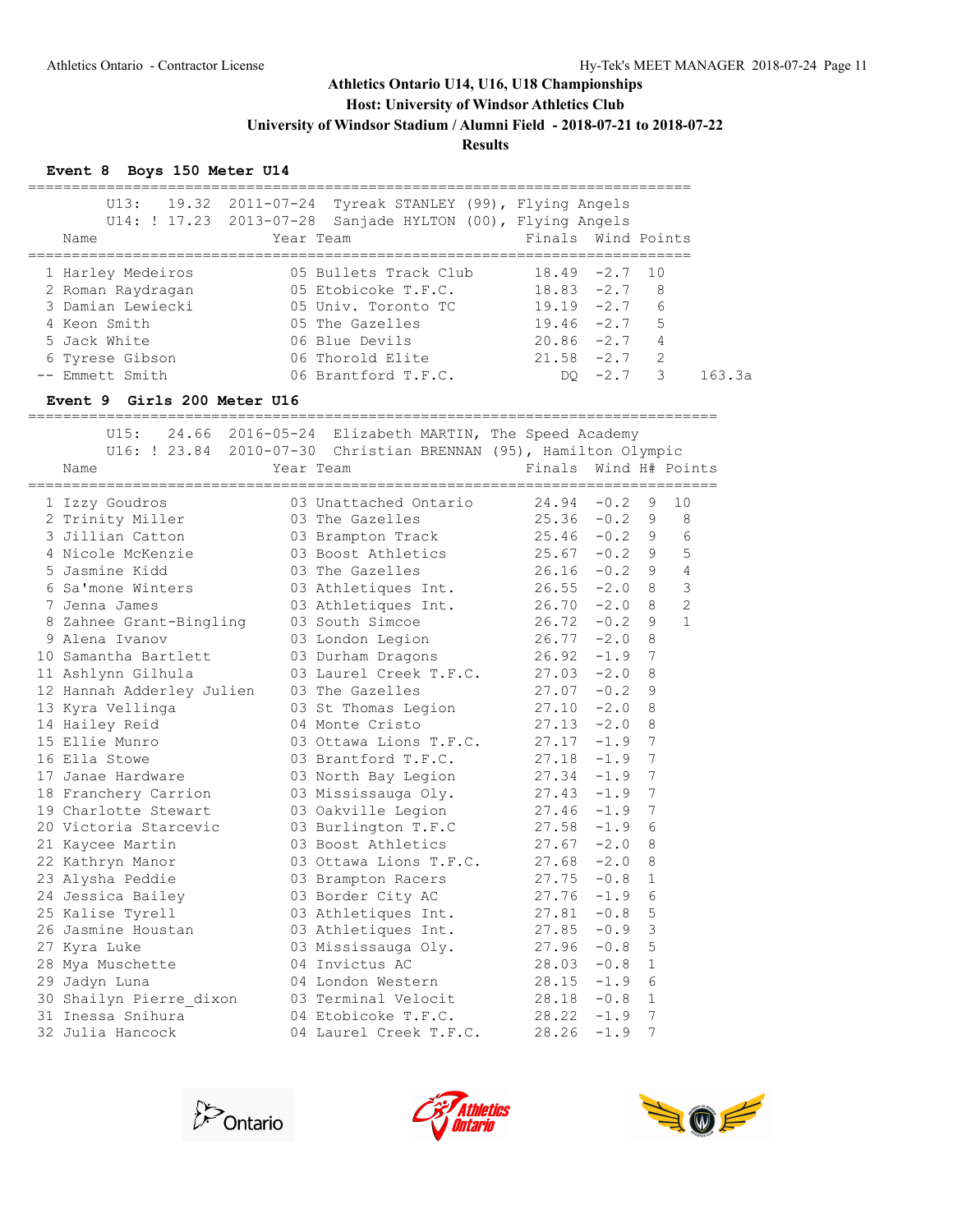### **Host: University of Windsor Athletics Club**

**University of Windsor Stadium / Alumni Field - 2018-07-21 to 2018-07-22**

**Results**

#### **....Event 9 Girls 200 Meter U16**

| 33 Grace Manderson          | 03 Laurel Creek T.F.C.           | 28.31           | $-0.8$   | 5              | 28.304          |
|-----------------------------|----------------------------------|-----------------|----------|----------------|-----------------|
| 34 Shayann Henry            | 03 Durham Legion                 | 28.31           | $-1.8$   | 4              | 28.305          |
| 35 Shai Cuffy               | 03 Boost Athletics               | $28.40 -1.9$    |          | 6              |                 |
| 36 Eleanor Hall             | 04 Ottawa Lions T.F.C. 28.51     |                 | $-0.8$   | 2              |                 |
| 37 Anna Burt                | 04 South Simcoe                  | 28.52           | $-0.9$ 3 |                |                 |
| 38 Emily Olesinski          | 03 The Gazelles and the San      | 28.68           | $-0.8$ 5 |                |                 |
| 39 Marisa McCutcheon        | 03 Ottawa Lions T.F.C.           | 28.82           | $-0.9$   | 3              |                 |
| 40 Chanithi Bandaranayake   | 04 Laurel Creek T.F.C.           | 28.86           | $-0.8$   | 5              |                 |
| 41 Camryn Roth              | 04 St Thomas Legion              | 28.88           | $-1.8$ 4 |                |                 |
| 42 Earen Klassen            | 03 St Thomas Legion              | $28.98 - 1.8$   |          | 4              |                 |
| 43 Katie Johnson            | 03 Boost Athletics               | $29.10 -1.8 4$  |          |                |                 |
| 44 Sarah Gillan             | 04 Kingston T.F.C. 29.12 -1.8 4  |                 |          |                | 29.116          |
| 44 Sierra Coletta           | 04 Etobicoke T.F.C.              | $29.12 -0.9$ 3  |          |                | 29.116          |
| 46 Delhia Richards          | 04 Ultimate Body                 | 29.14           | $-1.9$   | 6              |                 |
| 47 Sam Sharpe               | 04 Ottawa Lions T.F.C.           | 29.19           |          |                | $-0.9$ 3 29.184 |
| 48 Carli McGrath            | 04 Mississauga T.F.C.            | $29.19 - 1.9$ 6 |          |                | 29.187          |
| 49 Alecia Coletta           | 04 Etobicoke T.F.C.              | $29.22 -0.8$ 1  |          |                |                 |
| 50 Imani Vangaalen          | 04 Kitchener Waterl 29.29        |                 | $-0.8$   | $\mathbf{1}$   |                 |
| 51 Kendall Nash             | 03 St Thomas Legion 29.42 -0.9 3 |                 |          |                |                 |
| 52 Daneilla Wilmot          | 04 Durham Legion                 | $29.47 -0.9$ 3  |          |                |                 |
| 53 Mikayla Murch            | 04 Speed River 29.48             |                 | $-0.8$ 5 |                |                 |
| 54 Sierra Duncan            | 04 South Simcoe 29.49            |                 | $-0.9$   | 3              |                 |
| 55 Cynthia Ma Pickard       | 04 Brantford T.F.C.              | 29.50           | $-1.8$   | $\overline{4}$ |                 |
| 56 Anjali Juneja            | 03 Unattached Ontario            | 29.57           | $-0.8$ 5 |                |                 |
| 57 Cassidy Gute             | 03 Laurel Creek T.F.C.           | $29.59 - 1.9$ 6 |          |                |                 |
| 58 Kiona Brown              | 03 Laurel Creek T.F.C.           | 29.67           | $-0.8$   | 2              |                 |
| 59 Marisol Godbille-Cardona | 04 Kingston T.F.C.               | 29.76           | $-0.8$   | 2              |                 |
| 60 Holly Kapteyn            | 04 South Simcoe                  | 29.83           | $-1.8$   | $\overline{4}$ |                 |
| 61 Elana Tyman              | 03 Ottawa Lions T.F.C.           | 29.89           | $-0.8$   | $\mathbf{2}$   |                 |
| 62 Jalena Marelic           | 03 Ottawa Lions T.F.C. 30.51     |                 | $-0.8$   | 5              |                 |
| 63 Emily Van Hooft          | 03 Sarnia Athletics              | 31.47           | $-0.8$   | 2              |                 |
| 64 Morgan Sweeney           | 04 Ottawa Lions T.F.C. 32.54     |                 | $-0.8$ 2 |                |                 |
| -- Priscilla Nyarkoh        | 03 The Gazelles                  | DO              | $-1.8$   | $\overline{4}$ | 163.3a          |
|                             |                                  |                 |          |                |                 |

### **Event 10 Boys 200 Meter U16**

| U15:<br>Name               | 22.70 1990-07-29 Chris ROBINSON (76), Kitchener-Waterloo<br>Year Team | Finals Wind H# Points |                                     |        |
|----------------------------|-----------------------------------------------------------------------|-----------------------|-------------------------------------|--------|
| 1 Jadon Rose               | 03 Mississauga Oly.                                                   | 22.76<br>$-0.8$       | 10<br>.5.                           |        |
| 2 Christopher Morales      | 04 The Speed Academy                                                  | $22.99 - 0.8$ 5       | - 8                                 |        |
| 3 Dillinger Long           | 04 South Simcoe                                                       | 23.03<br>$-0.4$       | $6\overline{6}$<br>$6 \overline{6}$ |        |
| 4 Domenic Barresi          | 03 Hamilton Olympic                                                   | 23.20<br>$-0.4$       | 5<br>6                              | 23.196 |
| 5 Jalon Rose               | 03 Mississauga Oly.                                                   | $23.20 - 0.4$         | 6<br>4                              | 23.197 |
| 6 Daniel Reader            | 03 Hamilton Olympic                                                   | 23.21<br>$-0.4$       | 3<br>6                              |        |
| 7 Teondre Anderson         | 03 Project Athletic                                                   | $23.24 -0.4$          | $\mathcal{L}$<br>6                  |        |
| 8 David Hurst Jr           | 03 Mississauga Oly.                                                   | 23.34<br>$-0.8$       | 5<br>$\overline{1}$                 |        |
| 9 Diarra James Powell-Burg | 03 Mississauga Oly.                                                   | 23.55<br>$-0.8$       | 5                                   |        |
| 10 Jacob Grainger          | 03 Border City AC                                                     | 23.61<br>$-0.4$       | 6                                   |        |





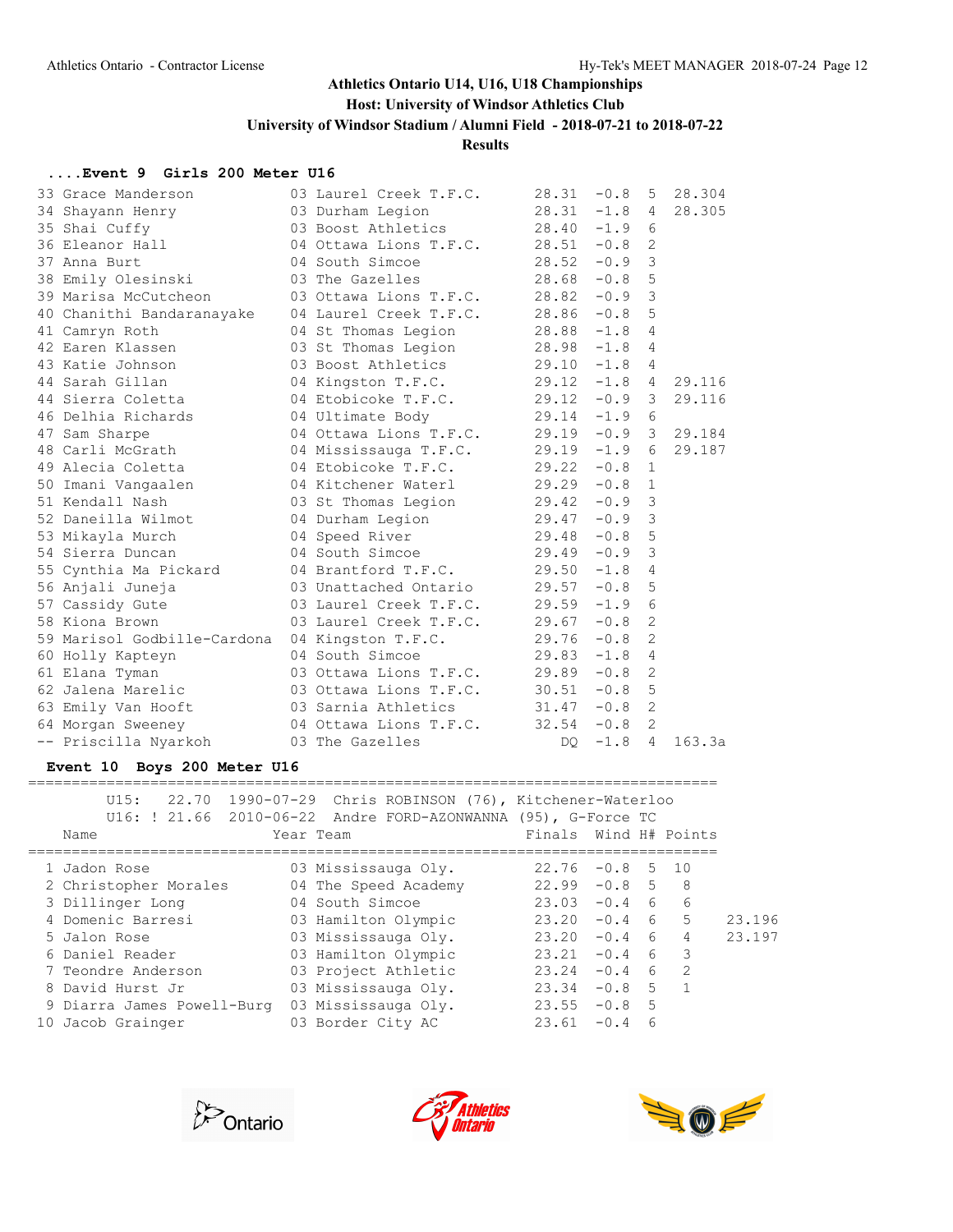#### **Host: University of Windsor Athletics Club**

**University of Windsor Stadium / Alumni Field - 2018-07-21 to 2018-07-22**

#### **Results**

#### **....Event 10 Boys 200 Meter U16**

| 11 Matthias Richards                                                                                           | 03 Hamilton Elite                                                       | 23.69 | $-0.4$ | 6 |  |
|----------------------------------------------------------------------------------------------------------------|-------------------------------------------------------------------------|-------|--------|---|--|
| 12 Justin Joseph                                                                                               | 03 Mississauga Oly. 23.77 -0.8 5                                        |       |        |   |  |
| 13 Nathan Reid                                                                                                 | 04 Etobicoke T.F.C. 23.80 -0.8 5                                        |       |        |   |  |
| 14 Benjamin Jonah                                                                                              | 03 The Gazelles 23.83 -0.4 6                                            |       |        |   |  |
| 15 Aiden Hinsperger                                                                                            | 03 Saugeen T.F.C. 23.86 -0.8                                            |       |        | 5 |  |
| 16 Ryan Caughy                                                                                                 | 03 Saugeen T.F.C. 24.18 -0.1 4                                          |       |        |   |  |
| 17 Samuel Robinson 03 C.A.N.I. Athletics 24.27 -1.3 3                                                          |                                                                         |       |        |   |  |
| 18 Isaiah Gardner                                                                                              | 03 The Speed Academy 24.35 -1.3 3                                       |       |        |   |  |
| 19 Jonathan Berisha                                                                                            | 03 Thorold Elite<br>$24.37 - 0.1$ 4                                     |       |        |   |  |
| 20 Syelis Brooks                                                                                               | 04 Univ. Windsor AC 24.39 -0.1 4                                        |       |        |   |  |
| 21 Jeff Carey                                                                                                  | 03 Windsor Legion 24.44 -0.1 4                                          |       |        |   |  |
| 22 Mason Arps                                                                                                  | 03 Saugeen T.F.C. 24.51 -0.8 1                                          |       |        |   |  |
| 23 Ethan Bennett                                                                                               | 03 The Speed Academy 24.52 -0.1 4                                       |       |        |   |  |
| 24 Desmond Fraser and Desmond Traser                                                                           | 04 Bullets Track Club 24.60 -0.1 4                                      |       |        |   |  |
| 25 Noah Cabral                                                                                                 | 03 Mississauga T.F.C. 24.66 -0.1 4                                      |       |        |   |  |
| 26 Graham Valiquette                                                                                           | 04 Durham Dragons 24.87 -1.3 3                                          |       |        |   |  |
| 27 Lucas Antoniadis                                                                                            | 03 Etobicoke T.F.C. 25.01 -0.1 4                                        |       |        |   |  |
| 28 Damien Jevremovic (03 Kitchener Waterl (25.03 -1.3 3)                                                       |                                                                         |       |        |   |  |
| 29 Levi Johnson – Johnson († 1930)                                                                             | 03 Border City AC 25.37 -1.1 2 25.367                                   |       |        |   |  |
| 30 Jason Friesen (3 Niagara Olympic 25.37 -1.1 2 25.368                                                        |                                                                         |       |        |   |  |
| 31 Paolo Salerno and a control of the Sales of the Sales of the Sales of the Sales of the Sales of the Sales o | 03 The Speed Academy 25.37 -1.3 3 25.369                                |       |        |   |  |
| 32 Ethan Sendybyl                                                                                              | 04 National Capital 25.60 -1.3 3<br>03 Ottawa Lions T.F.C. 25.70 -1.1 2 |       |        |   |  |
| 33 Tyler Snelson                                                                                               |                                                                         |       |        |   |  |
| 34 Seif Nassar                                                                                                 | 03 Univ. Toronto TC 25.87 -1.1 2                                        |       |        |   |  |
| 35 Jonathan McGrath (3) Mitchener Waterl (25.90 -1.3 3)                                                        |                                                                         |       |        |   |  |
| 36 Brayden Boulanger (3 Border City AC (26.02 -1.3 3)                                                          |                                                                         |       |        |   |  |
| 37 Alexander Nicholson 04 York Univ. TC 26.19 -1.1 2                                                           |                                                                         |       |        |   |  |
| 38 Aidan McAuley 64 Timmins Porcupin 26.55 -1.1                                                                |                                                                         |       |        | 2 |  |
| 04 Invictus AC<br>39 Andrew Scott                                                                              | 27.30                                                                   |       | $-0.8$ | 1 |  |
| 40 Elijah Gardner (1944) 04 The Speed Academy (27.53 -0.8 1                                                    |                                                                         |       |        |   |  |
| 41 Jacob Zalesak                                                                                               | 03 Sarnia Athletics 27.69                                               |       | $-1.1$ | 2 |  |
|                                                                                                                |                                                                         |       |        |   |  |

#### **Event 11 Girls 200 Meter U18**

=============================================================================== U17: 23.43 2011-08-07 Christian BRENNAN (95), Hamilton Olympic U18: ! 23.43 2011-08-07 Christian BRENNAN (95), Hamilton Olympic Name Tear Team Team Finals Wind H# Points =============================================================================== 1 Camille Watson 01 The Speed Academy 25.24 -1.3 7 10 25.238 2 Anna Witherspoon 01 The Speed Academy 25.24 -1.3 7 8 25.239 3 Kayla Vieux 01 C.A.N.I. Athletics 25.71 -1.3 7 6 4 Christina Robert 01 Track North 25.84 -1.9 6 5 5 Krystalann Bechard 02 Border City AC 26.03 -1.9 6 4 6 Jermaila Bruce 01 C.A.N.I. Athletics 26.04 -1.3 7 3 7 Milenne Habash 02 Speed River 26.14 -1.3 7 2 8 Shaleah Colaire 01 Durham Legion 26.15 -1.3 7 1 9 Jazmine Oliver 01 Game Speed 26.36 -1.3 7 10 Georgina Pickard 02 Brantford T.F.C. 26.38 -1.3 7 11 Kyra Maloney 02 The Gazelles 26.39 -1.9 6 12 Paulina Procyk 02 Ottawa Lions T.F.C. 26.42 -1.9 6





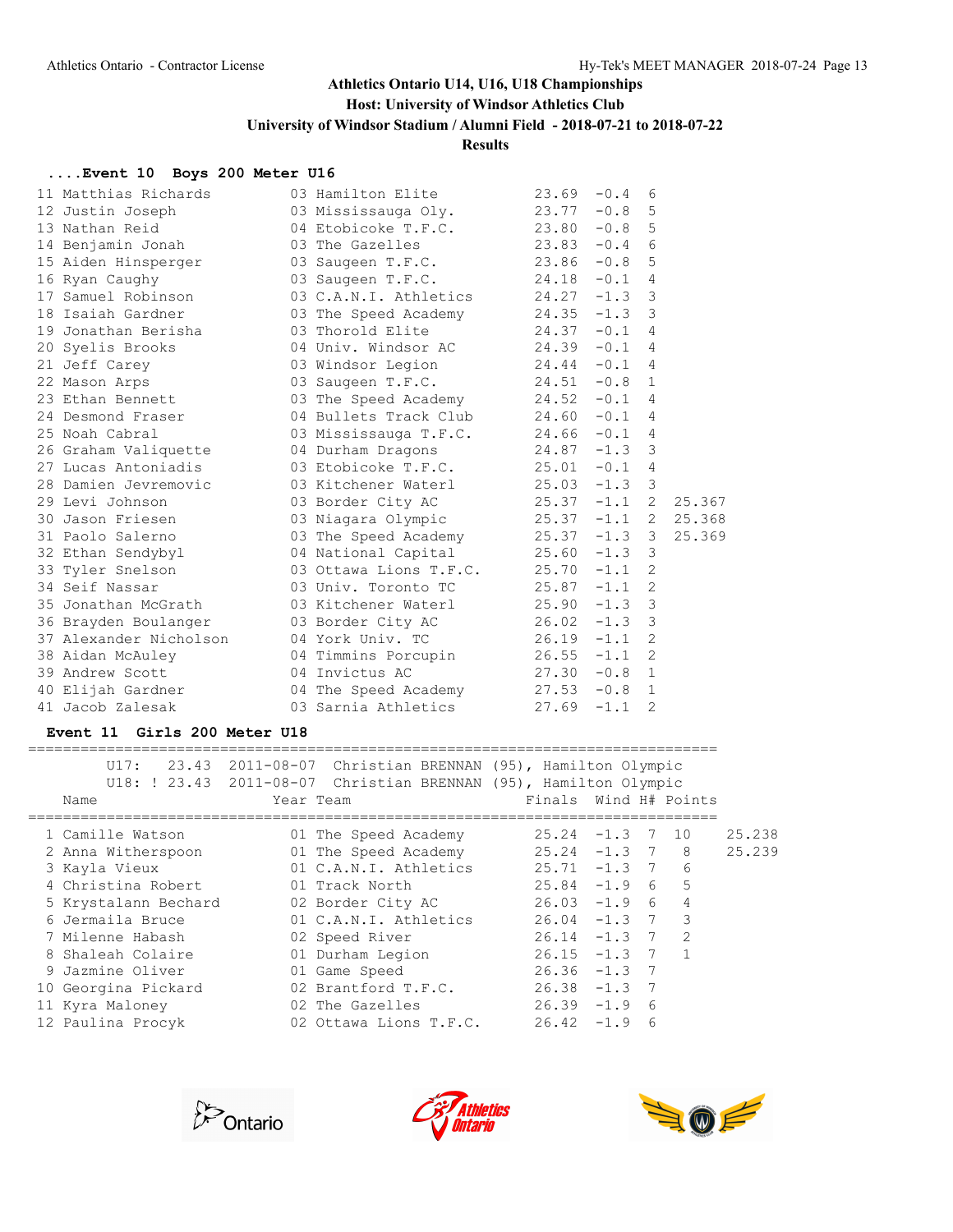#### **Host: University of Windsor Athletics Club**

**University of Windsor Stadium / Alumni Field - 2018-07-21 to 2018-07-22**

#### **Results**

#### **....Event 11 Girls 200 Meter U18**

| 13 Dacey Richmond           | 01 Kingston T.F.C.     | 26.44 | $-1.9$   | 6              |                 |
|-----------------------------|------------------------|-------|----------|----------------|-----------------|
| 14 Janay Chapman            | 02 The Gazelles        | 26.45 | $-1.3$   | 5              |                 |
| 15 Sabrena Small            | 01 London Western      | 26.47 | $-1.3$   | 5              |                 |
| 16 Korina Black             | 01 Etobicoke T.F.C.    | 26.73 | $-1.8$   | $4 \quad$      | 26.721          |
| 16 Amelia Matthews          | 02 Laurel Creek T.F.C. | 26.73 | $-1.9$   |                | 6 26.721        |
| 18 Lyric Sargeant           | 01 Invictus AC         | 26.84 |          |                | $-1.3$ 5 26.832 |
| 19 Doyin Ogunremi           | 02 Ottawa Lions T.F.C. | 26.84 | $-1.9$   | 6              | 26.839          |
| 20 Keena Browne             | 01 Durham Legion       | 26.89 | $-1.8$   | 4              |                 |
| 21 Alexzandra Throndson     | 01 Univ. Toronto TC    | 26.94 | $-1.3$   | 5              |                 |
| 22 Aliyah Logan             | 02 The Speed Academy   | 26.96 | $-1.3$   | 5              |                 |
| 23 Breah Walls              | 01 Border City AC      | 27.02 | $-1.8$   | 4              |                 |
| 24 Collette Wolfe           | 02 Laurel Creek T.F.C. | 27.27 | $-1.3$   | 5              |                 |
| 25 Daneille Lynch           | 01 Durham Legion       | 27.46 | $-1.8$   | 4              |                 |
| 26 Bethany Suen             | 01 York Univ. TC       | 27.56 | $-1.8$   | $\overline{4}$ |                 |
| 27 Megan Torrance           | 01 Blue Devils         | 27.57 | $-1.3$   | 5              |                 |
| 28 Kadiatou Wann            | 01 C.A.N.I. Athletics  | 27.58 | $-0.6$   | $\mathbf 1$    |                 |
| 29 Gemiah Lewis             | 02 Terminal Velocit    | 27.59 | $-1.8$   | 4              |                 |
| 30 Mikayla Moffett          | 02 Univ. Toronto TC    | 27.60 | $-1.8$   | $\overline{4}$ |                 |
| 31 Jadyn Heath              | 01 Game Speed          | 27.81 | $-1.9$   | 3              |                 |
| 32 Thi-Anne Hillyard        | 02 Oakville Legion     | 27.96 | $-1.3$   | 5              |                 |
| 33 Bianca Belfon            | 01 The Gazelles        | 28.17 | $-3.8$   | 2              |                 |
| 34 Chiara Price             | 02 Univ. Toronto TC    | 28.30 | $-1.9$   | $\mathsf 3$    |                 |
| 35 Hanna Schroeder          | 02 Border City AC      | 28.43 | $-0.6$   | $\mathbf{1}$   |                 |
| 36 Alexandra Morales        | 02 The Speed Academy   | 28.51 | $-1.9$   | $\mathsf 3$    |                 |
| 37 Simone Timm              | 02 York Univ. TC       | 28.53 | $-1.9$   | $\mathfrak{Z}$ |                 |
| 38 Monaye Mitchell          | 01 Terminal Velocit    | 28.70 | $-1.9$   | $\mathfrak{Z}$ |                 |
| 39 Noelle Divakou           | 01 Ottawa Lions T.F.C. | 28.91 | $-1.9$ 3 |                |                 |
| 40 Brooklyne Moore          | 02 Timmins Porcupin    | 29.03 | $-3.8$   | 2              |                 |
| 41 Amanda Rosati            | 01 Etobicoke T.F.C.    | 29.08 | $-0.6$   | $\mathbf{1}$   |                 |
| 42 Luiza Lena               | 02 Etobicoke T.F.C.    | 29.27 | $-1.8$   | 4              |                 |
| 43 Shantay Morgan           | 02 York Univ. TC       | 29.44 | $-3.8$   | 2              | 29.436          |
| 44 Princess Parris          | 01 The Gazelles        | 29.44 | $-1.9$ 3 |                | 29.437          |
| 45 Sage Kraftcheck          | 01 Hamilton Olympic    | 29.58 | $-1.9$   | 3              |                 |
| 46 Junia Campbell-Clarke    | 02 Terminal Velocit    | 29.78 | $-0.6$   | $\mathbf{1}$   |                 |
| 47 Amanda Sugimura          | 02 Mississauga T.F.C.  | 30.41 | $-3.8$   | 2              |                 |
| 48 Erika Aguilera Ballester | 02 Niagara Olympic     | 31.14 | $-3.8$   | 2              |                 |
| 49 Celeste Hivon            | 02 Speed River         | 31.60 | $-3.8$   | 2              |                 |
| -- Jadyn Zeppa              | 02 Sault Athletics     | DQ.   | $-1.9$   | 6              | 163.3a          |
|                             |                        |       |          |                |                 |

#### **Event 12 Boys 200 Meter U18**

=============================================================================== U17: 21.21 2011-07-09 Andre FORD-AZONWANNA (95), G-Force U18: ! 21.21 2011-07-09 Andre FORD-AZONWANNA (95), G-Force Name Tear Team Finals Wind H# Points =============================================================================== 1 Ibrahim Ayorinde 01 Oakville Legion 21.84 -1.1 8 10 2 Jordan McKenzie 01 The Speed Academy 22.25 -1.1 8 8 3 Marcus Renford 02 Centro Scuola 22.62 -1.1 8 6 4 Cameron Reyes 01 The Speed Academy 22.67 -1.1 8 5 5 Zion Brookes 02 The Gazelles 22.69 -1.1 8 4





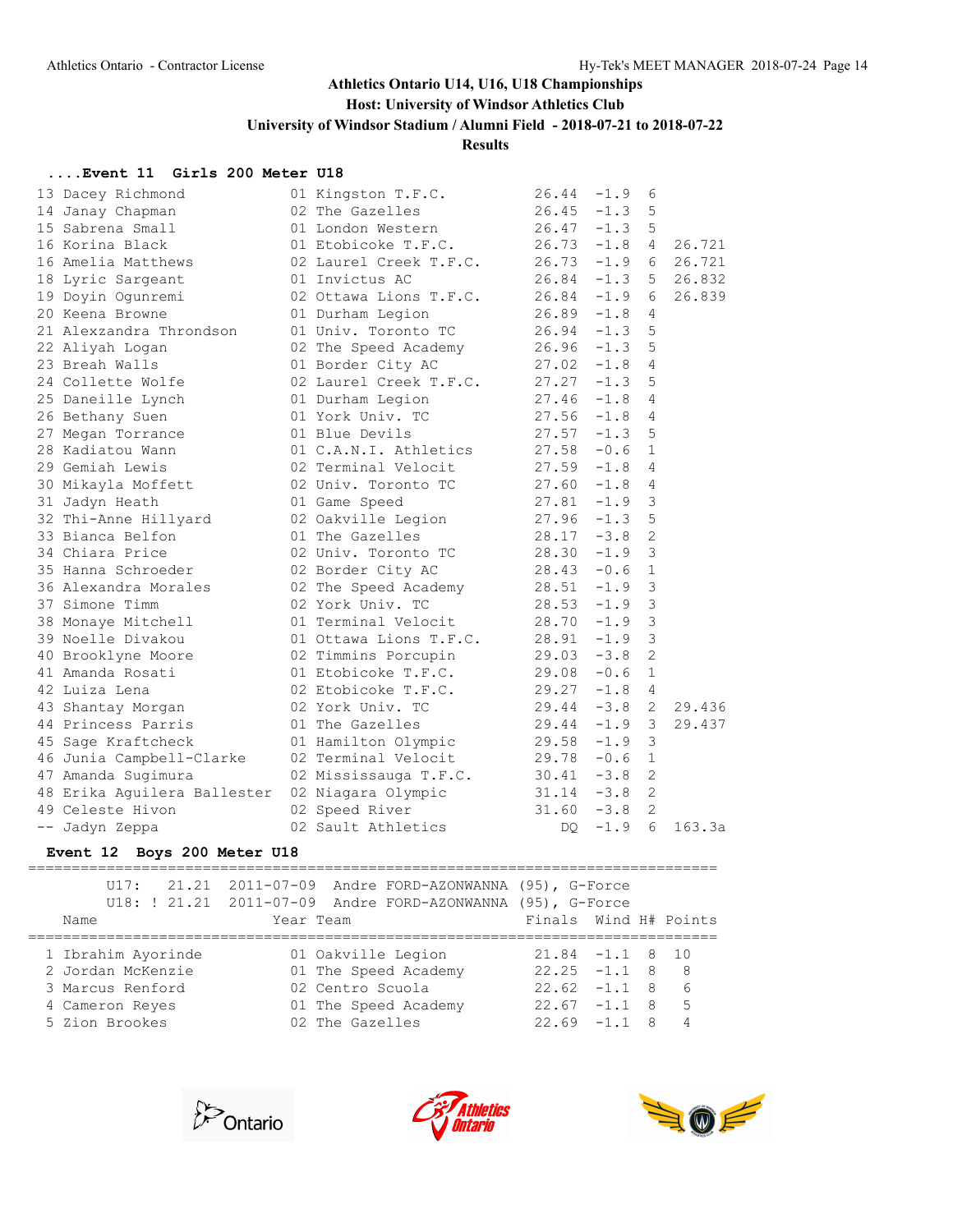### **Host: University of Windsor Athletics Club**

**University of Windsor Stadium / Alumni Field - 2018-07-21 to 2018-07-22**

### **Results**

### **....Event 12 Boys 200 Meter U18**

| 6 Josh Trought                                                 | 01 The Speed Academy                                                         | $22.73 - 2.9$ 7 |        |                 | $\mathcal{S}$ |        |
|----------------------------------------------------------------|------------------------------------------------------------------------------|-----------------|--------|-----------------|---------------|--------|
| 7 Callum Robinson                                              | 01 Sundown Athletic                                                          | $22.80 -1.1 8$  |        |                 | 2             | 22.793 |
| 8 Myles McPherson                                              | 01 The Speed Academy                                                         | $22.80 -1.1 8$  |        |                 | $\mathbf{1}$  | 22.800 |
| 9 Ethan McArthur                                               | 01 The Speed Academy 23.06 -2.9                                              |                 |        | $7\phantom{.0}$ |               |        |
| 10 Sergio Andre                                                | 02 Brampton Track                                                            | $23.15 -2.9$ 7  |        |                 | 23.142        |        |
| 11 Andre Sivakumar                                             | 01 The Speed Academy $23.15 -2.9$ 7                                          |                 |        |                 | 23.144        |        |
| 12 Daunte Henriques                                            |                                                                              |                 |        | $\overline{7}$  |               |        |
| 13 Javon Sheriff                                               | 01 Hamilton Olympic 23.19 -2.9<br>01 Etobicoke T.F.C. 23.21 -2.9             |                 |        | $\overline{7}$  |               |        |
| 14 Shemar Meay                                                 | 01 Etobicoke T.F.C. 23.29 $-3.6$                                             |                 |        | 6               |               |        |
| 15 Shea McHale                                                 | 01 Ottawa Lions T.F.C. 23.38 -3.6                                            |                 |        | 6               |               |        |
| 16 Harold Songmene                                             | 01 C.A.N.I. Athletics                                                        | $23.39 - 3.6$   |        | 6               |               |        |
| 17 Maximillian (maxx) Railt 02 Unattached Ontario 23.56 -2.9 7 |                                                                              |                 |        |                 |               |        |
| 18 Richard Aduboffour                                          |                                                                              |                 |        |                 |               |        |
| 19 Spencer Gibbs                                               | 01 Univ. Toronto TC<br>01 Univ. Toronto TC<br>23.61 -1.1 8                   |                 |        |                 |               |        |
| 20 Alex Pope                                                   | 01 C.A.N.I. Athletics 23.64 -3.6                                             |                 |        | 6               |               |        |
| 21 David Adeleye                                               | 02 Ottawa Lions T.F.C.                                                       | $23.65 - 3.6$   |        | 6               |               |        |
| 22 Christopher Middleton                                       | 01 The Speed Academy 23.79 -2.9 7                                            |                 |        |                 | 23.782        |        |
| 23 Michael Roth                                                | 02 St Thomas Legion<br>01 Border City AC<br>02 York Univ. TC<br>24.02 -3.6 6 |                 |        |                 | 23.783        |        |
| 24 Adedapo Adenitan                                            |                                                                              |                 |        |                 |               |        |
| 25 Peter Magdic                                                |                                                                              |                 |        |                 |               |        |
| 26 Solomon Arase                                               | 02 Etobicoke T.F.C. 24.09 -1.6 4                                             |                 |        |                 |               |        |
| 27 Cassius Smith                                               | 02 The Gazelles $24.22 -1.7$                                                 |                 |        | 3               |               |        |
| 28 Daniel Giddings                                             | $24.29 - 4.1$<br>01 The Gazelles                                             |                 |        | 5               |               |        |
| 29 Justin Irobun                                               | 01 Hamilton Olympic 24.38 -3.4                                               |                 |        | 2               |               |        |
| 30 Justin Thibault                                             |                                                                              |                 |        |                 |               |        |
| 31 Abdulluh Animashawun                                        | 01 Ottawa Lions T.F.C. 24.41 -4.1 5<br>01 Brampton Track 24.48 -1.6 4        |                 |        |                 |               |        |
| 32 Ben Smith                                                   | $24.65 - 4.1 5$<br>02 Speed River                                            |                 |        |                 |               |        |
| 33 Jamir Gray                                                  | 01 Hamilton Olympic 24.71 -3.4                                               |                 |        | 2               |               |        |
| 34 Joshua Owusu                                                | 01 Etobicoke T.F.C. $24.76 -1.5$                                             |                 |        | 1               |               |        |
| 35 Nicholas Morris                                             | 02 The Speed Academy $24.79 -1.7$ 3                                          |                 |        |                 |               |        |
| 36 Ryan Smith                                                  |                                                                              |                 |        |                 |               |        |
| 37 Newton Wilks                                                | 01 London Western 24.85 -1.6 4<br>02 York Univ. TC 24.88 -1.6 4              |                 |        |                 |               |        |
| 38 Daniel Noel                                                 | 01 Etobicoke T.F.C. 24.95 -3.4                                               |                 |        | 2               |               |        |
| 39 Ben Grimshaw                                                | 02 Kingston T.F.C. 24.97 -1.6 4                                              |                 |        |                 |               |        |
| 40 Shawn James                                                 | 02 Brampton Track 24.98 -1.6 4                                               |                 |        |                 |               |        |
| 41 Jackson Leverock                                            | 02 Oakville Legion $25.00 -4.1$ 5                                            |                 |        |                 |               |        |
| 42 Noah Farrell                                                | 01 Burlington T.F.C                                                          | $25.03 -3.6$ 6  |        |                 |               |        |
| 43 Carter Demars                                               | 02 Ottawa Lions T.F.C. 25.13 -1.7 3<br>02 Burlington T.F.C 25.21 -4.1 5      |                 |        |                 |               |        |
| 44 Diego Beltran                                               |                                                                              |                 |        |                 |               |        |
| 45 Lucas Krome                                                 | $25.22 -1.7$<br>01 Blue Devils                                               |                 |        | 3               |               |        |
| 46 Carsten Moffatt                                             | 02 Unattached Ontario                                                        | 25.49           | $-1.5$ | $\mathbf{1}$    |               |        |
| 47 Eesa Aamer                                                  | 02 Mississauga T.F.C.                                                        | 25.52           | $-1.7$ | 3               |               |        |
| 48 Owen Chung                                                  | 01 York Univ. TC                                                             | 25.53           | $-1.7$ | 3               |               |        |
| 49 Logan Lux                                                   | 02 Ottawa Lions T.F.C.                                                       | 25.63           | $-1.7$ | 3               |               |        |
| 50 Achim Mata                                                  | 02 Ottawa Lions T.F.C.                                                       | 25.69           | $-1.6$ | 4               |               |        |
| 51 Anthony Isaac                                               | 02 Windsor Legion                                                            | 25.82           | $-1.6$ | 4               |               |        |
| 52 Malik Blunt                                                 | 01 Hamilton Olympic                                                          | 26.06           | $-3.4$ | 2               |               |        |
| 53 David McPhaden                                              | 02 The Speed Academy                                                         | 26.31           | $-4.1$ | 5               |               |        |
| 54 Yared Tereke                                                | 02 Ottawa Lions T.F.C.                                                       | 26.42           | $-1.7$ | 3               |               |        |
| 55 Sasu Maxwell-Atungo                                         | 02 Etobicoke T.F.C.                                                          | 26.73           | $-1.5$ | $\mathbf 1$     |               |        |
|                                                                |                                                                              |                 |        |                 |               |        |





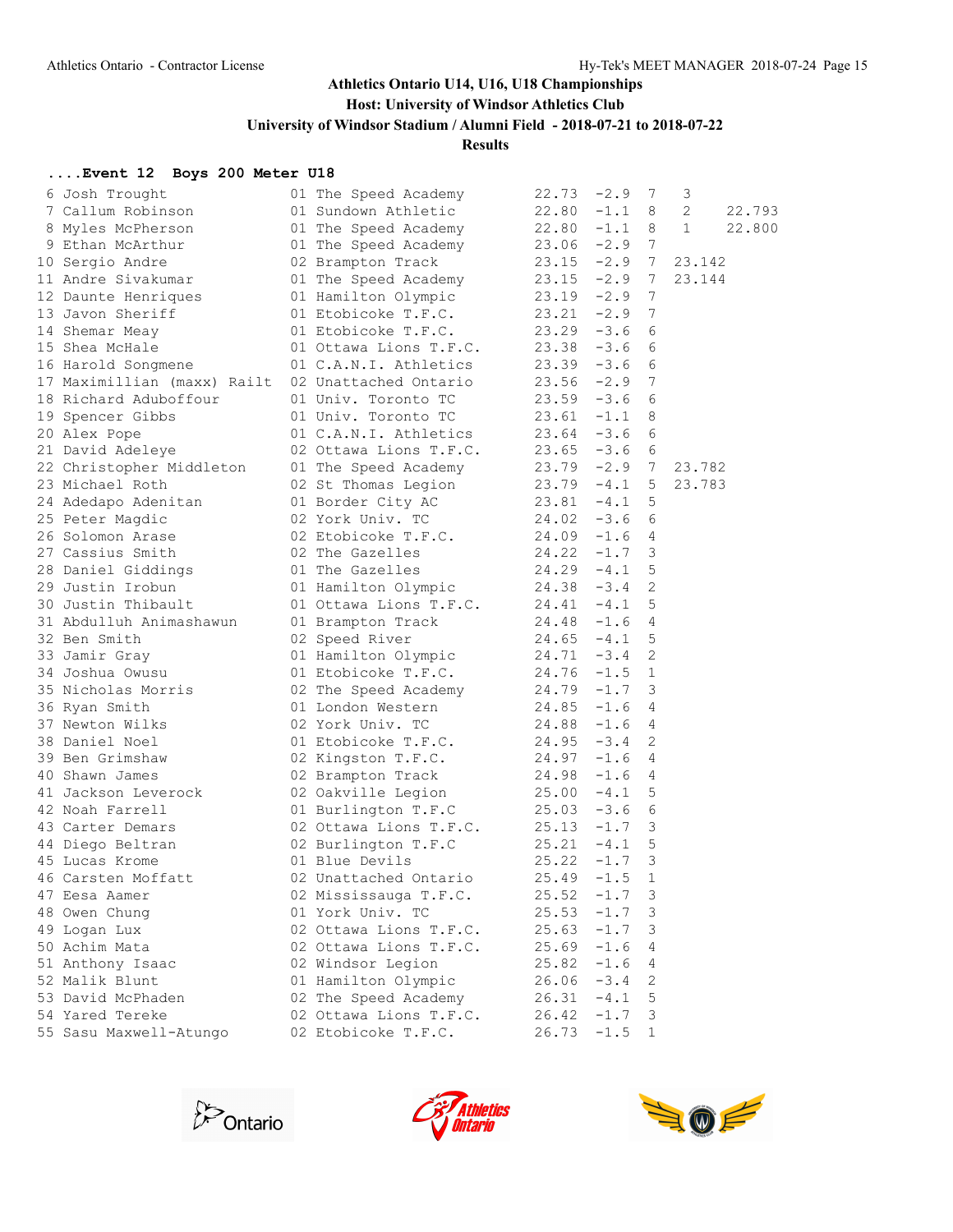### **Host: University of Windsor Athletics Club**

**University of Windsor Stadium / Alumni Field - 2018-07-21 to 2018-07-22**

#### **Results**

### **....Event 12 Boys 200 Meter U18**

| 56 Matthew Weidemann | 02 Univ. Windsor AC | $26.80 -1.5$ 1  |  |
|----------------------|---------------------|-----------------|--|
| 57 Nicholas Pasquini | 01 York Univ. TC    | $27.19 - 3.4$ 2 |  |

#### **Event 13 Girls 300 Meter U14**

| Name                 | Year Team              | Finals H# Points |                |                |
|----------------------|------------------------|------------------|----------------|----------------|
| 1 Elle Rilev         | 05 Durham Dragons      | 41.53            | $\mathcal{L}$  | 10             |
| 2 Elise Sawyer       | 05 Monte Cristo        | 42.32            | $\mathcal{L}$  | - 8            |
| 3 Morgan Rickard     | 05 Timmins Porcupin    | 43.48            | $\mathcal{L}$  | 6              |
| 4 Lorelai Phinnemore | 05 London Legion       | 44.81            | $\mathcal{L}$  | 5              |
| 5 Olivia Purnell     | 05 Hamilton Olympic    | 45.15            | $\mathcal{P}$  | 4              |
| 6 Amelia Dodds       | 05 Monte Cristo        | 45.67            | $\mathcal{L}$  | 3              |
| 7 Nyla Cuffy         | 05 Boost Athletics     | 45.74            | $\mathcal{L}$  | $\mathfrak{D}$ |
| 8 Marie Cudmore      | 05 Mississauga T.F.C.  | 45.94            |                |                |
| 9 Keira Arnold       | 05 310 Running         | 46.55            | $\overline{2}$ |                |
| 10 Sylvie Kinanga    | 05 Etobicoke T.F.C.    | 47.52            |                |                |
| 11 Chase Sheppard    | 05 Ottawa Lions T.F.C. | 50.16            |                |                |
| 12 Surette Scheja    | 06 Etobicoke T.F.C.    | 51.08            |                |                |
| 13 Maheen Inavat     | 05 London Western      | 57.93            |                |                |
|                      |                        |                  |                |                |

### **Event 14 Boys 300 Meter U14**

| Name                   | Year Team            | Finals Points |     |
|------------------------|----------------------|---------------|-----|
| 1 Roman Raydragan      | 05 Etobicoke T.F.C.  | 40.68         | 1 O |
| 2 Jack White           | 06 Blue Devils       | 43.97         | 8   |
| 3 Dylan Johnson        | 06 London Western    | 46.84         | 6   |
| 4 Jack Trott-McDermott | 06 London Western    | 46.93         | 5   |
| 5 Amari N'Daw          | 05 The Speed Academy | 47.75         | 4   |
| 6 William Taylor       | 07 London Western    | 51.86         | 3   |
| 7 Owen Atcheson        | 06 London Western    | 54.16         | ⌒   |

#### **Event 15 Girls 300 Meter U16**

| U15:<br>U16: ! 37.17 2010-08-07 Christian BRENNAN (95), Hamilton Olympi<br>Name | 39.43 2011-07-24 Mariam ABDUL-RASHID (97), Durham Legion<br>Year Team | Finals H# Points        |                         |
|---------------------------------------------------------------------------------|-----------------------------------------------------------------------|-------------------------|-------------------------|
| 1 Izzy Goudros                                                                  | 03 Unattached Ontario                                                 | 39.39                   | 10<br>5                 |
| 2 Nicole McKenzie                                                               | 03 Boost Athletics                                                    | 40.62                   | 5<br>-8                 |
| 3 Jenna James                                                                   | 03 Athletiques Int.                                                   | 5<br>41.41              | 6                       |
| 4 Emily Martin                                                                  | 04 South Simcoe                                                       | 41.53                   | 5<br>5                  |
| 5 Andriana Erotocritou                                                          | 03 The Gazelles                                                       | 5<br>41.55              | 4                       |
| 6 Alena Ivanov                                                                  | 03 London Legion                                                      | 5<br>41.75              | $\overline{\mathbf{3}}$ |
| 7 Charlotte Stewart                                                             | 03 Oakville Legion                                                    | $\overline{4}$<br>42.42 | $\mathfrak{D}$          |
| 8 Kyra Vellinga                                                                 | 03 St Thomas Legion                                                   | 4<br>42.68              |                         |
| 9 Hannah Adderley Julien                                                        | 03 The Gazelles                                                       | 5<br>42.77              |                         |
| 10 Janae Hardware                                                               | 03 North Bay Legion                                                   | 4<br>42.85              |                         |
| 11 Avery Murrell                                                                | 03 South Simcoe                                                       | 43.35<br>4              |                         |





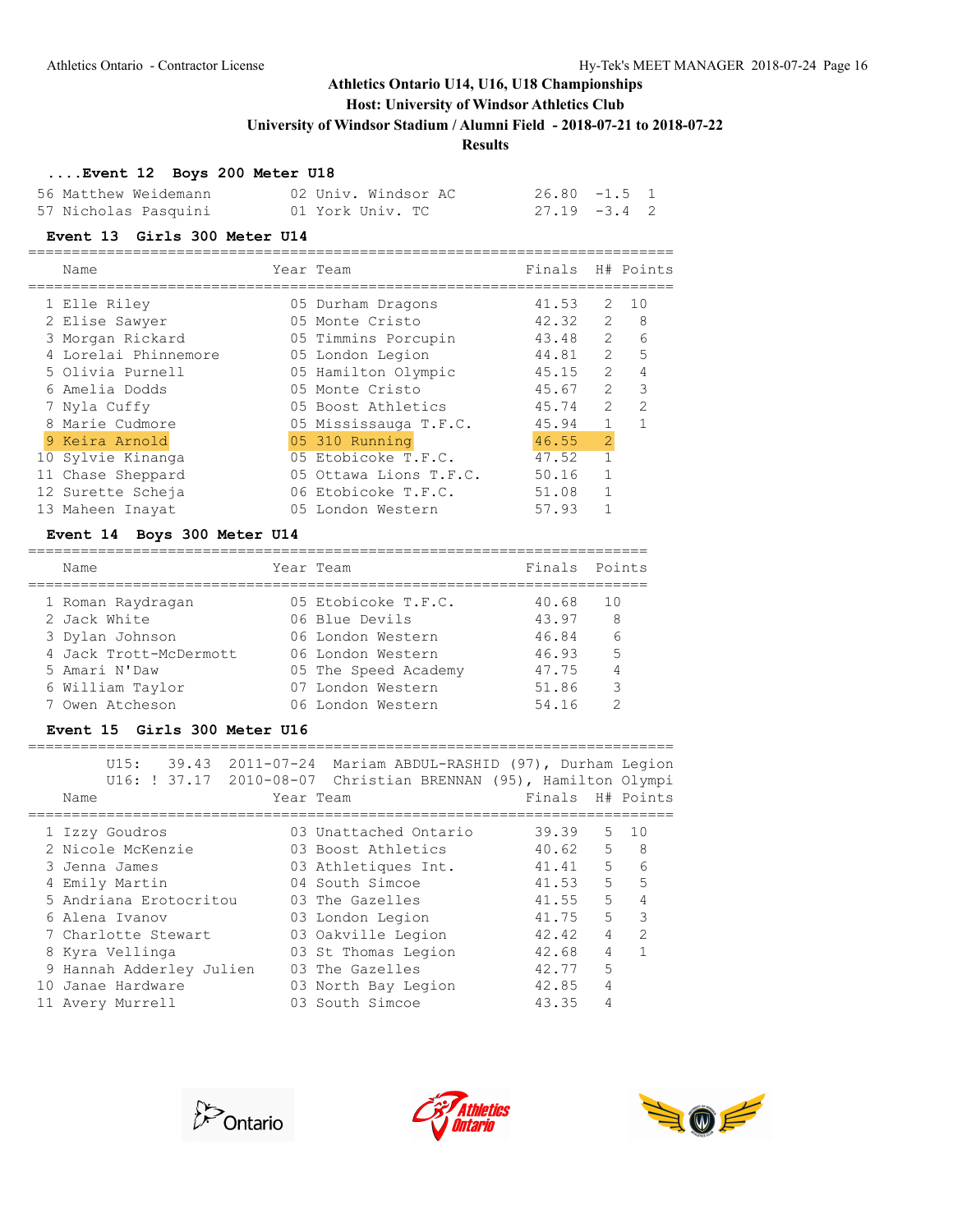# **Host: University of Windsor Athletics Club**

**University of Windsor Stadium / Alumni Field - 2018-07-21 to 2018-07-22**

# **Results**

#### **....Event 15 Girls 300 Meter U16**

| 12 Olivia Krahn           | 04 St Thomas Legion          | 43.42 | $\mathbf{1}$   |
|---------------------------|------------------------------|-------|----------------|
| 13 Isabella Bauman        | 03 Hamilton Olympic          | 43.49 | 4              |
| 14 Olivia Dodds           | 04 Monte Cristo              | 44.18 | 4              |
| 15 Kalise Tyrell          | 03 Athletiques Int.          | 44.60 | 3              |
| 16 Sofia Kovacevic        | 04 Etobicoke T.F.C.          | 44.64 | $\mathbf{1}$   |
| 17 Shailyn Pierre dixon   | 03 Terminal Velocit 44.77    |       | $\mathbf{1}$   |
| 18 Camryn Roth            | 04 St Thomas Legion          | 44.96 | 4              |
| 19 Emily Olesinski        | 03 The Gazelles              | 44.98 | 3              |
| 20 Jessyka Brezina        | 03 Laurel Creek T.F.C. 45.03 |       | 3              |
| 21 Jasmine Houstan        | 03 Athletiques Int.          | 45.43 | 3              |
| 22 Naomi Layne            | 04 Boost Athletics 45.49     |       | 5              |
| 23 Anna Burt              | 04 South Simcoe              | 45.52 | $\overline{2}$ |
| 24 Sierra Coletta         | 04 Etobicoke T.F.C. 45.53    |       | $\mathbf{1}$   |
| 25 Shai Cuffy             | 03 Boost Athletics 45.78     |       | 4              |
| 26 Earen Klassen          | 03 St Thomas Legion 45.87    |       | 3              |
| 27 Alecia Coletta         | 04 Etobicoke T.F.C. 45.95    |       | $\mathbf 1$    |
| 28 Chanithi Bandaranayake | 04 Laurel Creek T.F.C. 45.97 |       | 3              |
| 29 Imani Vangaalen        | 04 Kitchener Waterl          | 46.03 | 3              |
| 30 Daneilla Wilmot        | 04 Durham Legion             | 46.20 | $\overline{2}$ |
| 31 Mackenzie Dejonge      | 04 London Western            | 46.53 | $\mathbf{2}$   |
| 32 Emma Dinning           | 03 Thorold Elite             | 46.80 | $\mathcal{E}$  |
| 33 Megan Jaynes           | 03 Newmarket Huskie 47.16    |       | $\mathbf{1}$   |
| 34 Sam Sharpe             | 04 Ottawa Lions T.F.C.       | 47.49 | $\overline{2}$ |
| 35 Elana Tyman            | 03 Ottawa Lions T.F.C. 47.58 |       | $\overline{2}$ |
| 36 Marie Boutin           | 03 Univ. Toronto TC          | 47.88 | $\mathbf{2}$   |
| 37 Raquel Williams        | 04 Mississauga T.F.C. 49.66  |       | 2              |
| 38 Abigale Andrews        | 03 Newmarket Huskie          | 53.83 | $\overline{2}$ |

### **Event 16 Boys 300 Meter U16**

| U15:                       | 36.12 2014-08-16 Christian HILL (00), 310 Running             |                  |                |               |
|----------------------------|---------------------------------------------------------------|------------------|----------------|---------------|
|                            | U16: ! 35.51 2014-08-02 Nathan FRIGINETTE (99), Flying Angels |                  |                |               |
| Name                       | Year Team                                                     | Finals H# Points |                |               |
| 1 Daniel Reader            | 03 Hamilton Olympic                                           | 36.45            | 4              | 10            |
| 2 Christopher Morales      | 04 The Speed Academy                                          | 36.57            |                | $3 \quad 8$   |
| 3 David Hurst Jr           | 03 Mississauga Oly.                                           | 36.71            | $\overline{4}$ | 6             |
| 4 Teondre Anderson         | 03 Project Athletic                                           | 36.79            | $\overline{4}$ | 5             |
| 5 Diarra James Powell-Burg | 03 Mississauga Oly.                                           | 38.01            | $\mathbf{1}$   | 4             |
| 6 Ryan Caughy              | 03 Saugeen T.F.C.                                             | 38.03            | 3              | 3             |
| 7 Justin Joseph            | 03 Mississauga Oly.                                           | 38.27            | $\mathbf{1}$   | $\mathcal{P}$ |
| 8 Jonathan Berisha         | 03 Thorold Elite                                              | 38.36            | $\overline{4}$ | 1             |
| 9 Micaiah Ellis            | 04 Central Toronto                                            | 38.49            | 3              |               |
| 10 Lachlan Perigord        | 03 Hamilton Olympic                                           | 38.54            | 4              |               |
| 11 Taylor Derlis           | 03 South Simcoe                                               | 38.57            | 3              |               |
| 12 Ried Henderson          | 03 Laurel Creek T.F.C.                                        | 38.58            | 3              |               |
| 13 Riley Flemington        | 04 Oakville Legion                                            | 39.05            | 3              |               |
| 14 Jeff Carey              | 03 Windsor Legion                                             | 39.06            | 4              |               |
| 15 Mason Arps              | 03 Saugeen T.F.C.                                             | 39.11            | $\mathbf{1}$   |               |
| 16 Malik Hope              | 03 Durham Legion                                              | 39.50            | 3              |               |





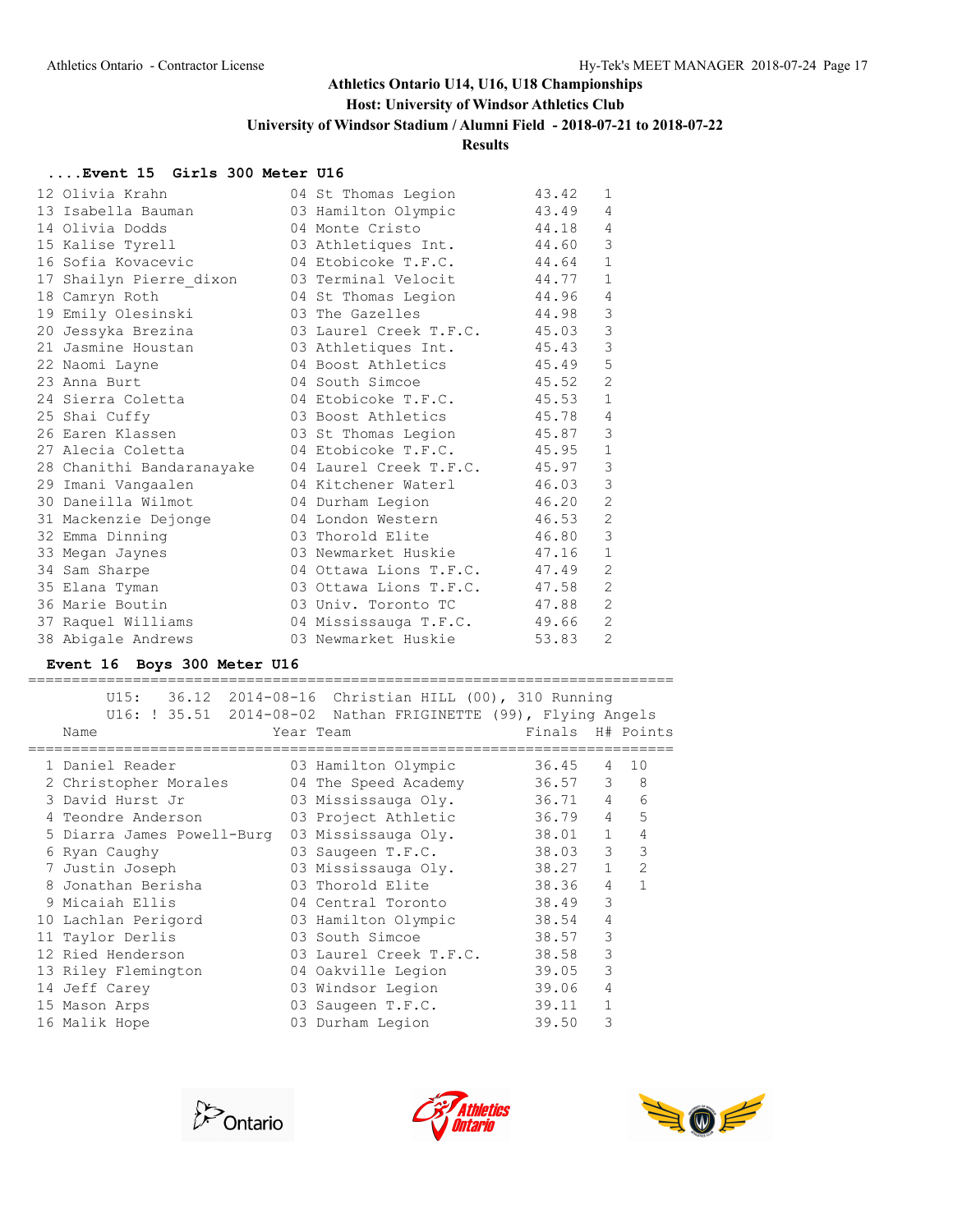#### **Host: University of Windsor Athletics Club**

**University of Windsor Stadium / Alumni Field - 2018-07-21 to 2018-07-22**

#### **Results**

#### **....Event 16 Boys 300 Meter U16**

| 17 Syelis Brooks      | 04 Univ. Windsor AC    | 39.81   | 3            |
|-----------------------|------------------------|---------|--------------|
| 18 Josh Glyn-Williams | 04 Bullets Track Club  | 39.83   | 2            |
| 19 Aren Robinson      | 04 Ottawa Lions T.F.C. | 40.01   | 2            |
| 20 Damien Jevremovic  | 03 Kitchener Waterl    | 40.34   | 2            |
| 21 Lucas Antoniadis   | 03 Etobicoke T.F.C.    | 40.40   | 2            |
| 22 Jonathan McGrath   | 03 Kitchener Waterl    | 40.58   | 2            |
| 23 Julian Zamparo     | 03 Toronto West        | 40.95   | 2            |
| 24 Aidan McAuley      | 04 Timmins Porcupin    | 41.79   | 2            |
| 25 Aiden Coles        | 04 London Legion       | 41.85   | $\mathbf{1}$ |
| 26 Vincent Moore      | 04 St Thomas Legion    | 42.32   | 2            |
| 27 Zevin Pidsadny     | 04 Univ. Toronto TC    | 42.83   | 1            |
| 28 Nathan Kingston    | 03 Kitchener Waterl    | 43.06 1 |              |
| 29 Joshua McCandless  | 03 St Thomas Legion    | 46.56   | $\mathbf{1}$ |
| 30 Aiden Webster      | 03 Toronto West        | 48.78   | 4            |
| -- Caden Deery        | 03 The Gazelles        | FS      | 4<br>162.6/7 |

#### **Event 17 Girls 400 Meter U18**

========================================================================== U17: 52.12 2011-07-08 Christian BRENNAN (95), Hamilton Olympi U18: ! 52.12 2011-07-08 Christian BRENNAN (95), Hamilton Olympi Name **Name** Year Team **Finals H# Points** ========================================================================== 1 Camille Watson 01 The Speed Academy 56.34 5 10 2 Aleeya Hutchins 01 The Gazelles 56.80 5 8 3 Zoe Phillips 02 Niagara Regional 57.81 5 6 4 Krystalann Bechard 02 Border City AC 58.15 5 5 5 Julia Agostinelli 02 London Legion 59.08 5 4 6 Payton Sabourin 01 Windsor Legion 59.20 5 3 7 Amelia Matthews 02 Laurel Creek T.F.C. 59.89 5 2 8 Holly Steeneveld 02 Laurel Creek T.F.C. 59.90 4 1 9 Doyin Ogunremi 02 Ottawa Lions T.F.C. 1:00.23 5 10 Lyric Sargeant 10 1 Invictus AC 1:00.32 4 11 Julia Boutin 02 Univ. Toronto TC 1:00.69 4 12 River Curry 03 Unattached Ontario 1:00.97 4 13 Megan Torrance **11 Devils** 1:01.48 4 14 Chloe Pugh 01 Windsor Legion 1:01.50 4 15 Sophie Sun 02 Etobicoke T.F.C. 1:02.29 4 16 Amber Champagne 01 Speed River 1:02.32 4 17 Lucy Hempstead 01 C.A.N.I. Athletics 1:02.50 3 18 Caitlin Barnett 01 Etobicoke T.F.C. 1:02.53 2 19 Brooklyne Moore 02 Timmins Porcupin 1:02.68 3 20 Bethany Suen 01 York Univ. TC 1:02.84 3 21 Sofia Gilbert 01 Univ. Toronto TC 1:02.87 1 1:02.865 22 Jessica Goodwin 02 South Simcoe 1:02.87 3 1:02.868 23 Breann Vrolyk 01 Sundown Athletic 1:03.25 3 24 Sarah Medcalf 03 Central Ontario 1:03.83 3 25 Ashley Robitaille 02 Timmins Porcupin 1:03.88 2 26 Dana McBride 01 Newmarket Huskie 1:03.94 3 27 Mikayla Moffett 02 Univ. Toronto TC 1:04.64 1 28 Sage Kraftcheck 01 Hamilton Olympic 1:04.80 2





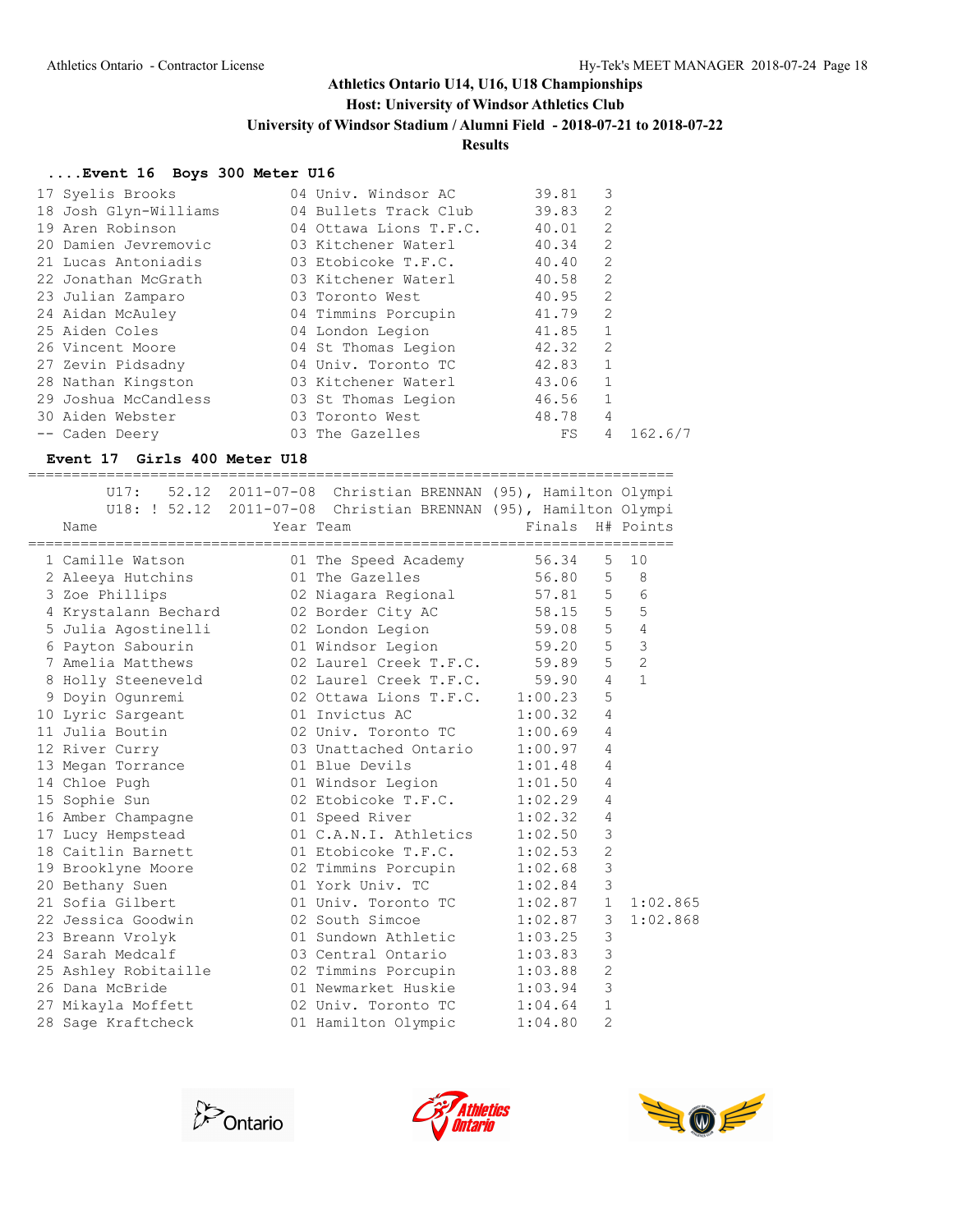### **Host: University of Windsor Athletics Club**

**University of Windsor Stadium / Alumni Field - 2018-07-21 to 2018-07-22**

#### **Results**

#### **....Event 17 Girls 400 Meter U18**

| 29 Jaden Francis    | 02 Ottawa Lions T.F.C. | 1:04.81 | 2  |            |
|---------------------|------------------------|---------|----|------------|
| 30 Reanna Julien    | 01 The Speed Academy   | 1:04.90 | -2 |            |
| 31 Carsyn Brisebois | 02 Border City AC      | 1:05.79 |    | 2 1:05.783 |
| 32 Breah Walls      | 01 Border City AC      | 1:05.79 |    | 1 1:05.786 |
| 33 Abi Braybrook    | 01 Blue Devils         | 1:05.91 | 3  |            |
| 34 Nicole Kata      | 01 Mississauga T.F.C.  | 1:06.54 | -2 |            |
| 35 Macy Needs       | 02 South Simcoe        | 1:06.85 | 1  |            |
| 36 Amanda Hornick   | 02 Newmarket Huskie    | 1:07.37 | -2 |            |
| 37 Amy Thompson     | 03 Ottawa Lions T.F.C. | 1:13.22 |    |            |
| 38 Lia Ferguson     | 02 Ottawa Lions T.F.C. | 1:14.21 |    |            |
|                     |                        |         |    |            |

#### **Event 18 Boys 400 Meter U18**

==========================================================================

| U17:                       | 48.08 2017-08-06 Myles DALEY (00), Hamilton Olympic<br>U18: ! 46.74 2016-06-04 Khamal STEWART-BAYNES (99), House of Ro |                  |                |                |
|----------------------------|------------------------------------------------------------------------------------------------------------------------|------------------|----------------|----------------|
| Name                       | Year Team                                                                                                              | Finals H# Points |                |                |
| 1 Myles McPherson          | 01 The Speed Academy 49.80                                                                                             |                  | 5              | 10             |
| 2 Callum Robinson          | 01 Sundown Athletic 50.00                                                                                              |                  | 5              | 8              |
| 3 Jordan McKenzie          | 01 The Speed Academy 50.05                                                                                             |                  | 5              | 6              |
| 4 Shea McHale              | 01 Ottawa Lions T.F.C. 50.08 4                                                                                         |                  |                | 5              |
| 5 Joshua Jackson           | 01 Invictus AC                                                                                                         | 51.02            |                | 5 <sub>4</sub> |
| 6 Christopher Middleton    | 01 The Speed Academy 51.08                                                                                             |                  | $5 -$          | 3              |
| 7 Alex Pope                | 01 C.A.N.I. Athletics 51.30                                                                                            |                  | $5 -$          | 2              |
| 8 Manasseh Etafo           | 01 The Speed Academy 51.52                                                                                             |                  | 5              | $\mathbf{1}$   |
| 9 Christopher Caruso       | 51.66<br>02 London Western                                                                                             |                  | 5              |                |
| 10 Vahaab Ladha            | 01 Oakville Legion 51.76                                                                                               |                  | 4              |                |
| 11 Peter Magdic            | 02 York Univ. TC<br>52.08                                                                                              |                  | 4              |                |
| 12 Ethan McArthur          | 01 The Speed Academy 52.12                                                                                             |                  | 4              |                |
| 13 Noah Mulkewich          | 02 Hamilton Olympic 52.18                                                                                              |                  | 3              |                |
| 14 Ali Shatry              | 02 The Speed Academy 52.27                                                                                             |                  | 4              |                |
| 15 Owen McDonald           | 52.64<br>02 London Western                                                                                             |                  | 4              |                |
| 16 Robert Payne            | 01 South Simcoe<br>53.01                                                                                               |                  | 3              |                |
| 17 Michael Ciepiela        | 01 Toronto Olympic 53.04                                                                                               |                  | 3              |                |
| 18 Christopher Stamadianos | 02 Univ. Toronto TC 53.07                                                                                              |                  | 4              |                |
| 19 Tristan Christie        | 01 Thorold Elite                                                                                                       | 53.08            | 4              |                |
| 20 Ben Smith               | 02 Speed River                                                                                                         | 53.21            | 1              |                |
| 21 Ryan Jensen             | 02 Newmarket Huskie 53.39                                                                                              |                  | 3              |                |
| 22 Evan Dodd               | 02 Speed River                                                                                                         | 53.48            | 1              |                |
| 23 David Henderson         | 01 Univ. Windsor AC 53.81                                                                                              |                  | 3              |                |
| 24 Shawn James             | 02 Brampton Track                                                                                                      | 53.85            | 3              |                |
| 25 Abdulluh Animashawun    | 01 Brampton Track                                                                                                      | 54.36            | $\overline{2}$ |                |
| 26 Adrian Stubberfield     | 02 Windsor Legion                                                                                                      | 54.64            | $\mathbf{1}$   |                |
| 27 Emmett Hickey           | 02 Univ. Toronto TC                                                                                                    | 54.69            | 3              |                |
| 28 Cole Hines              | 01 Univ. Windsor AC                                                                                                    | 55.23            | 3              |                |
| 29 Newton Wilks            | 02 York Univ. TC                                                                                                       | 55.52            | $\mathbf{1}$   |                |
| 30 Matthew Wolfe           | 01 Hamilton Olympic 56.11                                                                                              |                  | $\overline{2}$ |                |
| 31 Seif Nassar             | 03 Univ. Toronto TC 56.36                                                                                              |                  | $\mathbf{1}$   |                |
| 32 Saunak Sharma           | 02 Brampton Track                                                                                                      | 56.54            | $\overline{2}$ |                |
| 33 Carsten Moffatt         | 02 Unattached Ontario                                                                                                  | 56.75            | $\mathbf{1}$   |                |





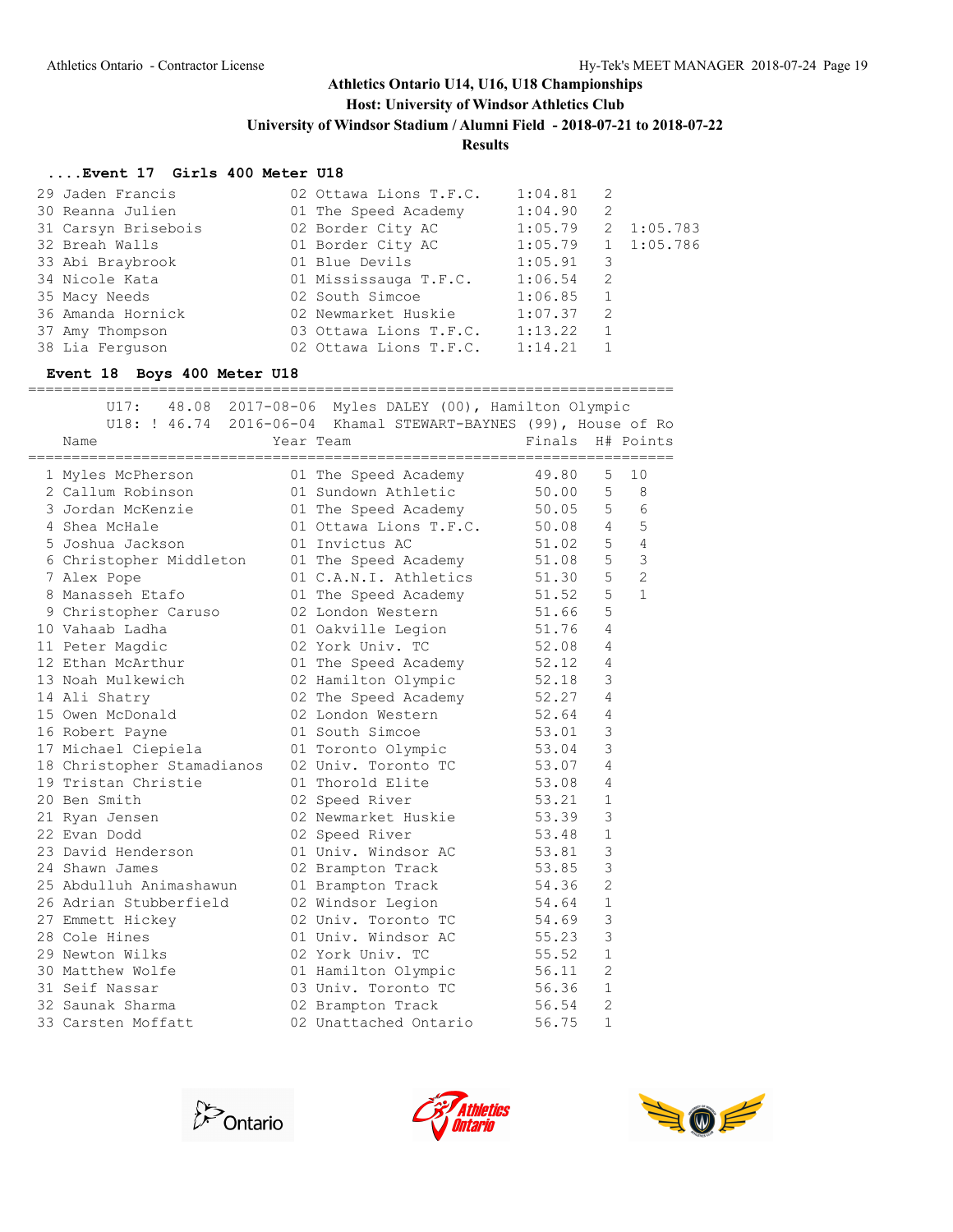# **Host: University of Windsor Athletics Club**

**University of Windsor Stadium / Alumni Field - 2018-07-21 to 2018-07-22**

### **Results**

### **....Event 18 Boys 400 Meter U18**

| 34 Fabrice Nonez     | 02 Ottawa Lions T.F.C. | 57.01   | - 2 |
|----------------------|------------------------|---------|-----|
| 35 Lucas Krome       | 01 Blue Devils         | 57.39   | 2   |
| 36 Anthony Isaac     | 02 Windsor Legion      | 57.48   | -2. |
| 37 Quaid Reynolds    | 01 The Gazelles        | 58.39   | -2  |
| 38 Denzel Bolinger   | 02 Sundown Athletic    | 59.06   | - 2 |
| 39 Nicholas Pasquini | 01 York Univ. TC       | 1:01.29 |     |

#### **Event 19 Girls 800 Meter U14**

| Name                  | U13: 2:15.79 1997-08-02 Robyn KOWALSKI (85), Niagara Regional<br>U14: ! 2:15.40 2010-07-07 Kailee SAWYER (97), Laurel Creek T.F.<br>Year Team |         | Finals H# Points                 |
|-----------------------|-----------------------------------------------------------------------------------------------------------------------------------------------|---------|----------------------------------|
| 1 Hannah McIntyre     | 05 London Legion                                                                                                                              | 2:20.10 | 2<br>10                          |
| 2 Lorelai Phinnemore  | 05 London Legion                                                                                                                              | 2:20.77 | 8<br>2                           |
| 3 Clare Teron         | 05 Toronto West                                                                                                                               | 2:23.50 | 2<br>6                           |
| 4 Claire Rands        | 05 Saugeen T.F.C. 2:26.67                                                                                                                     |         | $\overline{2}$<br>5              |
| 5 Katelyn Ellis       | 05 Hamilton Olympic 2:27.31                                                                                                                   |         | $\overline{2}$<br>$\overline{4}$ |
| 6 Amelia Dodds        | 05 Monte Cristo 2:27.76                                                                                                                       |         | 3<br>$\mathbf{1}$                |
| 7 Kaitlyn Koyanaqi    | 06 London Legion 2:28.55                                                                                                                      |         | $\overline{2}$<br>$\overline{2}$ |
| 8 Hanna Hollins       | 06 Durham Dragons 2:30.27                                                                                                                     |         | $\overline{2}$<br>$\mathbf{1}$   |
| 9 Olivia Purnell      | 05 Hamilton Olympic 2:31.52                                                                                                                   |         | $\mathbf{1}$                     |
| 10 Hayley Fraser      | 05 Toronto West 2:32.63                                                                                                                       |         | $\mathbf{1}$                     |
| 11 Reid Harvey-McKean | 06 Durham Dragons 2:33.63                                                                                                                     |         | $\mathbf{1}$                     |
| 12 Gabriella Ruggeri  | 07 Etobicoke T.F.C. 2:34.07                                                                                                                   |         | $\mathbf{1}$                     |
| 13 Sophia Di Marino   | 05 Etobicoke T.F.C. $2:34.32$                                                                                                                 |         | $\overline{2}$                   |
| 14 Sylvie Kinanga     | 05 Etobicoke T.F.C. $2:42.49$                                                                                                                 |         | 1                                |
| 15 Julia Picard       | 07 Timmins Porcupin 2:44.89                                                                                                                   |         | 1                                |
| 16 Jasleen Virdi      | 05 Newmarket Huskie                                                                                                                           | 2:45.79 | $\mathbf{1}$                     |
| 17 Claire Moran       | 06 Niagara Olympic 2:54.22                                                                                                                    |         | 1                                |
| 18 Surette Scheja     | 06 Etobicoke T.F.C. 2:54.83                                                                                                                   |         | 1                                |
| 19 Julia Sportelli    | 05 Border City AC 3:01.18                                                                                                                     |         | 1                                |
| -- Avery Dempsey      | 05 Newmarket Huskie                                                                                                                           | DO.     | $\mathbf{1}$                     |

### **Event 20 Boys 800 Meter U14**

| 2:13.91<br>III3:<br>U14: ! 2:02.94 | 2016-06-17 Christian BARIDA (04), University<br>2015-06-03<br>Patrick DEAN, Durham Dragon Athlet |               |                |
|------------------------------------|--------------------------------------------------------------------------------------------------|---------------|----------------|
| Name                               | Year Team                                                                                        | Finals Points |                |
|                                    |                                                                                                  |               |                |
| 1 Nicholas Stafford                | 05 Univ. Toronto TC                                                                              | 2:20.06       | 10             |
| 2 Logan Ladurantaye                | 05 Ottawa Lions T.F.C.                                                                           | 2:22.49       | 8              |
| 3 Alexander Fonseca                | 05 Etobicoke T.F.C.                                                                              | 2:25.20       | 6              |
| 4 Eric Gin                         | 05 Windsor Legion                                                                                | 2:28.42       | 5              |
| 5 Andrej Prekajski                 | 06 Univ. Toronto TC                                                                              | 2:32.02       | $\overline{4}$ |
| 6 Noah Gazmin                      | 05 Newmarket Huskie                                                                              | 2:34.93       | 3              |
| 7 Eddie McCabe                     | 05 Univ. Windsor AC                                                                              | 2:57.26       | $\mathcal{L}$  |
| -- Lucas Ellinas                   | 06 Etobicoke T.F.C.                                                                              | DO.           | 163.3a         |





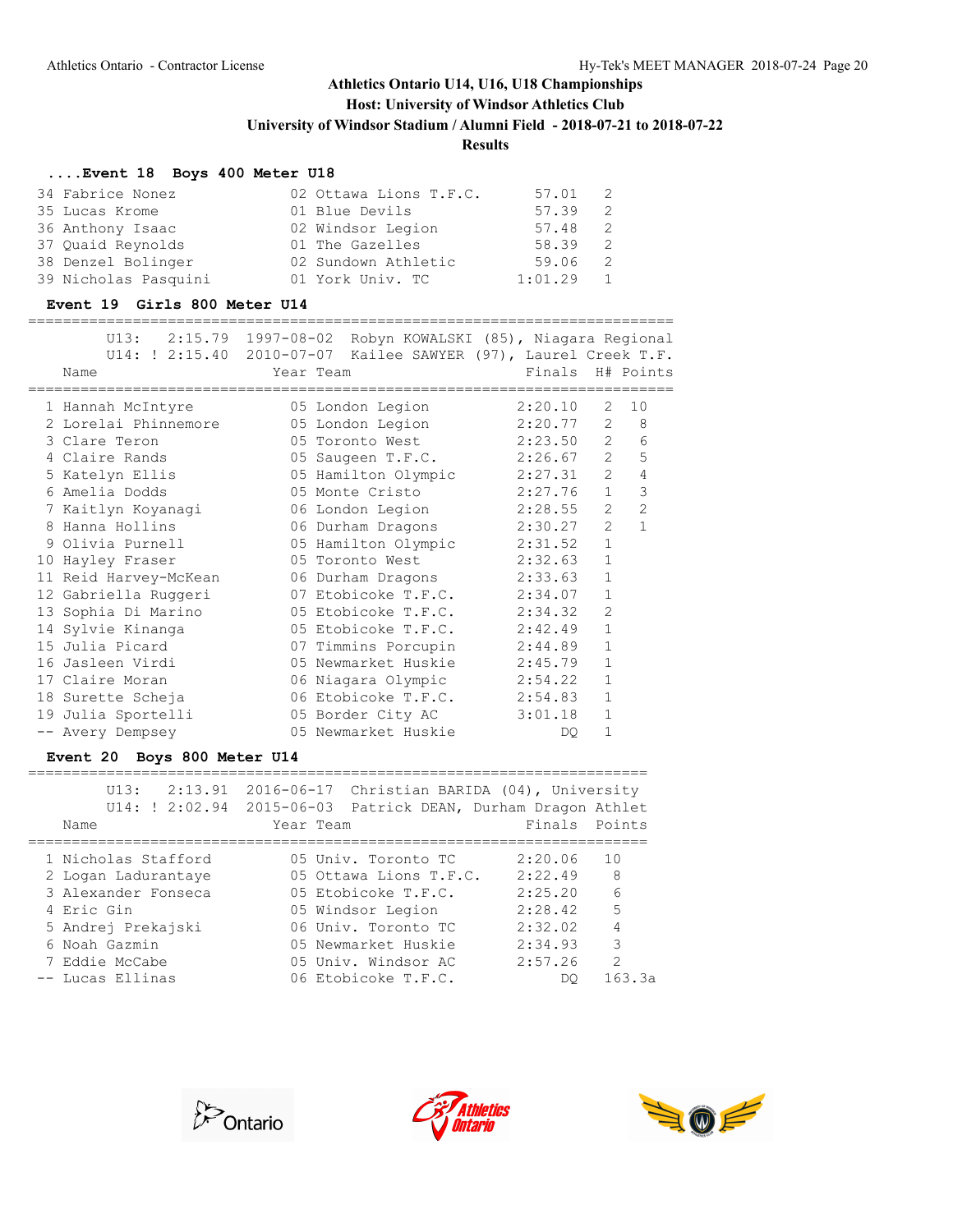**Host: University of Windsor Athletics Club**

**University of Windsor Stadium / Alumni Field - 2018-07-21 to 2018-07-22**

**Results**

### **Event 21 Girls 800 Meter U16**

|  | U15:                    | 2:12.1h 2014-06-17 Jocelyn CHAU (00), University of Toro        |         |                                  |
|--|-------------------------|-----------------------------------------------------------------|---------|----------------------------------|
|  |                         | U16: ! 2:08.04 2012-07-29 Kailee SAWYER (97), Laurel Creek T.F. |         |                                  |
|  | Name                    | Year Team                                                       | Finals  | H# Points                        |
|  |                         |                                                                 |         |                                  |
|  | 1 Emma Pegg             | 03 Windsor Legion                                               | 2:13.53 | 10<br>4                          |
|  | 2 Abby Ylipahkala       | 03 Newmarket Huskie                                             | 2:13.72 | 8<br>4                           |
|  | 3 Hallee Knelsen        | 03 St Thomas Legion                                             | 2:16.95 | 6<br>$\overline{4}$              |
|  | 4 Andriana Erotocritou  | 03 The Gazelles                                                 | 2:18.72 | 5<br>$\overline{4}$              |
|  | 5 Ella Jackson          | 04 Durham Dragons                                               | 2:19.63 | $\overline{4}$<br>$\overline{4}$ |
|  | 6 Elissa Frielink       | 03 South Simcoe                                                 | 2:22.92 | 3<br>$\overline{4}$              |
|  | 7 Isabella Goveia       | 04 Niagara Olympic 2:23.31                                      |         | $\overline{2}$<br>3              |
|  | 8 Kayla Sanderson Kirby | 04 Toronto West                                                 | 2:23.36 | $\mathbf{1}$<br>3                |
|  | 9 Avery Murrell         | 03 South Simcoe                                                 | 2:24.05 | $\overline{4}$                   |
|  | 10 Emily Martin         | 04 South Simcoe                                                 | 2:24.69 | $\overline{2}$                   |
|  | 11 Olivia Dodds         | 04 Monte Cristo                                                 | 2:25.81 | 3                                |
|  | 12 River Curry          | 03 Unattached Ontario                                           | 2:26.43 | 3                                |
|  | 13 Abigail McIntosh     | 03 Univ. Toronto TC                                             | 2:26.70 | 3                                |
|  | 14 Isabella Bauman      | 03 Hamilton Olympic                                             | 2:27.42 | 3                                |
|  | 15 Sofia Bowe           | 04 Toronto West                                                 | 2:27.79 | $\overline{2}$                   |
|  | 16 Sofia Kovacevic      | 04 Etobicoke T.F.C.                                             | 2:28.61 | $\overline{c}$                   |
|  | 17 Sarah Medcalf        | 03 Central Ontario                                              | 2:29.50 | 3                                |
|  | 18 Carlin Bunston       | 04 Univ. Toronto TC                                             | 2:30.03 | $\overline{c}$                   |
|  | 19 Olivia Karn          | 03 Georgian Bay                                                 | 2:30.93 | 3                                |
|  | 20 Jennifer Wang        | 03 Univ. Toronto TC                                             | 2:31.13 | $\overline{2}$                   |
|  | 21 Jasmine Heath        | 03 Game Speed                                                   | 2:31.83 | 3                                |
|  | 22 Lola Bater           | 03 Laurel Creek T.F.C. 2:32.86                                  |         | $\mathbf{1}$                     |
|  | 23 Emily Kroi           | 03 Newmarket Huskie                                             | 2:36.65 | $\overline{4}$                   |
|  | 24 Taelor Bartlett      | 04 South Simcoe                                                 | 2:36.77 | 2                                |
|  | 25 Megan Jaynes         | 03 Newmarket Huskie                                             | 2:38.28 | $\overline{2}$                   |
|  | 26 Marie Boutin         | 03 Univ. Toronto TC                                             | 2:39.24 | $\overline{2}$                   |
|  | 27 Siobhan Webster      | 03 Univ. Toronto TC                                             | 2:39.25 | $\overline{2}$                   |
|  | 28 Emma Dinning         | 03 Thorold Elite                                                | 2:40.62 | $\mathbf{1}$                     |
|  | 29 Nikita Prescott      | 04 Newmarket Huskie                                             | 2:40.67 | 2                                |
|  | 30 Breanna Clemens      | 03 Athletiques Int. 2:43.72                                     |         | $\mathbf{1}$                     |
|  | 31 Ally Moran           | 03 Niagara Olympic 2:46.82                                      |         | $\mathbf{1}$                     |
|  | 32 Abigale Andrews      | 03 Newmarket Huskie                                             | 2:50.07 | $\mathbf{1}$                     |
|  | 33 Lorena Papac         | 04 Windsor Legion                                               | 2:53.26 | $\mathbf{1}$                     |
|  | 34 Avery Hastings       | 04 Laurel Creek T.F.C. 2:53.75                                  |         | $\mathbf{1}$                     |
|  | 35 Olivia Hadjissarris  | 03 Border City AC                                               | 2:56.18 | $\mathbf 1$                      |
|  | 36 Abigail King         | 03 London Legion 3:02.45                                        |         | $\mathbf{1}$                     |
|  | 37 Ana Dabic            | 04 Etobicoke T.F.C.                                             | 3:12.04 | $\mathbf{1}$                     |
|  |                         |                                                                 |         |                                  |

## **Event 22 Boys 800 Meter U16**

|                                      |           | U15: 1:53.03 1988-07-16 Kevin SULLIVAN (74), Brantford TFC  |                                 |  |
|--------------------------------------|-----------|-------------------------------------------------------------|---------------------------------|--|
|                                      |           | U16: ! 1:50.78  1999-07-04  Slalhedin HUSSEIN (84), Phoenix |                                 |  |
| Name                                 | Year Team |                                                             | Finals H# Points                |  |
| 1 Riley Flemington<br>2 Pau Ilerbaig |           | 04 Oakville Legion<br>03 Univ. Toronto TC                   | $1:58.35$ 3 10<br>$1:59.95$ 3 8 |  |





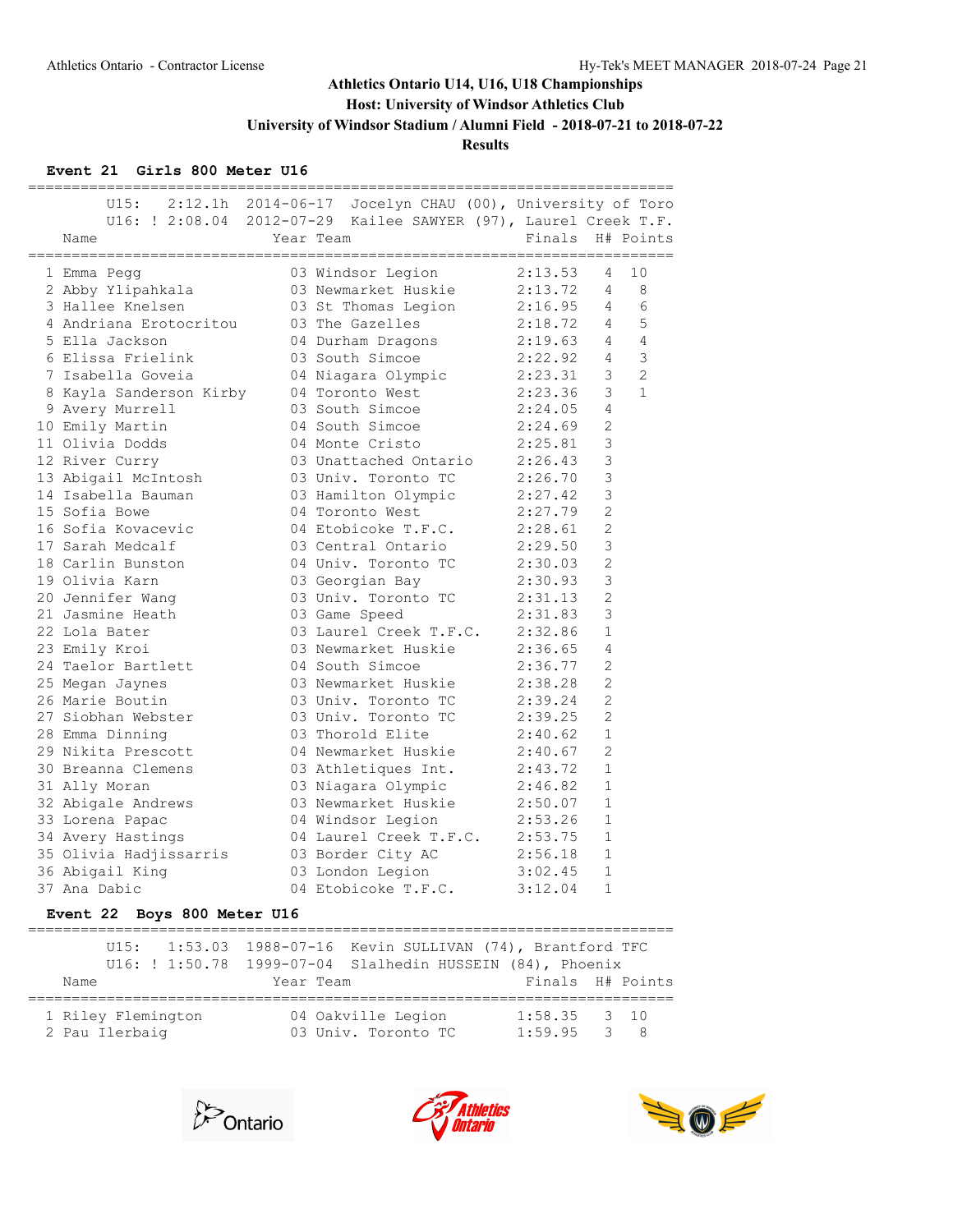# **Athletics Ontario U14, U16, U18 Championships Host: University of Windsor Athletics Club University of Windsor Stadium / Alumni Field - 2018-07-21 to 2018-07-22**

# **Results**

### **....Event 22 Boys 800 Meter U16**

| 3 Eric Campbell                                 | 03 Niagara Olympic          | 2:00.51 | 3              | 6              |
|-------------------------------------------------|-----------------------------|---------|----------------|----------------|
| 4 Ethan Pentland                                | 03 Georgian Bay 2:00.86     |         | 3 <sup>7</sup> | 5              |
|                                                 |                             |         | $\mathcal{E}$  | $\overline{4}$ |
|                                                 |                             |         | 3 <sup>7</sup> | $\mathfrak{Z}$ |
| 7 Cameron Moir                                  | 03 310 Running 2:01.90      |         | 2              | $\overline{2}$ |
| 8 Ried Henderson 03 Laurel Creek T.F.C. 2:02.61 |                             |         | $\overline{2}$ | $\overline{1}$ |
| 9 Micaiah Ellis (04 Central Toronto 2:02.84     |                             |         | 3              |                |
| 10 Taylor Derlis 63 South Simcoe 2:02.85        |                             |         | 2              |                |
| 11 Christian Barida                             | 04 Univ. Toronto TC 2:05.38 |         | 2              |                |
| 12 Aaron Fabi                                   | 03 Brantford T.F.C. 2:07.60 |         | 2              |                |
| 13 Cooper Norton 04 Hamilton Olympic 2:09.82    |                             |         | 2              |                |
| 14 Sean Cromack                                 | 03 Speed River 2:10.50      |         | 2              |                |
| 15 Treshan Fernando                             | 04 Etobicoke T.F.C. 2:10.84 |         | $\mathbf{1}$   |                |
| 16 Colton Sawatzky                              | 03 Niagara Regional 2:11.40 |         | 2              |                |
| 17 Blake Kennedy-Smith<br>18 Evan Beach         | 04 Newmarket Huskie 2:13.62 |         | $\mathbf{1}$   |                |
|                                                 | 04 Niagara Olympic 2:15.82  |         | $\mathbf{1}$   |                |
| 19 Jeremiah Bondoc                              | 03 Thorold Elite 2:16.09    |         | $\mathbf{2}$   |                |
| 20 Julian Zamparo                               | 03 Toronto West 2:16.37     |         | 2              |                |
| 21 Arjun Stenger                                | 04 Etobicoke T.F.C. 2:16.69 |         | $\mathbf{1}$   |                |
| 22 Xavier Muller 64 London Western 2:17.97      |                             |         | $\mathbf{1}$   |                |
| 23 Tanner Hueglin                               | 04 Newmarket Huskie 2:18.83 |         | $\mathbf{1}$   |                |
| 24 Ryan Scott                                   | 04 Newmarket Huskie         | 2:19.55 | $\mathbf{1}$   |                |
| 25 Vincent Moore 64 St Thomas Legion 2:21.52    |                             |         | $\mathbf{1}$   |                |
| 26 Seth Veldhuis 65 North Bay Legion 2:26.11    |                             |         | $\mathbf{1}$   |                |
| 27 Kaidan McLinden                              | 04 Newmarket Huskie 2:32.59 |         | $\mathbf{1}$   |                |
| 28 Aidan Parke                                  | 03 Newmarket Huskie 2:34.72 |         | $\mathbf{1}$   |                |
| -- Aiden Webster 03 Toronto West                |                             | DNF     | 3              |                |
| -- Ajandan Arulananthan                         | 03 The Gazelles             | DO.     | $\overline{2}$ | 163.5c         |

#### **Event 23 Girls 800 Meter U18**

========================================================================== U17: 2:06.96 2013-06-25 Kailee SAWYER (97), Laurel Creek T.F.

|  | $U\perp$ / :           |                                                                  |                                             |
|--|------------------------|------------------------------------------------------------------|---------------------------------------------|
|  |                        | U18: ! 2:05.2h  1972-07-22  Glenda REISER (55), Uplands Harriers |                                             |
|  | Name                   | Year Team                                                        | Finals H# Points                            |
|  | 1 Cameron Ormond       | =================<br>01 Newmarket Huskie                         | 2:08.35<br>10<br>4                          |
|  | 2 Aleeya Hutchins      | 01 The Gazelles                                                  | $\overline{4}$<br>8<br>2:09.63              |
|  | 3 Sarah-Rose Sullivan  | 02 310 Running                                                   | $\overline{6}$<br>$2:14.68$ 4               |
|  | 4 Sadie Morris         | 01 Game Speed                                                    | 5<br>$2:16.42$ 4                            |
|  | 5 Beatrix Maddocks     | 01 Univ. Toronto TC                                              | $\overline{4}$<br>$\overline{4}$<br>2:18.44 |
|  | 6 Nicole Larue         | 01 Windsor Legion                                                | 3<br>4<br>2:18.98                           |
|  | 7 Kaylee White         | 01 Sarnia Athletics 2:19.24                                      | 4<br>$\overline{2}$                         |
|  | 8 Meg Jackson          | 02 Durham Dragons 2:20.14                                        | 3<br>$\mathbf{1}$                           |
|  | 9 Cassandra Williamson | 02 The Gazelles                                                  | 4<br>2:21.40                                |
|  | 10 Kaylen Soriano      | 01 Univ. Toronto TC                                              | $\overline{2}$<br>2:21.78                   |
|  | 11 Sarah Cushnie       | 02 Hamilton Olympic                                              | 3<br>2:22.21                                |
|  | 12 Patricia Rasowski   | 01 Toronto West                                                  | 3<br>2:22.74                                |
|  | 13 Clarissa Sladek     | 02 London Western                                                | 3<br>2:23.01                                |
|  | 14 Julia Boutin        | 02 Univ. Toronto TC                                              | $\overline{2}$<br>2:23.12                   |
|  | 15 Annabelle Potvin    | 02 Durham Dragons                                                | 3<br>2:23.89                                |
|  |                        |                                                                  |                                             |





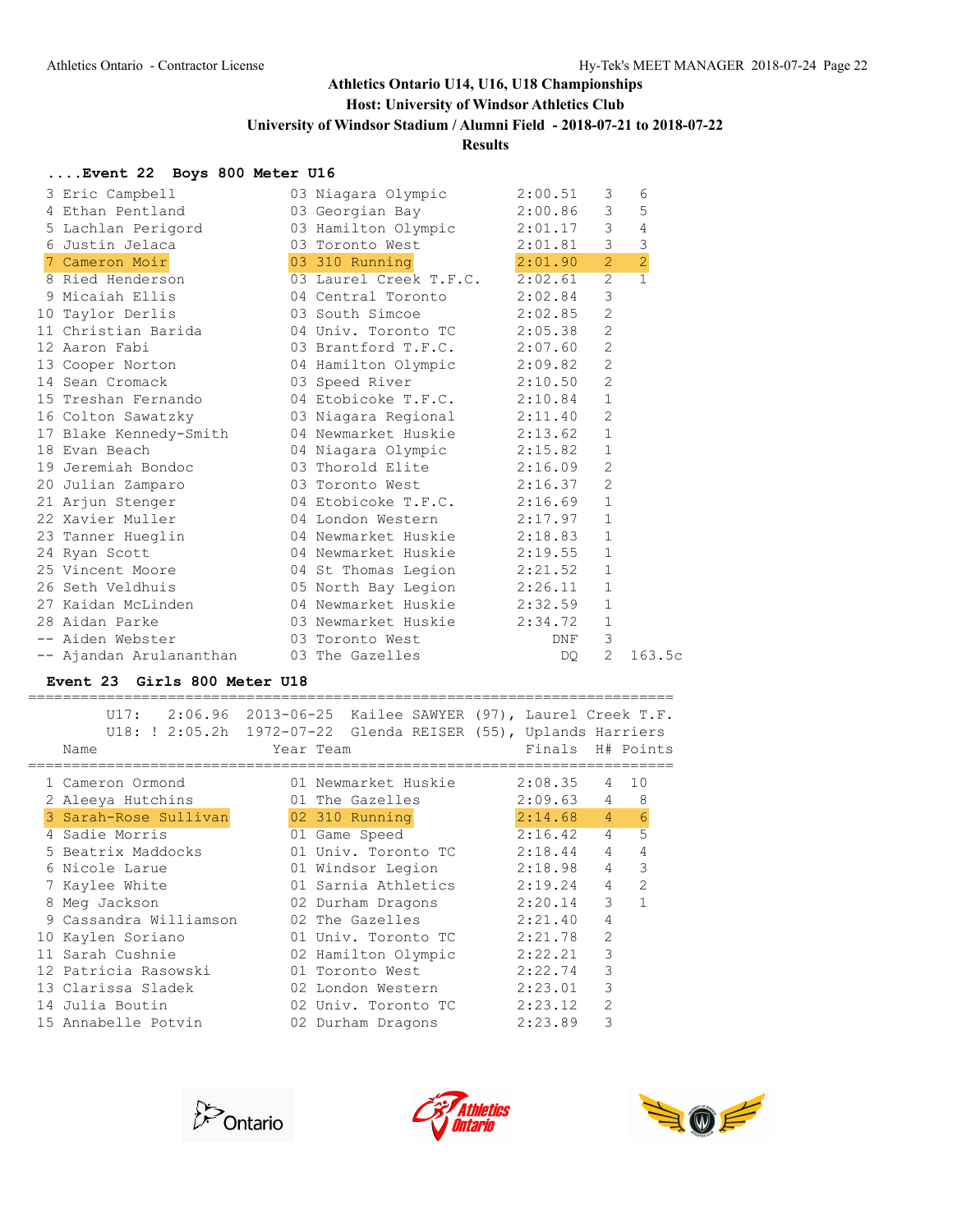## **Host: University of Windsor Athletics Club**

**University of Windsor Stadium / Alumni Field - 2018-07-21 to 2018-07-22**

# **Results**

#### **....Event 23 Girls 800 Meter U18**

| 16 Dana McBride       | 01 Newmarket Huskie    | 2:24.25 | $\overline{2}$ |
|-----------------------|------------------------|---------|----------------|
| 17 Antonia Knoth      | 02 Univ. Toronto TC    | 2:24.97 | 3              |
| 18 Cassidy Phillips   | 01 Newmarket Huskie    | 2:25.24 | 3              |
| 19 Amber Champagne    | 01 Speed River         | 2:25.70 | $\overline{2}$ |
| 20 Chloe Pugh         | 01 Windsor Legion      | 2:27.59 | $\mathfrak{D}$ |
| 21 Brooke Jez         | 02 Saugeen T.F.C.      | 2:28.42 | $\mathbf{1}$   |
| 22 Kimberly Browne    | 02 Newmarket Huskie    | 2:28.52 | $\mathbf{1}$   |
| 23 Holly Steeneveld   | 02 Laurel Creek T.F.C. | 2:28.86 | $\overline{2}$ |
| 24 Sarah Abell        | 01 Univ. Toronto TC    | 2:29.86 | 2              |
| 25 Madeline Hall      | 01 Univ. Toronto TC    | 2:30.78 | $\overline{2}$ |
| 26 Abi Braybrook      | 01 Blue Devils         | 2:31.90 | $\mathfrak{D}$ |
| 27 Rosy Hanna         | 01 Univ. Toronto TC    | 2:31.98 | $\mathbf{1}$   |
| 28 Claire Vernon-Pope | 02 Hamilton Olympic    | 2:32.90 | $\mathbf{1}$   |
| 29 Macy Needs         | 02 South Simcoe        | 2:33.91 | $\mathbf{1}$   |
| 30 Amanda Hornick     | 02 Newmarket Huskie    | 2:36.01 | $\mathbf{1}$   |
| 31 Nicole Kata        | 01 Mississauga T.F.C.  | 2:39.22 | 3              |
| 32 Olivia Cadieux     | 01 Toronto West        | 2:48.83 | $\mathbf{1}$   |
| 33 Alysha Bachelor    | 01 Niagara Olympic     | 2:58.49 | $\mathbf{1}$   |

### **Event 24 Boys 800 Meter U18**

| U17: 1:49.0h 1990-06-30 Kevin SULLIVAN (74), Brantford TFC<br>U18: ! 1:48.3h  1991-06-15  Kevin SULLIVAN (74), Brantford TFC<br>Name | Year Team                   | Finals H# Points |                                  |
|--------------------------------------------------------------------------------------------------------------------------------------|-----------------------------|------------------|----------------------------------|
| 1 Foster Malleck 01 Laurel Creek T.F.C. 1:55.90                                                                                      |                             |                  | 4 10                             |
| 2 Nicholas Young 01 Niagara Regional 1:56.55 4 8                                                                                     |                             |                  |                                  |
| 3 Rohan Nowbotsing 01 Univ. Toronto TC 1:56.81 4                                                                                     |                             |                  | 6                                |
| 4 Kyle Koyanagi (a. 2012) Undon Western (a. 2013) 4                                                                                  |                             |                  | 5                                |
| 5 Evan Burke                                                                                                                         | 01 London Western 1:57.57 3 |                  | $\overline{4}$                   |
| 6 Matthew Donnelly 01 Saugeen T.F.C. 1:58.86 3                                                                                       |                             |                  | $\mathcal{S}$                    |
| 7 Ivan Mihelic                                                                                                                       | 01 Toronto West 1:59.15     |                  | $\overline{c}$<br>3 <sup>7</sup> |
| 8 Joshua Zelek 61 Huron-Perth Wind 1:59.71                                                                                           |                             | $\overline{4}$   | $\mathbf{1}$                     |
| 9 Daniel Rosen                       01 Toronto West               1:59.79                                                           |                             | 3                |                                  |
| 10 Keith Johnson<br>02 Central Ontario<br>2:00.85                                                                                    |                             | 3                |                                  |
| 11 Maurice Graenert 01 Newmarket Huskie 2:01.28                                                                                      |                             | $\overline{4}$   |                                  |
| 12 Spencer Book 62 Georgian Bay 2:01.47                                                                                              |                             | $\mathcal{S}$    |                                  |
|                                                                                                                                      |                             | $\mathfrak{Z}$   |                                  |
| 13 Ali Shatry 02 The Speed Academy 2:01.83<br>14 Brayden Degrace 01 South Simcoe 2:02.43                                             |                             | $\mathfrak{Z}$   |                                  |
|                                                                                                                                      |                             | 3                |                                  |
| 15 Michael Ciepiela (01 Toronto Olympic 2:02.92<br>16 Matthew Matos (02 Windsor Legion 2:03.31                                       |                             |                  | 2, 2:03.306                      |
| 17 Ryan McIntosh 61 Newmarket Huskie 2:03.31                                                                                         |                             | $\mathcal{S}$    | 2:03.309                         |
| 18 Jackson Bull <b>62</b> 02 Speed River 2:03.53                                                                                     |                             | 3                |                                  |
| 19 Robert Payne                                                                                                                      | 01 South Simcoe 2:03.70     | $\overline{2}$   |                                  |
| 20 Christopher Stamadianos 02 Univ. Toronto TC 2:03.80                                                                               |                             | $\overline{4}$   |                                  |
| 21 Matthew Markson                                                                                                                   | 02 Univ. Toronto TC 2:03.87 | 3                |                                  |
| 22 Naveen Sharma                                                                                                                     | 02 Etobicoke T.F.C. 2:04.92 | 2                |                                  |
|                                                                                                                                      |                             | $\mathbf{1}$     |                                  |
|                                                                                                                                      |                             | 2                |                                  |
| 25 Ferquson Walker                                                                                                                   | 02 Toronto Olympic          | 2<br>2:05.36     |                                  |





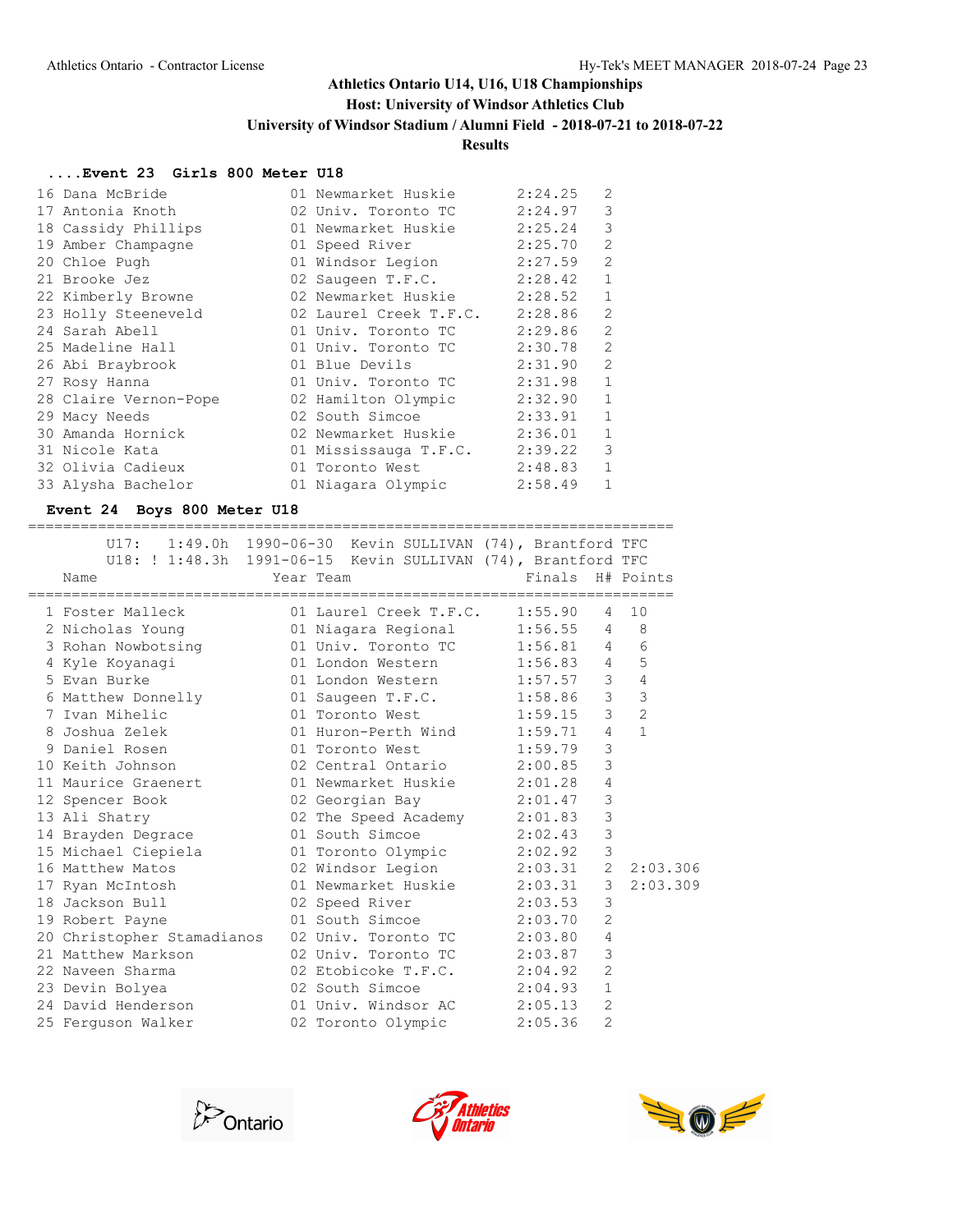### **Host: University of Windsor Athletics Club**

**University of Windsor Stadium / Alumni Field - 2018-07-21 to 2018-07-22**

# **Results**

### **....Event 24 Boys 800 Meter U18**

| 26 Noah Lavoie          | 02 Niagara Olympic    | 2:06.23 | $\overline{2}$ |
|-------------------------|-----------------------|---------|----------------|
| 27 Noah Mulkewich       | 02 Hamilton Olympic   | 2:06.33 | 2              |
| 28 Ryan Jensen          | 02 Newmarket Huskie   | 2:07.33 | $\overline{2}$ |
| 29 Braydon Trowbridge   | 02 Durham Dragons     | 2:07.44 | $\mathbf{1}$   |
| 30 Emmett Hickey        | 02 Univ. Toronto TC   | 2:07.51 | 4              |
| 31 Adrian Stubberfield  | 02 Windsor Legion     | 2:08.14 | $\overline{2}$ |
| 32 Gary McGuinness      | 02 Windsor Legion     | 2:08.61 | $\overline{2}$ |
| 33 Conor Walsh          | 01 Mississauga T.F.C. | 2:08.74 | $\mathbf{1}$   |
| 34 Malcolm Green        | 01 Hamilton Olympic   | 2:08.90 | $\overline{2}$ |
| 35 Will Gustin          | 02 Brantford T.F.C.   | 2:10.68 | $\mathbf{1}$   |
| 36 Justin De Leon       | 01 Toronto West       | 2:11.14 | $\mathbf{1}$   |
| 37 Nathan Meraw         | 01 The Gazelles       | 2:11.96 | $\mathbf{1}$   |
| 38 Lucas Lewis          | 02 Blue Devils        | 2:14.71 | $\overline{2}$ |
| 39 Quaid Reynolds       | 01 The Gazelles       | 2:14.77 | $\mathbf{1}$   |
| 40 Jaeden Mariyanayagam | 01 Etobicoke T.F.C.   | 2:19.29 | $\mathbf{1}$   |
| 41 Rahul Kamboj         | 02 Newmarket Huskie   | 2:19.44 | $\mathbf{1}$   |
| 42 Matteus Nouwens      | 02 Oakville Legion    | 2:19.78 | $\mathbf{1}$   |
| 43 Michael Barida       | 02 Univ. Toronto TC   | 2:22.27 |                |

#### **Event 25 Girls 1200 Meter U14**

| Name                  | U13: 3:48.93 2013-06-15 Madison GREIG (01), South Simcoe/Duff<br>U14: ! 3:37.42 2014-08-02 Madison GREIG (01), South Simcoe/Duff<br>Year Team | Finals                  | H# Points      |
|-----------------------|-----------------------------------------------------------------------------------------------------------------------------------------------|-------------------------|----------------|
| 1 Rianna Smuk         | 05 Toronto Olympic 3:45.06                                                                                                                    | 2                       | 10             |
| 2 Hannah McIntyre     | 05 London Legion                                                                                                                              | $3:47.49$ 2 8           |                |
| 3 Clare Teron         | 05 Toronto West 3:49.01 2                                                                                                                     |                         | 6              |
| 4 Lorelai Phinnemore  | 05 London Legion 3:50.04 2                                                                                                                    |                         | 5              |
| 5 Claire Rands        | 05 Saugeen T.F.C. 3:54.19 2                                                                                                                   |                         | $\overline{4}$ |
| 6 Brooklyn Quanz      | 05 Saugeen T.F.C. 3:54.54 2                                                                                                                   |                         | $\mathbf{3}$   |
| 7 Kyla Martin         | 05 South Simcoe 3:57.29                                                                                                                       | $\overline{2}$          | $\overline{c}$ |
| 8 Katelyn Ellis       | 05 Hamilton Olympic 3:59.43                                                                                                                   | $\overline{2}$          | $\mathbf{1}$   |
| 9 Hanna Hollins       | 06 Durham Dragons 4:00.17                                                                                                                     | $\overline{2}$          |                |
| 10 Kaitlyn Koyanagi   | 06 London Legion 4:01.10                                                                                                                      | $\overline{2}$          |                |
| 11 Grace Wheeler      | 05 Saugeen T.F.C. 4:04.24                                                                                                                     | $\overline{2}$          |                |
| 12 Amy Wright         | 06 Newmarket Huskie 4:05.98                                                                                                                   | $\overline{2}$          |                |
|                       | 13 Gabriella Ruggeri 07 Etobicoke T.F.C. 4:06.83                                                                                              | $\mathbf{1}$            |                |
| 14 Maisyn Battams     | 05 Newmarket Huskie 4:06.86                                                                                                                   | $\mathbf{1}$            |                |
| 15 Grace Boyce        | 05 Saugeen T.F.C. 4:08.42                                                                                                                     | $\overline{2}$          |                |
| 16 Hayley Fraser      | 05 Toronto West 4:09.24                                                                                                                       | $\overline{2}$          |                |
| 17 Nia Prieur         | 05 Newmarket Huskie 4:09.41                                                                                                                   | $\overline{2}$          |                |
| 18 Reid Harvey-McKean | 06 Durham Dragons 4:10.94                                                                                                                     | $\overline{2}$          |                |
| 19 Ashley Olar        | 06 Newmarket Huskie 4:12.41                                                                                                                   | $\mathbf{1}$            |                |
| 20 Cailey Freeze      | 06 Newmarket Huskie 4:19.68                                                                                                                   | $\mathbf{1}$            |                |
| 21 Jasleen Virdi      | 05 Newmarket Huskie 4:25.96                                                                                                                   | $\mathbf{1}$            |                |
| 22 Julia Picard       | 07 Timmins Porcupin 4:32.33                                                                                                                   | $\mathbf{1}$            |                |
| 23 Caitlin Barida     | 07 Unattached Ontario 4:34.90                                                                                                                 | $\mathbf{1}$            |                |
| 24 Anastasia Kirova   | 07 Newmarket Huskie 4:35.23                                                                                                                   | $\mathbf{1}$            |                |
| 25 Claire Moran       | 06 Niagara Olympic                                                                                                                            | $\mathbf{1}$<br>4:44.52 |                |





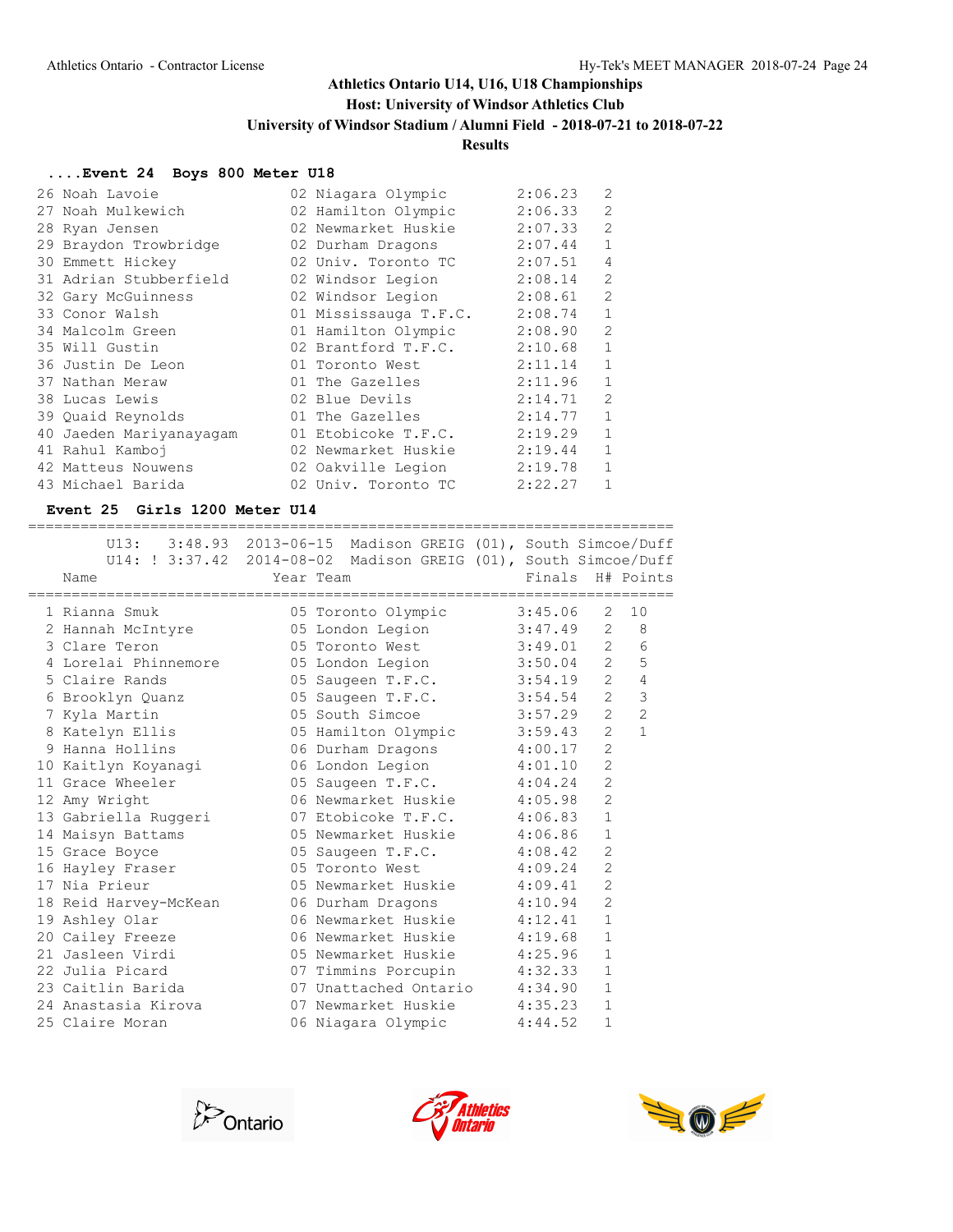**Host: University of Windsor Athletics Club**

**University of Windsor Stadium / Alumni Field - 2018-07-21 to 2018-07-22**

### **Results**

#### **....Event 25 Girls 1200 Meter U14**

| 26 Avery Dempsey    | 05 Newmarket Huskie | 4:45.59   |  |
|---------------------|---------------------|-----------|--|
| 27 Camryn Brisebois | 05 Border City AC   | 5:28.88 1 |  |
| 28 Maheen Inayat    | 05 London Western   | 5:34.87   |  |

### **Event 26 Boys 1200 Meter U14**

| U13: 3:40.22        | 2014-08-02 James OLSON-KEATING (02), Newmarke<br>U14: ! 3:22.55 2012-07-06 Mathieu PLAMONDON (99), - |         |                |
|---------------------|------------------------------------------------------------------------------------------------------|---------|----------------|
| Name                | Year Team                                                                                            | Finals  | Points         |
| 1 Lucas Ellinas     | 06 Etobicoke T.F.C.                                                                                  | 3:40.34 | 10             |
| 2 Alexander Fonseca | 05 Etobicoke T.F.C.                                                                                  | 3:43.42 | 8              |
| 3 Noah Lodoen       | 05 Newmarket Huskie                                                                                  | 3:44.60 | 6              |
| 4 Logan Ladurantaye | 05 Ottawa Lions T.F.C. $3:48.05$                                                                     |         | 5              |
| 5 Andrej Prekajski  | 06 Univ. Toronto TC                                                                                  | 3:55.91 | 4              |
| 6 Eric Gin          | 05 Windsor Legion                                                                                    | 3:55.98 | 3              |
| 7 Ben Kulchyski     | 05 Univ. Toronto TC                                                                                  | 3:57.64 | $\overline{2}$ |
| 8 Cameron Galloway  | 05 Etobicoke T.F.C.                                                                                  | 4:03.28 | 1              |
| 9 Sean Adams        | 05 Newmarket Huskie                                                                                  | 4:03.62 |                |
| 10 Noah Gazmin      | 05 Newmarket Huskie                                                                                  | 4:04.03 |                |
| 11 Connor Raso      | 05 Newmarket Huskie                                                                                  | 4:18.88 |                |
| 12 Damian Harvey    | 07 Newmarket Huskie                                                                                  | 4:29.01 |                |
| 13 William Taylor   | 07 London Western                                                                                    | 4:32.63 |                |

#### **Event 27 Girls 1200 Meter U16**

|     | U15: 3:37.42 2014-08-02 Madison GREIG (01), South Simcoe/Duff   |                                |         |                |                  |
|-----|-----------------------------------------------------------------|--------------------------------|---------|----------------|------------------|
|     | U16: ! 3:29.21 2012-08-17 Kailee SAWYER (97), Laurel Creek T.F. |                                |         |                |                  |
|     | Name                                                            | Year Team                      |         |                | Finals H# Points |
|     |                                                                 |                                |         |                |                  |
|     | 1 Emma Pegg                                                     | 03 Windsor Legion              | 3:39.31 | $\overline{2}$ | 10               |
|     | 2 Aysia Maurice                                                 | 04 310 Running 3:40.50         |         | $\overline{2}$ | 8 <sup>8</sup>   |
|     | 3 Elissa Frielink                                               | 03 South Simcoe                | 3:44.57 | $\overline{2}$ | 6                |
|     | 4 Hallee Knelsen                                                | 03 St Thomas Legion 3:44.90 2  |         |                | 5                |
|     | 5 Ella Jackson                                                  | 04 Durham Dragons 3:47.16      |         | $\overline{2}$ | $\overline{4}$   |
|     | 6 Hailey Abbott                                                 | 04 Georgian Bay 3:48.39        |         | $\overline{2}$ | 3                |
|     | 7 Lindsay Fletcher                                              | 04 North Bay Legion 3:54.39    |         | 2              | $\overline{c}$   |
|     | 8 Sierra Rodrigues                                              | 04 310 Running 3:54.74         |         | $\overline{2}$ | $\blacksquare$   |
|     | 9 Lily Pattinson                                                | 03 Windsor Legion              | 3:55.82 | $\overline{2}$ |                  |
| 1 O | Ana Morariu                                                     | 03 Saugeen T.F.C. 3:56.20      |         | $\overline{2}$ |                  |
|     | 11 Kayla Sanderson Kirby                                        | 04 Toronto West 3:56.21        |         | $\overline{2}$ |                  |
|     | 12 Sofia Bowe                                                   | 04 Toronto West 3:56.23        |         | $\overline{2}$ |                  |
|     | 13 Emily Kroi                                                   | 03 Newmarket Huskie 3:56.37    |         | $\overline{2}$ |                  |
|     | 14 Isabella Goveia                                              | 04 Niagara Olympic 3:59.59     |         | $\mathbf{1}$   |                  |
|     | 15 Ana Rashid-Cocker                                            | 03 Toronto Olympic 4:02.78     |         | 1              |                  |
|     | 16 Isabelle Honegger                                            | 04 Ottawa Lions T.F.C. 4:02.88 |         | $\mathbf{1}$   |                  |
|     | 17 Elana Tyman                                                  | 03 Ottawa Lions T.F.C. 4:05.48 |         | $\overline{2}$ |                  |
|     | 18 Anna Hatcher                                                 | 03 Univ. Toronto TC 4:06.25    |         | $\mathbf{1}$   |                  |
|     | 19 Alexi Dupuis                                                 | 04 Timmins Porcupin 4:07.48    |         | $\mathbf{1}$   |                  |
|     | 20 Hannah Fraser                                                | 03 Toronto West 4:09.59        |         | $\overline{2}$ |                  |
|     |                                                                 |                                |         |                |                  |





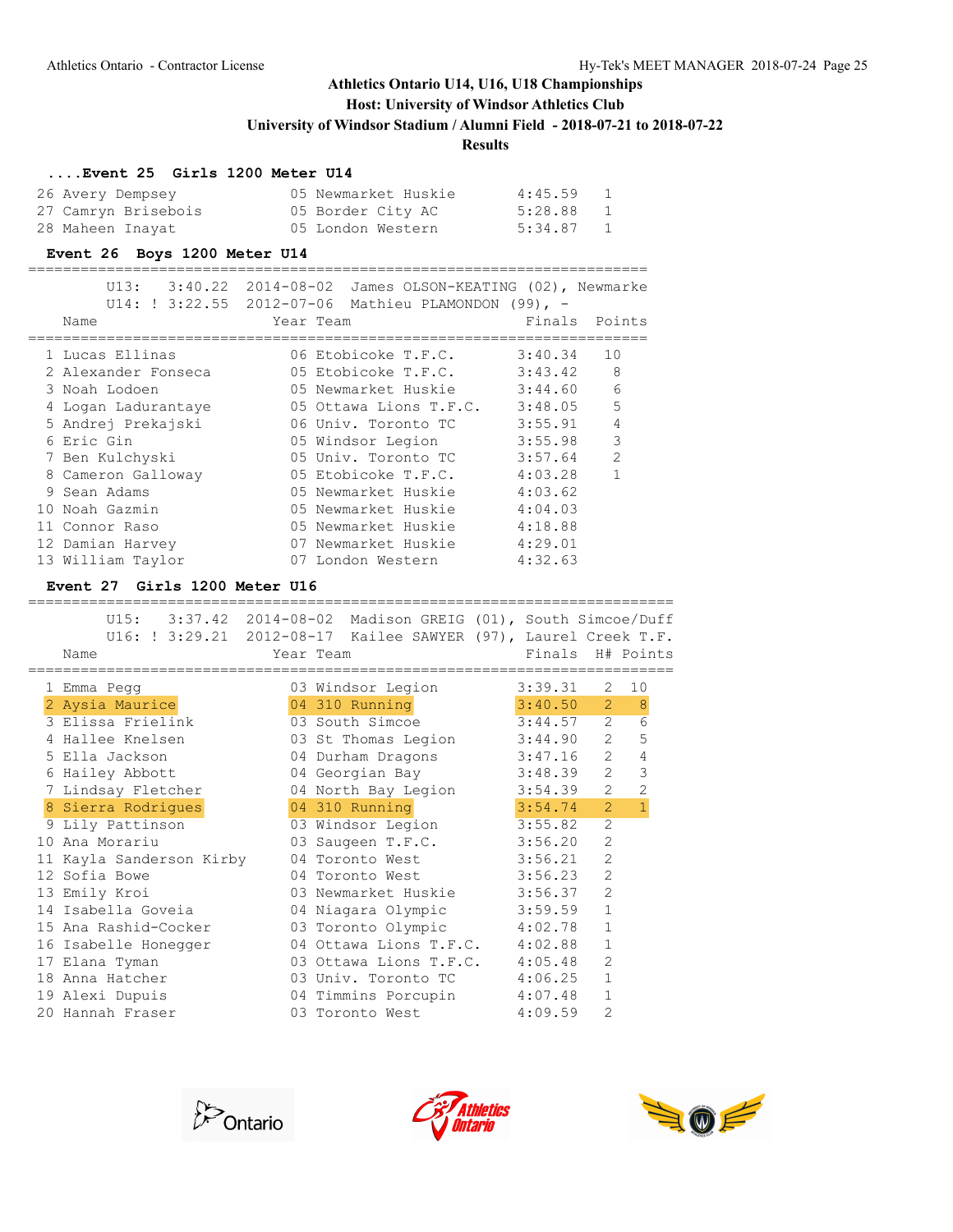## **Host: University of Windsor Athletics Club**

**University of Windsor Stadium / Alumni Field - 2018-07-21 to 2018-07-22**

# **Results**

#### **....Event 27 Girls 1200 Meter U16**

| 21 Taelor Bartlett     | 04 South Simcoe        | 4:09.65 |               |
|------------------------|------------------------|---------|---------------|
| 22 Jennifer Wang       | 03 Univ. Toronto TC    | 4:09.81 |               |
| 23 Olivia Karn         | 03 Georgian Bay        | 4:10.37 | $\mathcal{L}$ |
| 24 Lola Bater          | 03 Laurel Creek T.F.C. | 4:10.51 |               |
| 25 Tara Johannink      | 03 310 Running         | 4:11.21 |               |
| 26 Siobhan Webster     | 03 Univ. Toronto TC    | 4:15.01 | $\mathbf{1}$  |
| 27 Amy Thompson        | 03 Ottawa Lions T.F.C. | 4:16.19 |               |
| 28 Nikita Prescott     | 04 Newmarket Huskie    | 4:17.74 | $\mathbf{1}$  |
| 29 Breanna Clemens     | 03 Athletiques Int.    | 4:20.35 | $\mathbf{1}$  |
| 30 Sabrina Della Penna | 04 310 Running         | 4:23.27 | $\mathbf{1}$  |
| 31 Lorena Papac        | 04 Windsor Legion      | 4:34.53 |               |
| 32 Ally Moran          | 03 Niagara Olympic     | 4:35.87 | $\mathbf{1}$  |
| 33 Alyssa Santos       | 03 Athletiques Int.    | 5:34.88 |               |

# **Event 28 Boys 1200 Meter U16**

==========================================================================

|                                                                                | U15: 3:11.82 2016-07-24 Dakota GOGUEN (02), Newmarket Huskies                          |                  |                |                |
|--------------------------------------------------------------------------------|----------------------------------------------------------------------------------------|------------------|----------------|----------------|
|                                                                                | U16: ! 3:07.43 2010-08-06 Alexander FREEMANTLE (95), Newmarket                         |                  |                |                |
| Name                                                                           | Year Team                                                                              | Finals H# Points |                |                |
| 1 Eric Campbell                                                                | 03 Niagara Olympic 3:15.62 3                                                           |                  |                | 10             |
|                                                                                | 03 Univ. Toronto TC 3:15.68 3 8                                                        |                  |                |                |
| 2 Pau Ilerbaig<br>3 Justin Jelaca                                              | 03 Toronto West 3:15.99 3 6                                                            |                  |                |                |
| 4 Max Davies                                                                   | 03 Univ. Toronto TC 3:16.66 3 5                                                        |                  |                |                |
| 5 Ethan Pentland 63 Georgian Bay 3:16.95 3 4                                   |                                                                                        |                  |                |                |
| 6 Roman Mironov                                                                | 03 Toronto West 3:17.69 3 3                                                            |                  |                |                |
| 7 Cameron Moir<br>8 Christian Barida (1994) 04 Univ. Toronto TC (2012) 3:21.96 |                                                                                        |                  |                | 3 <sub>2</sub> |
|                                                                                |                                                                                        |                  | 3              | $\overline{1}$ |
| 9 Liam Bauer                                                                   | 03 Univ. Toronto TC 3:23.21                                                            |                  | 3              |                |
| 10 Ajandan Arulananthan                                                        | 03 The Gazelles 3:23.74                                                                |                  | 3              |                |
| 11 Keaton McGrath                                                              | 03 Ottawa Lions T.F.C. 3:24.98                                                         |                  | $\overline{3}$ |                |
| 12 Liam Wiktorski                                                              | 03 Newmarket Huskie 3:26.97                                                            |                  | $\overline{3}$ |                |
| 13 Sean Cromack                                                                | 03 Speed River 3:26.99<br>04 Hamilton Olympic 3:27.91                                  |                  | $\mathbf{1}$   |                |
| 14 Cooper Norton                                                               |                                                                                        |                  | $\overline{2}$ |                |
| 15 Aiden Coles                                                                 | 04 London Legion 3:27.95                                                               |                  | $\overline{2}$ |                |
| 16 Aaron Fabi                                                                  |                                                                                        |                  | 3              |                |
| 17 Simon Meades<br>18 Johnny McRae                                             | 03 Brantford T.F.C. 3:29.27<br>04 London Legion 3:30.15<br>03 Univ. Toronto TC 3:30.68 |                  | $\mathbf{1}$   |                |
|                                                                                |                                                                                        |                  | $\overline{2}$ |                |
| 19 Badhasa Abbas                                                               | 04 Univ. Toronto TC 3:30.87                                                            |                  | $\mathbf{1}$   |                |
| 20 Ethan Sendybyl                                                              | 04 National Capital 3:31.00                                                            |                  | $\overline{2}$ |                |
| 21 Cameron Porter                                                              | 03 Ottawa Lions T.F.C. 3:31.03                                                         |                  | $\mathbf{1}$   |                |
| 22 Treshan Fernando                                                            | 04 Etobicoke T.F.C. 3:32.17                                                            |                  | $\mathbf{1}$   |                |
| 23 Tristan Coles                                                               | 04 London Legion                                                                       | 3:33.39          | $\mathbf{1}$   |                |
| 24 River Renaud                                                                | 03 Univ. Windsor AC 3:33.52                                                            |                  | 3              |                |
| 25 Callum Brown                                                                | 03 Toronto Olympic 3:33.82                                                             |                  | $\mathbf{1}$   |                |
| 26 Owen Peters                                                                 | 03 London Legion 3:33.86                                                               |                  | 3              |                |
| 27 William Egan                                                                | 03 Ottawa Lions T.F.C. 3:36.94                                                         |                  | $\mathbf{1}$   |                |
| 27 Milliam Egan<br>28 Blake Kennedy-Smith                                      | 04 Newmarket Huskie 3:38.85                                                            |                  | $\overline{2}$ |                |
| 29 Jeremiah Bondoc                                                             | 03 Thorold Elite 3:38.93                                                               |                  | $\overline{c}$ |                |
| 30 Alex Marinkovich                                                            | 04 Toronto Olympic 3:39.79                                                             |                  | $\overline{2}$ |                |





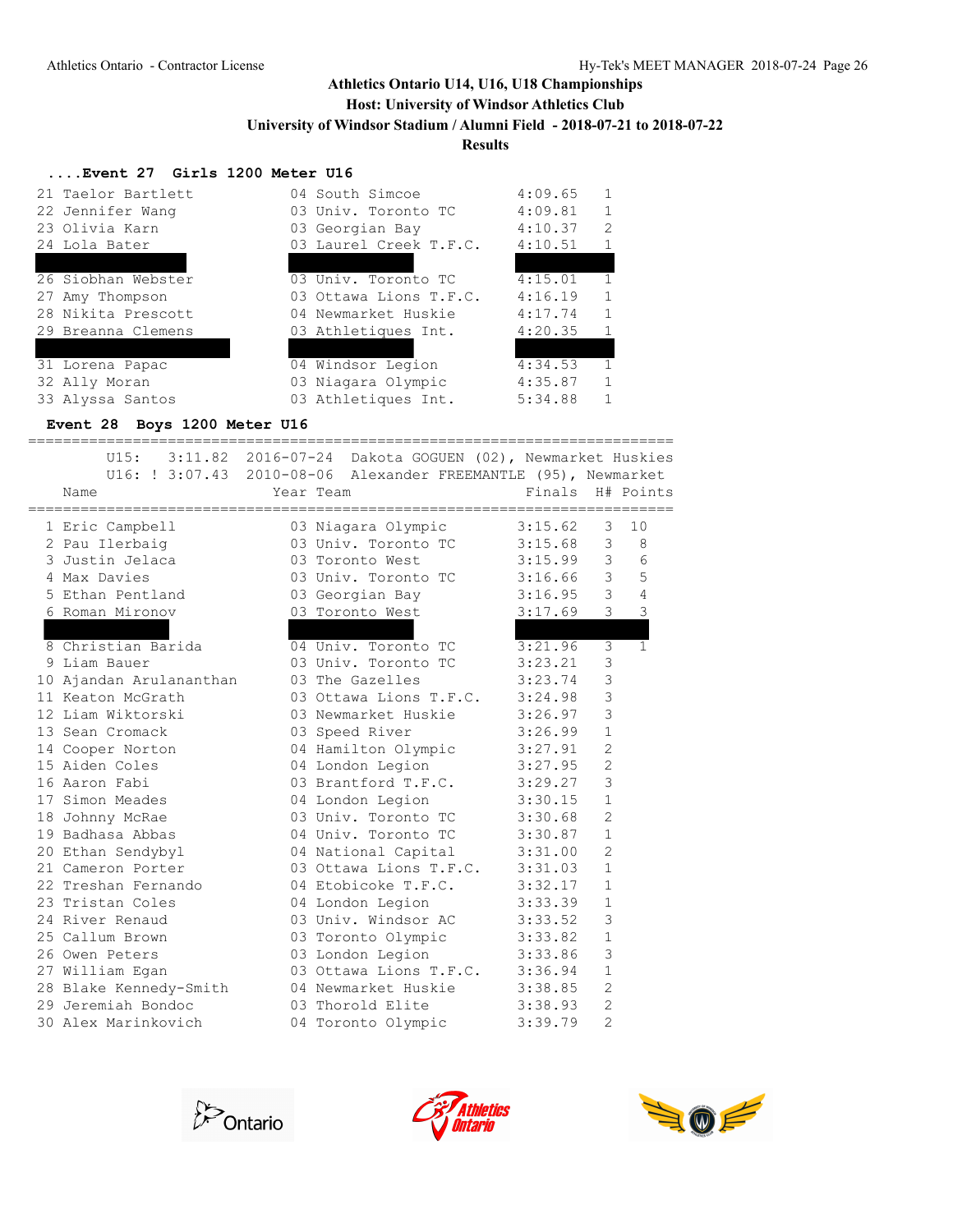#### **Host: University of Windsor Athletics Club**

**University of Windsor Stadium / Alumni Field - 2018-07-21 to 2018-07-22**

#### **Results**

#### **....Event 28 Boys 1200 Meter U16**

| 31 Xavier Muller       | 04 London Western      | 3:40.68 | $\mathcal{L}$ |
|------------------------|------------------------|---------|---------------|
| 32 Zachary Dominques   | 03 Mississauga T.F.C.  | 3:43.31 | 2             |
| 33 Sam Bennett         | 03 Speed River         | 3:44.76 | 3             |
| 34 Evan Beach          | 04 Niagara Olympic     | 3:46.40 | $\mathcal{L}$ |
| 35 Lucas Smith         | 04 Newmarket Huskie    | 3:49.81 | 2             |
| 36 Ryan Scott          | 04 Newmarket Huskie    | 3:50.79 | $\mathcal{L}$ |
| 37 Joshua Van Der Laan | 04 Ottawa Lions T.F.C. | 3:51.33 | $\mathcal{L}$ |
| 38 Tanner Hueglin      | 04 Newmarket Huskie    | 3:51.58 | $\mathbf{1}$  |
| 39 Jack O'Connell      | 04 Toronto West        | 3:58.02 | $\mathcal{L}$ |
| 40 James Boland        | 04 Univ. Toronto TC    | 3:59.18 | 1             |
| 41 Kaidan McLinden     | 04 Newmarket Huskie    | 4:01.41 | $\mathcal{L}$ |
| 42 Aidan Parke         | 03 Newmarket Huskie    | 4:03.56 | $\mathcal{L}$ |
| 43 Ryan Beauregard     | 03 Thorold Elite       | 4:13.09 |               |

#### **Event 29 Girls 1500 Meter U18**

========================================================================== U17: 4:22.71 2015-06-13 Emily COHEN (99), Central Toronto AC U18: ! 4:06.71 1972-09-04 Glenda REISER (55), Uplands Harriers Name **Name** Year Team **Finals H# Points** ========================================================================== 1 Sarah-Rose Sullivan 02 310 Running 4:40.81 3 10 2 Gracelyn Larkin 01 Central Ontario 4:41.50 3 8 3 Nicole Larue 01 Windsor Legion 4:43.11 3 6 4 Naomi Herman 01 Saugeen T.F.C. 4:45.87 3 5 5 Olivia Roussel 01 Toronto Olympic 4:49.47 3 4 6 Beatrix Maddocks 01 Univ. Toronto TC 4:50.98 3 3 7 Eliza Jane Boston 02 Newmarket Huskie 4:51.35 3 2 8 Ashley Maguire 02 Windsor Legion 4:52.03 3 1 9 Clarissa Sladek 02 London Western 4:53.98 3 10 Kaylen Soriano 01 Univ. Toronto TC 4:54.23 2 11 Maxine Dupuis 01 Timmins Porcupin 4:54.64 3 12 Isabel Raymond 02 Toronto West 4:55.25 2 13 Anna Carruthers 01 Central Ontario 4:55.83 3 14 Meg Jackson 02 Durham Dragons 4:56.10 3 15 Sarah Cushnie 02 Hamilton Olympic 4:57.61 3 16 Sandra Guga 01 Mississauga Oly. 4:58.90 2 17 Annabelle Potvin 02 Durham Dragons 5:02.38 3 18 Julia Cameron 02 Toronto West 5:02.87 2 19 Laura Peters **02 Toronto West** 5:06.17 2 20 Antonia Knoth 02 Univ. Toronto TC 5:06.92 2 21 Mikayla Battams 02 Newmarket Huskie 5:06.96 1 22 Claire Vernon-Pope 02 Hamilton Olympic 5:06.98 2 23 Patricia Rasowski 01 Toronto West 5:07.13 3 24 Jenevieve Scobbie 101 Speed River 19:07.52 2 25 Sarah Abell **01 Univ.** Toronto TC 5:11.12 2 26 Kimberly Browne 02 Newmarket Huskie 5:12.00 1 27 Sarah Clements **01 Univ.** Toronto TC 5:15.05 1 28 Megan Raso 01 Newmarket Huskie 5:15.49 1 29 Abbygale Huehn 02 Speed River 5:16.59 1 30 Emma Everett 02 310 Running 5:21.61 3





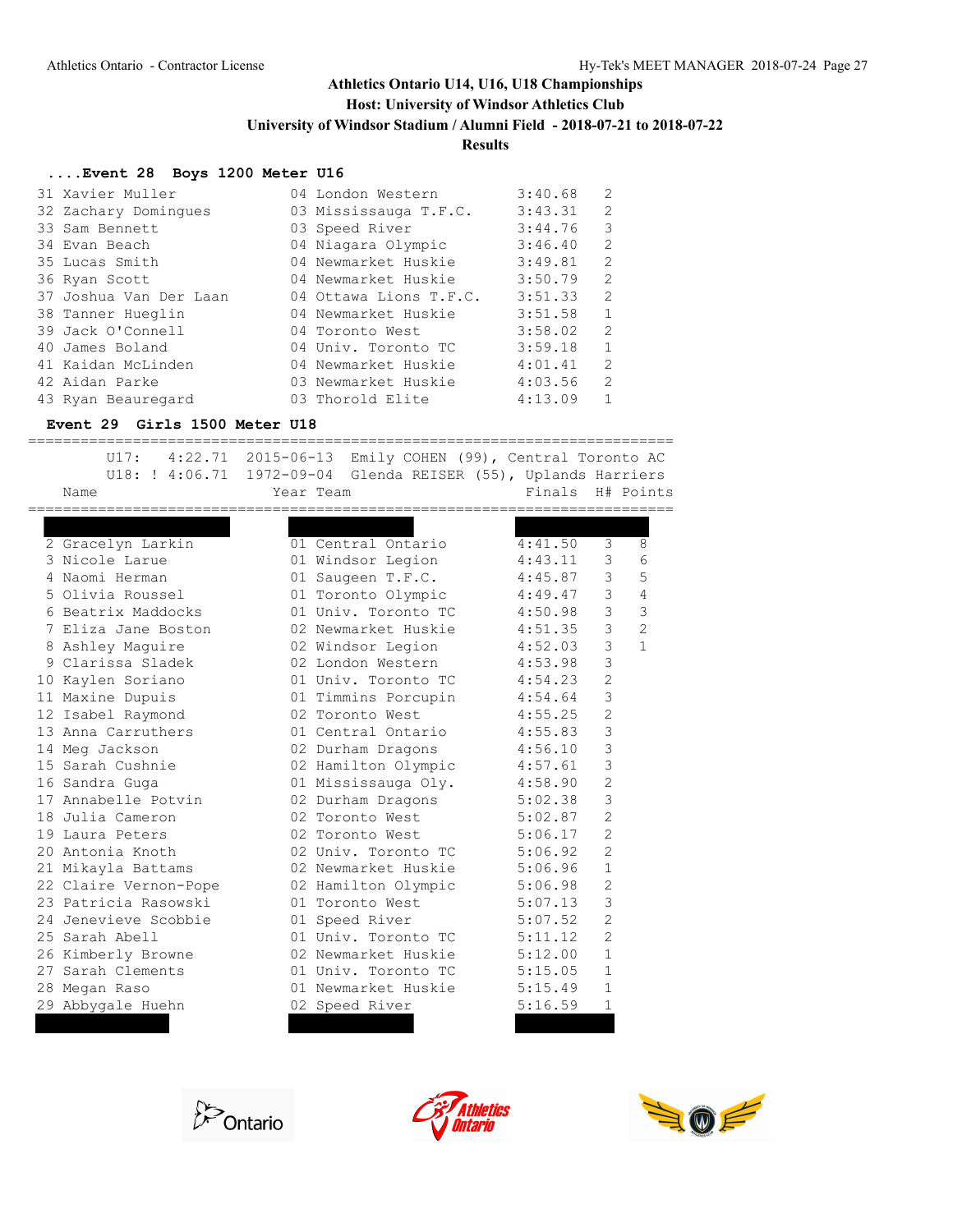### **Host: University of Windsor Athletics Club**

**University of Windsor Stadium / Alumni Field - 2018-07-21 to 2018-07-22**

# **Results**

#### **....Event 29 Girls 1500 Meter U18**

| 31 Rebecca Wong           | 02 Toronto West       | 5:23.09 | -1             |
|---------------------------|-----------------------|---------|----------------|
| 32 Marina Fonseca         | 02 Mississauga T.F.C. | 5:25.38 | 2              |
| 33 Madeline Hall          | 01 Univ. Toronto TC   | 5:30.43 | -2             |
| 34 Callie Palmer          | 01 Univ. Toronto TC   | 5:37.83 | $\overline{2}$ |
| 35 Samantha Marchenkowsky | 02 Windsor Legion     | 5:40.19 | 1              |
| 36 Olivia Cadieux         | 01 Toronto West       | 5:48.71 | 1              |
| 37 Madeleine Krahn        | 02 St Thomas Legion   | 6:01.68 | <sup>1</sup>   |
| 38 Alysha Bachelor        | 01 Niagara Olympic    | 6:19.67 | $\overline{1}$ |

#### **Event 30 Boys 1500 Meter U18**

==========================================================================

| U17:                  | 3:51.86 2011-06-18 Alexander FREEMANTLE (95), Newmarket               |                        |                |                |
|-----------------------|-----------------------------------------------------------------------|------------------------|----------------|----------------|
|                       | U18: ! 3:45.87 2010-06-25 Rob DENAULT (93), Newmarket Huskies         |                        |                |                |
| Name                  | Year Team                                                             | Finals H# Points       |                |                |
| 1 Joe Fast            | 02 Ottawa Lions T.F.C. $3:58.63$                                      |                        | $\overline{4}$ | 10             |
| 2 Kyle Koyanagi       | 01 London Western 3:59.39 4 8                                         |                        |                |                |
| 3 Rocharn Wilson      | 01 Phoenix Athletic 4:00.63 4 6                                       |                        |                |                |
| 4 Joshua Zelek        | 01 Huron-Perth Wind 4:01.68 4                                         |                        |                | 5              |
| 5 Rohan Nowbotsing    | 01 Univ. Toronto TC 4:02.50                                           |                        | $\overline{4}$ | $\overline{4}$ |
| 6 Daniel Rosen        | 01 Toronto West 4:08.49                                               |                        | $4\degree$     | 3              |
| 7 Chase Canty         | 01 Windsor Legion                                                     | 4:08.86                | $\overline{4}$ | $\overline{2}$ |
| 8 Eric Klassen        | 01 London Western 4:09.45                                             |                        | 4              | $\mathbf{1}$   |
| 9 Ivan Mihelic        | 01 Toronto West                                                       |                        | 4              |                |
| 10 Paul Popescu       | 02 Windsor Legion                                                     | $4:11.10$<br>$4:11.53$ | 4              |                |
| 11 Aidan Jean         | 01 Newmarket Huskie                                                   | 4:12.01                | 4              |                |
| 12 Keith Johnson      | 02 Central Ontario                                                    | 4:14.09                | 4              |                |
| 13 Evan Dodd          | 02 Speed River                                                        | 4:15.30                | 4              |                |
| 14 Rory McGarvey      | 02 Unattached Ontario 4:15.90                                         |                        | 4              |                |
| 15 Matthew Matos      | 02 Windsor Legion                                                     | 4:16.32                | 3              |                |
| 16 Jackson Roy        | 02 Ottawa Lions T.F.C. 4:17.06                                        |                        | 3              |                |
| 17 Justin Sanders     | 02 London Western                                                     | 4:17.46                | 4              |                |
| 18 Jacob Meier        | 02 Univ. Toronto TC 4:18.41                                           |                        | 3              |                |
| 19 Devin Bolyea       | 02 South Simcoe                                                       | 4:18.43                | 3              |                |
| 20 Liam Fitzgerald    | 02 Saugeen T.F.C.                                                     | 4:19.33                | 3              |                |
| 21 Noah Lavoie        |                                                                       | 4:19.74                | 3              |                |
| 22 Ferquson Walker    | 02 Niagara Olympic<br>02 Toronto Olympic<br>01 Niagara Olympic        | $4:20.05$<br>$4:20.58$ | $\overline{c}$ |                |
| 23 Ivan Fernandez     |                                                                       |                        | 4              |                |
| 24 Matthew Markson    | 02 Univ. Toronto TC                                                   | 4:22.57                | $\mathbf{1}$   |                |
| 25 Spencer Book       | 02 Georgian Bay                                                       | 4:23.02                | 3              |                |
| 26 Ethan Summerhays   | 02 Brantford T.F.C. 4:23.17                                           |                        | 3              |                |
| 27 Nathan Eastmond    | 02 Durham Dragons 4:23.44                                             |                        | 3              |                |
| 28 Austin Bates       | 02 Blue Devils                                                        | 4:26.10                | $\mathbf{1}$   |                |
| 29 Braydon Trowbridge | 02 Durham Dragons 4:27.43                                             |                        | 3              |                |
| 30 Malcolm Green      | 01 Hamilton Olympic 4:27.97                                           |                        | $\overline{2}$ |                |
| 31 Aidan Austin-Day   | 02 Toronto Olympic 4:28.73                                            |                        | $\mathbf{1}$   |                |
| 32 Yared Tereke       | 02 Ottawa Lions T.F.C. 4:30.56                                        |                        | $\mathcal{S}$  |                |
| 33 Nathan Edwards     |                                                                       |                        | $\mathfrak{Z}$ |                |
| 34 Will Gustin        | 1:30.60<br>02 Brantford T.F.C. 4:30.81<br>01 Newmarket Huskie 4:31.52 |                        | $\overline{2}$ |                |
| 35 Ryan Vincent       |                                                                       |                        | $\overline{2}$ |                |





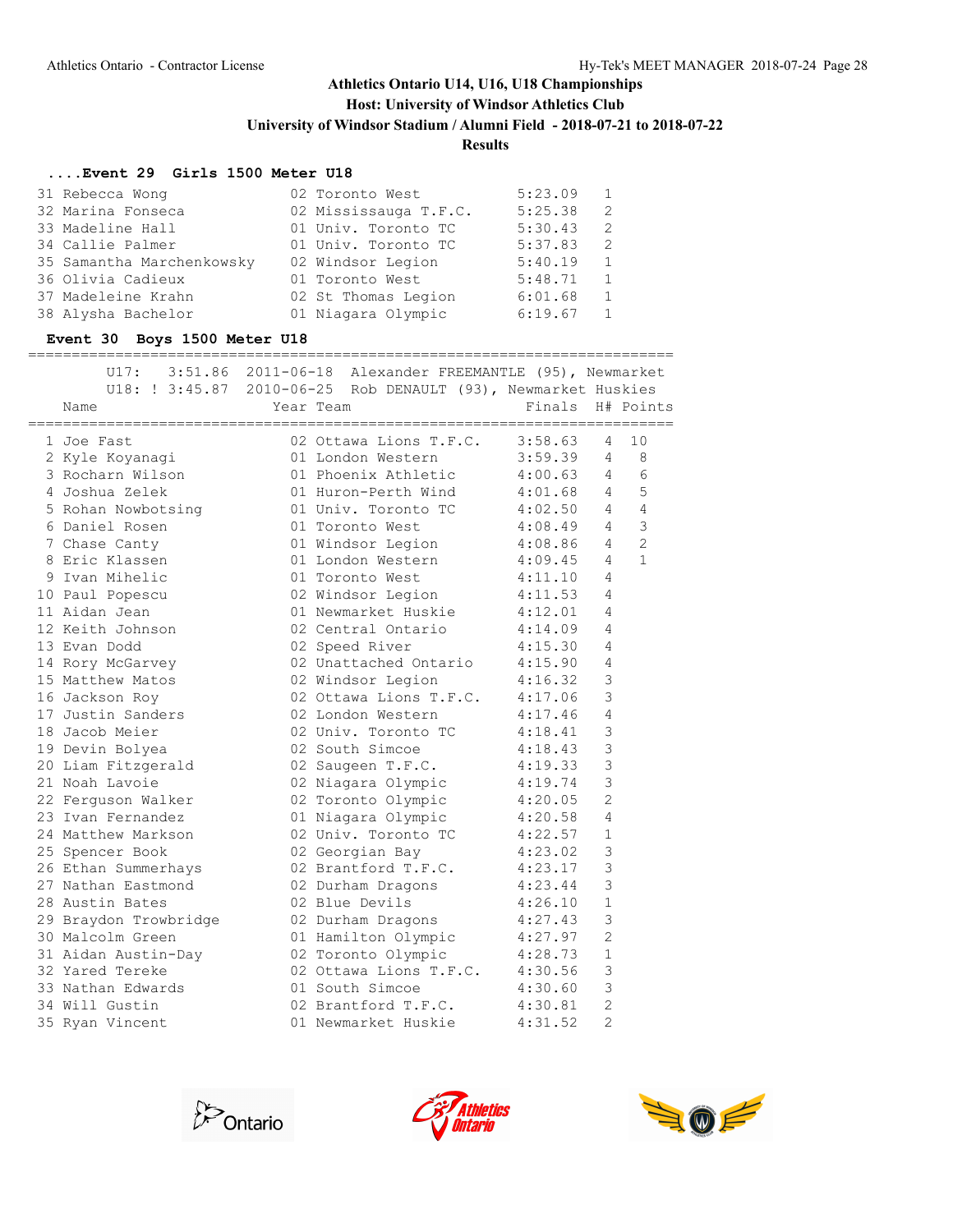### **Host: University of Windsor Athletics Club**

**University of Windsor Stadium / Alumni Field - 2018-07-21 to 2018-07-22**

### **Results**

#### **....Event 30 Boys 1500 Meter U18**

| 36 Ryan McIntosh        | 01 Newmarket Huskie    | 3<br>4:32.77              |
|-------------------------|------------------------|---------------------------|
| 37 Nathan Meraw         | 01 The Gazelles        | $\overline{2}$<br>4:33.35 |
| 38 Evan Willms          | 02 Speed River         | 4:33.60                   |
| 39 Connor Russo         | 01 North Bay Legion    | 4:34.41<br>1              |
| 40 Carter Demars        | 02 Ottawa Lions T.F.C. | 4:34.83<br>1              |
| 41 Tomas Carter Duran   | 02 Univ. Toronto TC    | 4:35.56<br>$\mathfrak{D}$ |
| 42 Aaron Dzieciol       | 02 Toronto Olympic     | $\mathfrak{D}$<br>4:36.39 |
| 43 Jensen Lau           | 02 Univ. Toronto TC    | $\mathbf{1}$<br>4:36.86   |
| 44 Michael Brown        | 01 Windsor Legion      | 4:39.77<br>$\overline{2}$ |
| 45 Jack Carscadden      | 02 South Simcoe        | 1<br>4:40.02              |
| 46 Maxwell Cornblum     | 02 Univ. Toronto TC    | $\overline{2}$<br>4:40.73 |
| 47 Joshua Thomas Boston | 02 Newmarket Huskie    | 3<br>4:41.12              |
| 48 Conor Walsh          | 01 Mississauga T.F.C.  | $\mathfrak{D}$<br>4:41.34 |
| 49 Jaeden Mariyanayagam | 01 Etobicoke T.F.C.    | $\mathbf{1}$<br>4:43.74   |
| 50 Evan Smith           | 01 Toronto West        | $\mathfrak{D}$<br>4:44.54 |
| 51 Daniel Henao         | 01 Toronto West        | $\overline{2}$<br>4:45.54 |
| 52 Matteus Nouwens      | 02 Oakville Legion     | 4:57.93                   |
| 53 Rahul Kamboj         | 02 Newmarket Huskie    | 4:58.74                   |
| 54 Michael Barida       | 02 Univ. Toronto TC    | 5:03.33                   |

#### **Event 31 Girls 2000 Meter U14**

======================================================================= U13: 6:43.77 2013-07-28 Madison GREIG (01), South Simcoe/D

| UI3:                      | 6:43.77 2013-07-28          | Madison GREIG (01), South Simcoe/D |
|---------------------------|-----------------------------|------------------------------------|
| U14: ! 6:34.10 2014-08-03 |                             | Madison GREIG (01), South Simcoe/D |
| Name                      | Year Team                   | Finals Points                      |
|                           |                             |                                    |
| 1 Rianna Smuk             | 05 Toronto Olympic          | 6:43.39<br>10                      |
| 2 Hannah McIntyre         | 05 London Legion            | 8<br>6:49.84                       |
| 3 Kyla Martin             | 05 South Simcoe             | $\epsilon$<br>7:06.67              |
| 4 Brooklyn Quanz          | 05 Saugeen T.F.C.           | 5<br>7:08.68                       |
| 5 Grace Wheeler           | 05 Saugeen T.F.C.           | $\overline{4}$<br>7:16.45          |
| 6 Maisyn Battams          | 05 Newmarket Huskie         | $\mathbf{3}$<br>7:17.76            |
| 7 Nia Prieur              | 05 Newmarket Huskie         | 2<br>7:19.50                       |
| 8 Ashley Olar             | 06 Newmarket Huskie         | $\mathbf{1}$<br>7:31.16            |
| 9 Amy Wright              | 06 Newmarket Huskie 7:36.58 |                                    |
| 10 Grace Boyce            | 05 Saugeen T.F.C.           | 7:38.56                            |
| 11 Cailey Freeze          | 06 Newmarket Huskie         | 7:47.38                            |
| 12 Anastasia Kirova       | 07 Newmarket Huskie         | 7:57.02                            |
| 13 Caitlin Barida         | 07 Unattached Ontario       | 8:11.55                            |
|                           |                             |                                    |

# **Event 32 Boys 2000 Meter U14**

|      |                    | $U13: 6:31.38 2014-08-03$                                    |  |           |                     |                     |         | Joshua Thomas BOSTON (02), Newmark |
|------|--------------------|--------------------------------------------------------------|--|-----------|---------------------|---------------------|---------|------------------------------------|
|      |                    | U14: ! 5:52.55 2012-07-07 Mathieu PLAMONDON (99), Timmins-Po |  |           |                     |                     |         |                                    |
| Name |                    |                                                              |  | Year Team |                     |                     |         | Finals Points                      |
|      |                    |                                                              |  |           |                     |                     |         |                                    |
|      | 1 Noah Lodoen      |                                                              |  |           |                     | 05 Newmarket Huskie | 6:47.00 | $\overline{10}$                    |
|      | 2 Sean Adams       |                                                              |  |           |                     | 05 Newmarket Huskie | 6:56.40 | - 8                                |
|      | 3 Ben Kulchyski    |                                                              |  |           |                     | 05 Univ. Toronto TC | 7:01.35 | 6                                  |
|      | 4 Cameron Galloway |                                                              |  |           | 05 Etobicoke T.F.C. |                     | 7:04.63 | 5                                  |
|      |                    |                                                              |  |           |                     |                     |         |                                    |





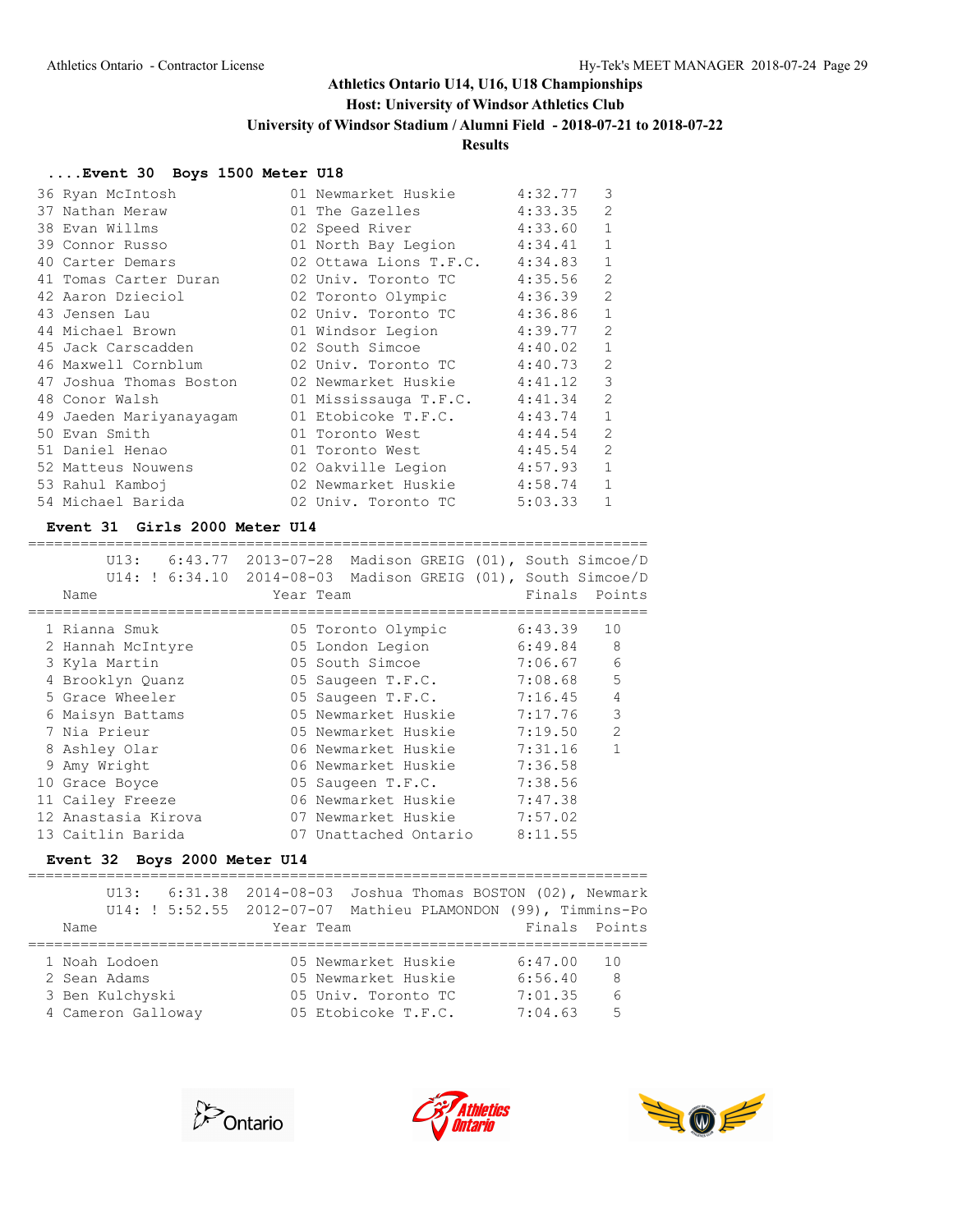### **Host: University of Windsor Athletics Club**

**University of Windsor Stadium / Alumni Field - 2018-07-21 to 2018-07-22**

=======================================================================

**Results**

### **....Event 32 Boys 2000 Meter U14**

| 5 Daniel Ogilvie | 06 London Western   | 7:30.41 |                |
|------------------|---------------------|---------|----------------|
| 6 Damian Harvey  | 07 Newmarket Huskie | 7:44.21 | $\overline{3}$ |

#### **Event 33 Girls 2000 Meter U16**

|     |                     | U15: 6:28.30 2015-08-08 Cameron ORMOND (01), Newmarket Hus |                |
|-----|---------------------|------------------------------------------------------------|----------------|
|     |                     | U16: ! 6:13.71 2010-08-07 Jamie PHELAN (95), Laurel Creek  |                |
|     | Name                | Finals<br>Year Team                                        | Points         |
|     | 1 Emily Bryce       | 6:27.77<br>03 Saugeen T.F.C.                               | 10             |
|     | 2 Aysia Maurice     | 04 310 Running<br>6:29.98                                  | 8              |
|     | 3 Jadyn Keeler      | 03 South Simcoe<br>6:42.24                                 | 6              |
| 4   | Hailey Abbott       | 6:52.69<br>04 Georgian Bay                                 | 5              |
|     | 5 Isabelle Honegger | 7:07.55<br>04 Ottawa Lions T.F.C.                          | $\overline{4}$ |
|     | 6 Jalen Marcil      | 7:07.92<br>03 London Legion                                | 3              |
|     | 7 Lindsay Fletcher  | 7:08.92<br>04 North Bay Legion                             | $\mathcal{L}$  |
|     | 8 Lily Pattinson    | 7:09.66<br>03 Windsor Legion                               | $\mathbf{1}$   |
|     | 9 Sierra Rodriques  | 7:15.07<br>04 310 Running                                  |                |
| 1 O | Ana Rashid-Cocker   | 03 Toronto Olympic<br>7:20.67                              |                |
|     | 11 Ana Morariu      | 7:23.86<br>03 Saugeen T.F.C.                               |                |
|     | 12 Hannah Fraser    | 7:27.43<br>03 Toronto West                                 |                |
|     | 13 Anna Hatcher     | 7:35.32<br>03 Univ. Toronto TC                             |                |
|     | 14 Alexi Dupuis     | 7:44.76<br>04 Timmins Porcupin                             |                |

#### **Event 34 Boys 2000 Meter U16**

|                      | U15: 5:49.63 2013-08-10 Mathieu PLAMONDON (99), Timmins-Porcu<br>U16: ! 5:40.12 2010-08-07 Ben FLANAGAN (95), Tri City TC |                  |                |                |
|----------------------|---------------------------------------------------------------------------------------------------------------------------|------------------|----------------|----------------|
| Name                 | Year Team                                                                                                                 | Finals H# Points |                |                |
| 1 Max Davies         | 03 Univ. Toronto TC 5:54.62                                                                                               |                  | 2              | 10             |
| 2 Roman Mironov      | 03 Toronto West 5:57.59 2 8                                                                                               |                  |                |                |
| 3 Liam Bauer         | 03 Univ. Toronto TC 6:01.96 2                                                                                             |                  |                | 6              |
| 4 Liam Wiktorski     | 03 Newmarket Huskie 6:06.95 2                                                                                             |                  |                | 5              |
| 5 Cameron Porter     | 03 Ottawa Lions T.F.C. 6:17.48 1                                                                                          |                  |                | $\overline{4}$ |
| 6 Keaton McGrath     | 03 Ottawa Lions T.F.C. 6:18.66                                                                                            |                  | $\mathbf{1}$   | 3              |
| 7 Johnny McRae       | 03 Univ. Toronto TC 6:19.80                                                                                               |                  | $\mathbf{1}$   | $\overline{2}$ |
| 8 Callum Brown       | 03 Toronto Olympic 6:20.07                                                                                                |                  | $\mathbf{1}$   | $\mathbf{1}$   |
| 9 Owen Peters        | 03 London Legion 6:20.40                                                                                                  |                  | $\overline{2}$ |                |
| 10 Davis Sampson     | 03 Toronto Olympic 6:21.75                                                                                                |                  | $\mathbf{1}$   |                |
| 11 Badhasa Abbas     | 04 Univ. Toronto TC 6:26.46                                                                                               |                  | $\mathbf{1}$   |                |
| 12 Teagan Kukhta     | 03 Windsor Legion 6:26.76                                                                                                 |                  | $\overline{2}$ |                |
| 13 David Rule        | 03 Hamilton Olympic 6:27.94<br>03 Speed River 6:29.27                                                                     |                  | $\overline{2}$ |                |
| 14 Sam Bennett       |                                                                                                                           |                  | $\mathbf{1}$   |                |
| 15 Alex Marinkovich  | 04 Toronto Olympic 6:30.17                                                                                                |                  | $\mathbf{1}$   |                |
| 16 William Egan      | 03 Ottawa Lions T.F.C. 6:32.00                                                                                            |                  | $\mathbf{1}$   |                |
| 17 Alex Warren       | 03 Univ. Toronto TC 6:32.25                                                                                               |                  | $\overline{2}$ |                |
| 18 Zachary Domingues | 03 Mississauga T.F.C. 6:34.29                                                                                             |                  | $\overline{2}$ |                |
| 19 Simon Meades      | 04 London Legion 6:35.84                                                                                                  |                  | $\overline{2}$ |                |
| 20 Lucas Smith       | 04 Newmarket Huskie 6:48.55                                                                                               |                  | 2              |                |





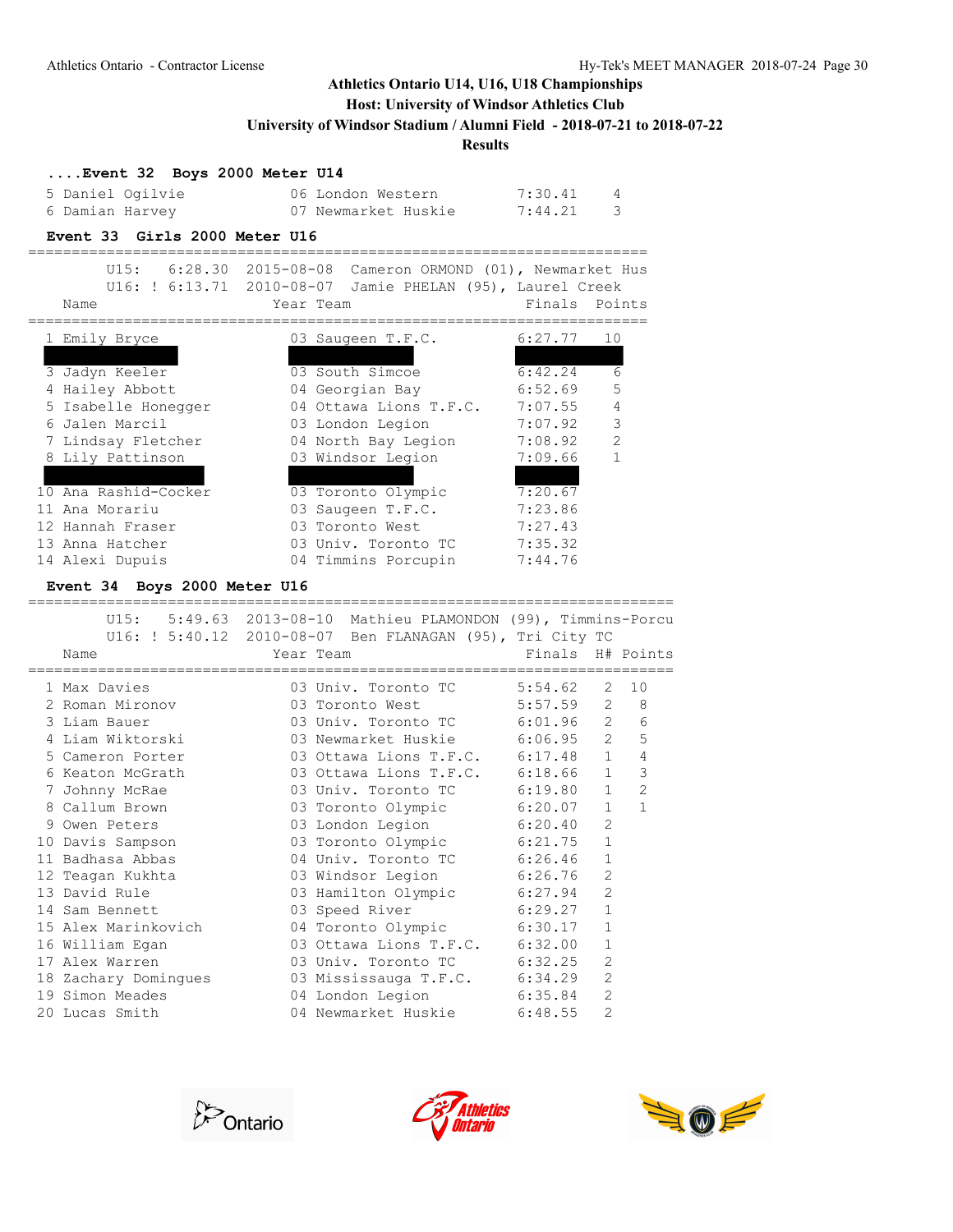### **Host: University of Windsor Athletics Club**

**University of Windsor Stadium / Alumni Field - 2018-07-21 to 2018-07-22**

#### **Results**

### **....Event 34 Boys 2000 Meter U16**

| 21 James Boland        | 04 Univ. Toronto TC    | 6:56.96 | $\sim$ 1       |
|------------------------|------------------------|---------|----------------|
| 22 Jack O'Connell      | 04 Toronto West        | 6:58.37 | $\overline{1}$ |
| 23 Joshua Van Der Laan | 04 Ottawa Lions T.F.C. | 7:04.42 | $\overline{1}$ |
| 24 Ryan Beauregard     | 03 Thorold Elite       | 7:25.37 | $\sim$ 2       |

#### **Event 35 Girls 3000 Meter U18**

==========================================================================

| U17:                                                           | $9:22.64$ 1987-07-12 Jennifer ARMSTRONG (71), Tillsonburg |                        |                |                |                  |
|----------------------------------------------------------------|-----------------------------------------------------------|------------------------|----------------|----------------|------------------|
| U18: ! 9:22.64 1987-07-12 Jennifer ARMSTRONG (71), Tillsonburg |                                                           |                        |                |                |                  |
| Name                                                           | Year Team                                                 |                        |                |                | Finals H# Points |
| 1 Gracelyn Larkin                                              | 01 Central Ontario                                        | ====================== | 10:11.19       |                | $2 \t10$         |
| 2 Naomi Herman                                                 | 01 Saugeen T.F.C.                                         |                        | $10:15.56$ 2 8 |                |                  |
| 3 Abbey Yuhasz                                                 | 02 Laurel Creek T.F.C. 10:17.23 2                         |                        |                |                | 6                |
| 4 Olivia Roussel                                               | 01 Toronto Olympic 10:19.96                               |                        |                | $\overline{2}$ | 5                |
| 5 Samara Quanz                                                 | 02 Saugeen T.F.C.                                         |                        | 10:24.88       | 2              | $\overline{4}$   |
| 6 Anna Carruthers                                              | 01 Central Ontario                                        |                        | 10:35.29       | $\overline{2}$ | 3                |
| 7 Julia Cameron                                                | 02 Toronto West                                           |                        | 10:37.77       | 2              | $\overline{2}$   |
| 8 Mikayla Battams                                              | 02 Newmarket Huskie                                       |                        | 10:43.90       | $\mathbf{1}$   | $\mathbf{1}$     |
| 9 Isabel Raymond                                               | 02 Toronto West 10:44.01                                  |                        |                | $\overline{2}$ |                  |
| 10 Sandra Guga                                                 | 01 Mississauga Oly.                                       |                        | 10:47.12       | $\mathbf{1}$   |                  |
| 11 Maxine Dupuis                                               | 01 Timmins Porcupin                                       |                        | 10:47.40       | $\overline{2}$ |                  |
| 12 Ashley Maquire                                              | 02 Windsor Legion                                         |                        | 10:58.43       | $\overline{2}$ |                  |
| 13 Laura Peters                                                | 02 Toronto West                                           |                        | 11:02.28       | $\overline{2}$ |                  |
| 14 Abbygale Huehn                                              | 02 Speed River                                            |                        | 11:31.85       | $\mathbf{1}$   |                  |
| 15 Jenica Whitla                                               | 02 Newmarket Huskie 11:33.97                              |                        |                | $\mathbf{1}$   |                  |
| 16 Rebecca Wong                                                | 02 Toronto West 11:36.88                                  |                        |                | $\mathbf{1}$   |                  |
| 17 Megan Raso                                                  | 01 Newmarket Huskie                                       |                        | 11:38.56       | $\mathbf{1}$   |                  |
| 18 Alexandra Colville-Reeve                                    | 01 Univ. Toronto TC 11:53.14                              |                        |                | $\mathbf{1}$   |                  |
| 19 Samantha Marchenkowsky                                      | 02 Windsor Legion                                         |                        | 12:59.50       | $\mathbf{1}$   |                  |
| 20 Lia Ferguson                                                | 02 Ottawa Lions T.F.C.                                    |                        | 13:19.42       | $\mathbf{1}$   |                  |

#### **Event 36 Boys 3000 Meter U18**

| U17:<br>Name       | 8:25.99 2010-08-07 Eamonn KICHUK (94), Phoenix AA<br>U18: ! 8:16.37 2003-07-12 Mike WOODS (86), Ottawa Lions<br>Year Team | Finals H# Points |                |                |
|--------------------|---------------------------------------------------------------------------------------------------------------------------|------------------|----------------|----------------|
|                    |                                                                                                                           |                  |                |                |
| 1 Nicholas Mota    | 01 Newmarket Huskie                                                                                                       | 8:44.97          | 2              | 10             |
| 2 Joe Fast         | 02 Ottawa Lions T.F.C.                                                                                                    | $8:46.17$ 2      |                | 8              |
| 3 Dakota Goquen    | 02 Newmarket Huskie                                                                                                       | 8:48.62          | $\overline{2}$ | 6              |
| 4 Alex Sandras     | 01 Newmarket Huskie                                                                                                       | 8:53.85          | $\mathcal{L}$  | 5              |
| 5 Rocharn Wilson   | 01 Phoenix Athletic                                                                                                       | 8:56.89          | $\mathcal{P}$  | 4              |
| 6 Eric Klassen     | 01 London Western                                                                                                         | 8:57.29          | $\mathcal{L}$  | 3              |
| 7 Rory McGarvey    | 02 Unattached Ontario                                                                                                     | 8:59.36          | $\mathcal{L}$  | $\overline{2}$ |
| 8 Aidan Jean       | 01 Newmarket Huskie                                                                                                       | 9:11.85          | $\mathcal{P}$  | $\overline{1}$ |
| 9 Jacob Meier      | 02 Univ. Toronto TC                                                                                                       | 9:19.80          | 1              |                |
| 10 Liam Fitzgerald | 02 Saugeen T.F.C.                                                                                                         | 9:21.95          | $\mathcal{L}$  |                |
| 11 Ivan Fernandez  | 01 Niagara Olympic                                                                                                        | 9:23.10          |                |                |
| 12 Paul Popescu    | 02 Windsor Legion                                                                                                         | 9:24.36          | $\mathfrak{D}$ |                |
|                    |                                                                                                                           |                  |                |                |





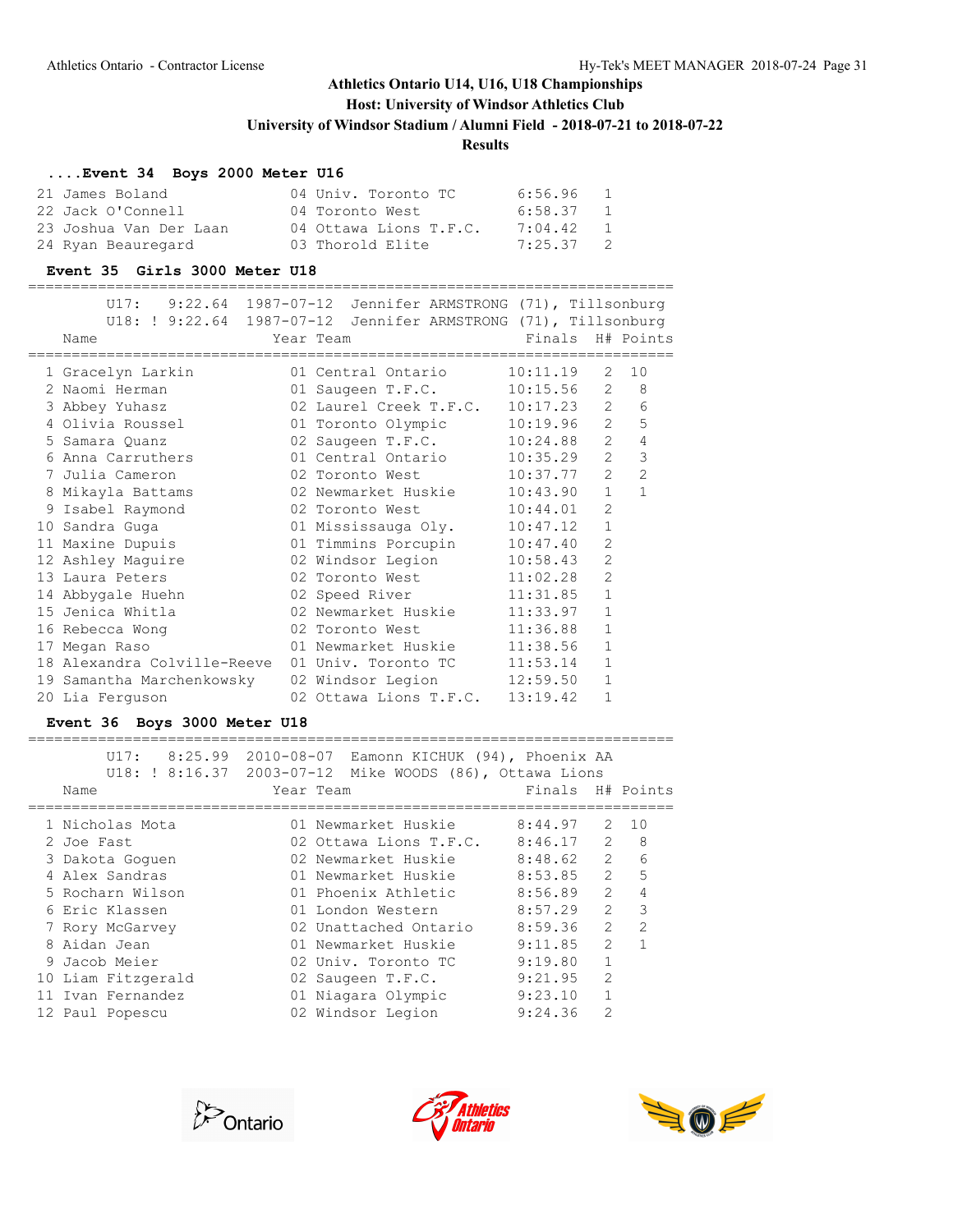### **Host: University of Windsor Athletics Club**

**University of Windsor Stadium / Alumni Field - 2018-07-21 to 2018-07-22**

### **Results**

### **....Event 36 Boys 3000 Meter U18**

| 13 Austin Bates          | 02 Blue Devils         | 9:25.91<br>2              |
|--------------------------|------------------------|---------------------------|
| 14 Nathaniel Leighninger | 01 Hamilton Olympic    | $\overline{2}$<br>9:27.22 |
| 15 Justin Sanders        | 02 London Western      | 9:31.69<br>$\overline{2}$ |
| 16 Jackson Roy           | 02 Ottawa Lions T.F.C. | 9:34.29<br>1              |
| 17 Joshua Thomas Boston  | 02 Newmarket Huskie    | $\mathcal{L}$<br>9:43.11  |
| 18 Liam O'Rourke         | 01 Univ. Toronto TC    | 9:43.18<br>$\mathbf{1}$   |
| 19 Aidan Austin-Day      | 02 Toronto Olympic     | $\mathbf 1$<br>9:43.29    |
| 20 Ethan Summerhays      | 02 Brantford T.F.C.    | $\mathfrak{D}$<br>9:43.95 |
| 21 Ryan Vincent          | 01 Newmarket Huskie    | 9:48.27<br>$\mathbf{1}$   |
| 22 Nathan Edwards        | 01 South Simcoe        | 9:49.85<br>$\mathbf 1$    |
| 23 Nathan Eastmond       | 02 Durham Dragons      | $\overline{2}$<br>9:51.71 |
| 24 Tomas Carter Duran    | 02 Univ. Toronto TC    | $\mathbf{1}$<br>9:54.62   |
| 25 Jack Carscadden       | 02 South Simcoe        | $\mathbf{1}$<br>9:59.48   |
| 26 Evan Smith            | 01 Toronto West        | $\mathbf{1}$<br>10:01.79  |
| 27 Connor Russo          | 01 North Bay Legion    | $\mathbf{1}$<br>10:02.58  |
| 28 Evan Willms           | 02 Speed River         | $\mathbf 1$<br>10:12.76   |
| 29 Maxwell Cornblum      | 02 Univ. Toronto TC    | $\mathbf{1}$<br>10:14.26  |
| 30 Jack Emo              | 02 Toronto Olympic     | $\mathbf{1}$<br>10:20.66  |
| 31 Daniel Henao          | 01 Toronto West        | $\mathbf{1}$<br>10:23.27  |

#### **Event 37 Girls 80 Meter Hurdles 0.762m U14**

## **8 Advance: Top 3 Each Heat plus Next 2 Best Times**

| 13.99<br>U13:<br>U14: ! 12.71 2017-07-15 | 2014-08-03 | Ashley ROBITAILLE (02), Timmins-Porcu<br>Reyne RODRIGUES (04), Durham Legion A |                    |                            |
|------------------------------------------|------------|--------------------------------------------------------------------------------|--------------------|----------------------------|
| Name                                     |            | Year Team                                                                      | Prelims Wind H#    |                            |
| Preliminaries                            |            |                                                                                |                    |                            |
| 1 Elise Sawyer                           |            | 05 Monte Cristo                                                                |                    | $12.950 \quad 1.2 \quad 2$ |
| 2 Sam Spylo                              |            | 05 London Legion                                                               | 13.810             | 1.6<br>$\overline{1}$      |
| 3 Katie Jelaca                           |            | 05 310 Running                                                                 | 13.920             | $1.2 \quad 2$              |
| 4 Kayley Malo                            |            | 05 Timmins Porcupin                                                            | 14.460             | 1.6<br>$\overline{1}$      |
| 5 Juliet Premru                          |            | 06 Etobicoke T.F.C.                                                            | 15.120             | -2<br>1.2                  |
| 6 Arienne Birch                          |            | 05 North Halton                                                                | 15.360             | $\overline{1}$<br>1.6      |
| 7 Maria Dimov                            |            | 05 Ottawa Lions T.F.C.                                                         | 15.48 <sub>q</sub> | $\overline{1}$<br>1.6      |
| 8 Ella Caponcini                         |            | 06 London Western                                                              | 16.35q             | 1.2<br>-2                  |
| 9 Teeshie Cunningham                     |            | 05 Ottawa Lions T.F.C.                                                         | 18.67              | 1.2<br>$\mathcal{P}$       |

#### **Event 37 Girls 80 Meter Hurdles 0.762m U14**

|  | Name            | Year Team |                  | U13: 13.99 2014-08-03 Ashley ROBITAILLE (02), Timmins-Porcupine<br>U14: ! 12.71 2017-07-15 Reyne RODRIGUES (04), Durham Legion Athle | Finals Wind Points |        |     |
|--|-----------------|-----------|------------------|--------------------------------------------------------------------------------------------------------------------------------------|--------------------|--------|-----|
|  | Finals          |           |                  |                                                                                                                                      |                    |        |     |
|  | 1 Elise Sawyer  |           | 05 Monte Cristo  |                                                                                                                                      | 12.98              | 1.7 10 |     |
|  | 2 Katie Jelaca  |           | 05 310 Running   |                                                                                                                                      | 13.89              | 1.7    | - 8 |
|  | 3 Kayley Malo   |           |                  | 05 Timmins Porcupin                                                                                                                  | 14.51              | 1.7    | 6   |
|  | 4 Sam Spylo     |           | 05 London Legion |                                                                                                                                      | 15.02              | 1.7    | 5   |
|  | 5 Arienne Birch |           | 05 North Halton  |                                                                                                                                      | 16.13              | 1 7    |     |
|  |                 |           |                  |                                                                                                                                      |                    |        |     |





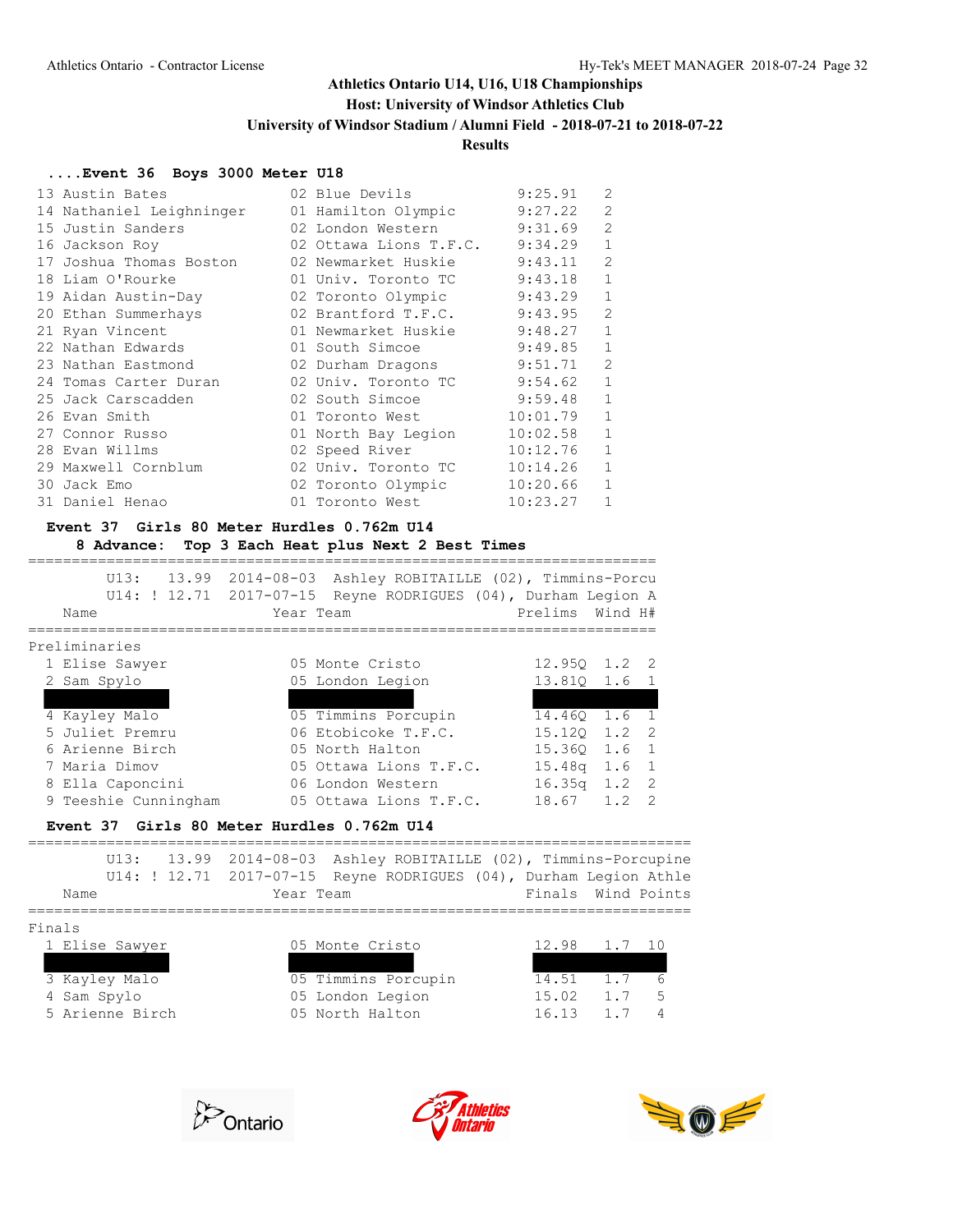# **Host: University of Windsor Athletics Club**

**University of Windsor Stadium / Alumni Field - 2018-07-21 to 2018-07-22**

**Results**

| Event 37 Girls 80 Meter Hurdles 0.762m U14<br>6 Ella Caponcini | 06 London Western                                                                                                                          | 16.29 1.7          |               | 3                           |
|----------------------------------------------------------------|--------------------------------------------------------------------------------------------------------------------------------------------|--------------------|---------------|-----------------------------|
| Event 38 Boys 80 Meter Hurdles 0.762m U14                      |                                                                                                                                            |                    |               |                             |
| Name                                                           | U13: 13.83 2014-08-03 Colin HUNGERFORD (02), Almaguin TC<br>U14: ! 12.36 2012-08-05 Tyrell MAIRS (99), London Legion Track Al<br>Year Team | Finals Wind Points |               |                             |
| 1 Liam Miller                                                  | 06 North Halton                                                                                                                            | 14.99              | 2.5           | 10                          |
| 2 Jack Trott-McDermott 06 London Western 15.04 2.5 8           |                                                                                                                                            |                    |               |                             |
| 3 Owen Atcheson                                                | 06 London Western                                                                                                                          | 17.98 2.5          |               | 6                           |
| Event 39 Girls 80 Meter Hurdles 0.762m U16                     | 8 Advance: Top 2 Each Heat plus Next 2 Best Times                                                                                          |                    |               |                             |
|                                                                | U15: 12.05 2013-08-09 Ashlan BEST (99), Guelph TFC                                                                                         |                    |               |                             |
|                                                                | U16: ! 11.29 1996-06-07 Jessica ZELINKA (81), London-Western                                                                               |                    |               |                             |
| Name                                                           | Year Team                                                                                                                                  | Prelims Wind H#    |               |                             |
| Preliminaries                                                  |                                                                                                                                            |                    |               |                             |
| 1 Izzy Goudros                                                 | 03 Unattached Ontario                                                                                                                      | 11.58Q             | $1.9-3$       |                             |
|                                                                |                                                                                                                                            | 12.260             | $3.4 \quad 1$ |                             |
| 2 Reyne Rodrigues<br>3 Madison St. Louis                       | 04 Durham Legion<br>03 Durham Legion                                                                                                       | 12.320             | $1.1 \quad 2$ |                             |
| 4 Tayah Desousa                                                | 03 St Thomas Legion                                                                                                                        | 12.420             | $1.1 \t2$     |                             |
| 5 Kaycee Martin                                                | 03 Boost Athletics                                                                                                                         | 12.630             | $1.9-3$       |                             |
| 6 Hailey Reid                                                  | 04 Monte Cristo                                                                                                                            | 12.70Q             | $3.4 \quad 1$ |                             |
| 7 Franchery Carrion                                            | 03 Mississauga Oly.                                                                                                                        | 12.69q             | 1.1           | - 2                         |
| 8 Phoebe Skipp                                                 | 03 Univ. Toronto TC                                                                                                                        | 12.80q             | 1.1           | 2                           |
| 9 Maiya Gurbin                                                 | 04 Durham Dragons                                                                                                                          | 12.82              | 1.9           | $\overline{\mathbf{3}}$     |
| 10 Lily Francis                                                | 03 St Thomas Legion                                                                                                                        | 12.88              | 3.4           | $\mathbf{1}$                |
| 11 Katherine Heard 63 St Thomas Legion                         |                                                                                                                                            | 13.17              | 1.9           | - 3                         |
| 12 Jessica Bailey                                              | 03 Border City AC                                                                                                                          | 13.22              | 3.4           | 1                           |
| 13 Sage Stoyka Kay                                             | 03 Etobicoke T.F.C.                                                                                                                        | 13.39              | 3.4           | 1                           |
| 14 Jadyn Luna                                                  | 04 London Western                                                                                                                          | 13.44              | 1.1           | 2                           |
| 15 Maya Hunter                                                 | 03 Saugeen T.F.C.                                                                                                                          | 13.53              | 1.9           | 3                           |
| 16 Helene Bouffard                                             | 03 London Western                                                                                                                          | 13.58              | 1.9           | $\overline{\mathbf{3}}$     |
| 17 Abigail Passy                                               | 03 Laurel Creek T.F.C.                                                                                                                     | 13.76              | 3.4           | $\mathbf{1}$                |
| 18 Charlotte Bishop                                            | 04 Invictus AC                                                                                                                             | 14.23              | 1.1           | -2                          |
| 19 Marisol Godbille-Cardona 04 Kingston T.F.C.                 |                                                                                                                                            | 15.20              | 1.9           | $\overline{\mathbf{3}}$     |
|                                                                | 03 Univ. Toronto TC                                                                                                                        | $15.21$ FS         | 1.9 3         |                             |
| 20 Sophie Pellar<br>-- Avery Hastings                          | 04 Laurel Creek T.F.C.                                                                                                                     |                    |               | $1.1 \quad 2 \quad 162.6/7$ |
| Event 39 Girls 80 Meter Hurdles 0.762m U16                     |                                                                                                                                            |                    |               |                             |

|        |                | U15: 12.05 2013-08-09 Ashlan BEST (99), Guelph TFC<br>U16: ! 11.29 1996-06-07 Jessica ZELINKA (81), London-Western |                       |  |                    |  |
|--------|----------------|--------------------------------------------------------------------------------------------------------------------|-----------------------|--|--------------------|--|
| Name   |                | Year Team                                                                                                          |                       |  | Finals Wind Points |  |
| Finals | 1 Izzy Goudros |                                                                                                                    | 03 Unattached Ontario |  | $11.72 \t1.4 \t10$ |  |





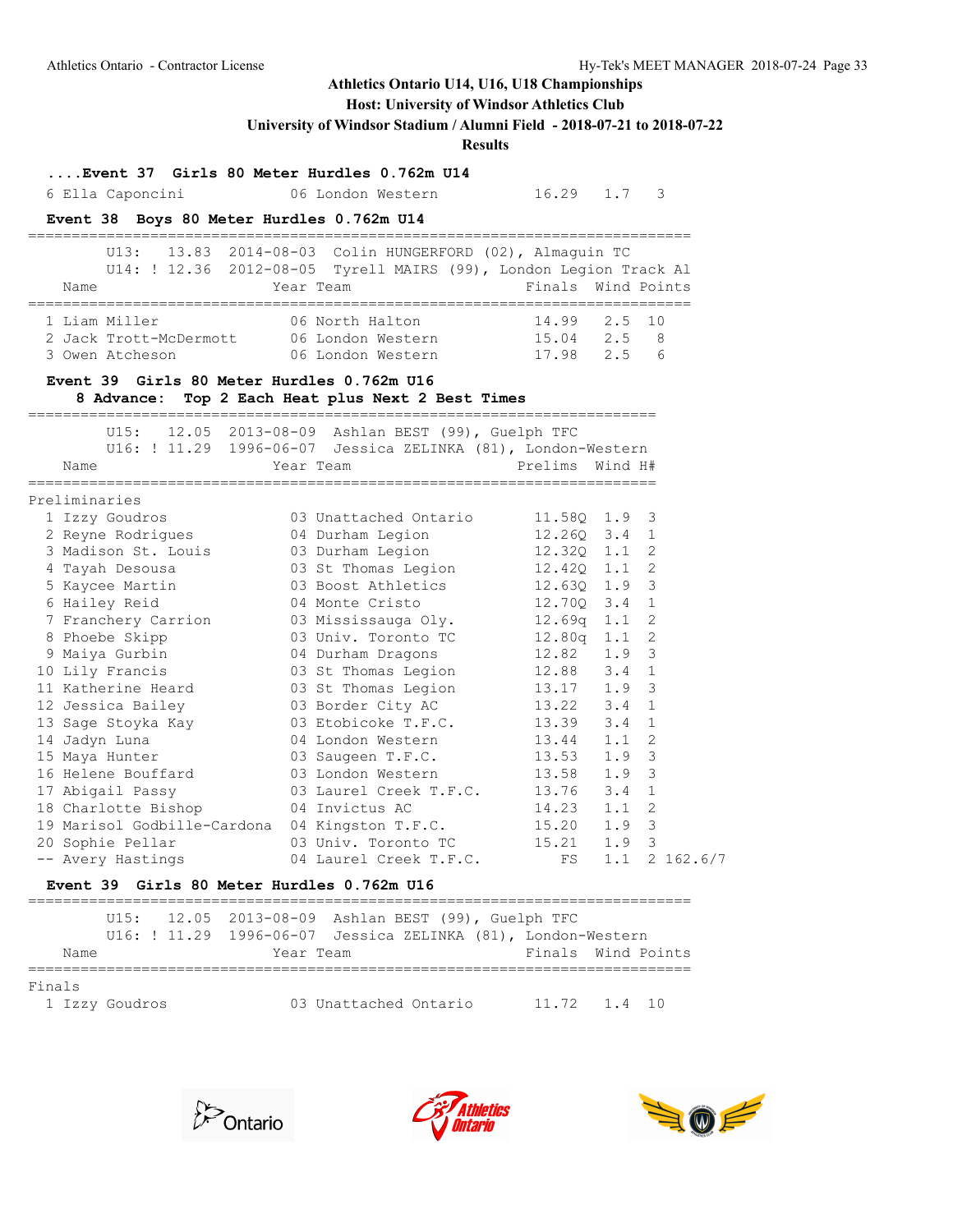#### **Host: University of Windsor Athletics Club**

**University of Windsor Stadium / Alumni Field - 2018-07-21 to 2018-07-22**

**Results**

#### **....Event 39 Girls 80 Meter Hurdles 0.762m U16**

| 2 Reyne Rodriques   | 04 Durham Legion    | 12.29 | 1.4 8 |             |        |
|---------------------|---------------------|-------|-------|-------------|--------|
| 3 Kaycee Martin     | 03 Boost Athletics  | 12.38 | 1.4   | 6           | 12.375 |
| 4 Tayah Desousa     | 03 St Thomas Legion | 12.38 | 1.4   | $5^{\circ}$ | 12.377 |
| 5 Madison St. Louis | 03 Durham Legion    | 12.43 | 1.4 4 |             |        |
| 6 Franchery Carrion | 03 Mississauga Oly. | 12.55 | 1.4   |             |        |
| 7 Hailey Reid       | 04 Monte Cristo     | 12.79 | 1.4   |             |        |
| 8 Phoebe Skipp      | 03 Univ. Toronto TC | 12.99 | 1.4   |             |        |
|                     |                     |       |       |             |        |

#### **Event 40 Boys 100 Meter Hurdles 0.840m U16**

#### **8 Advance: Top 3 Each Heat plus Next 5 Best Times**

| 13.97<br>U15:<br>Name | 2008-08-03 Mitch O'DONNELL (94), Laurel Creek<br>U16: ! 13.49 2009-07-26 Matthew LOPARCO (94), Centro Scuol<br>Year Team | Prelims<br>Wind           |
|-----------------------|--------------------------------------------------------------------------------------------------------------------------|---------------------------|
|                       |                                                                                                                          |                           |
| Preliminaries         |                                                                                                                          |                           |
| 1 Mark Skerl          | 03 Monte Cristo                                                                                                          | 14.050 1.2                |
| 2 Josh Bailey         | 03 Border City AC                                                                                                        | 14.600 1.2                |
| 3 Jaden Wilson        | 03 London Western                                                                                                        | 14.660 1.2                |
| 4 Denis Tzvetkov      | 03 Thorold Elite                                                                                                         | $14.78q$ 1.2              |
| 5 Malik Hope          | 03 Durham Legion                                                                                                         | 1.2<br>15.26 <sub>q</sub> |
| 6 Xavier Carty        | 03 Ottawa Lions T.F.C.                                                                                                   | 1.2<br>15.36a             |
| 7 Connor MacLean      | 04 London Western                                                                                                        | $16.08q$ 1.2              |
| 8 Jacob Zalesak       | 03 Sarnia Athletics                                                                                                      | 16.23 <sub>q</sub><br>1.2 |
|                       |                                                                                                                          |                           |
|                       |                                                                                                                          |                           |

#### **Event 40 Boys 100 Meter Hurdles 0.840m U16**

|        | U15:<br>13.97<br>Name | 2008-08-03 Mitch O'DONNELL (94), Laurel Creek<br>U16: ! 13.49 2009-07-26 Matthew LOPARCO (94), Centro Scuola TFC<br>Year Team | Finals Wind Points |     |                |
|--------|-----------------------|-------------------------------------------------------------------------------------------------------------------------------|--------------------|-----|----------------|
| Finals |                       |                                                                                                                               |                    |     |                |
|        | 1 Mark Skerl          | 03 Monte Cristo                                                                                                               | 13.78              | 1.8 | 10             |
|        | 2 Josh Bailey         | 03 Border City AC                                                                                                             | 14.31              | 1.8 | 8              |
|        | 3 Jaden Wilson        | 03 London Western                                                                                                             | 14.45              | 1.8 | 6              |
|        | 4 Denis Tzvetkov      | 03 Thorold Elite                                                                                                              | 14.70              | 1.8 | 5              |
|        | 5 Xavier Carty        | 03 Ottawa Lions T.F.C.                                                                                                        | 15.54              | 1.8 | 4              |
|        | 6 Connor MacLean      | 04 London Western                                                                                                             | 15.86              | 1.8 | 3              |
|        | 7 Jacob Zalesak       | 03 Sarnia Athletics                                                                                                           | 16.03              | 1.8 | $\overline{2}$ |
|        | -- Malik Hope         | 03 Durham Legion                                                                                                              | FS                 | 1.8 | 162.6/7        |

#### **Event 41 Girls 100 Meter Hurdles 0.762m U18 8 Advance: Top 2 Each Heat plus Next 2 Best Times**

========================================================================

|                                     |  |  |  |  | U17: 13.33 2016-06-04 Keira CHRISTIE-GALLOWAY (99), Ottawa<br>U18: ! 13.33 2016-06-04 Keira CHRISTIE-GALLOWAY (99), Ottawa |  |                      |  |                 |  |              |  |  |
|-------------------------------------|--|--|--|--|----------------------------------------------------------------------------------------------------------------------------|--|----------------------|--|-----------------|--|--------------|--|--|
| Name                                |  |  |  |  | Year Team                                                                                                                  |  |                      |  | Prelims Wind H# |  |              |  |  |
|                                     |  |  |  |  |                                                                                                                            |  |                      |  |                 |  |              |  |  |
| Preliminaries<br>1 Anna Witherspoon |  |  |  |  |                                                                                                                            |  | 01 The Speed Academy |  |                 |  | 13.810 2.0 2 |  |  |





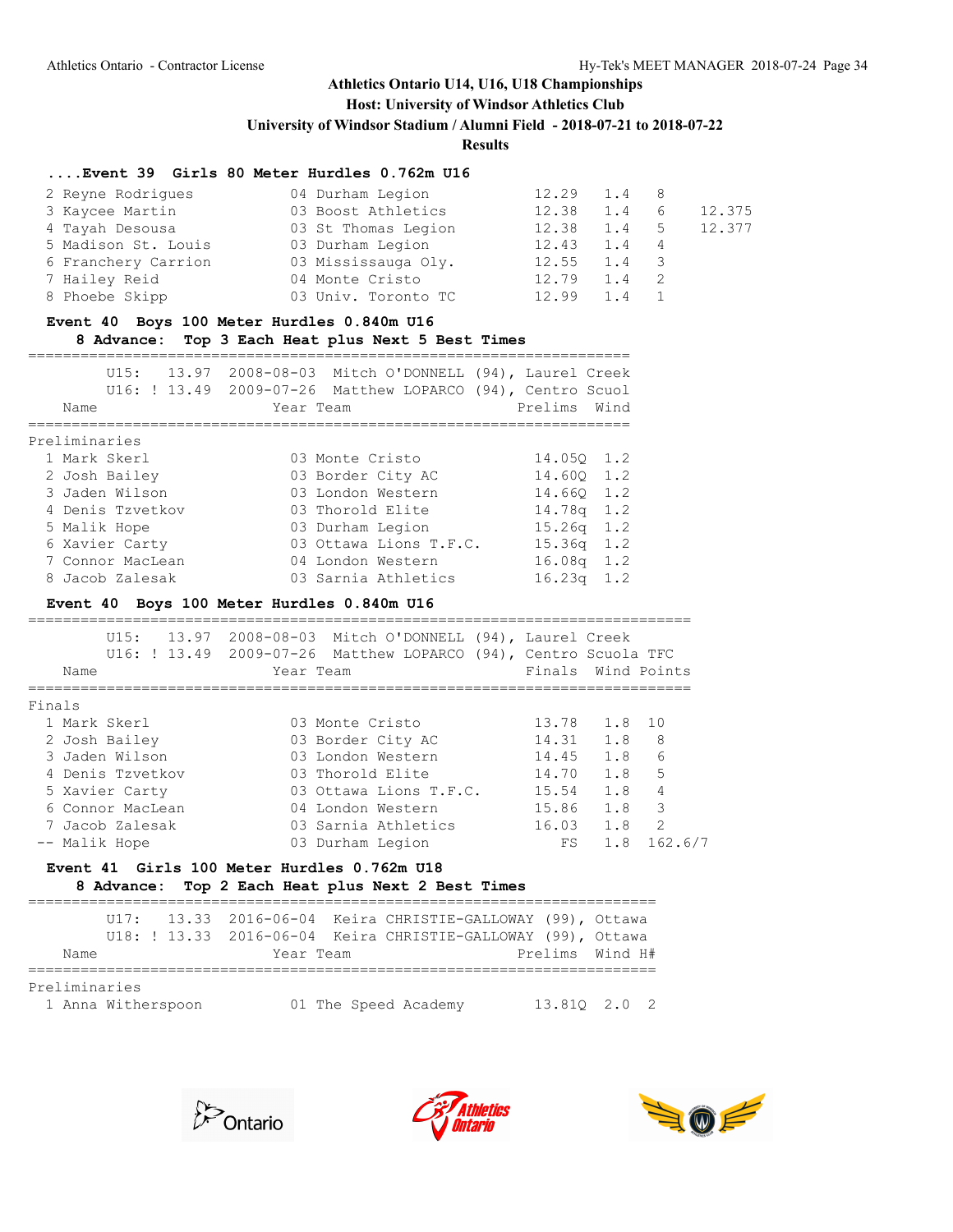### **Host: University of Windsor Athletics Club**

**University of Windsor Stadium / Alumni Field - 2018-07-21 to 2018-07-22**

**Results**

#### **....Event 41 Girls 100 Meter Hurdles 0.762m U18**

|                                                                                                                                                                                                                                                                                                                                                                                                                                     |                   | 15.10q                                                                                                                                                                                                                                                                | 2.0                                                                                                                                                                   |                                   |                                                                                                                                                                                                                                                                                                                  |
|-------------------------------------------------------------------------------------------------------------------------------------------------------------------------------------------------------------------------------------------------------------------------------------------------------------------------------------------------------------------------------------------------------------------------------------|-------------------|-----------------------------------------------------------------------------------------------------------------------------------------------------------------------------------------------------------------------------------------------------------------------|-----------------------------------------------------------------------------------------------------------------------------------------------------------------------|-----------------------------------|------------------------------------------------------------------------------------------------------------------------------------------------------------------------------------------------------------------------------------------------------------------------------------------------------------------|
|                                                                                                                                                                                                                                                                                                                                                                                                                                     |                   |                                                                                                                                                                                                                                                                       |                                                                                                                                                                       |                                   |                                                                                                                                                                                                                                                                                                                  |
|                                                                                                                                                                                                                                                                                                                                                                                                                                     |                   | 15.57                                                                                                                                                                                                                                                                 |                                                                                                                                                                       |                                   |                                                                                                                                                                                                                                                                                                                  |
|                                                                                                                                                                                                                                                                                                                                                                                                                                     |                   |                                                                                                                                                                                                                                                                       |                                                                                                                                                                       |                                   |                                                                                                                                                                                                                                                                                                                  |
|                                                                                                                                                                                                                                                                                                                                                                                                                                     |                   |                                                                                                                                                                                                                                                                       |                                                                                                                                                                       |                                   | 1 15.627                                                                                                                                                                                                                                                                                                         |
|                                                                                                                                                                                                                                                                                                                                                                                                                                     |                   |                                                                                                                                                                                                                                                                       |                                                                                                                                                                       |                                   |                                                                                                                                                                                                                                                                                                                  |
|                                                                                                                                                                                                                                                                                                                                                                                                                                     |                   |                                                                                                                                                                                                                                                                       |                                                                                                                                                                       |                                   |                                                                                                                                                                                                                                                                                                                  |
|                                                                                                                                                                                                                                                                                                                                                                                                                                     |                   |                                                                                                                                                                                                                                                                       |                                                                                                                                                                       |                                   |                                                                                                                                                                                                                                                                                                                  |
|                                                                                                                                                                                                                                                                                                                                                                                                                                     |                   | 16.13                                                                                                                                                                                                                                                                 |                                                                                                                                                                       |                                   |                                                                                                                                                                                                                                                                                                                  |
|                                                                                                                                                                                                                                                                                                                                                                                                                                     |                   | 16.14                                                                                                                                                                                                                                                                 |                                                                                                                                                                       |                                   |                                                                                                                                                                                                                                                                                                                  |
|                                                                                                                                                                                                                                                                                                                                                                                                                                     |                   | 16.54                                                                                                                                                                                                                                                                 |                                                                                                                                                                       |                                   |                                                                                                                                                                                                                                                                                                                  |
|                                                                                                                                                                                                                                                                                                                                                                                                                                     |                   |                                                                                                                                                                                                                                                                       |                                                                                                                                                                       |                                   |                                                                                                                                                                                                                                                                                                                  |
|                                                                                                                                                                                                                                                                                                                                                                                                                                     |                   |                                                                                                                                                                                                                                                                       |                                                                                                                                                                       | 3                                 |                                                                                                                                                                                                                                                                                                                  |
|                                                                                                                                                                                                                                                                                                                                                                                                                                     |                   |                                                                                                                                                                                                                                                                       |                                                                                                                                                                       |                                   |                                                                                                                                                                                                                                                                                                                  |
|                                                                                                                                                                                                                                                                                                                                                                                                                                     |                   | 18.07                                                                                                                                                                                                                                                                 |                                                                                                                                                                       |                                   |                                                                                                                                                                                                                                                                                                                  |
|                                                                                                                                                                                                                                                                                                                                                                                                                                     |                   | DQ —                                                                                                                                                                                                                                                                  |                                                                                                                                                                       |                                   | 2 168.7a                                                                                                                                                                                                                                                                                                         |
| 2 Karlie Moore<br>3 Olivia Gee<br>4 Madison Shakeshaft<br>5 Jenna Gervais<br>6 Simone Timm<br>7 Daneille Lynch<br>9 Alexzandra Throndson<br>10 Emma Hendriksen<br>11 Ireland Crowther<br>12 Monica Grigore<br>13 Jonelle Clarke National State<br>14 Abi McDonald<br>15 Ashley Robitaille<br>16 Rachel Watson<br>17 Jessica Goodwin<br>18 Nia Ebos<br>19 Sequoia Kim<br>20 Luiza Lena<br>21 Deniz Tiri<br>-- Anaya-Nichole Harrison | 8 Hanna Schroeder | 01 Border City AC<br>02 London Legion<br>01 National Capital<br>02 York Univ. TC<br>01 Durham Legion<br>01 Univ. Toronto TC<br>01 London Legion<br>02 Timmins Porcupin<br>02 Hamilton Olympic<br>01 Speed River<br>02 Etobicoke T.F.C.<br>01 The Gazelles and the San | 02 London Western 15.65<br>01 Brampton Track 15.75<br>01 Niagara Olympic 15.83<br>02 South Simcoe<br>01 Hamilton Olympic 17.21<br>17.73<br>17.79<br>02 Brampton Track | 02 Border City AC 15.43q<br>15.63 | 14.120 1.7 1<br>14.470 2.6 3<br>01 Monte Cristo 14.870 2.0 2<br>15.340 2.6 3<br>15.530 1.7 1<br>$\overline{2}$<br>$2.0$ 2<br>$2.6-3$<br>02 London Western 15.63 1.7 1 15.623<br>1.7<br>$2.6-3$<br>$2.6-3$<br>$2.0$ 2<br>$2.6-3$<br>$2.0$ 2<br>$2.0$ 2<br>$2.6-3$<br>2.6<br>$1.7 \quad 1$<br>$1.7 \quad 1$<br>2.0 |

#### **Event 41 Girls 100 Meter Hurdles 0.762m U18**

|        | U17:<br>Name         | 13.33 2016-06-04 Keira CHRISTIE-GALLOWAY (99), Ottawa Lion<br>U18: ! 13.33 2016-06-04 Keira CHRISTIE-GALLOWAY (99), Ottawa Lion<br>Year Team |       | Finals Wind Points    |
|--------|----------------------|----------------------------------------------------------------------------------------------------------------------------------------------|-------|-----------------------|
| Finals |                      |                                                                                                                                              |       |                       |
|        | 1 Anna Witherspoon   | 01 The Speed Academy                                                                                                                         | 13.68 | 1.1<br>10             |
|        | 2 Karlie Moore       | 01 Border City AC                                                                                                                            | 13.91 | 1.1<br>8              |
|        | 3 Olivia Gee         | 02 London Legion                                                                                                                             | 14.23 | 6<br>1.1              |
|        | 4 Madison Shakeshaft | 01 Monte Cristo                                                                                                                              | 14.85 | 5<br>1.1              |
|        | 5 Jenna Gervais      | 01 National Capital                                                                                                                          | 15.19 | 4<br>1.1              |
|        | 6 Daneille Lynch     | 01 Durham Legion                                                                                                                             | 15.21 | 3<br>1.1              |
|        | 7 Hanna Schroeder    | 02 Border City AC                                                                                                                            | 15.41 | $\mathfrak{D}$<br>1.1 |
| 8      | Simone Timm          | 02 York Univ. TC                                                                                                                             | 15.83 | 1.1                   |

# **Event 42 Boys 110 Meter Hurdles 0.914m U18**

# **8 Advance: Top 3 Each Heat plus Next 2 Best Times**

|                                                                                            |  |           | U17: 13.84 2014-07-22 Joseph DANIELS (98), Supreme Athletic<br>U18: ! 13.43 2009-06-05 Gregory MACNEIL (92), London Legion |                                                                                |  |
|--------------------------------------------------------------------------------------------|--|-----------|----------------------------------------------------------------------------------------------------------------------------|--------------------------------------------------------------------------------|--|
|                                                                                            |  |           |                                                                                                                            |                                                                                |  |
| Name                                                                                       |  | Year Team |                                                                                                                            | Prelims Wind H#                                                                |  |
| Preliminaries<br>1 Adam Exley<br>2 Wilson O'Neill<br>3 David Adeleye<br>4 Leewinchell Jean |  |           | 01 Invictus AC<br>01 Unattached Ontario<br>02 Ottawa Lions T.F.C.<br>01 Ottawa Lions T.F.C.                                | 14.870 2.3 2<br>14.930 1.7 1<br>$15.090$ $2.3$ 2<br>$15.540 \quad 1.7 \quad 1$ |  |





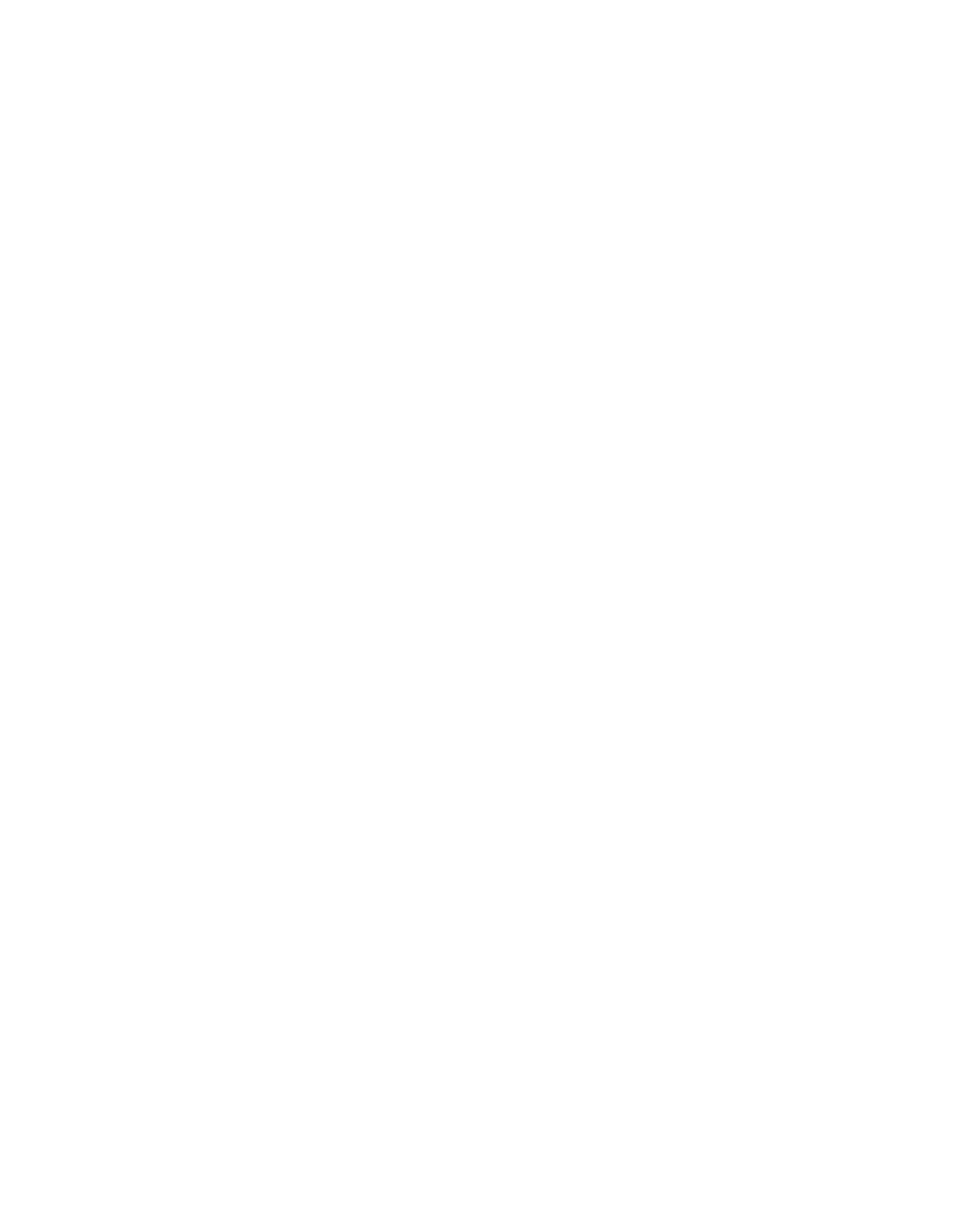## **Host: University of Windsor Athletics Club**

**University of Windsor Stadium / Alumni Field - 2018-07-21 to 2018-07-22**

**Results**

### **Event 45 Girls 200 Meter Hurdles 0.762m U16**

| U15: 28.00                          | 2013-08-10 Ashlan BEST (99), Guelph TFC                                                                                               |                    |                                   |                       |
|-------------------------------------|---------------------------------------------------------------------------------------------------------------------------------------|--------------------|-----------------------------------|-----------------------|
| Name                                | U16: ! 26.82 2014-08-16 Xahria SANTIAGO (99), -<br>Year Team                                                                          |                    |                                   | Finals Wind H# Points |
| 1 Izzy Goudros                      | 03 Unattached Ontario                                                                                                                 | $28.16 - 1.7$      |                                   | 3<br>10               |
| 2 Reyne Rodrigues                   | 04 Durham Legion                                                                                                                      |                    | $29.37 -1.7$ 3                    | 8                     |
| 3 Kyra Vellinga                     | 03 St Thomas Legion                                                                                                                   |                    | $29.74 -1.7$ 3                    | 6                     |
| 4 Madison St. Louis                 | 03 Durham Legion                                                                                                                      |                    | $30.34 -1.7$ 3                    | 5                     |
| 5 Tayah Desousa                     | 03 St Thomas Legion                                                                                                                   |                    | $30.72 -1.7$ 3                    | $\overline{4}$        |
| 6 Kaycee Martin                     | 03 Boost Athletics                                                                                                                    | $31.17 - 3.2$      | $\overline{2}$                    | 3                     |
| 7 Jessica Bailey                    | 03 Border City AC                                                                                                                     | 31.23              | $-1.7$ 3                          | 2                     |
| 8 Jadyn Luna                        | 04 London Western                                                                                                                     | 31.71              | $\overline{\mathbf{3}}$<br>$-1.7$ | $\mathbf{1}$          |
| 9 Isabella Bauman                   | 03 Hamilton Olympic                                                                                                                   | $31.80 - 3.2$      |                                   | 2                     |
| 10 Charlotte Bishop                 | 04 Invictus AC                                                                                                                        | $31.82 - 3.2$      | 2                                 |                       |
| 11 Jessyka Brezina                  | 03 Laurel Creek T.F.C.                                                                                                                | $32.21 - 3.2$      | 2                                 |                       |
| 12 Samantha Bartlett                | 03 Durham Dragons                                                                                                                     | $32.22 - 1.7$      | $\overline{\mathbf{3}}$           |                       |
| 13 Helene Bouffard                  | 03 London Western                                                                                                                     |                    | $32.30 - 3.2$ 2                   |                       |
| 14 Abigail Passy                    | 03 Laurel Creek T.F.C.                                                                                                                |                    | $32.32 - 3.2$ 2                   | 32.315                |
| 15 Avery Hastings                   | 04 Laurel Creek T.F.C.                                                                                                                |                    | $32.32 -1.5$ 1                    | 32.318                |
| 16 Sage Stoyka Kay                  | 03 Etobicoke T.F.C.                                                                                                                   |                    | $33.86 - 3.2$<br>2                |                       |
| 17 Kelsey Hayhoe                    | 03 York Univ. TC                                                                                                                      | $35.07 - 1.5$      | $\overline{1}$                    |                       |
| 18 Brynn Miller                     | 04 North Halton                                                                                                                       | $36.59 - 1.5$      | $\overline{1}$                    |                       |
| U15:<br>Name                        | 26.78 2008-08-02 Mitch O'DONNELL (94), Laurel Creek<br>U16: ! 24.27 2012-08-18 Davis EDWARD (97), London Legion Alliance<br>Year Team | Finals             |                                   | Wind H# Points        |
|                                     |                                                                                                                                       |                    |                                   |                       |
| 1 Mark Skerl                        | 03 Monte Cristo                                                                                                                       | 25.85              | $-1.2$                            | 2<br>10               |
| 2 Jaden Wilson                      | 03 London Western                                                                                                                     |                    | $26.88 - 1.2$ 2                   | 8                     |
| 3 Caden Deery                       | 03 The Gazelles                                                                                                                       |                    | $27.09 - 1.2$ 2                   | 6                     |
| 4 Ried Henderson                    | 03 Laurel Creek T.F.C.                                                                                                                |                    | $27.34 -1.2$ 2                    | 5                     |
| 5 Josh Bailey                       | 03 Border City AC                                                                                                                     |                    | $27.50 -1.2$ 2                    | 4                     |
| 6 Marcus Kanhai                     | 04 Invictus AC                                                                                                                        |                    | $28.11 - 1.2$ 2                   | 3                     |
| 7 Xavier Carty                      | 03 Ottawa Lions T.F.C.                                                                                                                |                    | $28.74 - 2.3$ 1                   | 2                     |
| 8 Seth Veldhuis                     | 05 North Bay Legion                                                                                                                   |                    | $29.89 - 2.3 1$                   | $\mathbf{1}$          |
| 9 Connor MacLean                    | 04 London Western                                                                                                                     | $29.97 - 2.3$      | $\overline{1}$                    |                       |
| 10 Aidan McAuley                    | 04 Timmins Porcupin                                                                                                                   | $32.94 -2.3$       |                                   | $\mathbf 1$           |
|                                     | Event 47 Girls 400 Meter Hurdles 0.762m U18                                                                                           |                    |                                   |                       |
| UI7:<br>56.79                       | =====================================<br>$2015 - 07 - 18$<br>Xahria SANTIAGO (99), The Speed Academy                                  |                    |                                   |                       |
| U18: ! 56.79                        | $2015 - 07 - 18$<br>Xahria SANTIAGO (99), The Speed Academy                                                                           |                    |                                   |                       |
| Name                                | Year Team                                                                                                                             | Finals             | H# Points                         |                       |
|                                     |                                                                                                                                       |                    |                                   |                       |
|                                     |                                                                                                                                       |                    |                                   |                       |
| 1 Karlie Moore<br>2 Shaleah Colaire | 01 Border City AC<br>01 Durham Legion                                                                                                 | 1:03.09<br>1:03.41 | 2<br>10<br>2<br>8                 |                       |

===============================================================================







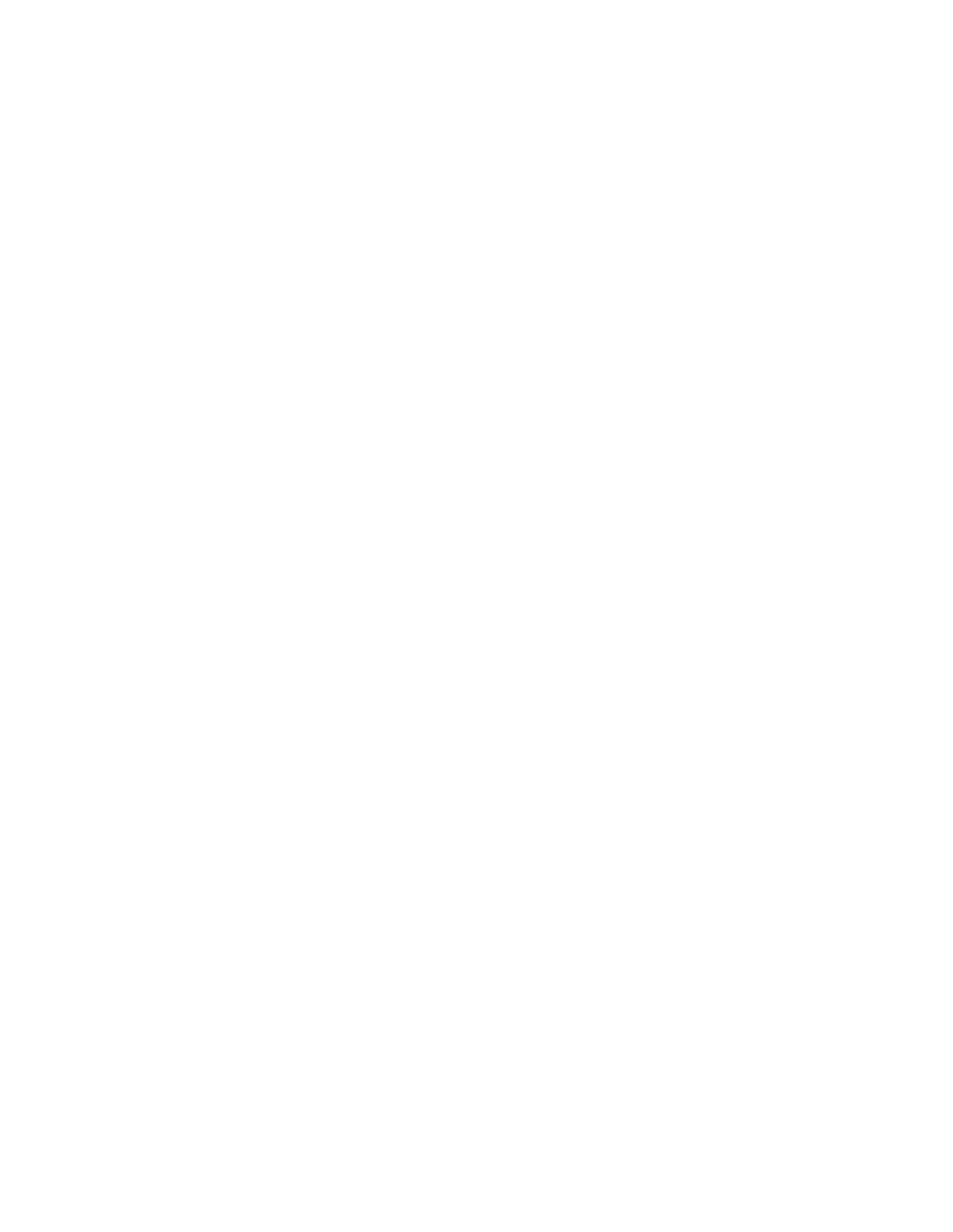## **Host: University of Windsor Athletics Club**

**University of Windsor Stadium / Alumni Field - 2018-07-21 to 2018-07-22**

**Results**

### **....Event 50 Boys 1500 Meter Steeplechase 0.762m U16**

| 2 Joshua Van Der Laan | 04 Ottawa Lions T.F.C. | 5:30.49 |    |
|-----------------------|------------------------|---------|----|
| 3 Ryan Beauregard     | 03 Thorold Elite       | 5:50.68 | -6 |

#### **Event 51 Girls 2000 Meter Steeplechase 0.762m U18**

|                | U17: 6:55.69 2010-07-02 Ketey CODYRE (94), Durham Dragons   |                |
|----------------|-------------------------------------------------------------|----------------|
|                | U18: ! 6:55.69 2010-07-02 Katey CODYRE (94), Durham Dragons |                |
| Name           | Year Team                                                   | Finals Points  |
| 1 Abbey Yuhasz | 02 Laurel Creek T.F.C.                                      | $7:14.70$ 10   |
| 2 Samara Quanz | 02 Saugeen T.F.C.                                           | 7:17.00<br>- 8 |
| 3 Brooke Jez   | 02 Saugeen T.F.C.                                           | 8:18.74<br>- 6 |

#### **Event 52 Boys 2000 Meter Steeplechase 0.914m U18**

|                   | U17: 6:05.25 2011-06-15 Jeremy COUGHLER (95), Durham Athle<br>U18: ! 5:44.23  2003-07-12  Chris WINTER (86), Speed River TFC |               |     |
|-------------------|------------------------------------------------------------------------------------------------------------------------------|---------------|-----|
| Name              | Year Team                                                                                                                    | Finals Points |     |
|                   |                                                                                                                              |               |     |
| 1 Foster Malleck  | 01 Laurel Creek T.F.C.                                                                                                       | 6:17.75       | 10  |
| 2 Brayden Degrace | 01 South Simcoe                                                                                                              | 6:39.57       | - 8 |
| 3 Liam O'Rourke   | 01 Univ. Toronto TC                                                                                                          | 6:49.26       | - 6 |
| 4 Naveen Sharma   | 02 Etobicoke T.F.C.                                                                                                          | 7:10.56       | 5   |
| 5 Michael Brown   | 01 Windsor Legion                                                                                                            | 7:11.62       |     |

#### **Event 54 Boys 800 Meter Race Walk U14**

|                                                                                                      | U13: 5:13.70 2002-08-03 Adam BARTOL (90), Niagara Regional<br>U14: ! 4:54.42 2006-07-30 Martin SEGUIN (93), Timmins-Porcup |               |  |  |  |
|------------------------------------------------------------------------------------------------------|----------------------------------------------------------------------------------------------------------------------------|---------------|--|--|--|
| Name                                                                                                 | Year Team                                                                                                                  | Finals Points |  |  |  |
| 1 James Wheeler                                                                                      | 07 Saugeen T.F.C.                                                                                                          | $5:55.25$ 10  |  |  |  |
| Event 55 Girls 1500 Meter Race Walk U16                                                              |                                                                                                                            |               |  |  |  |
| 7:35.6h<br>U15:<br>Name                                                                              | 1979-08-07 Sheila SKEOCH (65), Temiskaming TC<br>U16: ! 7:12.0h 1979-06-17 Helene DAVIAU (64), Etobicoke Stri<br>Year Team | Finals Points |  |  |  |
|                                                                                                      |                                                                                                                            |               |  |  |  |
| 1 Breagha Sharpe                                                                                     | 03 Athletiques Int. 8:58.78 10                                                                                             |               |  |  |  |
| Event 59 Girls High Jump U14                                                                         |                                                                                                                            |               |  |  |  |
| Name                                                                                                 | U13: 1.60m 1978 Paula GILMOUR (67)<br>U14: ! 1.65m 1980-07-19 Lesley MANION (67), Ottawa Kinsmen H<br>Year Team            | Finals Points |  |  |  |
| 1 Arienne Birch<br>1.15 1.20 1.25 1.30 1.35 1.40 1.43 1.50<br>$\mathsf{P}$<br>P<br>$\mathsf{P}$<br>P | 05 North Halton<br>$\overline{O}$<br>$\Omega$<br>$\bigcirc$<br>XXX X                                                       | 1.43m<br>10   |  |  |  |





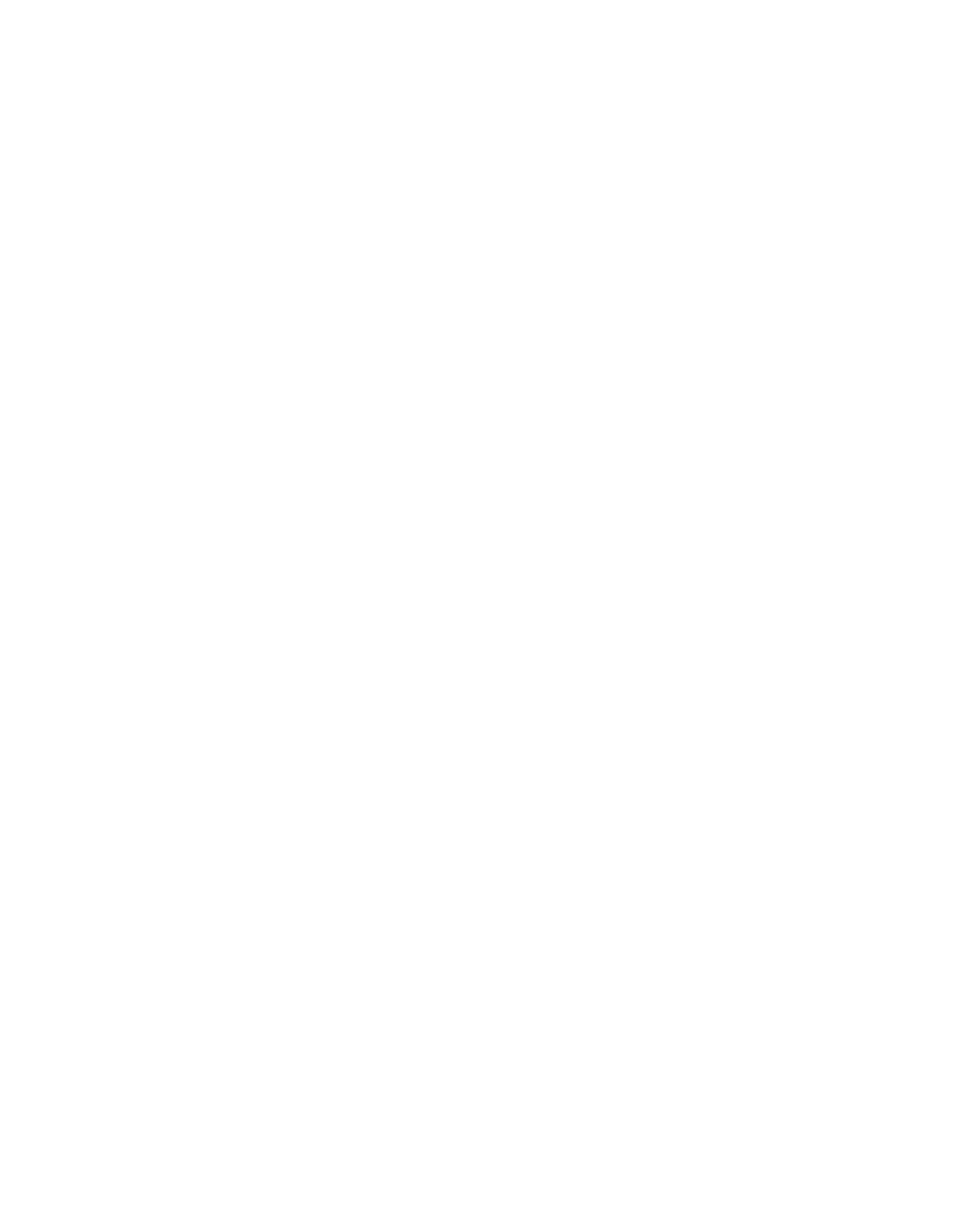## **Host: University of Windsor Athletics Club**

**University of Windsor Stadium / Alumni Field - 2018-07-21 to 2018-07-22**

## **Results**

## **....Event 61 Girls High Jump U16**

|                                                          |  | 6 Lily Francis 63 St Thomas Legion 51.45m 2.50                   |  |
|----------------------------------------------------------|--|------------------------------------------------------------------|--|
|                                                          |  | 1.20 1.25 1.30 1.35 1.40 1.45 1.50 1.55                          |  |
|                                                          |  | P P O XO O XO P XXX                                              |  |
|                                                          |  | 8 Maya Hunter (03 Saugeen T.F.C. 1.40m 1                         |  |
| 1.20 1.25 1.30 1.35 1.40 1.45                            |  |                                                                  |  |
| P P O O XXO XXX                                          |  |                                                                  |  |
|                                                          |  | 9 Sumit Sandhu                 03 Laurel Creek T.F.C.     J1.40m |  |
| 1.20 1.25 1.30 1.35 1.40 1.45                            |  |                                                                  |  |
| O O O XXO XXO XXX                                        |  |                                                                  |  |
|                                                          |  | 10 Punit Sandhu Monte Constant O3 Laurel Creek T.F.C. 1.35m      |  |
| 1.20 1.25 1.30 1.35 1.40                                 |  |                                                                  |  |
| P O O O XXX                                              |  |                                                                  |  |
|                                                          |  | 10 Kelsey Hayhoe 63 York Univ. TC 35m                            |  |
| 1.20 1.25 1.30 1.35 1.40                                 |  |                                                                  |  |
| $\begin{matrix} 0 & 0 & 0 & 0 & \text{XXX} \end{matrix}$ |  |                                                                  |  |
|                                                          |  | 10 Holly Kapteyn 64 South Simcoe 1.35m                           |  |
| 1.20 1.25 1.30 1.35 1.40                                 |  |                                                                  |  |
| P O O O XXX                                              |  |                                                                  |  |
|                                                          |  | 13 Ashtynn Caldwell (3 Niagara Olympic 51.35m)                   |  |
| 1.20 1.25 1.30 1.35 1.40                                 |  |                                                                  |  |
| P P O XO XXX                                             |  |                                                                  |  |
|                                                          |  | 14 Brynn Miller 64 North Halton 1.30m                            |  |
| 1.20 1.25 1.30 1.35                                      |  |                                                                  |  |
| O O XO XXX                                               |  |                                                                  |  |

## **Event 62 Boys High Jump U16**

|                                                                  | U15: 1.92m 1992-07-11 Nicholas CHARRON (78), Windsor Legio   |           |     |         |                                                                                              |                |         |           |       |        |                         |
|------------------------------------------------------------------|--------------------------------------------------------------|-----------|-----|---------|----------------------------------------------------------------------------------------------|----------------|---------|-----------|-------|--------|-------------------------|
|                                                                  | U16: ! 2.01m 2007-08-12 Branden WILHELM (92), Woodstock Leqi |           |     |         |                                                                                              |                |         |           |       |        |                         |
| Name                                                             |                                                              | Year Team |     |         |                                                                                              |                |         |           |       |        | Finals Points           |
|                                                                  |                                                              |           |     |         |                                                                                              |                |         |           |       |        |                         |
| 1 Tawsif Kamal 63 Etobicoke T.F.C. 1.81m                         |                                                              |           |     |         |                                                                                              |                |         |           |       |        | 10                      |
| 1.30 1.35 1.40 1.45 1.50 1.55 1.60 1.65 1.70 1.75 1.78 1.81 1.85 |                                                              |           |     |         |                                                                                              |                |         |           |       |        |                         |
| P<br>$\overline{P}$                                              | $\mathbb{P}$                                                 |           |     |         | P P P P O                                                                                    |                | $\circ$ | $\circ$   |       | O XXO  | XXX                     |
| 2 Sean Cromack 03 Speed River 1.75m                              |                                                              |           |     |         |                                                                                              |                |         |           |       |        | $\overline{\mathbf{8}}$ |
| 1.30 1.35 1.40 1.45 1.50 1.55 1.60 1.65 1.70 1.75 1.78           |                                                              |           |     |         |                                                                                              |                |         |           |       |        |                         |
| P<br>$\overline{P}$                                              | $\mathbb{P}$                                                 |           |     |         | P P P O                                                                                      | $\overline{O}$ |         | O XXO XXX |       |        |                         |
| 3 Marcus Kanhai               04 Invictus AC                     |                                                              |           |     |         |                                                                                              |                |         |           | 1.60m |        | 6                       |
| 1.30 1.35 1.40 1.45 1.50 1.55 1.60 1.65                          |                                                              |           |     |         |                                                                                              |                |         |           |       |        |                         |
|                                                                  | P P O                                                        |           |     |         | $\begin{array}{ccccccccccccccccc} \circ & \circ & \circ & \circ & \circ & \circ \end{array}$ | XXX - XX       |         |           |       |        |                         |
| 4 Michael Ivanov 63 Niagara Olympic                              |                                                              |           |     |         |                                                                                              |                |         |           |       | J1.60m | .5                      |
| 1.30 1.35 1.40 1.45 1.50 1.55 1.60 1.65                          |                                                              |           |     |         |                                                                                              |                |         |           |       |        |                         |
| P                                                                | P P XO                                                       |           |     | O O XXO |                                                                                              | XXX -          |         |           |       |        |                         |
| 5 Denis Tzvetkov 63 Thorold Elite                                |                                                              |           |     |         |                                                                                              |                |         |           |       | 1.55m  | $\overline{4}$          |
| 1.30 1.35 1.40 1.45 1.50 1.55 1.60                               |                                                              |           |     |         |                                                                                              |                |         |           |       |        |                         |
| P<br>$\overline{P}$                                              | $\overline{P}$                                               | $\Omega$  |     | O O XXX |                                                                                              |                |         |           |       |        |                         |
| 6 Arjun Stenger 64 Etobicoke T.F.C. J1.55m                       |                                                              |           |     |         |                                                                                              |                |         |           |       |        | 3                       |
| 1.30 1.35 1.40 1.45 1.50 1.55 1.60                               |                                                              |           |     |         |                                                                                              |                |         |           |       |        |                         |
| P                                                                | $\Omega$<br>P                                                | $\circ$   | XO. | XO.     | XXX                                                                                          |                |         |           |       |        |                         |





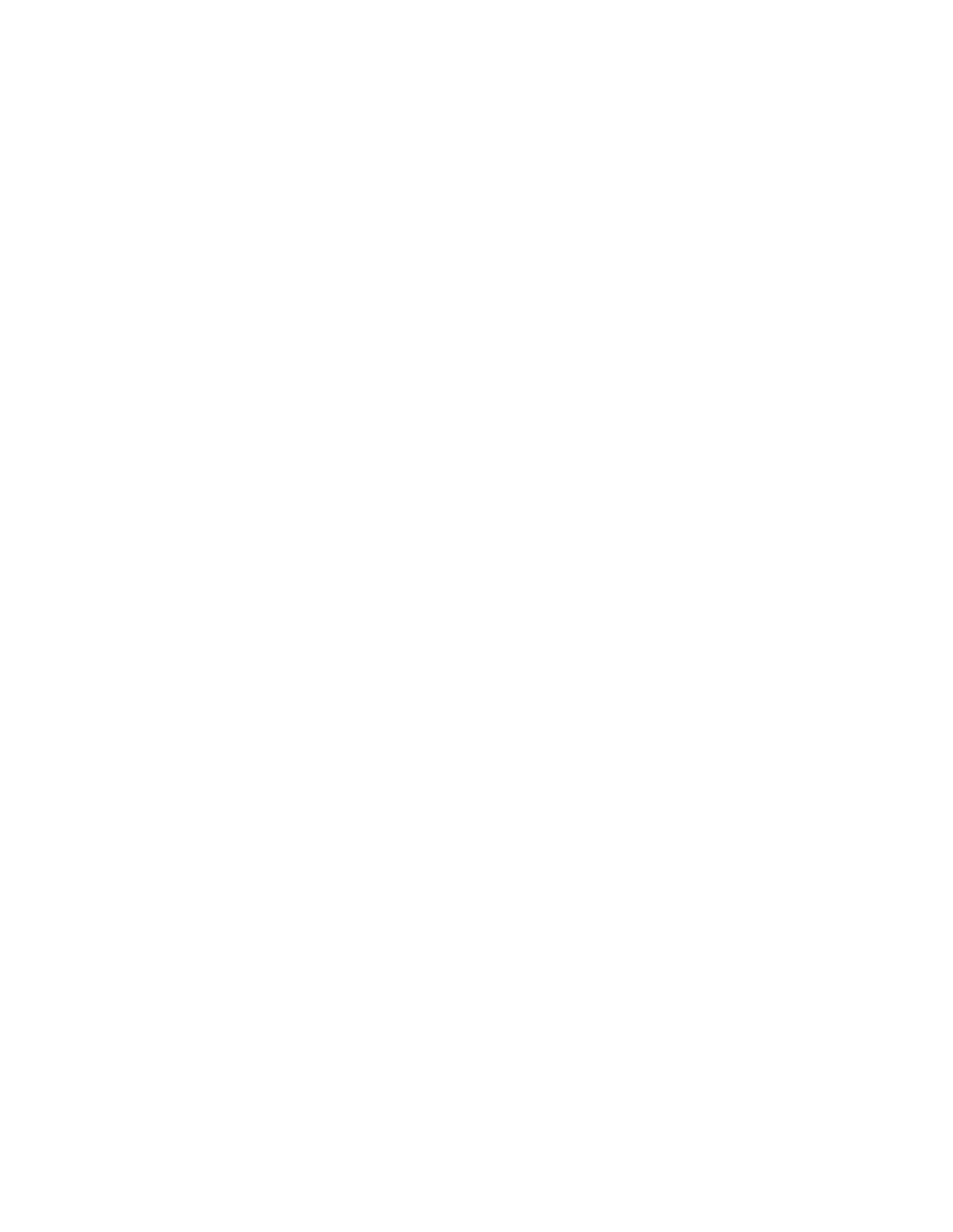## **Host: University of Windsor Athletics Club**

**University of Windsor Stadium / Alumni Field - 2018-07-21 to 2018-07-22**

**Results**

| Event 64 Boys High Jump U18 |  |  |  |  |
|-----------------------------|--|--|--|--|
|-----------------------------|--|--|--|--|

| 5 Caleb Keeling<br>1.70 1.75 1.80            | 01 Saugeen T.F.C.      | 1.75m  | 4    |
|----------------------------------------------|------------------------|--------|------|
| XXO XXX<br>$\circ$<br>6 Michael Red          | 01 Brampton Track      | 1.70m  | 3    |
| 1.65 1.70 1.75<br>O XXX<br>$\bigcirc$        |                        |        |      |
| 7 Logan Lux<br>1.50 1.55 1.60 1.65 1.70 1.75 | 02 Ottawa Lions T.F.C. | J1.70m | 2    |
| O XXO<br>$\Omega$<br>$\circ$                 | O XXX                  |        |      |
| 8 Ethan Robinson<br>1.60 1.65 1.70           | 02 Windsor Legion      | 1.65m  | 0.50 |
| XO XXX<br>$\bigcirc$                         |                        |        |      |
| 8 Nelson Collee                              | 01 Thorold Elite       | 1.65m  | 0.50 |
| 1.60 1.65 1.70                               |                        |        |      |
| XO XXX<br>$\bigcirc$                         |                        |        |      |
| 10 Keegan Zavits                             | 02 London Western      | J1.65m |      |
| 1.60 1.65 1.70                               |                        |        |      |
| XXO<br>XXX X<br>$\Omega$                     |                        |        |      |

#### **Event 65 Girls Pole Vault U16**

| Name                                              |         | U15: 3.25m 2017-05-28 Alina BILENKO, Bolton Polevault<br>U16: ! 3.60m 2009-07-05 Alysha NEWMAN (94), London Legion<br>Year Team<br>Finals Points |
|---------------------------------------------------|---------|--------------------------------------------------------------------------------------------------------------------------------------------------|
|                                                   |         |                                                                                                                                                  |
|                                                   |         | 1 Isabelle Hill 63 Univ. Toronto TC 3.00m<br>10                                                                                                  |
|                                                   |         | 1.50 1.65 1.80 1.95 2.10 2.25 2.40 2.55 2.70 2.85 3.00 3.10                                                                                      |
|                                                   |         | P P P P P P P P O XO X                                                                                                                           |
|                                                   |         | 2 Phoebe Skipp 3 03 Univ. Toronto TC 2.85m<br>8                                                                                                  |
|                                                   |         | 1.50 1.65 1.80 1.95 2.10 2.25 2.40 2.55 2.70 2.85 3.00 3.10                                                                                      |
|                                                   |         | P P P P P P P O O XO XX X                                                                                                                        |
|                                                   |         | 3 Mia Colaner 63 Univ. Windsor AC 2.70m<br>6                                                                                                     |
| 1.50 1.65 1.80 1.95 2.10 2.25 2.40 2.55 2.70 2.85 |         |                                                                                                                                                  |
| P P P P P P O XXO                                 |         | XO XXX                                                                                                                                           |
|                                                   |         | 4 Alexandra Godbout Fowler 03 Univ. Toronto TC 2.55m<br>5                                                                                        |
| 1.50 1.65 1.80 1.95 2.10 2.25 2.40 2.55 2.70      |         |                                                                                                                                                  |
| P P P P P P XO                                    |         | XO XXX                                                                                                                                           |
| 5 Kelsey Hayhoe 63 York Univ. TC                  |         | 2.25m 4                                                                                                                                          |
| 1.50 1.65 1.80 1.95 2.10 2.25 2.40                |         |                                                                                                                                                  |
| $\overline{O}$<br>P P P                           | O O XXX |                                                                                                                                                  |
|                                                   |         | 6 Erika Hnidei                 03 Univ. Windsor AC         1.95m<br>3                                                                            |
| 1.50 1.65 1.80 1.95 2.10                          |         |                                                                                                                                                  |
| P<br>P P O XXX                                    |         |                                                                                                                                                  |
| 7 Brynn Miller 64 North Halton                    |         | 1.80m<br>2                                                                                                                                       |
| 1.50 1.65 1.80 1.95                               |         |                                                                                                                                                  |
| $\Omega$<br>$\overline{O}$<br>O XXX               |         |                                                                                                                                                  |





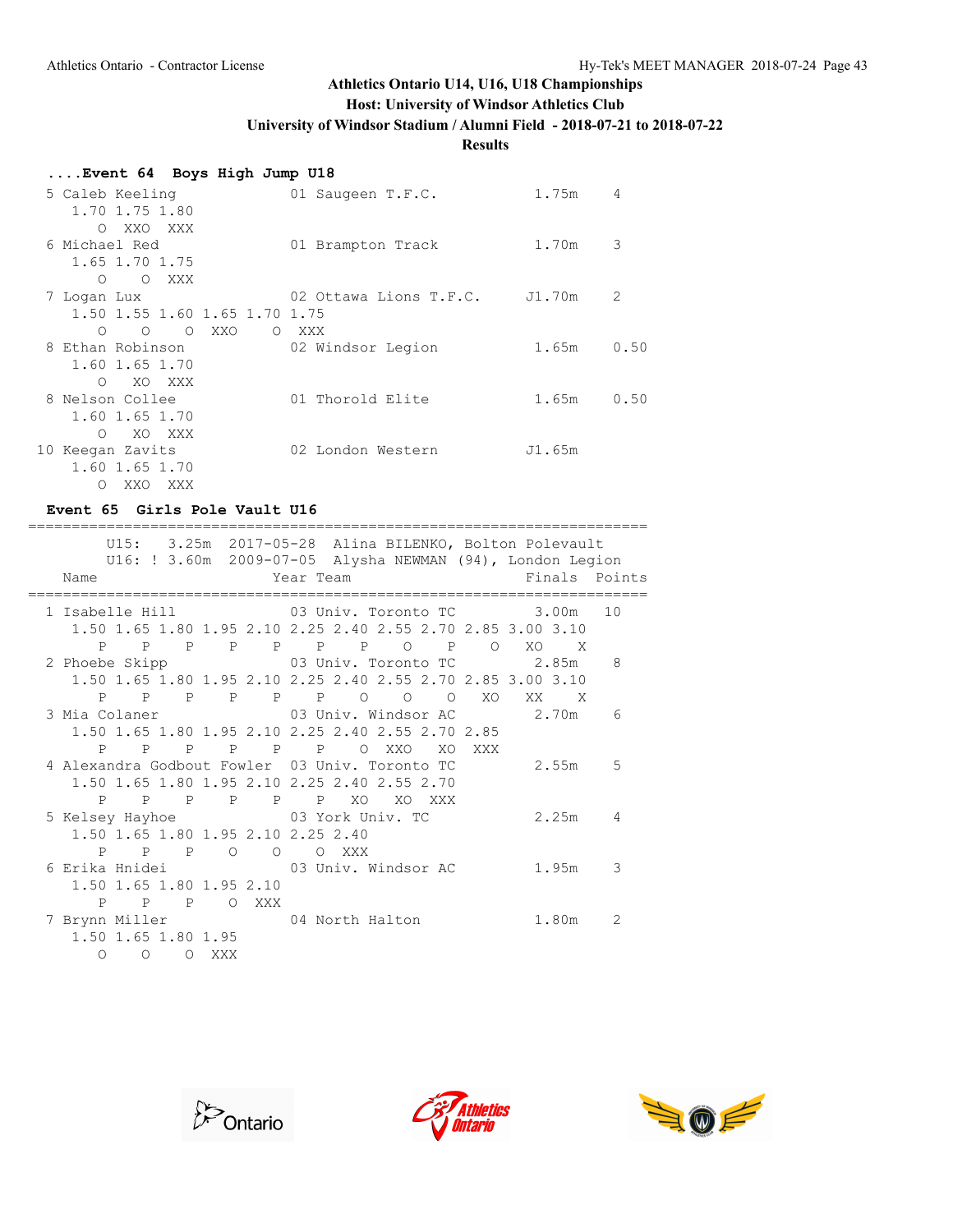## **Host: University of Windsor Athletics Club**

**University of Windsor Stadium / Alumni Field - 2018-07-21 to 2018-07-22**

## **Results**

## **Event 66 Boys Pole Vault U16**

| U15:<br>3.80m 1973-06-30 Don SPRAGUE (59), Elliot Lake TC<br>U16: ! 3.95m 2011-07-05 Richard MIRKIEWICZ (96), Unattached<br>Year Team<br>Name | Finals Points |                            |
|-----------------------------------------------------------------------------------------------------------------------------------------------|---------------|----------------------------|
| 03 Georgian Jumps 3.30m 10 j off 3.45 0 3.35 0<br>1 Bennett Woods<br>3.00 3.15 3.30 3.45<br>O O XXX<br>XXO                                    |               |                            |
| 2 Liam Knoll<br>03 Georgian Jumps 53.30m 8<br>3.00 3.15 3.30 3.45<br>XO XO O XXX                                                              |               | $j.$ off $3.45$ O $3.35$ X |
| 3 Dylan Farina<br>03 Univ. Windsor AC 3.00m<br>2.70 2.85 3.00 3.15<br>XO O XXX<br>$\circ$                                                     | 6             |                            |
| 4 Liam Miller<br>06 North Halton 2.25m<br>1.80 1.95 2.10 2.25 2.40<br>O O O O XXX                                                             | 5             |                            |
| Event 67 Girls Pole Vault U18                                                                                                                 |               |                            |
| 3.91m 2010-08-08 Alysha NEWMAN (94), London Legion<br>U17:<br>U18: ! 3.91m 2011-05-28 Alysha NEWMAN (94), London Legion<br>Year Team<br>Name  | Finals Points |                            |
| 1 Alexzandra Throndson 01 Univ. Toronto TC 3.55m 10<br>3.30 3.45 3.55 3.70<br>O O XXO XXX                                                     |               |                            |
| 01 Univ. Toronto TC 3.45m<br>2 Mia Rodney<br>3.15 3.30 3.45 3.55<br>XO O XO XXX                                                               | 8             |                            |
| 3 Marly Verhoeve 62 Elite Pole Vault<br>2.85 3.00 3.15 3.30 3.45<br>O O O XO XXX                                                              | 3.30m<br>6    |                            |
| 4 Zoe Petkovic<br>01 Univ. Toronto TC J3.30m<br>2.85 3.00 3.15 3.30 3.45<br>O O XXO XXO XXX                                                   | 5             |                            |
| 5 Maya Fetic<br>01 Bolton Pole Vault 3.15m<br>2.85 3.00 3.15 3.30<br>O O XXX<br>XO.                                                           | 4             |                            |
| 02 London Western<br>6 Monica Grigore<br>2.85 3.00 3.15 3.30<br>O XO XO XXX                                                                   | J3.15m<br>3   |                            |
| 2.55 2.70 2.85 3.00 3.15<br>0 0 0 0 XXX                                                                                                       | 2             |                            |
| 2.55 2.70 2.85 3.00 3.15<br>XO O O XO XXX                                                                                                     |               |                            |
| 9 Sarah Chevers 601 London Western 2.85m<br>2.40 2.55 2.70 2.85 3.00<br>O OXXO OXXX                                                           |               |                            |





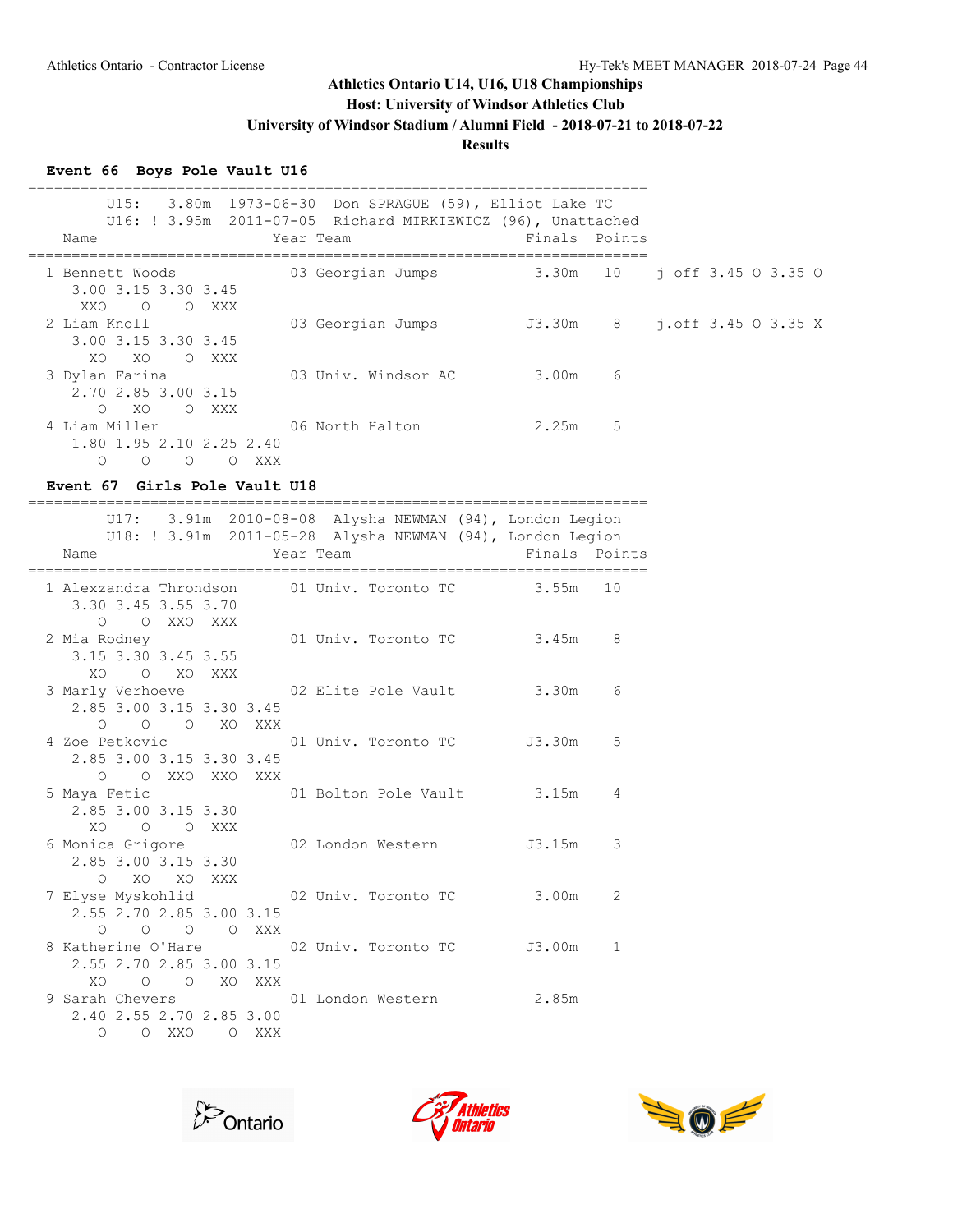## **Host: University of Windsor Athletics Club**

**University of Windsor Stadium / Alumni Field - 2018-07-21 to 2018-07-22**

## **Results**

### **....Event 67 Girls Pole Vault U18**

| 10 Brooke Meloche<br>2.70 2.85 3.00 | 01 Univ. Windsor AC    | J2.85m |
|-------------------------------------|------------------------|--------|
| O XO XXX                            |                        |        |
| 11 Emily Smith                      | 01 Laurel Creek T.F.C. | J2.85m |
| 2.70 2.85 3.00                      |                        |        |
| XO XO XXX                           |                        |        |
| 12 Paulina Vedenin                  | 01 Univ. Toronto TC    | 2.70m  |
| 2.40 2.55 2.70 2.85                 |                        |        |
| XXX                                 |                        |        |

## **Event 68 Boys Pole Vault U18**

|              |                     |                               |              |         | U17: 4.37m 1982-08-07 Rob LINDSAY (66), Ottawa Kinsmen Har |    |
|--------------|---------------------|-------------------------------|--------------|---------|------------------------------------------------------------|----|
|              |                     |                               |              |         | U18: ! 4.70m 1992-08-15 Todd ZUBYCK (75), Temiskaming      |    |
| Name         |                     |                               |              |         | Finals Points<br>Year Team                                 |    |
|              |                     |                               |              |         |                                                            |    |
| 1 Dane Quinn |                     |                               |              |         | 02 Univ. Windsor AC<br>3.75m                               | 10 |
|              |                     |                               |              |         | 2.70 2.85 3.00 3.15 3.30 3.45 3.60 3.75 3.85               |    |
|              | P                   | $\overline{P}$<br>P.          | P            | $\circ$ | O XO XXO<br>XXX - XX                                       |    |
|              |                     |                               |              |         | 2 Aidan Allen 101 Border City AC<br>3.60m                  | 8  |
|              |                     |                               |              |         | 2.70 2.85 3.00 3.15 3.30 3.45 3.60 3.75                    |    |
|              | P<br>$\overline{P}$ | $\mathbb{P}$                  |              |         | O XO O XXX                                                 |    |
|              |                     |                               | $\mathbb{P}$ |         |                                                            |    |
|              |                     |                               |              |         | 3 Alex Harvey 61 Georgian Jumps<br>3.15m                   | 6  |
|              |                     | 2.70 2.85 3.00 3.15 3.30      |              |         |                                                            |    |
|              | XO.<br>P            |                               | O XO XXX     |         |                                                            |    |
|              |                     |                               |              |         | 4 Brennen Cramer 01 Georgian Jumps<br>3.00m                | 5  |
|              |                     | 2.70 2.85 3.00 3.15           |              |         |                                                            |    |
|              |                     | P P XXO                       | XXX          |         |                                                            |    |
|              |                     |                               |              |         | -- Owen McDonald and 02 London Western<br>NΗ               |    |
|              |                     | 2.70 2.85 3.00 3.15 3.30 3.45 |              |         |                                                            |    |
|              | P                   | P                             | P P P XXX    |         |                                                            |    |
|              |                     |                               |              |         | -- Christopher Caruso 02 London Western<br>ΝH              |    |
|              |                     | 2.70 2.85 3.00 3.15 3.30 3.45 |              |         |                                                            |    |
|              | P                   | P<br>P                        | P            | P.      | XXX X                                                      |    |

## **Event 69 Girls Long Jump U14**

| U13:              |                  |                       |                     | 4.92m 1989-07-23 Veronica DYER (77), Oshawa Olympics<br>U14: ! 5.28m 1994-07-02 Michelle MACDONALD (81), Burlington Legio |        |   |
|-------------------|------------------|-----------------------|---------------------|---------------------------------------------------------------------------------------------------------------------------|--------|---|
| Name              | Year Team        |                       |                     | Finals Wind Points                                                                                                        |        |   |
|                   |                  |                       |                     |                                                                                                                           |        |   |
| 1 Kristina Vincic |                  | 05 Monte Cristo       |                     | 4.77m                                                                                                                     | NWI 10 |   |
|                   |                  |                       |                     | 4.77m (NWI) 4.56m (NWI) 4.62m (NWI) 4.69m (NWI) 4.62m (NWI) 4.71m (NWI)                                                   |        |   |
| 2 Brianna Vamos   |                  |                       | 05 Brantford T.F.C. | 4.54m                                                                                                                     | NWI    | 8 |
| 4.54m (NWI) FOUL  | 4.35m (NWI) FOUL |                       | FOUL                | 4.37m (NWI)                                                                                                               |        |   |
| 3 Kiana Burke     |                  | 05 Mississauga T.F.C. |                     | 4.39m                                                                                                                     | NWI    | 6 |
|                   |                  |                       |                     | 4.31m (NWI) 4.30m (NWI) 4.23m (NWI) 4.33m (NWI) 4.39m (NWI) 4.36m (NWI)                                                   |        |   |
| 4 Susan Adenitan  |                  | 05 Border City AC     |                     | 4.32m                                                                                                                     | NWI    | 5 |
| 3.83m (NWI) FOUL  |                  |                       |                     | $4.13$ m (NWI) $4.04$ m (NWI) $4.20$ m (NWI) $4.32$ m (NWI)                                                               |        |   |





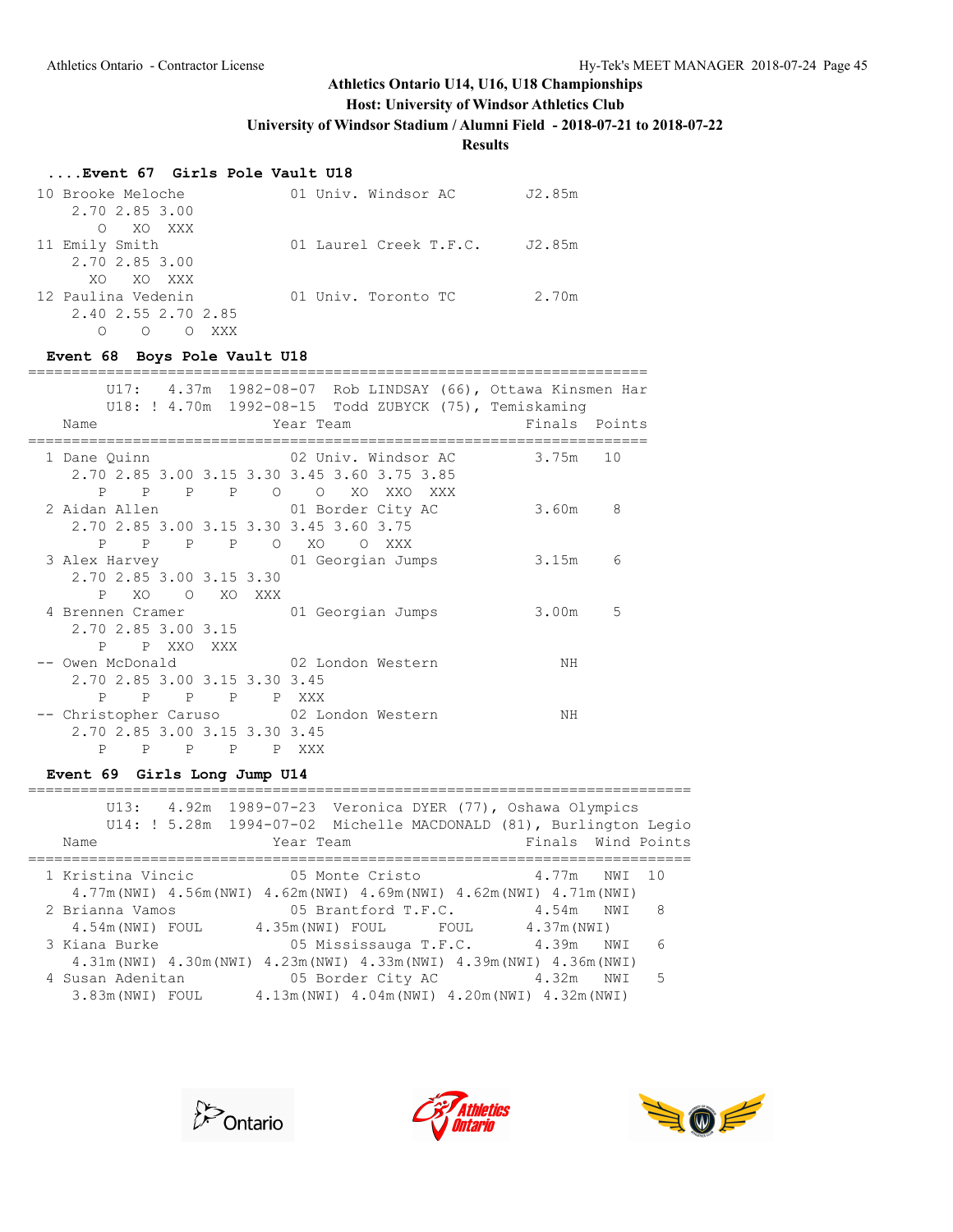#### **Host: University of Windsor Athletics Club**

**University of Windsor Stadium / Alumni Field - 2018-07-21 to 2018-07-22**

### **Results**

#### **....Event 69 Girls Long Jump U14**

|                                       | 5 Erika Lealess 66 London Western 4.22m NWI                                               |     | $\overline{4}$ |
|---------------------------------------|-------------------------------------------------------------------------------------------|-----|----------------|
|                                       | $3.82$ m (NWI) $3.83$ m (NWI) $3.73$ m (NWI) FOUL $4.07$ m (NWI) $4.22$ m (NWI)           |     |                |
|                                       |                                                                                           |     | 3              |
|                                       | $4.20$ m (NWI) $4.13$ m (NWI) $4.07$ m (NWI) FOUL FOUL $4.15$ m (NWI)                     |     |                |
|                                       | 7 Emma Wolfe                       05 London Western           4.16m   NWI   2            |     |                |
|                                       | $3.83$ m (NWI) $3.82$ m (NWI) $3.95$ m (NWI) $4.16$ m (NWI) $4.07$ m (NWI) $3.98$ m (NWI) |     |                |
|                                       | 8 Samantha Marshall 65 Border City AC 4.07m NWI                                           |     | 1              |
|                                       | 4.07m (NWI) 3.65m (NWI) 4.02m (NWI) 3.92m (NWI) 3.86m (NWI) 3.31m (NWI)                   |     |                |
|                                       | 9 Monifa Dwyer 67 York Univ. TC 3.77m NWI                                                 |     |                |
| 3.77m (NWI) 3.69m (NWI) FOUL          |                                                                                           |     |                |
|                                       | 10 Ella Caponcini 06 London Western 3.68m                                                 | NWI |                |
| 3.63m (NWI) 3.68m (NWI) 3.49m (NWI)   |                                                                                           |     |                |
| 11 Cecillia Travale 65 Saugeen T.F.C. | 3.55m                                                                                     | NWI |                |
| 3.55m (NWI) 3.17m (NWI) 3.43m (NWI)   |                                                                                           |     |                |
|                                       | 12 Teeshie Cunningham 05 Ottawa Lions T.F.C. 3.53m                                        | NWI |                |
| 2.68m (NWI) 3.13m (NWI) 3.53m (NWI)   |                                                                                           |     |                |
|                                       | 13 Ava Preston 66 North Halton 3.52m                                                      | NWI |                |
| 3.52m (NWI) 3.24m (NWI) 2.89m (NWI)   |                                                                                           |     |                |
|                                       | 14 Keyanna Dolch 65 Niagara Olympic 3.46m                                                 | NWI |                |
| 3.39m (NWI) 3.46m (NWI) FOUL          |                                                                                           |     |                |
|                                       | 15 Maheen Inayat 65 London Western 2.82m NWI                                              |     |                |
| 2.82m (NWI) 2.76m (NWI) 1.42m (NWI)   |                                                                                           |     |                |

#### **Event 70 Boys Long Jump U14**

============================================================================ U13: 4.82m 2003-08-01 Ehis ADADA (91), North York TFC U14: ! 5.79m 1983-08-06 Jasdon ROBINSON (70), Oshawa Legion Name **The Year Team Properties Wind Points** Name **Properties** Number 2016 ============================================================================ 1 Tyrese Gibson 06 Thorold Elite 4.71m 2.8 10 4.63m(1.8) 4.38m(0.7) 4.71m(2.8) 4.61m(1.4) FOUL(1.3) 4.38m(1.6) 2 Amari N'Daw 05 The Speed Academy 4.69m 2.2 8 4.43m(+0.0) FOUL(0.7) 4.69m(2.2) 4.55m(1.9) 4.19m(1.4) 4.43m(2.0) 3 Emmett Smith 06 Brantford T.F.C. 4.43m 0.7 6 4.33m(1.2) 4.15m(1.2) 4.14m(1.0) 4.10m(1.7) FOUL(1.5) 4.43m(0.7) 4 Ashvin Balaramana 06 United Tamil 4.31m 1.8 5 FOUL FOUL(0.4) 4.31m(1.8) 2.47m(2.0) FOUL(1.4) 4.19m(0.3) 5 Bennett Hawrelak 06 London Western 4.23m 1.6 4 4.08m(2.5) 4.01m(+0.0) FOUL(1.9) 4.23m(1.6) 3.97m(1.0) 4.11m(1.2) 6 Hunter Craig 06 London Western 4.16m 1.3 3 4.08m(1.3) 3.91m(1.4) 3.91m(2.0) 4.15m(0.8) 4.07m(1.1) 4.16m(1.3) 7 Dylan Johnson 06 London Western 4.15m 2.0 2 4.15m(2.0) 4.04m(1.6) 3.88m(1.8) 4.08m(1.7) FOUL(1.8) 3.98m(1.2) 8 Jack Trott-McDermott 06 London Western 3.75m +0.0 1 3.64m(3.1) 3.75m(+0.0) 3.60m(1.1) 3.68m(0.3) 2.96m(1.2) 3.73m(2.2) 9 Richard Latham **07** London Western 3.70m 1.9 3.70m(1.9) 3.55m(1.5) 3.58m(0.8) 10 William Taylor 07 London Western 3.67m 1.2 3.53m(0.5) 3.49m(0.7) 3.67m(1.2)





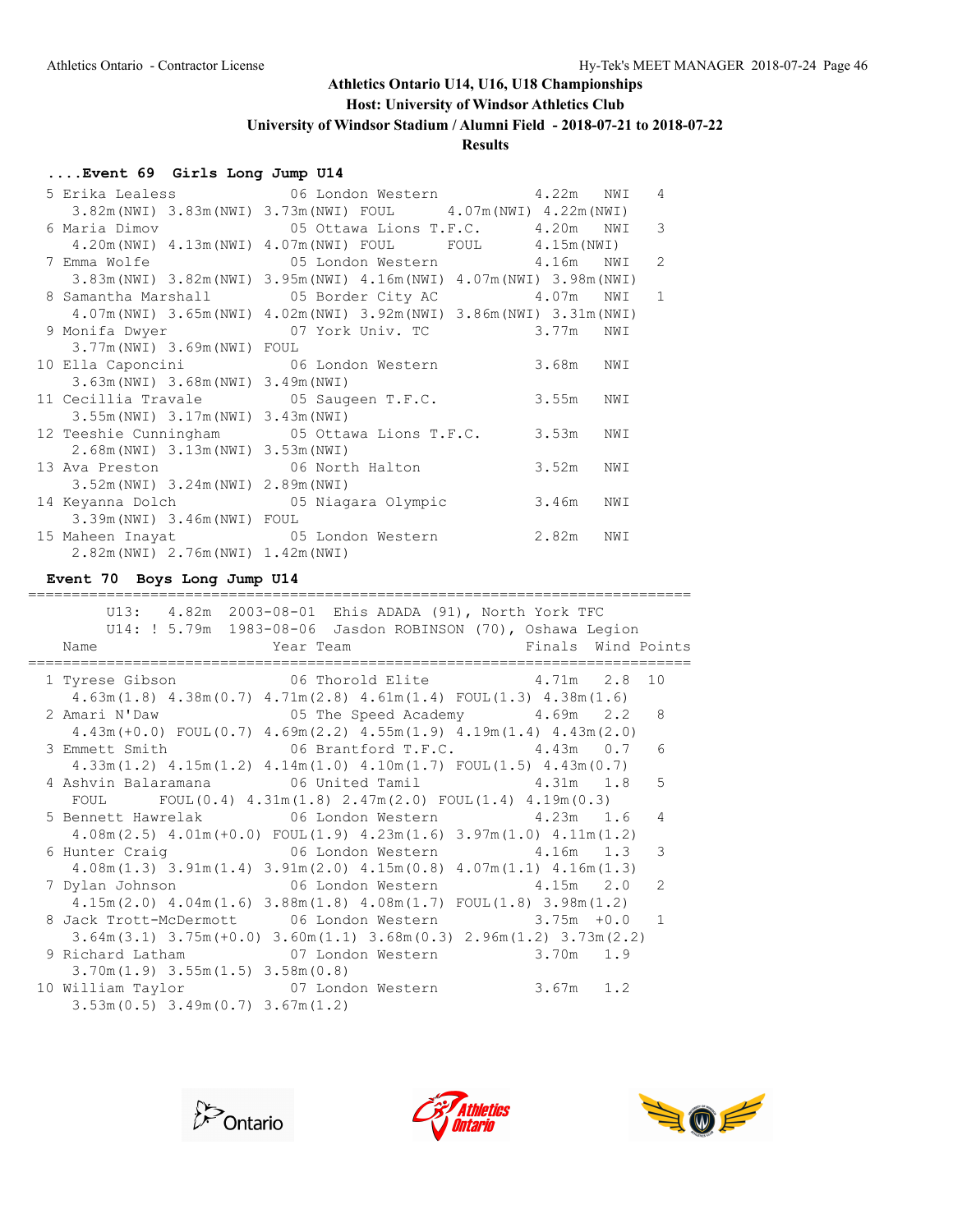## **Host: University of Windsor Athletics Club**

**University of Windsor Stadium / Alumni Field - 2018-07-21 to 2018-07-22**

## **Results**

## **....Event 70 Boys Long Jump U14**

| 11 Eddie McCabe                          | 05 Univ. Windsor AC | 3.57m 3.3   |  |
|------------------------------------------|---------------------|-------------|--|
| $3.57m(3.3)$ $3.53m(1.5)$ $3.45m(1.2)$   |                     |             |  |
| 12 Dylan Brookes                         | 06 London Western   | $3.46m$ 0.3 |  |
| $2.85m(1.9)$ 3.46m $(0.3)$ 3.28m $(2.1)$ |                     |             |  |
| 13 Owen Atcheson                         | 06 London Western   | 3.37m 1.1   |  |
| $3.26m(1.8)$ $3.29m(0.8)$ $3.37m(1.1)$   |                     |             |  |

## **Event 71 Girls Long Jump U16**

| U15: 5.74m 1995-07-30 Michelle MACDONALD (81), Pegasus Athletic<br>U16: ! 5.75m 1979-08-18 Nicole ALI (64), Scarborough Optimists<br>Year Team                | Finals        |     | Wind Points     |
|---------------------------------------------------------------------------------------------------------------------------------------------------------------|---------------|-----|-----------------|
| 1 Jillian Catton <b>8 Carry 1.2 COM</b> 03 Brampton Track 5.40m 1.2 10<br>$5.07m (+0.0)$ $5.30m (1.5)$ $5.40m (1.2)$ $5.34m (0.8)$ $4.93m (1.1)$ $FOUT (0.3)$ |               |     |                 |
| $4.95m(1.3)$ $5.05m(0.8)$ $4.71m(+0.0)$ $4.93m(0.1)$ $4.88m(0.8)$ PASS                                                                                        |               |     | 7               |
| 2 Hannah Adderley Julien 03 The Gazelles 5.05m 0.2<br>$4.54m(0.1)$ $4.85m(0.1)$ $4.78m(1.7)$ $4.95m(2.0)$ $4.58m(+0.0)$ $5.05m(0.2)$                          |               |     | $7\phantom{.0}$ |
| 4 Victoria Starcevic 03 Burlington T.F.C 5.00m 1.4<br>$4.55m(1.1)$ $4.04m(+0.0)$ $4.94m(+0.0)$ $4.53m(1.8)$ $4.39m(+0.0)$ $5.00m(1.4)$                        |               |     | 5               |
| 5 Maiya Gurbin                 04 Durham Dragons           4.96m<br>$4.96m(0.1)$ $4.96m(+0.0)$ $4.93m(1.3)$ FOUL FOUL<br>FOUL                                 |               | 0.1 | 4               |
| 6 Tayah Desousa 6 1 2 3 St Thomas Legion 4.85m +0.0<br>$2.67m(0.1)$ 4.79 $m(0.8)$ 4.79 $m(+0.0)$ 4.82 $m(1.0)$ 4.85 $m(+0.0)$ FOUL                            |               |     | 3               |
| 7 Jaden Mullings 63 Hamilton Elite 4.80m 1.0<br>$4.74m(0.6)$ $4.63m(1.1)$ FOUL $4.80m(1.0)$ FOUL $(+0.0)$ FOUL $(1.9)$                                        |               |     | $\overline{2}$  |
| 03 Brantford T.F.C.<br>8 Ella Stowe<br>$4.42m(0.8)$ $4.06m(+0.0)$ $4.68m(0.1)$ $FOUT(+0.0)$ $4.75m(+0.0)$ $4.59m(1.3)$                                        | $4.75m + 0.0$ |     | $\mathbf{1}$    |
| $4.30m(1.2)$ $4.46m(0.5)$ $4.66m(1.1)$                                                                                                                        |               |     |                 |
| 10 Shankari Sivachandran 03 United Tamil 4.65m +0.0<br>$4.50m (+0.0)$ $4.58m (1.1)$ $4.65m (+0.0)$                                                            |               |     |                 |
| 11 Sophie Pellar 03 Univ. Toronto TC 4.60m +0.0<br>FOUL FOUL $4.60m (+0.0)$                                                                                   |               |     |                 |
| 12 Punit Sandhu (03 Laurel Creek T.F.C. 4.59m<br>4.50m (NWI) 4.59m (NWI) 4.42m (NWI)                                                                          |               | NWI |                 |
| 13 Sumit Sandhu (03 Laurel Creek T.F.C. 4.57m<br>4.57m (NWI) 4.46m (NWI) 4.45m (NWI)                                                                          |               | NWI |                 |
| 04 London Western 4.56m<br>14 Jadyn Luna<br>FOUL<br>$4.56m(0.1)$ FOUL                                                                                         |               | 0.1 |                 |
| 03 Sarnia Athletics 4.45m<br>15 Alex Harris<br>$4.22m(NWT)$ $4.25m(NWT)$ $4.45m(NWT)$                                                                         |               | NWI |                 |
| 03 St Thomas Legion 4.44m<br>16 Lily Francis<br>$4.44m(0.4)$ $4.40m(1.0)$ $4.36m(0.3)$                                                                        |               | 0.4 |                 |
| 17 Natalie Brown 04 Saugeen T.F.C. 4.40m<br>$4.32m(0.6)$ $4.40m(0.2)$ $3.97m(0.1)$                                                                            |               | 0.2 |                 |
| 18 Mackenzie Dejonge 64 London Western 4.35m<br>$4.04m(1.1)$ $2.94m(0.1)$ $4.35m(0.9)$                                                                        |               | 0.9 |                 |
|                                                                                                                                                               |               |     |                 |





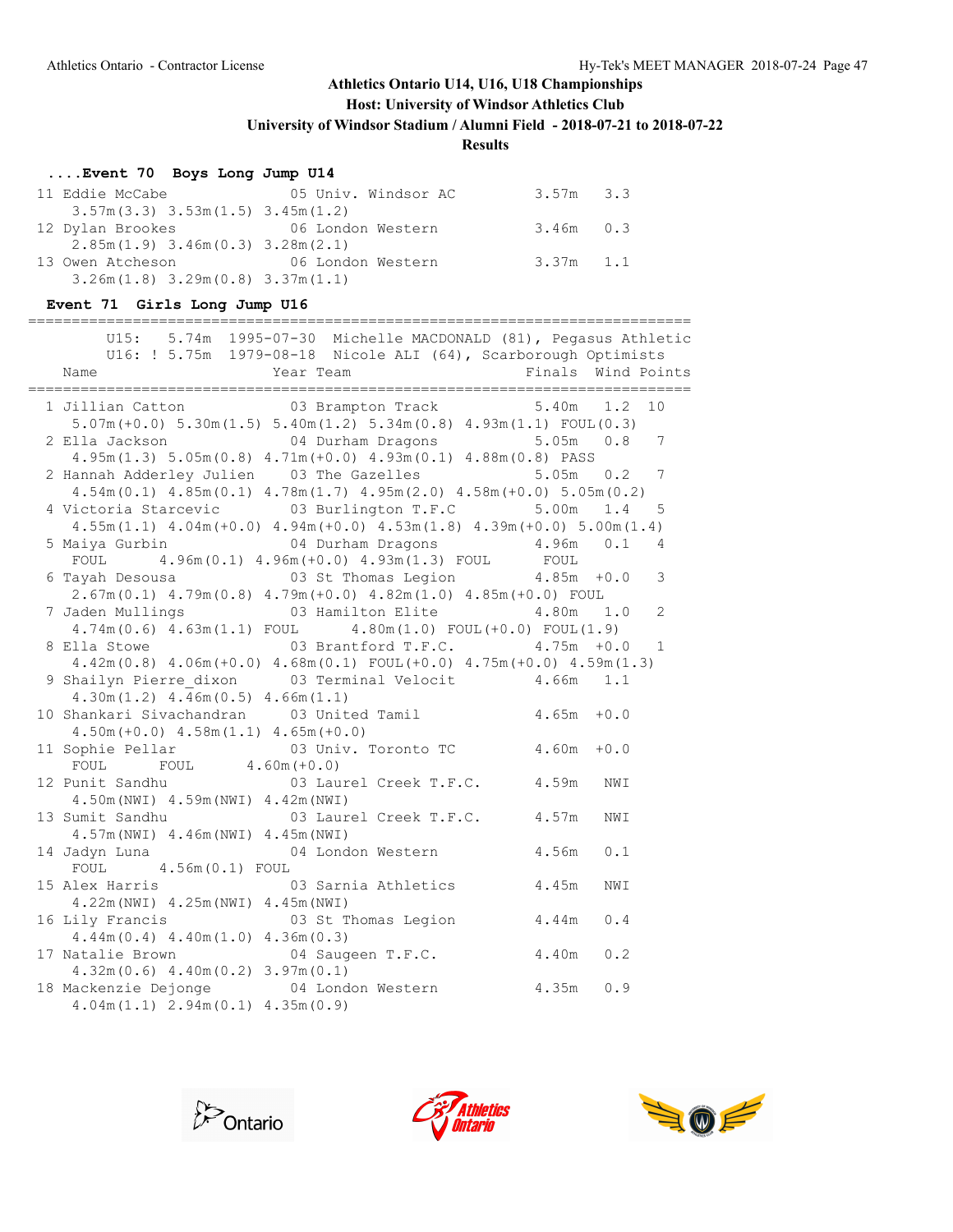#### **Host: University of Windsor Athletics Club**

**University of Windsor Stadium / Alumni Field - 2018-07-21 to 2018-07-22**

### **Results**

#### **....Event 71 Girls Long Jump U16**

|                                          | 19 Sofia Kovacevic <b>8 COV 6 SOFIA</b> COVER T.F.C. 4.33m NWI |           |     |  |
|------------------------------------------|----------------------------------------------------------------|-----------|-----|--|
| 4.33m (NWI) 4.09m (NWI) 4.02m (NWI)      |                                                                |           |     |  |
|                                          | 20 Marisol Godbille-Cardona 04 Kingston T.F.C. 4.28m NWI       |           |     |  |
| 4.24m (NWI) 4.28m (NWI) 3.93m (NWI)      |                                                                |           |     |  |
|                                          | 21 Isabelle Hill $03$ Univ. Toronto TC $4.24m +0.0$            |           |     |  |
| $4.24m(+0.0)$ $4.13m(0.1)$ PASS          |                                                                |           |     |  |
|                                          | 22 Sage Stoyka Kay 03 Etobicoke T.F.C. 4.22m NWI               |           |     |  |
| 4.01m (NWI) 4.22m (NWI) 3.81m (NWI)      |                                                                |           |     |  |
|                                          | 23 Meah O'Donnell 23 Speed River 4.15m NWI                     |           |     |  |
| 4.15m (NWI) 3.99m (NWI) 4.03m (NWI)      |                                                                |           |     |  |
| 24 Naomi Gies 64 Saugeen T.F.C.          |                                                                | 3.95m NWI |     |  |
| 3.95m (NWI) 3.85m (NWI) 3.69m (NWI)      |                                                                |           |     |  |
|                                          | 25 Avery Hastings 04 Laurel Creek T.F.C. 3.94m                 |           | NWI |  |
| 3.94m (NWI) 3.90m (NWI) 3.90m (NWI)      |                                                                |           |     |  |
|                                          | 26 Jordyn Beneteau 64 Windsor Legion                           | 3.87m NWI |     |  |
| 3.60m (NWI) 3.69m (NWI) 3.87m (NWI)      |                                                                |           |     |  |
|                                          | 27 Chantel Godin 64 Windsor Legion                             | 3.84m     | NWI |  |
| 3.55m (NWI) FOUL 3.84m (NWI)             |                                                                |           |     |  |
|                                          | 28 Lala Moyo 28 O3 The Gazelles                                | 3.38m     | NWI |  |
| $3.24m(NWI)$ 3.38 $m(NWI)$ 3.37 $m(NWI)$ |                                                                |           |     |  |
|                                          | 29 Ashtynn Caldwell 63 Niagara Olympic                         | 2.85m NWI |     |  |
| FOUL 2.85m (NWI) 2.61m (NWI)             |                                                                |           |     |  |

#### **Event 72 Boys Long Jump U16**

============================================================================ U15: 6.55m 1961-08-05 Larry FEDOSOFF (47), - U16: ! 6.76m 2017-08-13 Marcus RENFORD (02), Centro Scuola TFC Name **The Year Team Constant Constructs** Pinals Wind Points ============================================================================ Mark Skerl 03 Monte Cristo 6.38m +0.0 10<br>6.38m (+0.0) 6.13m (0.9) 6.13m (+0.0) PASS PASS PASS PASS 6.38m(+0.0) 6.13m(0.9) 6.13m(+0.0) PASS PASS PASS 2 Diarra James Powell-Burg 03 Mississauga Oly. 6.07m +0.0 8 5.37m(0.6) 3.52m(0.9) 6.07m(+0.0) 5.29m(+0.0) 4.31m(+0.0) FOUL 3 Domenic Barresi 03 Hamilton Olympic 6.00m 1.2 6 5.83m(1.1) 5.89m(+0.0) 5.87m(0.7) 5.96m(1.9) 5.79m(2.0) 6.00m(1.2) 4 Tawsif Kamal 03 Etobicoke T.F.C. 5.81m 1.7 5 5.81m(1.7) 5.63m(0.9) 4.84m(0.9) FOUL FOUL 5.54m(+0.0) 5 Desmond Fraser 04 Bullets Track Club 5.74m 0.4 4 5.72m(0.7) 5.74m(0.4) 5.46m(0.6) 5.52m(0.2) FOUL 5.60m(0.4) 6 Ethan Ryan 03 Burlington T.F.C 5.57m 0.3 3 FOUL  $5.40 \text{m} (0.2) 5.57 \text{m} (0.3) 4.19 \text{m} (0.6) 5.27 \text{m} (2.0) 5.41 \text{m} (+0.0)$  7 Matthew Fox 03 The Gazelles 5.54m 0.7 2 5.35m(1.1) FOUL(+0.0) 5.54m(0.7) 5.20m(1.6) 5.09m(+0.0) 5.12m(0.4) 8 Syelis Brooks 04 Univ. Windsor AC 5.28m 0.2 1 FOUL 5.23m(0.9) 5.28m(0.2) 5.10m(1.4) 4.85m(+0.0) 5.14m(NWI) 9 Michael Ivanov 03 Niagara Olympic 5.26m 1.4 FOUL 5.26m(1.4) FOUL 9 Aiden Hinsperger 03 Saugeen T.F.C. 5.26m +0.0 4.97m(0.1) 4.83m(+0.0) 5.26m(+0.0)





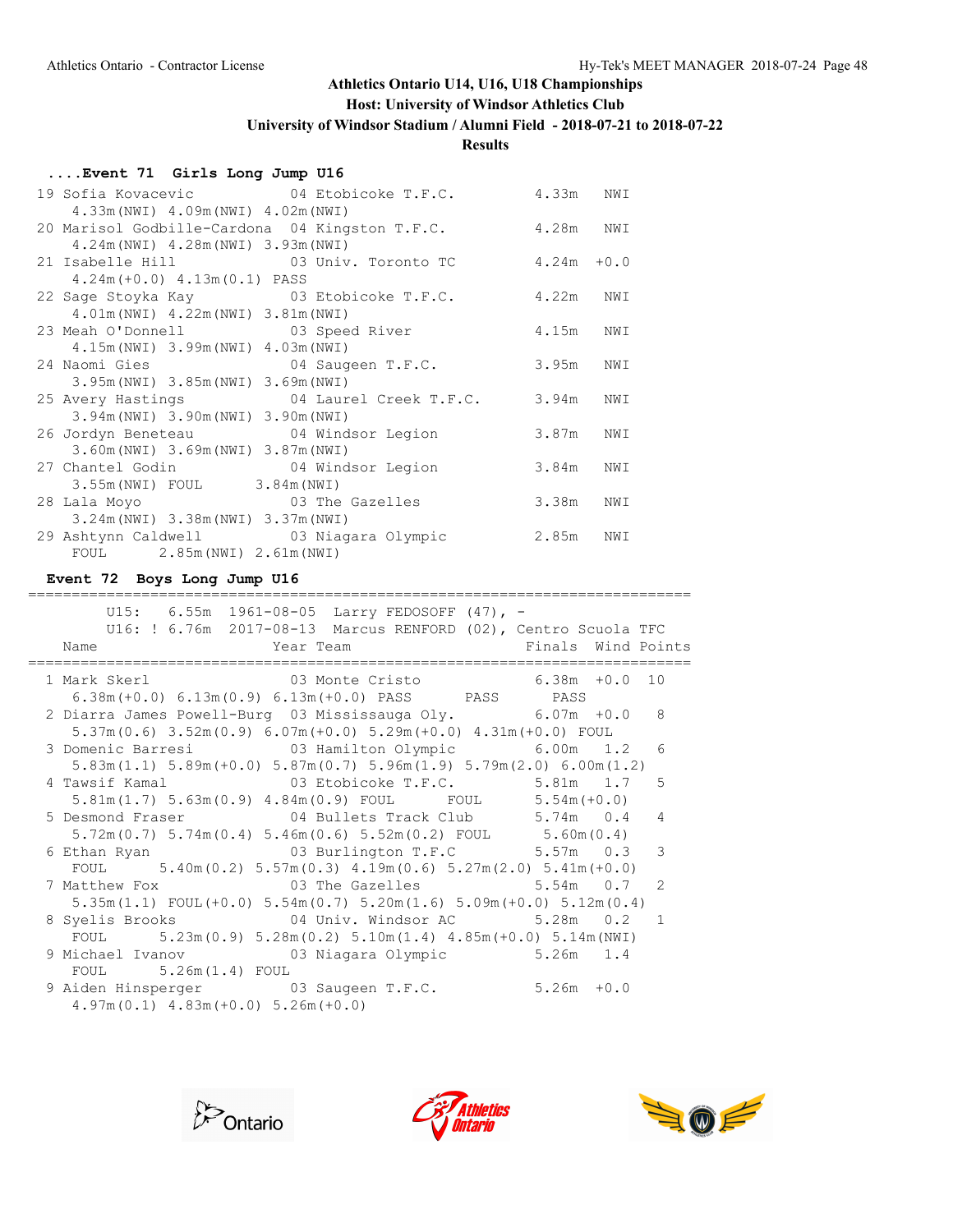#### **Host: University of Windsor Athletics Club**

**University of Windsor Stadium / Alumni Field - 2018-07-21 to 2018-07-22**

### **Results**

#### **....Event 72 Boys Long Jump U16**

| 11 Denis Tzvetkov 103 Thorold Elite          |                                     | $5.24m$ 1.8   |  |
|----------------------------------------------|-------------------------------------|---------------|--|
| 5.24m(1.8) 5.09m(0.8) 5.16m(1.3)             |                                     |               |  |
| 12 Tyler Snelson                             | 03 Ottawa Lions T.F.C. $5.22m +0.0$ |               |  |
| $5.01m(0.4) 5.07m(+0.0) 5.22m(+0.0)$         |                                     |               |  |
| 13 Tavon Pulema                              | 03 Thorold Elite                    | $5.19m$ $0.2$ |  |
| $5.19m(0.2)$ 4.93m(+0.0) 4.20m(1.1)          |                                     |               |  |
| 14 Reilly Parker                             | 04 Thorold Elite                    | $4.96m$ 1.7   |  |
| $4.96m(1.7)$ $4.76m(+0.0)$ FOUL $(1.5)$      |                                     |               |  |
| 15 Joshua McCandless 63 St Thomas Legion     |                                     | $4.78m + 0.0$ |  |
| $4.67m (+0.0)$ $4.75m (+0.0)$ $4.78m (+0.0)$ |                                     |               |  |
| 16 Sebastian Greer 64 Etobicoke T.F.C.       |                                     | $4.55m$ 0.7   |  |
| $4.10m(0.2)$ $4.55m(0.7)$ $3.76m(0.4)$       |                                     |               |  |
| 17 Jonas Korver 603 Hamilton Olympic         |                                     | $4.31m$ 0.2   |  |
| $4.31m(0.2)$ $4.17m(+0.0)$ $3.68m(+0.0)$     |                                     |               |  |

#### **Event 73 Girls Long Jump U18**

============================================================================ U17: 5.98m 1989-07-22 Nicole DEVONISH (73), Oshawa Legion U18: ! 6.41m 1981-08-01 Nicole ALI (64), Scarborough Optimists Name Team Year Team Finals Wind Points ============================================================================ 1 Hayley Manners 01 Etobicoke T.F.C. 5.63m NWI 10 5.63m(NWI) FOUL 5.44m(NWI) 5.39m(0.5) 5.16m(1.3) FOUL(0.6) 2 Milenne Habash 02 Speed River 5.55m 2.0 8 FOUL 5.12m(NWI) 5.44m(NWI) 5.14m(0.7) 5.45m(2.1) 5.55m(2.0) 3 Mila Puseljic 01 Univ. Toronto TC 5.18m 1.4 6 FOUL 4.81m(NWI) FOUL 5.18m(1.4) FOUL(0.5) 4.69m(+0.0) 4 Jonelle Clarke 01 Brampton Track 5.12m NWI 5 5.00m(NWI) 5.12m(NWI) 4.63m(NWI) 5.00m(1.2) 4.88m(0.5) 5.01m(2.4) 5 Saradhtha Sasikumar 01 Brampton Track 4.98m NWI 4 4.98m(NWI) 2.62m(NWI) FOUL 4.79m(0.8) FOUL(1.7) 4.77m(1.2) 6 Nia Ebos 01 Hamilton Olympic 4.95m 1.4 3 4.83m(NWI) 4.82m(NWI) FOUL 4.94m(1.1) 4.87m(0.8) 4.95m(1.4) 7 Emma Hendriksen 02 London Western 4.91m NWI 2 4.91m(NWI) 4.67m(NWI) 4.80m(NWI) FOUL FOUL 4.89m(2.2) 8 Maia Rodrigue 02 Brantford T.F.C. 4.82m NWI 1 4.82m(NWI) 4.72m(NWI) 4.72m(NWI) 4.50m(1.4) 4.75m(0.8) 4.79m(1.0) 9 Paige Vrolyk 01 Sarnia Athletics 4.80m NWI 4.80m(NWI) 4.63m(NWI) 4.57m(NWI) 10 Hanna Jodoin 01 Sault Athletics 4.78m NWI 4.78m(NWI) 4.41m(NWI) 4.58m(NWI) 10 Ann Nguyen 01 York Univ. TC 4.78m NWI 4.78m(NWI) 4.50m(NWI) 4.48m(NWI) 12 Anaya-Nichole Harrison 02 Brampton Track 4.73m NWI 4.29m(NWI) 4.58m(NWI) 4.73m(NWI) 13 Mackenzie Campbell 02 Brantford T.F.C. 4.62m NWI FOUL 4.62m (NWI) FOUL 13 Sequoia Kim 01 Speed River 4.62m NWI 4.37m(NWI) 3.06m(NWI) 4.62m(NWI)





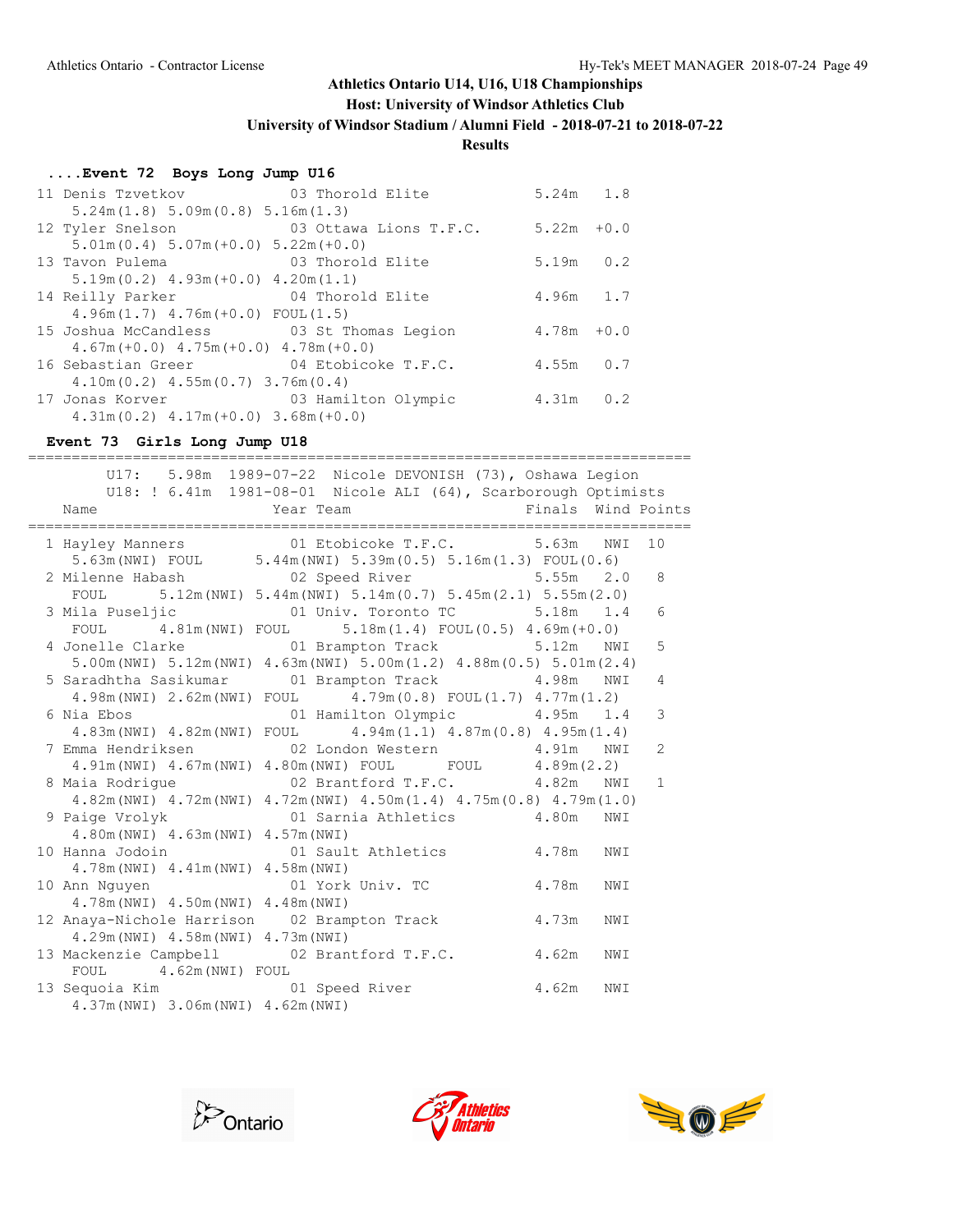## **Host: University of Windsor Athletics Club**

**University of Windsor Stadium / Alumni Field - 2018-07-21 to 2018-07-22**

## **Results**

## **....Event 73 Girls Long Jump U18**

|                                                | 15 Kadiatou Wann (01 C.A.N.I. Athletics 4.61m NWI) |           |     |
|------------------------------------------------|----------------------------------------------------|-----------|-----|
| 4.61m (NWI) 4.59m (NWI) FOUL                   |                                                    |           |     |
|                                                | 16 Sofia Gilbert 01 Univ. Toronto TC               | 4.60m     | NWI |
| 4.60m (NWI) 4.58m (NWI) 3.91m (NWI)            |                                                    |           |     |
|                                                | 17 Abi McDonald 61 Niagara Olympic                 | 4.55m NWI |     |
| FOUL 4.40m (NWI) 4.55m (NWI)                   |                                                    |           |     |
|                                                |                                                    |           |     |
| 4.40m (NWI) 4.22m (NWI) 3.86m (NWI)            |                                                    |           |     |
|                                                |                                                    | 4.37m NWI |     |
| 3.97m (NWI) 4.32m (NWI) 4.37m (NWI)            |                                                    |           |     |
|                                                |                                                    | 4.36m NWI |     |
| 4.36m (NWI)                                    |                                                    |           |     |
| 21 Elizabeth Mirotta 61 Speed River            |                                                    | 4.25m NWI |     |
| 4.25m (NWI) FOUL 3.81m (NWI)                   |                                                    |           |     |
|                                                | 22 Magda Seider-Ramos 02 Univ. Toronto TC          | 4.23m NWI |     |
| 4.23m (NWI) 4.12m (NWI) 4.02m (NWI)            |                                                    |           |     |
|                                                | 23 Rebecca Whitehead 01 Sarnia Athletics           | 4.21m     | NWI |
| 4.18m (NWI) 3.90m (NWI) 4.21m (NWI)            |                                                    |           |     |
| 24 Leah Kitching 62 London Western             |                                                    | 4.02m     | NWI |
| 3.97m (NWI) 3.58m (NWI) 4.02m (NWI)            |                                                    |           |     |
| 25 Erika Aguilera Ballester 02 Niagara Olympic |                                                    | 3.90m     | NWI |
| 3.90m (NWI) 3.62m (NWI) FOUL                   |                                                    |           |     |
|                                                | -- Emma McDougall -- 01 Niagara Olympic            | FOUL      |     |
| FOUL FOUL FOUL                                 |                                                    |           |     |

### **Event 74 Boys Long Jump U18**

| U17: 7.12m 2003-05-29 Seyi SMITH (87), Brookfield High School                                                                                                                                                                                                |    |
|--------------------------------------------------------------------------------------------------------------------------------------------------------------------------------------------------------------------------------------------------------------|----|
| U18: ! 7.20m 2007-07-24 Seyi SMITH (87), Ottawa Lions                                                                                                                                                                                                        |    |
| Year Team Team and the Manuscript State of the Manuscript State of the Manuscript State of the Manuscript State of the Manuscript State of the Manuscript State of the Manuscript State of the Manuscript State of the Manuscr<br>Finals Wind Points<br>Name |    |
| 1 Solomon Arase 6.67m 1.9 02 Etobicoke T.F.C. 6.67m 1.9                                                                                                                                                                                                      | 10 |
| 6.21m(1.4) PASS $6.67m(1.9)$ FOUL(2.8) $6.45m(2.1)$ $6.30m(1.9)$                                                                                                                                                                                             |    |
|                                                                                                                                                                                                                                                              |    |
| FOUL(2.1) $6.15m(2.1)$ $6.14m(2.3)$ FOUL(1.7) $6.64m(1.9)$ $6.46m(0.8)$                                                                                                                                                                                      |    |
| 3 Aaron Barton 6.49m 2.2                                                                                                                                                                                                                                     | 6  |
| $6.39m (+0.0)$ FOUL $(1.4)$ FOUL $(0.7)$ $6.49m (2.2)$ FOUL $(2.7)$ FOUL $(2.3)$                                                                                                                                                                             |    |
| 4 Vahaab Ladha                       01 Oakville Legion             6.38m   1.9                                                                                                                                                                              | 5  |
| $5.87$ m $(1.9)$ $5.11$ m $(1.0)$ $6.16$ m $(1.7)$ $6.22$ m $(1.7)$ $6.38$ m $(1.9)$ $5.95$ m $(0.8)$                                                                                                                                                        |    |
| 5 Kurtis Wennerstrom 02 Unattached Ontario 6.32m 1.3                                                                                                                                                                                                         | 4  |
| FOUL $(+0.0)$ 6.32m $(1.3)$ 6.30m $(1.3)$ 6.17m $(1.6)$ FOUL $(1.8)$ 6.28m $(1.3)$                                                                                                                                                                           |    |
| 6 Jackson Colquhoun 01 The Gazelles 5.99m 1.4                                                                                                                                                                                                                | 3  |
| $5.99m(1.9)$ $5.64m(0.7)$ $FOUL(3.0)$ $5.64m(1.6)$ $5.67m(0.4)$ $5.99m(1.4)$                                                                                                                                                                                 |    |
| 7 Juan Pablo Medina                 02 York Univ. TC                    5.89m    1.6                                                                                                                                                                         | 2  |
| FOUL $5.84$ m $(1.8)$ FOUL $5.87$ m $(1.6)$ FOUL $5.89$ m $(1.6)$                                                                                                                                                                                            |    |
| 8 Kelvin Luu                   02 Hamilton Olympic         5.81m   0.1                                                                                                                                                                                       | 1  |
|                                                                                                                                                                                                                                                              |    |
| $5.50$ m $(1.4)$ $5.81$ m $(0.1)$ $5.64$ m $(0.7)$ $FOUL(1.2)$ $5.60$ m $(2.1)$ $5.73$ m $(2.0)$                                                                                                                                                             |    |
| 9 Sam Myles<br>02 Saugeen T.F.C. $J5.81m$ 0.8                                                                                                                                                                                                                |    |
| $5.81m(0.8)$ FOUL $(1.8)$ FOUL $(2.0)$                                                                                                                                                                                                                       |    |





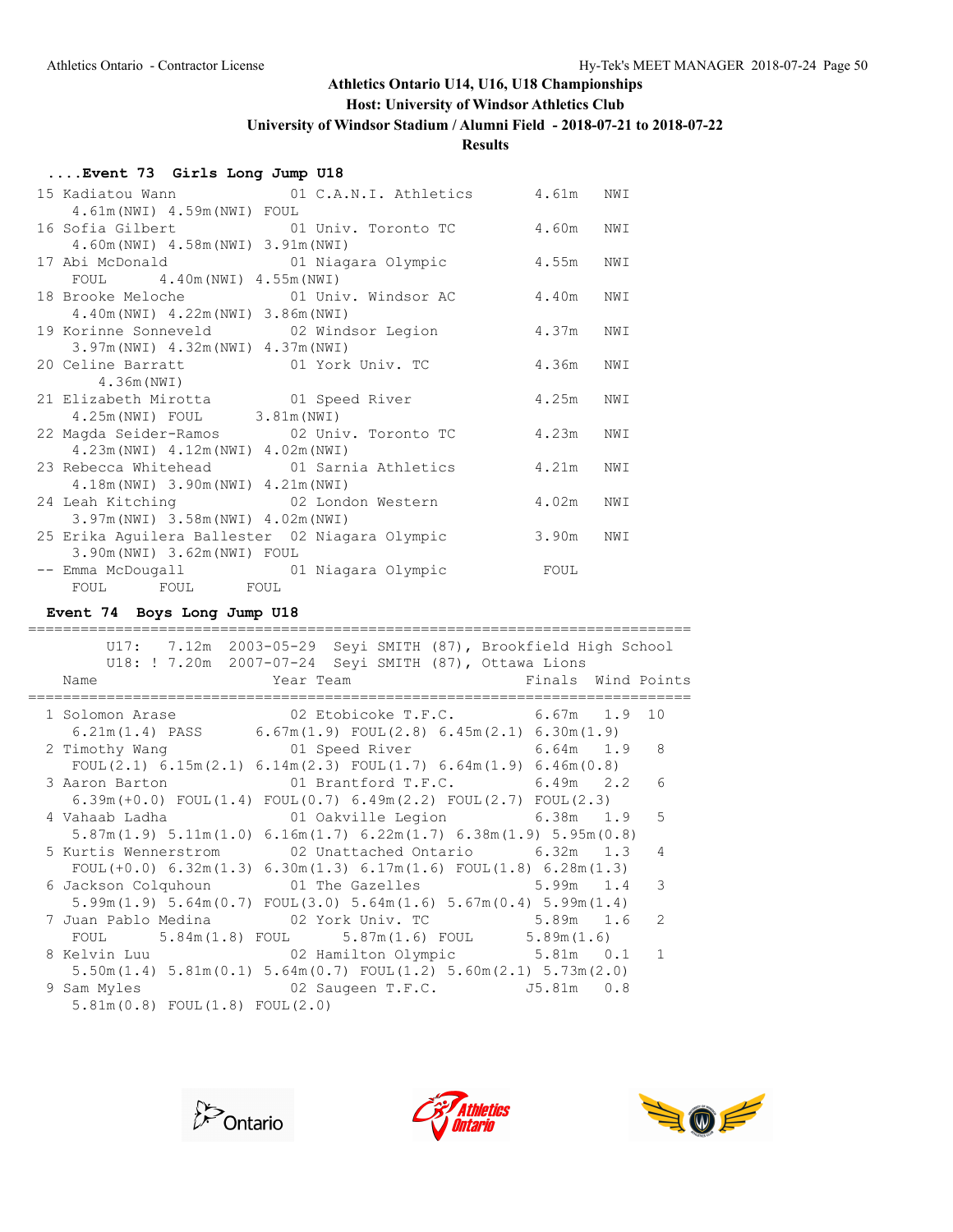## **Host: University of Windsor Athletics Club**

**University of Windsor Stadium / Alumni Field - 2018-07-21 to 2018-07-22**

## **Results**

## **....Event 74 Boys Long Jump U18**

| 10 Remi Koudry                           | 01 The Gazelles                                     | $5.75m$ 1.0   |  |
|------------------------------------------|-----------------------------------------------------|---------------|--|
| $5.44m(1.2)$ $5.49m(1.6)$ $5.75m(1.0)$   |                                                     |               |  |
| 11 Matt Tint 62 Thorold Elite            |                                                     | 5.65m 1.9     |  |
| 5.53m(2.0) 5.65m(1.9) F0UL(1.8)          |                                                     |               |  |
|                                          | 12 Malik Clarke $02$ Terminal Velocit 5.59m 2.4     |               |  |
| $5.59m(2.4)$ FOUL FOUL                   |                                                     |               |  |
| 13 Caleb Keeling 61 Saugeen T.F.C.       |                                                     | $5.45m + 0.0$ |  |
| $5.16m(2.4) 5.27m(2.4) 5.45m(+0.0)$      |                                                     |               |  |
| 14 Nelson Collee 61 Thorold Elite        |                                                     | 5.26m 2.2     |  |
| $4.80m(0.7)$ $4.92m(1.0)$ $5.26m(2.2)$   |                                                     |               |  |
| 15 Keegan Zavits 62 London Western       |                                                     | $5.21m$ 2.4   |  |
| $5.19m(1.2)$ 4.06m $(1.3)$ 5.21m $(2.4)$ |                                                     |               |  |
|                                          | 16 Carsten Moffatt 62 Unattached Ontario 5.20m +0.0 |               |  |
| $4.70m(1.3) 5.20m(+0.0) FOUL(1.7)$       |                                                     |               |  |
| 17 Christopher Nantes 01 York Univ. TC   |                                                     | 4.90m 1.7     |  |
| $4.77m(1.1)$ $4.66m(0.8)$ $4.90m(1.7)$   |                                                     |               |  |
| 18 Marcus Renford 62 Centro Scuola       |                                                     | 4.27m 1.9     |  |
| 4.27m(1.9) PASS PASS                     |                                                     |               |  |
| -- Kosaran Gumarathas 01 Brampton Track  |                                                     | FOUL          |  |
| FOUL FOUL FOUL                           |                                                     |               |  |

#### **Event 77 Girls Triple Jump U16**

|                                                                                | U15: 11.92m 2010-08-06 Angela MERCURIO (96), Supreme Athletics                              |               |  |
|--------------------------------------------------------------------------------|---------------------------------------------------------------------------------------------|---------------|--|
|                                                                                | U16: ! 11.92m 2010-08-06 Angela MERCURIO (96), Supreme Athletics                            |               |  |
| Name                                                                           | Year Team New York Pinals Wind Points                                                       |               |  |
| 1 Jillian Catton 03 Brampton Track 11.45m 2.4 10                               |                                                                                             |               |  |
|                                                                                | $10.56$ m (-1.5) FOUL (1.9) $11.12$ m (3.0) $11.13$ m (3.6) $11.45$ m (2.4) $11.45$ m (3.6) |               |  |
| 2 Alex Harris                 03 Sarnia Athletics         10.79m   2.1   8     |                                                                                             |               |  |
|                                                                                | $10.55m(0.3)$ $10.19m(+0.0)$ $10.22m(1.9)$ $10.51m(2.0)$ $10.79m(2.1)$ $10.69m(2.5)$        |               |  |
| 3 Ella Stowe 63 Brantford T.F.C. 10.78m 1.4 6                                  |                                                                                             |               |  |
|                                                                                | $10.14m(0.3)$ $10.38m(+0.0)$ $10.68m(+0.0)$ $10.43m(2.0)$ $10.78m(1.4)$ FOUL                |               |  |
| 4 Shankari Sivachandran 03 United Tamil 10.70m 2.3 5                           |                                                                                             |               |  |
|                                                                                | $10.46m(0.7)$ $10.52m(-0.1)$ $10.57m(0.7)$ $FOUT(1.9)$ $10.35m(1.9)$ $10.70m(2.3)$          |               |  |
| 5 Isabelle Hill 63 Univ. Toronto TC 10.14m 1.4 4                               |                                                                                             |               |  |
|                                                                                | 10.14m(1.4) 10.10m(1.3) PASS PASS PASS PASS PASS                                            |               |  |
| 6 Emily Siemens 03 Brantford T.F.C. 10.13m 3.2 3                               |                                                                                             |               |  |
|                                                                                | FOUL $(+0.0)$ FOUL $10.12$ m $(2.2)$ FOUL $9.60$ m $(2.2)$ 10.13m $(3.2)$                   |               |  |
| 7 Brianna Vamos                     05 Brantford T.F.C.           10.10m   1.1 |                                                                                             | 2             |  |
|                                                                                | $9.89m(1.3)$ $9.93m(+0.0)$ $9.93m(0.3)$ $10.03m(1.1)$ $9.90m(2.0)$ $10.10m(1.1)$            |               |  |
| 8 Erika Kunej                 03 Brantford T.F.C.         10.00m   0.4   1     |                                                                                             |               |  |
|                                                                                | 10.00m (0.4) 9.86m (0.9) 9.84m (3.2) PASS PASS PASS PASS                                    |               |  |
| 9 Eleanor Hall $04$ Ottawa Lions T.F.C. 9.55m +0.0                             |                                                                                             |               |  |
| $9.08m(0.1)$ $9.39m(+0.0)$ $9.55m(+0.0)$                                       |                                                                                             |               |  |
| 10 Sophie Pellar <b>03 Univ.</b> Toronto TC 9.52m 0.9                          |                                                                                             |               |  |
| $9.15m(-1.7)$ $9.52m(0.9)$ $9.30m(2.3)$                                        |                                                                                             |               |  |
| 11 Meah O'Donnell 03 Speed River                                               |                                                                                             | $9.38m - 1.9$ |  |
| $9.38m(-1.9) 8.45m(1.9) 8.85m(+0.0)$                                           |                                                                                             |               |  |





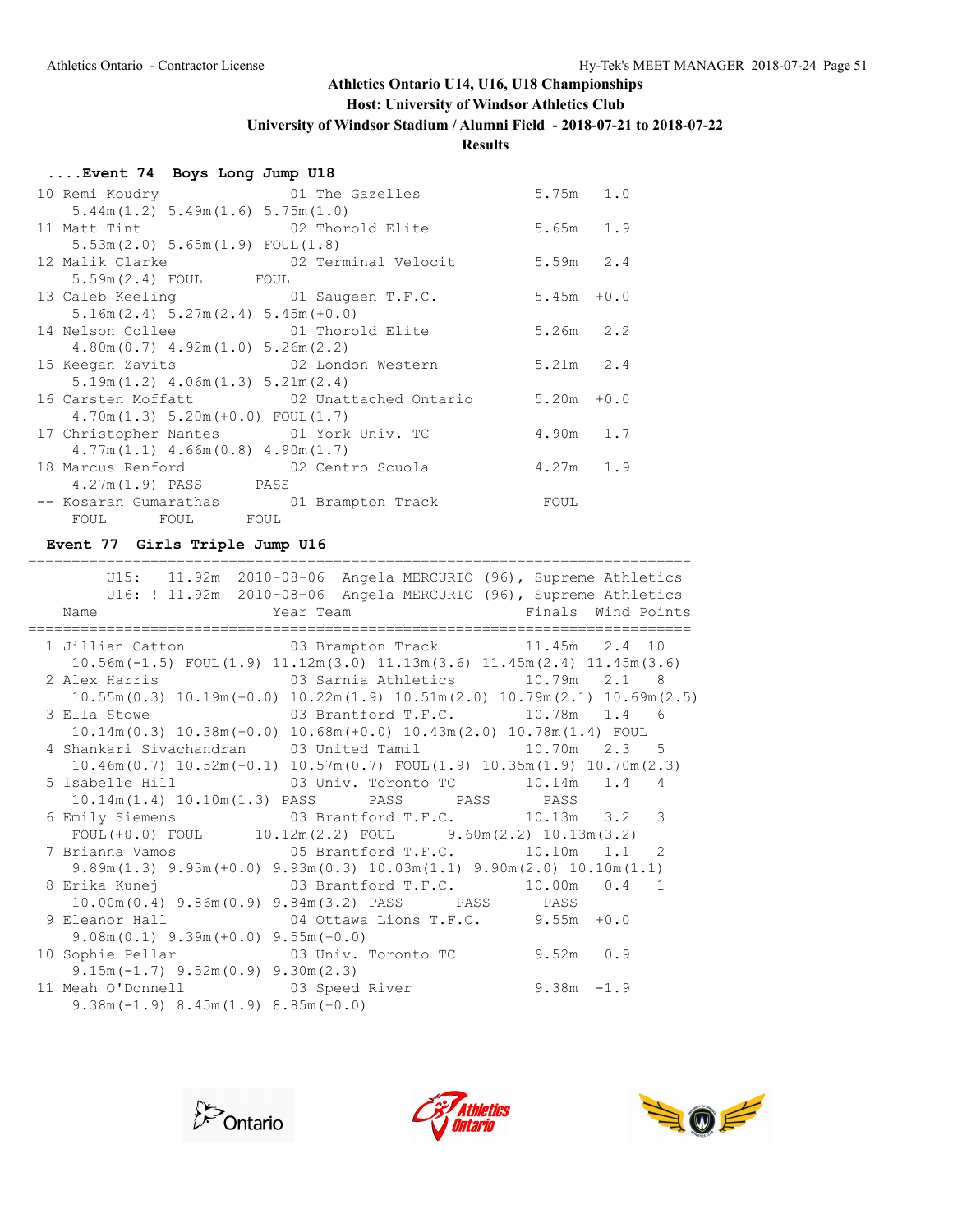**Host: University of Windsor Athletics Club**

**University of Windsor Stadium / Alumni Field - 2018-07-21 to 2018-07-22**

### **Results**

## **....Event 77 Girls Triple Jump U16**

| 12 Kristina Vincic 65 Monte Cristo                  |                                           | $9.33m + 0.0$ |     |
|-----------------------------------------------------|-------------------------------------------|---------------|-----|
| $FOUL(+0.0) 9.33m(+0.0) FOUL$                       |                                           |               |     |
| 13 Jordyn Beneteau 64 Windsor Legion                |                                           | $9.12m + 0.0$ |     |
| $8.93m(0.5)$ $9.12m(+0.0)$ $8.98m(0.9)$             |                                           |               |     |
| 14 Marisol Godbille-Cardona 04 Kingston T.F.C.      |                                           | 9.02m         | 0.6 |
| $8.98m (+0.0)$ 9.00 $m(2.0)$ 9.02 $m(0.6)$          |                                           |               |     |
| 15 Gwendolyn Cudmore 63 Niagara Olympic             |                                           | 8.98m         | 2.8 |
| $8.98m(2.8)$ FOUL $(+0.0)$ $8.18m(1.0)$             |                                           |               |     |
|                                                     | 16 Makayla Toffolo 64 Laurel Creek T.F.C. | $8.82m$ 1.5   |     |
| $8.82m(1.5)$ $8.19m(2.0)$ $8.58m(1.3)$              |                                           |               |     |
| 17 Chantel Godin 604 Windsor Legion                 |                                           | $8.80m$ 2.8   |     |
| $8.80$ m $(2.8)$ $8.60$ m $(2.6)$ $8.51$ m $(+0.0)$ |                                           |               |     |

### **Event 78 Boys Triple Jump U16**

|                                                                             | U15: 13.62m 1970-08-02 Mike MACDOUGALL (56), Scarborough Optimi<br>U16: ! 14.05m  1989-07-14  Sam DAVIS (74), Osh. Durh. Oly. |                    |
|-----------------------------------------------------------------------------|-------------------------------------------------------------------------------------------------------------------------------|--------------------|
| Name                                                                        | Year Team                                                                                                                     | Finals Wind Points |
| 1 Tavon Pulema                 03 Thorold Elite           12.10m   0.4   10 |                                                                                                                               |                    |
|                                                                             | $12.10\text{m}(0.4)$ $11.84\text{m}(2.0)$ $12.01\text{m}(3.4)$ $11.76\text{m}(2.2)$ $11.58\text{m}(0.9)$ $11.51\text{m}(1.9)$ |                    |
| 2 Matthew Fox                                                               | 03 The Gazelles 11.59m 1.3 8                                                                                                  |                    |
|                                                                             | $11.59$ m $(1.3)$ $11.50$ m $(1.9)$ $11.58$ m $(NWI)$ $11.34$ m $(2.8)$ $11.48$ m $(2.1)$ $11.59$ m $(NWI)$                   |                    |
| 3 Michael Ivanov (03 Niagara Olympic (11.24m (2.2) 6                        |                                                                                                                               |                    |
|                                                                             | FOUL 11.24m(2.2) 9.61m(NWI) FOUL FOUL 10.87m(1.3)                                                                             |                    |
| 4 Josh Glyn-Williams 04 Bullets Track Club 10.44m 2.4 5                     |                                                                                                                               |                    |
|                                                                             | $10.38$ m $(1.3)$ $10.15$ m $(1.1)$ $10.44$ m $(2.4)$ FOUL $10.07$ m $(2.1)$ FOUL                                             |                    |
| 5 Owen Newell                                                               | 05 Saugeen T.F.C. 9.61m 0.3 4                                                                                                 |                    |
|                                                                             | $9.52m(1.9)$ $9.58m(1.5)$ $9.61m(0.3)$ $9.55m(2.3)$ $9.13m(1.0)$                                                              |                    |
| 6 Reilly Parker                                                             | 04 Thorold Elite 5.28m 1.6 3                                                                                                  |                    |
|                                                                             | FOUL FOUL 9.28m(1.6) FOUL FOUL FOUL                                                                                           |                    |
|                                                                             |                                                                                                                               |                    |

### **Event 79 Girls Triple Jump U18**

| $U17: 12.95m 2001-06-30$ |                                         | Tabia CHARLES (85), Etobicoke Gladstone<br>U18: ! 12.95m 2001-06-30 Tabia CHARLES (85), Etobicoke Gladstone  |
|--------------------------|-----------------------------------------|--------------------------------------------------------------------------------------------------------------|
| Name                     | Year Team                               | Finals Wind Points                                                                                           |
|                          |                                         | 1 Hanna Jodoin 10 Sault Athletics 11.58m 2.1 10                                                              |
|                          |                                         | $10.90m(1.5)$ $10.84m(1.8)$ $11.20m(0.3)$ $11.23m(1.5)$ $11.06m(3.2)$ $11.58m(2.1)$                          |
| 2 Maia Rodrique          | 02 Brantford T.F.C.                     | $11.05m$ $2.7$ 8                                                                                             |
|                          |                                         | $10.82$ m $(1.2)$ $10.79$ m $(+0.0)$ $11.02$ m $(1.8)$ $10.74$ m $(2.8)$ $10.73$ m $(0.9)$ $11.05$ m $(2.7)$ |
| 3 Mila Puseljic          |                                         | 01 Univ. Toronto TC 11.02m 0.5 6                                                                             |
|                          |                                         | FOUL(1.2) $11.02m(0.5)$ $10.81m(0.6)$ $11.00m(1.5)$ $10.68m(3.1)$ $10.95m(2.6)$                              |
|                          | 4 Saradhtha Sasikumar 01 Brampton Track | $10.90m$ $1.6$ 5                                                                                             |
|                          |                                         | $10.50m(0.7)$ $10.12m(1.0)$ $10.36m(2.2)$ $10.61m(1.7)$ $10.73m(0.8)$ $10.90m(1.6)$                          |
| 5 Bianca Belfon          |                                         | 01 The Gazelles $10.68$ m $2.9$ 4                                                                            |
|                          |                                         | $10.55m (+0.0)$ $10.15m (0.7)$ $10.49m (1.8)$ $10.41m (1.4)$ $10.68m (2.9)$ $10.53m (1.7)$                   |
| 6 Miranda Cox            |                                         | 01 London Western 10.67m 1.9 3                                                                               |
| $10.19m(2.2)$ FOUL       |                                         | $10.52$ m $(0.7)$ $10.03$ m $(+0.0)$ $10.25$ m $(1.5)$ $10.67$ m $(1.9)$                                     |





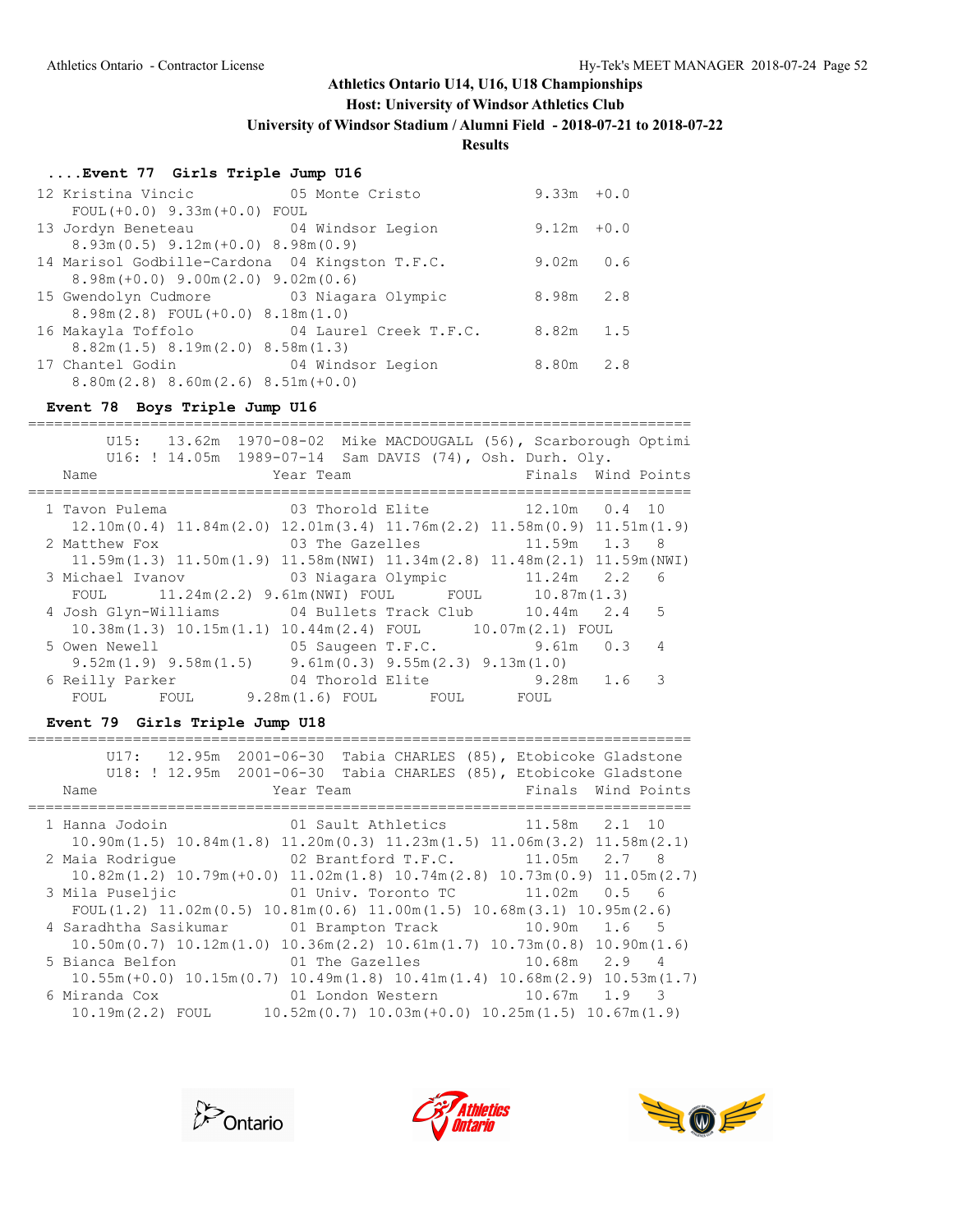## **Host: University of Windsor Athletics Club**

**University of Windsor Stadium / Alumni Field - 2018-07-21 to 2018-07-22**

# **Results**

## **....Event 79 Girls Triple Jump U18**

|                                           | 7 Chloe Vidamour 10.57m 4.3 2                                               |             |  |
|-------------------------------------------|-----------------------------------------------------------------------------|-------------|--|
|                                           | $10.57m(4.3)$ FOUL $(1.4)$ 9.61 $m(1.6)$ 10.18 $m(0.7)$ 10.29 $m(1.7)$ FOUL |             |  |
| 8 Weajue Mombo                            |                                                                             |             |  |
|                                           | 9.99m (0.6) 9.81m (1.6) PASS PASS PASS PASS PASS                            |             |  |
| 9 Ann Nguyen                              | 01 York Univ. TC 3.93m 2.0                                                  |             |  |
| $9.93m(2.0)$ $9.37m(+0.0)$ $9.83m(1.8)$   |                                                                             |             |  |
|                                           | 10 Korinne Sonneveld 62 Windsor Legion                                      | 9.78m 1.5   |  |
| FOUL $(+0.0)$ 9.56m $(1.7)$ 9.78m $(1.5)$ |                                                                             |             |  |
| 11 Sequoia Kim and 01 Speed River         |                                                                             | $9.75m$ 1.6 |  |
| FOUL $(0.6)$ 9.75m $(1.6)$ 9.51m $(1.3)$  |                                                                             |             |  |
|                                           | 12 Leah Kitching 62 London Western                                          | $9.34m$ 1.1 |  |
| $9.34m(1.1)$ FOUL $(0.7)$ $9.29m(0.1)$    |                                                                             |             |  |
| -- Paige Vrolyk                           | 01 Sarnia Athletics                                                         | FOUL        |  |
| FOUL FOUL FOUL                            |                                                                             |             |  |
|                                           | -- Magda Seider-Ramos 02 Univ. Toronto TC                                   | FOUL        |  |
| FOUL PASS PASS                            |                                                                             |             |  |
| -- Emma Lemieux                           | 02 First Attempt                                                            | FOUL        |  |
| FOUL FOUL FOUL                            |                                                                             |             |  |

**Event 80 Boys Triple Jump U18**

|                                                                                                | U17: 14.57m 2002-08-18 Dwayne HARRIOTT (86), Kithener Waterloo  |  |
|------------------------------------------------------------------------------------------------|-----------------------------------------------------------------|--|
|                                                                                                | U18: ! 15.01m  1985-08-04  Glenroy GILBERT (68), Ottawa Olympic |  |
| Name                                                                                           | Year Team The Pinals Wind Points                                |  |
|                                                                                                |                                                                 |  |
| 1 Deandre Fournier 01 Thorold Elite 14.02m 2.1 10                                              |                                                                 |  |
| $13.78m(1.9)$ $14.02m(2.1)$ PASS FOUL $13.78m(0.2)$ $13.67m(2.0)$                              |                                                                 |  |
| 2 Aaron Barton 61 Brantford T.F.C. 514.02m 1.3 8                                               |                                                                 |  |
| FOUL $13.28m(1.7)$ $14.02m(1.3)$ $13.63m(+0.0)$ FOUL FOUL                                      |                                                                 |  |
| 3 Noah Dommasch 02 Thorold Elite 13.47m 2.2 6                                                  |                                                                 |  |
| FOUL FOUL $(2.4)$ 13.00m $(1.9)$ FOUL $(0.3)$ 13.47m $(2.2)$ 13.32m $(1.2)$                    |                                                                 |  |
| 4 Callum Bruser 01 Unattached Ontario 13.07m 0.6 5                                             |                                                                 |  |
| $13.01m(1.1)$ $13.07m(1.9)$ $FOUL(0.4)$ $12.60m(0.8)$ $13.07m(0.6)$ $12.72m(1.5)$              |                                                                 |  |
| 5 Malik Clarke $02$ Terminal Velocit 12.68m 1.1 4                                              |                                                                 |  |
| $12.61m(2.4)$ $12.25m(2.4)$ $12.27m(2.8)$ $11.83m(+0.0)$ $12.07m(2.2)$ $12.68m(1.1)$           |                                                                 |  |
| 6 Jackson Colquhoun 01 The Gazelles 12.58m 2.2 3                                               |                                                                 |  |
| $12.42m(1.2) 11.71m(0.7) 12.58m(2.2) 11.38m(+0.0) 11.61m(2.1) 11.53m(1.2)$                     |                                                                 |  |
| 7 Matt Tint 62 Thorold Elite 512.58m 1.8 2                                                     |                                                                 |  |
| $12.58\text{m}(1.8)$ $11.88\text{m}(1.5)$ $12.01\text{m}(2.5)$ $11.94\text{m}$ (NWI) PASS PASS |                                                                 |  |
| 8 Kelvin Luu $02$ Hamilton Olympic 12.54m 2.1 1                                                |                                                                 |  |
| $12.54m(2.1)$ $11.76m(0.4)$ $12.46m(0.9)$ $12.49m(1.0)$ $FOUL(1.8)$ $12.32m(0.7)$              |                                                                 |  |
| 9 Sam Myles 62 Saugeen T.F.C. 12.19m 1.9                                                       |                                                                 |  |
| FOUL $11.49m(2.7) 12.19m(1.9)$                                                                 |                                                                 |  |
| 10 Kosaran Gumarathas (01 Brampton Track 12.06m 1.6                                            |                                                                 |  |
| FOUL FOUL 12.06m (1.6)                                                                         |                                                                 |  |
| 11 Remi Koudry 61 The Gazelles 11.81m 1.4                                                      |                                                                 |  |
| $11.81m(1.4)$ $11.81m(1.3)$ $11.45m(2.1)$                                                      |                                                                 |  |
| 12 Nelson Collee <b>11.32m</b> 1.9                                                             |                                                                 |  |
| $11.16m(1.9)$ $11.05m(1.9)$ $11.32m(1.9)$                                                      |                                                                 |  |





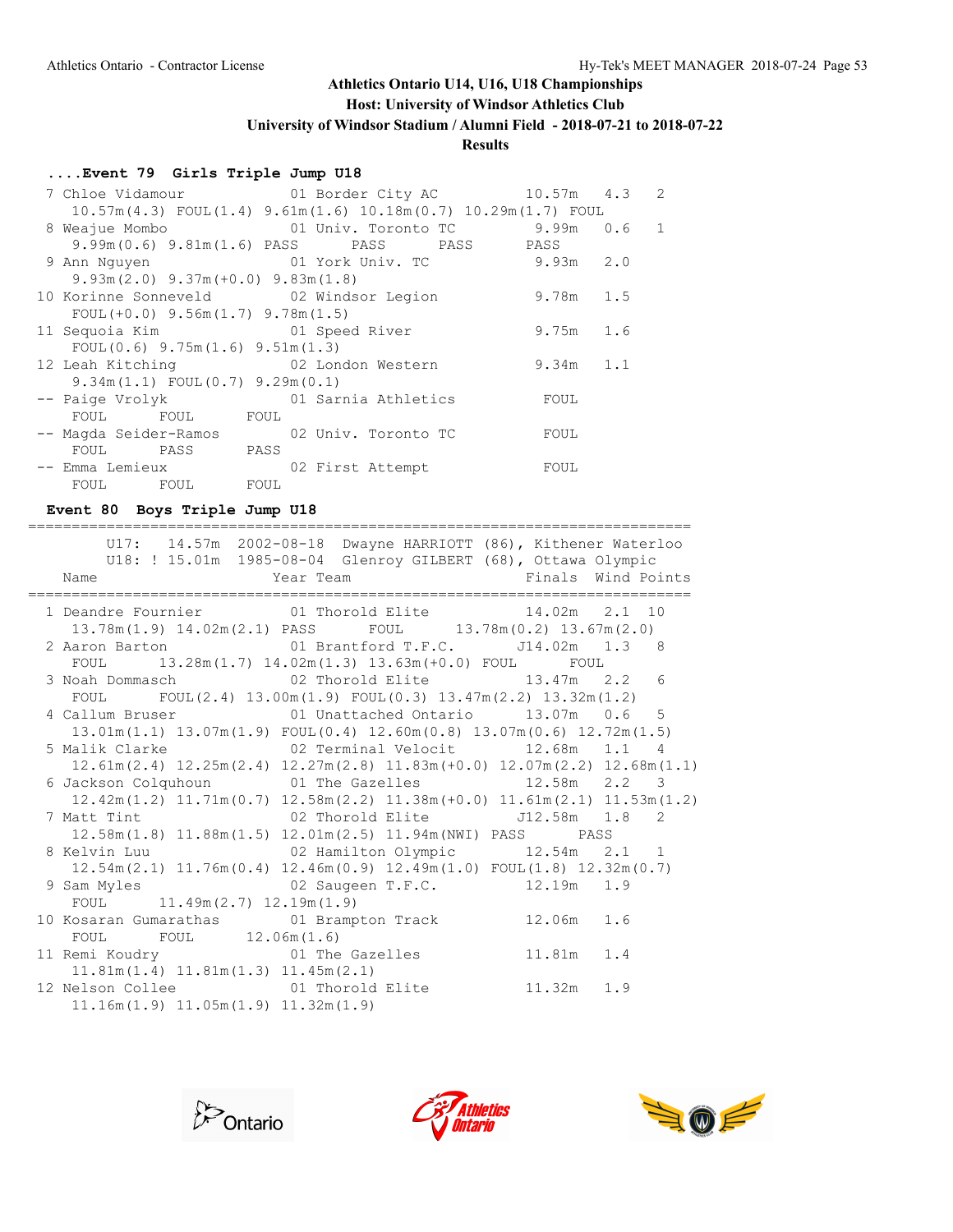**Host: University of Windsor Athletics Club**

**University of Windsor Stadium / Alumni Field - 2018-07-21 to 2018-07-22**

# **Results**

## **....Event 80 Boys Triple Jump U18**

| 13 Jamir Gray         | 01 Hamilton Olympic    | 10.94m | 1.6 |
|-----------------------|------------------------|--------|-----|
| 10.06m(2.4) FOUL      | 10.94m(1.6)            |        |     |
| 14 Justin Irobun      | 01 Hamilton Olympic    | 10.87m | 3.1 |
| FOUL                  | $10.87m(3.1)$ FOUL     |        |     |
| -- Travis Bannerman   | 01 Laurel Creek T.F.C. | FOUL   |     |
| FOUL<br>FOUL          | FOUL                   |        |     |
| -- Michael Red        | 01 Brampton Track      | FOUL   |     |
| FOUL<br>FOUL          | FOUL                   |        |     |
| -- Ler Lar Hay        | 02 Univ. Windsor AC    | FOUL   |     |
| FOUL<br>FOUL          | FOUL                   |        |     |
| -- Kurtis Wennerstrom | 02 Unattached Ontario  | FOUL   |     |
| FOUL<br>FOUL          | FOUL                   |        |     |

### **Event 81 Girls Shot Put 3.00kg U14**

|               |                             | U13: 8.93m 2016-08-06 Amy WELLER (04), London Western TFC |               |                |
|---------------|-----------------------------|-----------------------------------------------------------|---------------|----------------|
|               |                             | U14: ! 12.45m  2013-07-09  Trinity TUTTI (00), Team GRUNT |               |                |
| Name          | <b>Example 21 Year Team</b> |                                                           | Finals Points |                |
|               |                             |                                                           |               |                |
|               |                             | 1 Charlize Fraser 65 Bullets Track Club                   | 9.09m         | 10             |
|               |                             | 8.13m 8.84m 9.09m 8.93m 8.86m 8.81m                       |               |                |
|               |                             | 2 Sophia Saldutto 65 Brantford T.F.C.                     | 8.75m         | 8              |
|               |                             | 8.70m FOUL 8.75m FOUL 8.32m 8.26m                         |               |                |
|               |                             | 3 Michelle Van Stuyvenberg 05 Saugeen T.F.C.              | 8.50m         | 6              |
|               |                             | 7.81m 8.45m 8.24m 8.20m 8.50m 8.34m                       |               |                |
|               |                             | 4 Cassandra Nono-Ganyo       06 Windsor Legion            | 8.01m         | 5              |
|               |                             | 7.28m 7.43m 8.01m 7.96m 7.20m 7.10m                       |               |                |
|               |                             | 5 Teeshie Cunningham 05 Ottawa Lions T.F.C.               | 7.53m         | 4              |
|               |                             | 6.75m 6.64m 6.92m 7.53m 7.32m 7.49m                       |               |                |
|               |                             | 6 Grace Wheeler 05 Saugeen T.F.C.                         | 7.39m         | 3              |
|               |                             | 7.09m 7.17m 7.30m 7.21m 7.39m 6.95m                       |               |                |
| 7 Lexi Stanat |                             | 06 St Thomas Legion                                       | 6.99m         | $\overline{2}$ |
|               |                             | 6.99m 6.52m 6.60m 6.45m 6.89m FOUL                        |               |                |
|               |                             | 8 Monifa Dwyer 07 York Univ. TC                           | 6.25m         | 1              |
|               |                             | 5.92m 6.00m 4.91m FOUL 6.25m FOUL                         |               |                |

### **Event 82 Boys Shot Put 3.00kg U14**

|                   |  | U13: 11.87m 2017-07-30 Harley MEDEIROS (05), Bullets Track     |                   |  |               |  |
|-------------------|--|----------------------------------------------------------------|-------------------|--|---------------|--|
|                   |  | U14: ! 15.46m  1999-06-13  Kyle HELF (86), South Simcoe/Duffer |                   |  |               |  |
| Name              |  |                                                                | Year Team         |  | Finals Points |  |
|                   |  |                                                                |                   |  |               |  |
| 1 Harley Medeiros |  | 05 Bullets Track Club                                          |                   |  | 12.50m 10     |  |
|                   |  | FOUL FOUL 12.17m 12.50m 11.90m 12.14m                          |                   |  |               |  |
| 2 Lucas Jacklin   |  |                                                                | 05 Saugeen T.F.C. |  | $9.97m$ 8     |  |
|                   |  | 8.30m 9.88m FOUL 9.91m 9.97m 9.39m                             |                   |  |               |  |





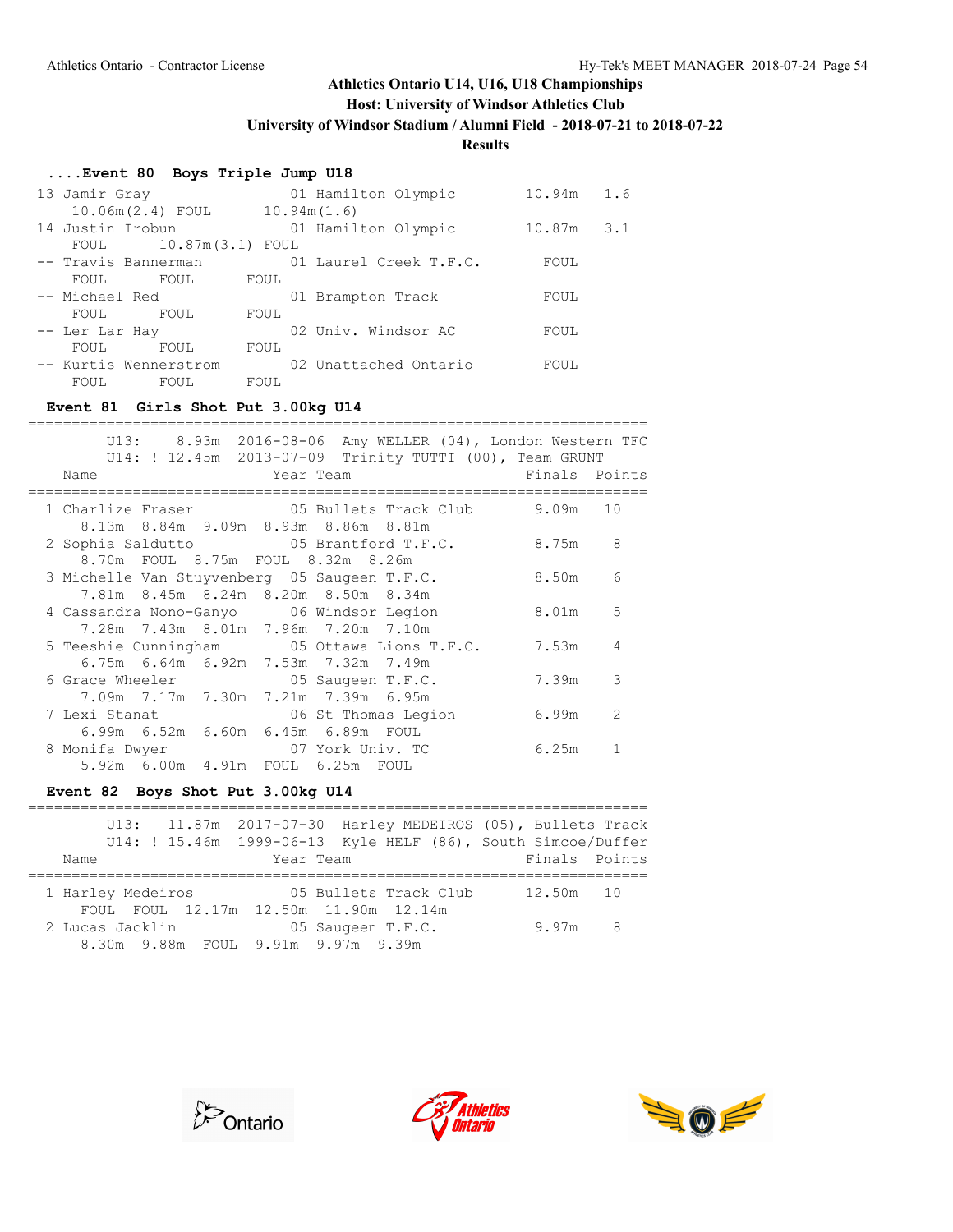**Host: University of Windsor Athletics Club**

**University of Windsor Stadium / Alumni Field - 2018-07-21 to 2018-07-22**

# **Results**

## **Event 83 Girls Shot Put 3.00kg U16**

| U15: 14.25m 2014-08-03 Trinity TUTTI (00), Team GRUNT<br>U16: ! 16.79m  2015-07-04  Trinity TUTTI (00), Team GRUNT                                                                                                                                    |          |              |
|-------------------------------------------------------------------------------------------------------------------------------------------------------------------------------------------------------------------------------------------------------|----------|--------------|
| <b>Example 2</b> Year Team <b>Provide 2 Set 10 Year</b> Team <b>Provide 2</b> Set 2 Set 2 Set 2 Set 2 Set 2 Set 2 Set 2 Set 2 Set 2 Set 2 Set 2 Set 2 Set 2 Set 2 Set 2 Set 2 Set 2 Set 2 Set 2 Set 2 Set 2 Set 2 Set 2 Set 2 Set 2 Set 2 Set<br>Name |          |              |
| 1 Alexa Windle $03$ Brantford T.F.C. 11.96m 10<br>11.30m  11.12m  FOUL  10.36m  FOUL  11.96m                                                                                                                                                          |          |              |
| 2 Destinee Cowell 03 The Gazelles 11.61m<br>10.52m 10.89m 11.05m 11.56m 11.60m 11.61m                                                                                                                                                                 |          | 8            |
| 3 Harley Martin 64 Saugeen T.F.C.<br>9.75m 9.85m 9.79m 10.14m 10.30m 10.39m                                                                                                                                                                           | 10.39m 6 |              |
| 4 Rose Forshaw 04 Unattached Ontario 9.84m<br>9.84m FOUL 8.66m 9.46m FOUL 8.89m                                                                                                                                                                       |          | 5            |
| 5 Hailey Reid <b>64</b> Monte Cristo 9.53m<br>9.31m 9.53m 8.68m 7.81m 9.49m 9.46m                                                                                                                                                                     |          | 4            |
| 8.34m 8.31m 8.74m 9.04m 8.10m 8.54m                                                                                                                                                                                                                   |          | 3            |
| 8.70m 8.70m FOUL 8.91m 8.99m 8.74m                                                                                                                                                                                                                    |          | 2            |
| 8 Morgan Sweeney 04 Ottawa Lions T.F.C. 8.38m<br>7.64m 7.48m 8.38m 7.70m 7.40m 6.98m                                                                                                                                                                  |          | $\mathbf{1}$ |
| 9 Sa'mone Winters 03 Athletiques Int. 8.22m<br>FOUL 8.22m                                                                                                                                                                                             |          |              |
| 10 Brynn Miller 64 North Halton 7.98m<br>7.20m 7.98m 6.29m                                                                                                                                                                                            |          |              |
| 11 Zarah Rogan (03 Sarnia Athletics 7.43m)<br>7.43m 7.28m 6.76m                                                                                                                                                                                       |          |              |

### **Event 84 Boys Shot Put 4.00kg U16**

| Joseph MAXWELL (98), Unattached<br>U15:<br>U16: ! 19.70m 2013-07-06<br>Joseph MAXWELL (98), Unattached<br>Year Team<br>Name | Finals Points |               |
|-----------------------------------------------------------------------------------------------------------------------------|---------------|---------------|
|                                                                                                                             |               |               |
| 03 Sarnia Athletics<br>1 Blake Foster<br>14.34m FOUL 13.25m FOUL 14.86m 15.44m                                              | 15.44m 10     |               |
| 2 Benjamin Brewer 04 Saugeen T.F.C.                                                                                         | 15.12m        | 8             |
| 13.22m 14.11m 13.90m 13.60m 14.31m 15.12m<br>3 Arthur Stanat 63 St Thomas Legion                                            | 14.07m        | 6             |
| 12.91m 13.20m 13.56m 14.07m 13.81m 13.87m                                                                                   |               |               |
| 4 Samuel Morrow<br>03 London Western                                                                                        | 13.66m        | 5             |
| 12.66m 12.36m 13.50m 13.66m 13.51m 13.52m                                                                                   |               |               |
| 03 Brantford T.F.C.<br>5 Josh Linington                                                                                     | 11.28m        | 4             |
| FOUL 9.29m FOUL FOUL FOUL 11.28m                                                                                            |               |               |
| 6 Daniel Swayze 6 04 Thorold Elite                                                                                          | 11.19m        | 3             |
| FOUL 11.19m 10.80m 10.94m FOUL 10.50m                                                                                       |               |               |
| 04 Brantford T.F.C.<br>7 Alex Deane                                                                                         | 9.29m         | $\mathcal{L}$ |
| FOUL 8.55m 9.18m 9.14m 9.26m 9.29m                                                                                          |               |               |





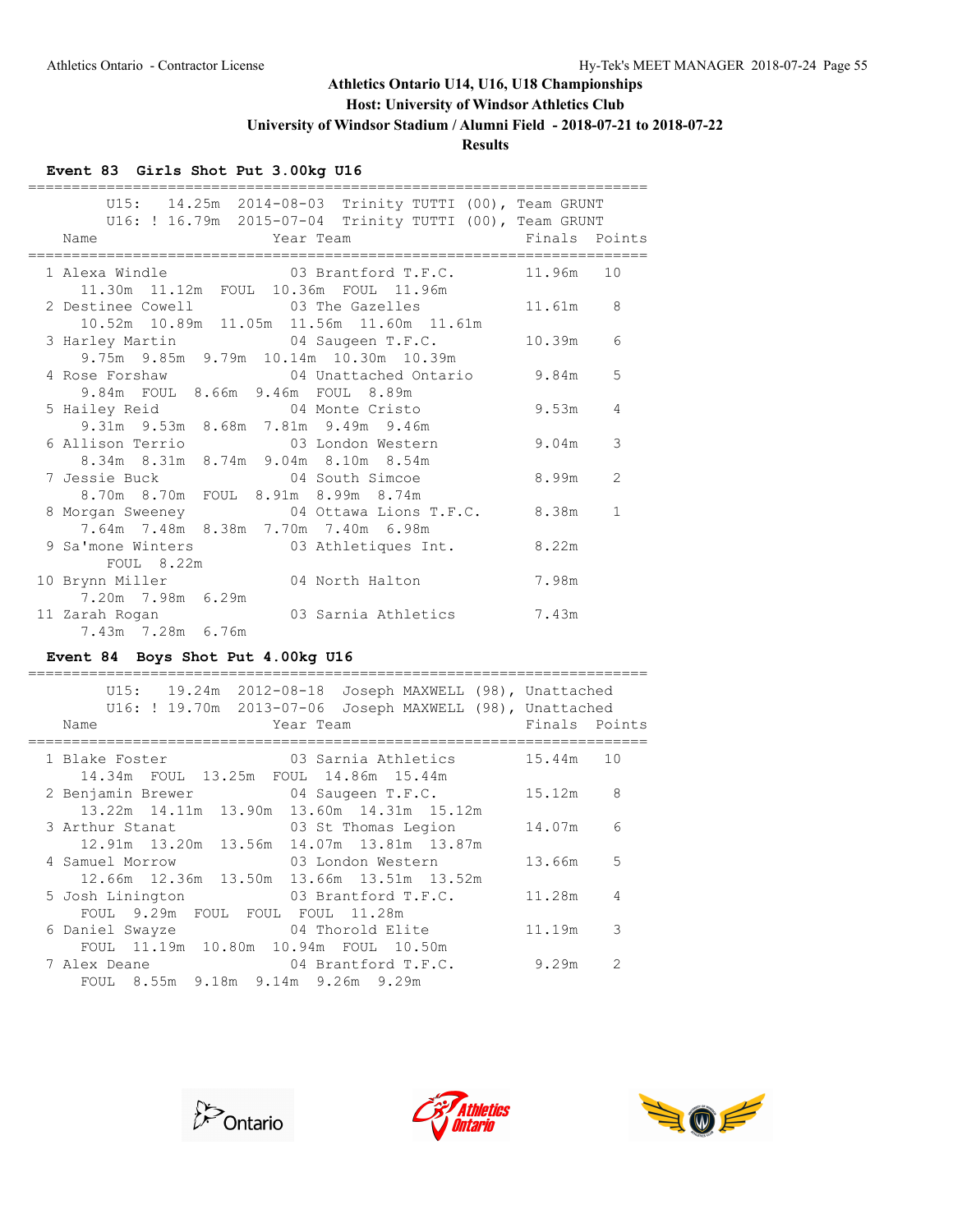## **Host: University of Windsor Athletics Club**

**University of Windsor Stadium / Alumni Field - 2018-07-21 to 2018-07-22**

## **Results**

## **Event 85 Girls Shot Put 3.00kg U18**

| Year Team<br>Name                                                                         | U17: 16.79m 2015-07-04 Trinity TUTTI (00), Team GRUNT<br>U18: ! 16.79m 2015-07-04 Trinity TUTTI (00), Team Grunt | Finals Points |              |
|-------------------------------------------------------------------------------------------|------------------------------------------------------------------------------------------------------------------|---------------|--------------|
| 1 Audrey O'Connor 13.58m                                                                  | 13.20m  13.10m  12.75m  12.29m  13.58m  13.31m                                                                   |               | 10           |
| 2 Erin Sweeney 02 Ottawa Lions T.F.C. 12.88m<br>FOUL 12.09m 11.69m FOUL 11.97m 12.88m     |                                                                                                                  |               | 8            |
| 3 Omonye Osezua 02 Project Athletic 12.32m<br>11.35m 12.30m 11.72m FOUL 12.08m 12.32m     |                                                                                                                  |               | 6            |
| 4 Brianna Asiamah (01 Ottawa Lions T.F.C. J12.32m)<br>FOUL 12.32m 11.73m FOUL FOUL 11.40m |                                                                                                                  |               | 5            |
| 5 Billie Martin 02 Saugeen T.F.C.<br>11.88m 11.55m 11.97m 12.25m 12.23m 12.27m            |                                                                                                                  | 12.27m        | 4            |
| 6 Jacqueline Turner (02 Univ. Windsor AC                                                  | 11.50m  11.46m  11.85m  11.59m  FOUL  10.41m                                                                     | 11.85m        | 3            |
| 7 Kaitlyn Effenberger 02 Ottawa Lions T.F.C.                                              | 11.34m  11.58m  11.26m  9.93m  11.05m  10.94m                                                                    | 11.58m        | 2            |
| 8 Makayla Roy 02 London Western<br>10.72m 11.50m 10.66m 11.32m 10.63m 10.80m              |                                                                                                                  | 11.50m        | $\mathbf{1}$ |
| 9 Madison McLean<br>11.18m  10.87m  11.15m                                                | 01 Unattached Ontario                                                                                            | 11.18m        |              |
| 10 Kristyn Kistulinec<br>11.11m  10.48m  10.58m                                           | 02 London Western                                                                                                | 11.11m        |              |
| 11 Hanna Van Stuyvenberg<br>FOUL 10.49m 10.87m                                            | 02 Saugeen T.F.C.                                                                                                | 10.87m        |              |
| 12 Sophia Imola<br>9.41m 7.68m 8.41m                                                      | 02 Brantford T.F.C. 9.41m                                                                                        |               |              |
| 13 Ayack Deng<br>8.54m 9.20m 8.64m                                                        | 01 Univ. Windsor AC 9.20m                                                                                        |               |              |
| 14 Mackenzie Campbell<br>8.63m 8.95m 8.76m                                                | 02 Brantford T.F.C.<br>02 London Western 8.64m                                                                   | 8.95m         |              |
| 15 Amanda Veroude<br>FOUL 8.64m FOUL                                                      |                                                                                                                  |               |              |
| -- Delaney Gould<br>FOUL FOUL FOUL                                                        | 01 Sarnia Athletics FOUL                                                                                         |               |              |
| -- Alison Stephens 01 London Western<br>FOUL FOUL FOUL                                    |                                                                                                                  | FOUL          |              |

### **Event 86 Boys Shot Put 5.00kg U18**

|  |                                       |  |  |           |                    |  | U17: 19.81m 2017-07-11 Joseph MAXWELL (98), Unattached         |  |
|--|---------------------------------------|--|--|-----------|--------------------|--|----------------------------------------------------------------|--|
|  |                                       |  |  |           |                    |  | U18: ! 20.79m  2003-07-10  Kyle HELF (86), South Simcoe Duffer |  |
|  | Name                                  |  |  | Year Team |                    |  | Finals Points                                                  |  |
|  |                                       |  |  |           |                    |  |                                                                |  |
|  | 1 Zachary Deir                        |  |  |           | 01 Kingston T.F.C. |  | 16.38m 10                                                      |  |
|  | 15.17m FOUL 14.54m 14.68m 16.38m FOUL |  |  |           |                    |  |                                                                |  |
|  | 2 Jordan Gluck                        |  |  |           | 02 York Univ. TC   |  | 15.59m 8                                                       |  |
|  | 15.59m 15.09m FOUL FOUL FOUL 14.81m   |  |  |           |                    |  |                                                                |  |
|  |                                       |  |  |           |                    |  |                                                                |  |





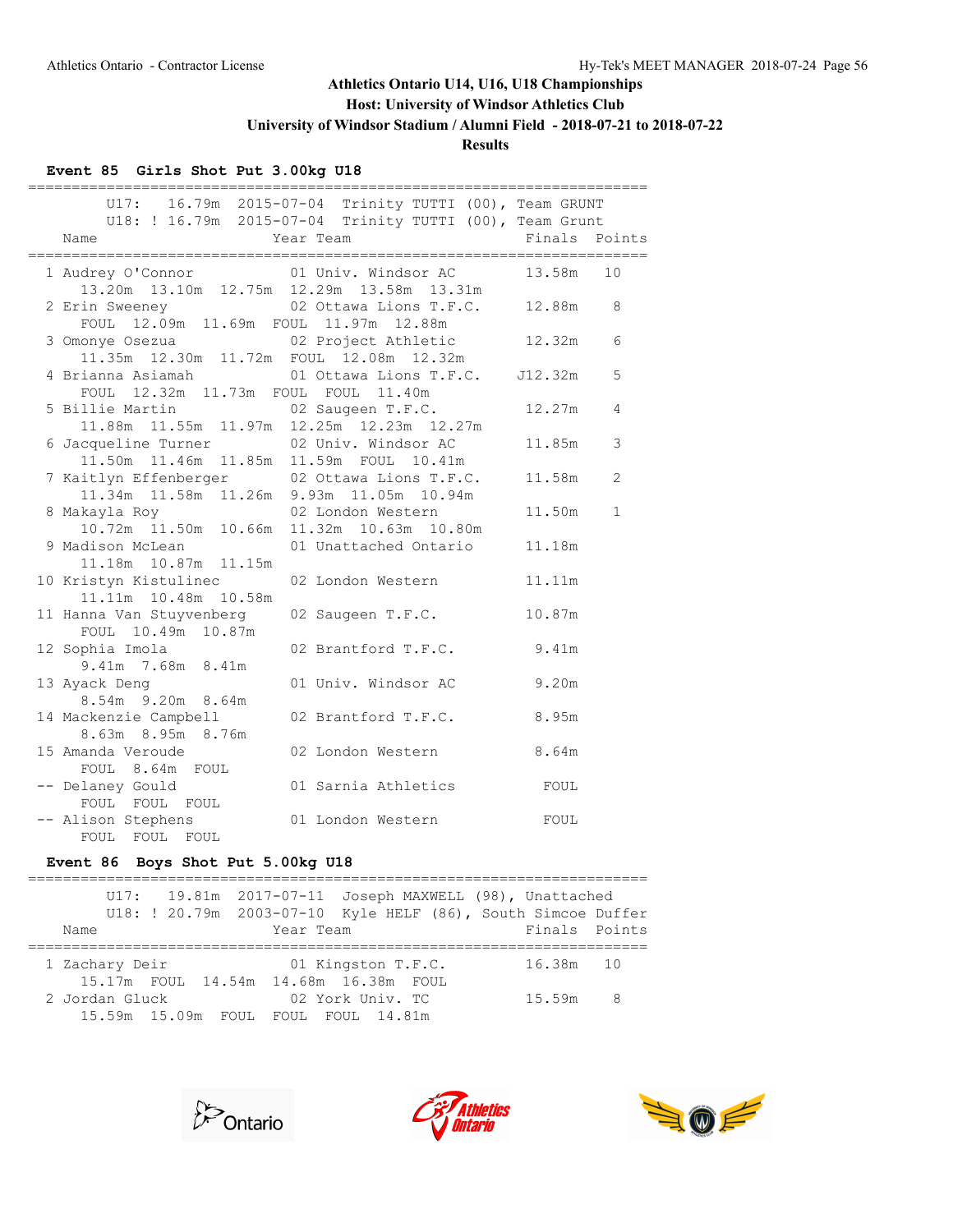## **Host: University of Windsor Athletics Club**

**University of Windsor Stadium / Alumni Field - 2018-07-21 to 2018-07-22**

### **Results**

## **....Event 86 Boys Shot Put 5.00kg U18**

| 3 Ryan Jacklin <a> 02 Saugeen T.F.C.</a>                                      |                        | 15.39m | 6              |
|-------------------------------------------------------------------------------|------------------------|--------|----------------|
| 14.94m FOUL 15.39m FOUL FOUL FOUL                                             |                        |        |                |
| 4 Callan Saldutto                                                             | 02 Brantford T.F.C.    | 14.81m | 5              |
| 13.39m  14.37m  FOUL  14.11m  FOUL  14.81m                                    |                        |        |                |
| 5 Jeremy Elliott                                                              | 02 Saugeen T.F.C.      | 14.79m | $\overline{4}$ |
| 14.56m 14.79m FOUL FOUL FOUL FOUL                                             |                        |        |                |
| 6 Brandon Ovington 6 01 Ottawa Lions T.F.C.                                   |                        | 14.76m | 3              |
| FOUL 14.71m 14.76m FOUL FOUL FOUL                                             |                        |        |                |
| 7 Daniel Johnson 01 The Gazelles<br>14.22m 14.25m 14.21m 14.43m FOUL 13.60m   |                        | 14.43m | $\overline{2}$ |
|                                                                               |                        |        |                |
| 8 Jared Parkin 02 St Thomas Legion<br>13.12m 13.04m 13.55m 14.13m FOUL 13.85m |                        | 14.13m | $\mathbf{1}$   |
|                                                                               |                        |        |                |
| 9 Roger Li (2008) 02 Univ. Windsor AC<br>12.51m  12.90m  12.36m               |                        | 12.90m |                |
|                                                                               |                        |        |                |
| 10 Ryan Garrett<br>12.67m   12.19m<br>FOUL                                    | 02 London Western      | 12.67m |                |
| 11 Nathan Tarantola                                                           | 02 Univ. Windsor AC    | 11.79m |                |
| 10.61m  11.79m  FOUL                                                          |                        |        |                |
| 12 Sean Yang                                                                  | 02 Univ. Windsor AC    | 11.77m |                |
| 11.77m FOUL FOUL                                                              |                        |        |                |
| 13 Max Laur                                                                   | 02 Sarnia Athletics    | 11.16m |                |
| 9.77m FOUL 11.16m                                                             |                        |        |                |
| 14 Logan Stackpole                                                            | 02 Ottawa Lions T.F.C. | 11.05m |                |
| 11.05m 10.63m 10.95m                                                          |                        |        |                |
| 15 Christian Panhuis                                                          | 01 London Western      | 11.00m |                |
| FOUL 11.00m FOUL                                                              |                        |        |                |
| 16 Keegan Zavits                                                              | 02 London Western      | 10.49m |                |
| 9.55m 9.94m 10.49m                                                            |                        |        |                |
| 17 Josh Zimmer                                                                | 02 Stratford Sabre     | 10.03m |                |
| 10.03m 9.51m 9.41m                                                            |                        |        |                |
| 18 Denzel Bolinger                                                            | 02 Sundown Athletic    | 9.77m  |                |
| 8.44m 9.61m 9.77m                                                             |                        |        |                |
| -- Juan Pablo Medina                                                          | 02 York Univ. TC       | FOUL   |                |
| FOUL FOUL FOUL                                                                |                        |        |                |
| -- Matthew Boyce                                                              | 01 Sarnia Athletics    | FOUL   |                |
| FOUL FOUL FOUL                                                                |                        |        |                |

### **Event 87 Girls Discus Throw 0.75kg U14**

|                                              | U13: 24.42m 2014-08-02 Madura MURALEETHARAN(02), United Ta<br>U14: ! 39.43m  2012-08-04  Grace TENNANT (99), Team GRUNT |               |    |
|----------------------------------------------|-------------------------------------------------------------------------------------------------------------------------|---------------|----|
| Name                                         | Year Team                                                                                                               | Finals Points |    |
|                                              |                                                                                                                         |               |    |
| 1 Sophia Saldutto                            | 05 Brantford T.F.C.                                                                                                     | 29.55m        | 10 |
| 24.56m 29.55m 29.54m 24.58m FOUL FOUL        |                                                                                                                         |               |    |
| 2 Lexi Stanat                                | 06 St Thomas Legion                                                                                                     | 28.71m        | -8 |
| 17.67m 24.96m 28.71m 27.58m 26.97m FOUL      |                                                                                                                         |               |    |
| 3 Michelle Van Stuyvenberg 05 Saugeen T.F.C. |                                                                                                                         | 25.44m        | 6  |
| 22.82m 23.67m FOUL 24.32m FOUL 25.44m        |                                                                                                                         |               |    |





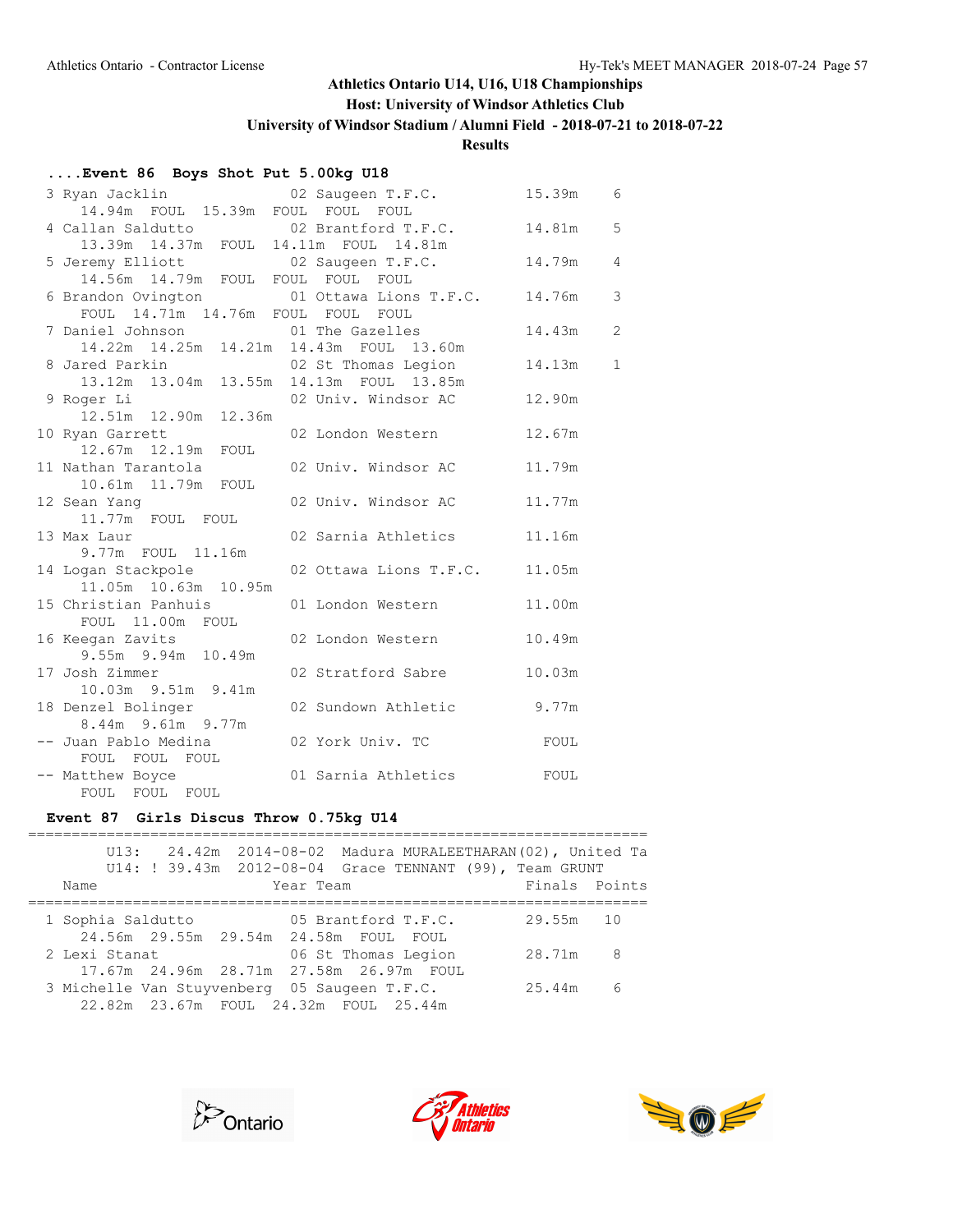## **Host: University of Windsor Athletics Club**

**University of Windsor Stadium / Alumni Field - 2018-07-21 to 2018-07-22**

### **Results**

## **....Event 87 Girls Discus Throw 0.75kg U14**

| 4 Grace Wheeler |  |                                     | 05 Saugeen T.F.C. | 20.41m | - 5 |
|-----------------|--|-------------------------------------|-------------------|--------|-----|
|                 |  | 20.30m FOUL FOUL FOUL 14.27m 20.41m |                   |        |     |

#### **Event 88 Boys Discus Throw 0.75kg U14**

| 38.03m 2014-08-02 Callan SALDUTTO (02), Niagara Regio<br>U14: ! 47.18m 2015-07-19 Callan SALDUTTO (02), Niagara Regio<br>Finals Points |
|----------------------------------------------------------------------------------------------------------------------------------------|
|                                                                                                                                        |
| 33.66m 10                                                                                                                              |
|                                                                                                                                        |
| 30.68m<br>- 8                                                                                                                          |
|                                                                                                                                        |
| - 6<br>19.60m                                                                                                                          |
|                                                                                                                                        |

## **Event 89 Girls Discus Throw 1.00kg U16**

| U15: 40.91m 2013-06-23 Grace TENNANT (99), Team GRUNT     |               |               |
|-----------------------------------------------------------|---------------|---------------|
| U16: ! 46.07m  2015-07-18  Trinity TUTTI (00), Team GRUNT |               |               |
| Year Team<br>Name                                         | Finals Points |               |
| 03 Brantford T.F.C.<br>1 Alexa Windle                     | 38.03m 10     |               |
| 33.91m 33.77m 38.03m 35.99m 35.05m 34.66m                 |               |               |
|                                                           | 29.05m        | 8             |
| FOUL 25.27m 26.88m 29.05m 25.72m 27.00m                   |               |               |
| 3 Harley Martin 64 Saugeen T.F.C.                         | 27.91m        | 6             |
| 25.92m  22.25m  25.87m  23.11m  27.91m  FOUL              |               |               |
| 04 Unattached Ontario<br>4 Rose Forshaw                   | 27.88m        | 5             |
| 22.74m 27.88m 25.17m 25.03m FOUL 27.66m                   |               |               |
| 03 Sarnia Athletics<br>5 Zarah Rogan                      | 27.47m        | 4             |
| 27.47m 26.12m FOUL 23.61m FOUL FOUL                       |               |               |
| 6 Sophia Costa                       03 Windsor Legion    | 22.11m        | 3             |
| 18.47m 17.75m 19.88m 22.11m 21.30m 21.64m                 |               |               |
| 7 Brynn Miller<br>04 North Halton                         | 18.98m        | $\mathcal{L}$ |
| 18.98m 17.82m FOUL 14.17m 14.51m FOUL                     |               |               |
|                                                           | 18.54m        | $\mathbf{1}$  |
| 18.54m 16.76m FOUL 17.38m                                 |               |               |

### **Event 90 Boys Discus Throw 1.00kg U16**

|                 |  | U15: 50.93m 2011-08-07 Austin ARMSTRONG (97), Niagara Regi |               |     |
|-----------------|--|------------------------------------------------------------|---------------|-----|
|                 |  | U16: ! 63.22m  2013-08-10  Joseph MAXWELL (98), Unattached |               |     |
| Name            |  | Year Team                                                  | Finals Points |     |
|                 |  |                                                            |               |     |
| 1 Arthur Stanat |  | 03 St Thomas Legion                                        | 46.38m 10     |     |
|                 |  | 41.36m FOUL 44.39m FOUL 41.93m 46.38m                      |               |     |
| 2 Blake Foster  |  | 03 Sarnia Athletics                                        | 42.08m        | - 8 |
|                 |  | FOUL 37.58m FOUL 35.95m 42.08m 40.69m                      |               |     |





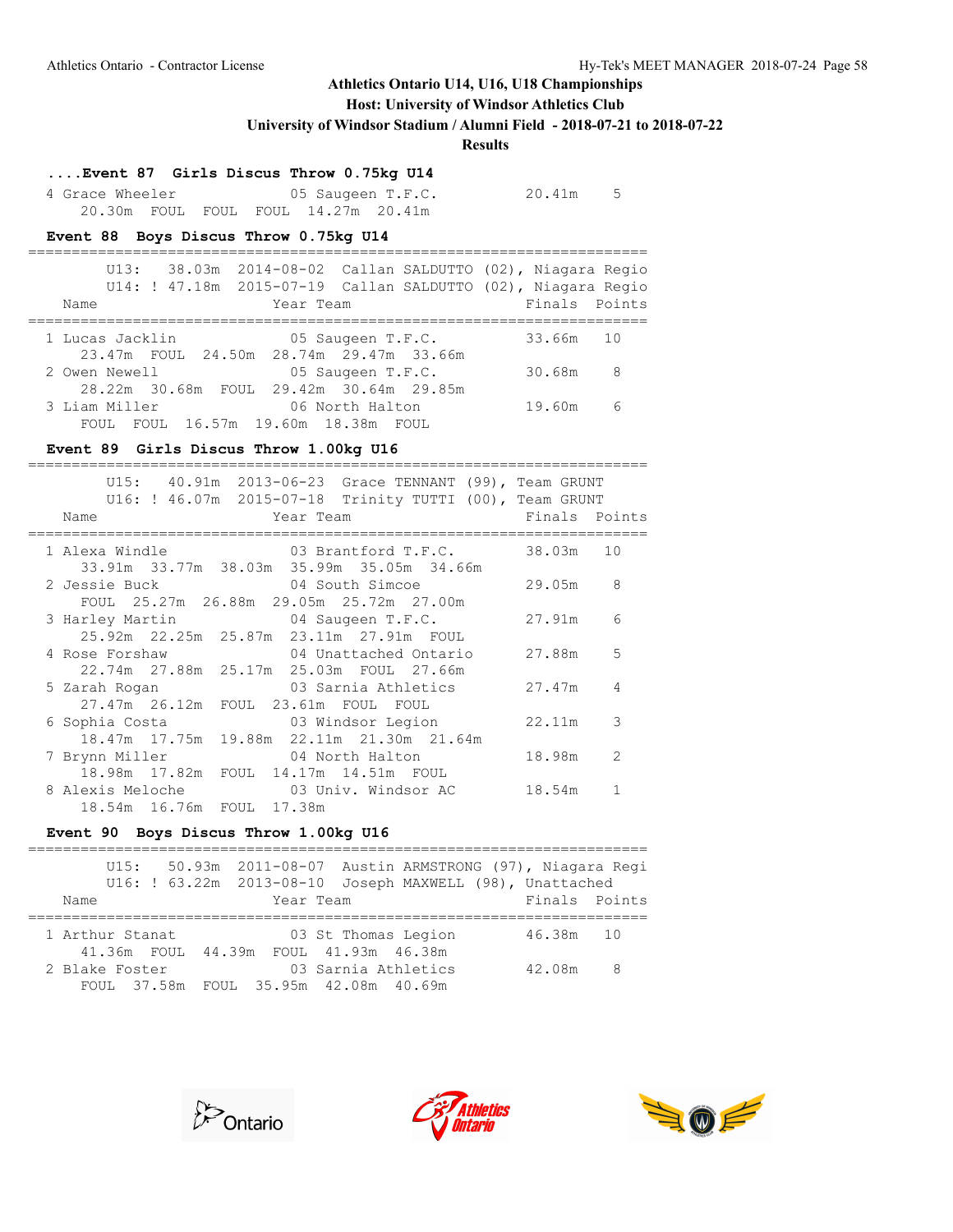## **Host: University of Windsor Athletics Club**

**University of Windsor Stadium / Alumni Field - 2018-07-21 to 2018-07-22**

### **Results**

## **....Event 90 Boys Discus Throw 1.00kg U16**

| 3 Daniel Swayze      | 04 Thorold Elite                        | 36.22m | 6             |
|----------------------|-----------------------------------------|--------|---------------|
|                      | 28.26m 31.87m FOUL 33.77m 34.88m 36.22m |        |               |
| 4 Daniel Andric      | 03 Hamilton Olympic                     | 34.80m | 5             |
| 32.19m 33.48m 33.73m | 34.80m FOUL<br>FOUL                     |        |               |
| 5 Tristan McDougall  | 04 Niagara Olympic                      | 32.03m | 4             |
| 32.03m 29.32m 30.34m | FOUL 31.38m 30.65m                      |        |               |
| 6 Josh Linington     | 03 Brantford T.F.C.                     | 30.33m | 3             |
| 24.10m 28.72m 29.17m | FOUL 27.37m 30.33m                      |        |               |
| 7 Samuel Morrow      | 03 London Western                       | 29.72m | $\mathcal{L}$ |
| 24.40m 29.72m 27.51m | 29.58m 27.94m 25.70m                    |        |               |
| 8 Alex Deane         | 04 Brantford T.F.C.                     | 27.87m |               |
| 21.98m 21.94m 24.56m | 23.26m 27.87m FOUL                      |        |               |
| -- Sebastian Greer   | 04 Etobicoke T.F.C.                     | FOUL   |               |
| FOUL<br>FOUL<br>FOUL |                                         |        |               |
| -- Benjamin Brewer   | 04 Saugeen T.F.C.                       | FOUL   |               |
| FOUL<br>FOUL<br>FOUL |                                         |        |               |

### **Event 91 Girls Discus Throw 1.00kg U18**

=======================================================================

|                                                                                                | U17: 47.14m 1980-05-11 Liz POLYAK (64), Brantford TFC   |                          |
|------------------------------------------------------------------------------------------------|---------------------------------------------------------|--------------------------|
|                                                                                                | U18: ! 47.14m 1980-05-11 Liz POLYAK (64), Brantford TFC | Finals Points            |
| Name                                                                                           | Year Team                                               |                          |
| 1 Alison Stephens 01 London Western 39.45m<br>FOUL 32.72m 36.97m 37.73m 39.45m 37.63m          |                                                         | 10                       |
| 2 Audrey O'Connor 01 Univ. Windsor AC 34.82m<br>31.07m  28.11m  29.84m  FOUL  33.24m  34.82m   |                                                         | 8                        |
| 3 Hanna Van Stuyvenberg 02 Saugeen T.F.C.<br>FOUL 27.41m 33.36m 34.14m 33.29m 29.87m           |                                                         | 34.14m<br>6              |
| 4 Mackenzie Wilson (01 Univ. Windsor AC<br>FOUL 27.54m FOUL 29.77m 29.89m FOUL                 |                                                         | 5<br>29.89m              |
| 5 Hailey Gibbons 62 Ottawa Lions T.F.C.<br>FOUL 24.50m 25.86m 27.88m 29.41m 28.19m             |                                                         | 29.41m<br>4              |
| 6 Erin Sweeney 62 Ottawa Lions T.F.C.<br>23.69m 29.18m 26.85m 24.55m 29.13m 28.85m             |                                                         | 3<br>29.18m              |
| 7 Billie Martin 02 Saugeen T.F.C.<br>23.64m 25.96m 26.31m 28.28m 26.63m 26.11m                 |                                                         | $\overline{2}$<br>28.28m |
| 8 Kristyn Kistulinec         02 London Western<br>19.58m  22.88m  25.10m  25.11m  FOUL  22.96m |                                                         | 25.11m<br>$\mathbf{1}$   |
| 9 Delaney Gould 61 Sarnia Athletics<br>FOUL 24.81m FOUL                                        |                                                         | 24.81m                   |
| 10 Sophia Imola<br>22.21m 24.53m 14.30m                                                        | 02 Brantford T.F.C.                                     | 24.53m                   |
| 11 Omonye Osezua<br>FOUL 24.08m 24.44m                                                         | 02 Project Athletic                                     | 24.44m                   |
| 12 Jacqueline Turner (02 Univ. Windsor AC<br>23.00m  23.23m  FOUL                              |                                                         | 23.23m                   |
| 13 Ilysha Lock 01 South Simcoe<br>19.09m  18.92m  23.00m                                       |                                                         | 23.00m                   |





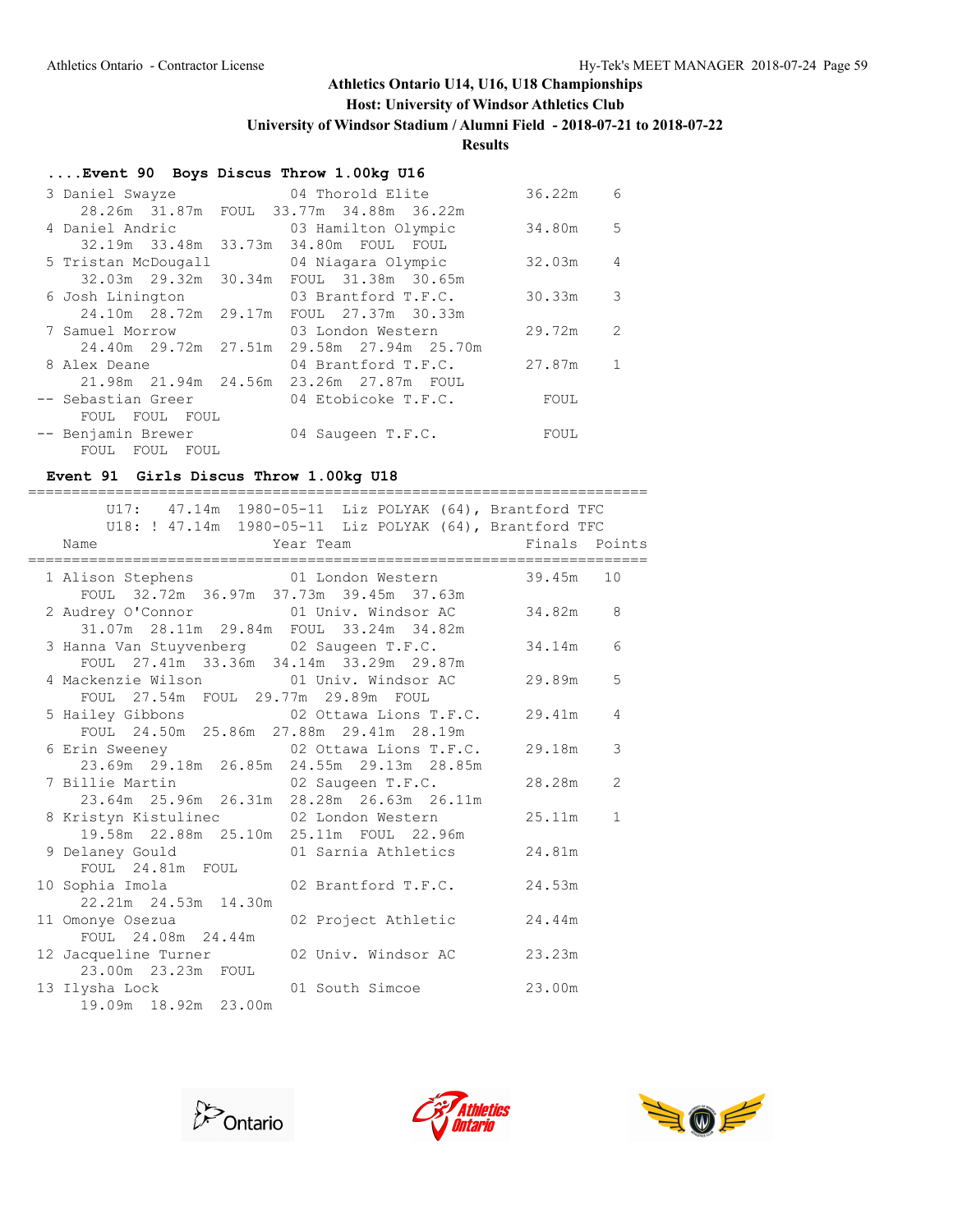## **Host: University of Windsor Athletics Club**

**University of Windsor Stadium / Alumni Field - 2018-07-21 to 2018-07-22**

**Results**

## **....Event 91 Girls Discus Throw 1.00kg U18**

| 14 Jenna Fleming     | 01 Unattached Ontario  | 20.66m |
|----------------------|------------------------|--------|
| 20.56m 20.66m FOUL   |                        |        |
| 15 Brianna Asiamah   | 01 Ottawa Lions T.F.C. | 18.69m |
| FOUL FOUL 18.69m     |                        |        |
| 16 Kristina Tchoumak | 01 Etobicoke T.F.C.    | 16.66m |
| 16.66m 14.33m FOUL   |                        |        |

### **Event 92 Boys Discus Throw 1.50kg U18**

|                                                                               | ==========                                                                                                                            |                        |  |
|-------------------------------------------------------------------------------|---------------------------------------------------------------------------------------------------------------------------------------|------------------------|--|
| Name                                                                          | U17: 55.52m 2009-07-08 Jordan YOUNG (93), London Western T<br>U18: ! 63.65m 2014-07-11 Noah ROLPH (97), St Thomas Legion<br>Year Team | Finals<br>Points       |  |
| 1 Ryan Jacklin                                                                | 02 Saugeen T.F.C.<br>FOUL 49.40m 47.57m 46.72m FOUL 48.66m                                                                            | 49.40m<br>10           |  |
| 2 Zachary Deir                                                                | 01 Kingston T.F.C. 48.54m<br>44.80m  48.54m  47.31m  43.01m  46.11m  FOUL                                                             | 8                      |  |
| 3 Matthew Boyce<br>43.24m 46.60m 46.81m FOUL 47.96m 46.58m                    | 01 Sarnia Athletics                                                                                                                   | 47.96m<br>6            |  |
| 4 Brandon Ovington<br>41.63m 46.19m FOUL FOUL FOUL FOUL                       | 01 Ottawa Lions T.F.C. 46.19m                                                                                                         | 5                      |  |
| 5 Jeremy Elliott<br>FOUL 43.50m 44.61m 41.91m 46.16m 42.11m                   | 02 Saugeen T.F.C.                                                                                                                     | 46.16m<br>4            |  |
| 6 Callan Saldutto<br>45.62m FOUL 40.08m FOUL FOUL FOUL                        | 02 Brantford T.F.C.                                                                                                                   | 45.62m<br>3            |  |
| 7 Jared Parkin 02 St Thomas Legion<br>36.78m 39.06m 38.00m FOUL 38.37m 39.76m | 02 St Thomas Legion                                                                                                                   | 39.76m<br>2            |  |
| 8 Sean Yang                                                                   | 02 Univ. Windsor AC<br>36.71m 39.27m 38.13m 38.92m FOUL 35.71m                                                                        | $\mathbf{1}$<br>39.27m |  |
| 9 Ethan Robinson<br>36.73m 37.27m 38.91m                                      | 02 Windsor Legion                                                                                                                     | 38.91m                 |  |
| 10 Daniel Johnson<br>36.29m 38.74m FOUL                                       | 01 The Gazelles                                                                                                                       | 38.74m                 |  |
| 11 Christian Panhuis<br>37.32m FOUL 36.47m                                    | 01 London Western                                                                                                                     | 37.32m                 |  |
| 12 Jordan Lewis<br>FOUL 36.95m 33.14m                                         | 01 Project Athletic                                                                                                                   | 36.95m                 |  |
| 13 Jordan Gluck<br>FOUL FOUL 36.08m                                           | 02 York Univ. TC                                                                                                                      | 36.08m                 |  |
| 14 Ryan Garrett<br>34.39m 36.02m FOUL                                         | 02 London Western                                                                                                                     | 36.02m                 |  |
| 15 Max Laur<br>30.30m FOUL 33.31m                                             | 02 Sarnia Athletics                                                                                                                   | 33.31m                 |  |
| 16 Logan Stackpole<br>FOUL 30.69m FOUL                                        | 02 Ottawa Lions T.F.C.                                                                                                                | 30.69m                 |  |
| 17 Roger Li<br>FOUL 30.14m FOUL                                               | 02 Univ. Windsor AC                                                                                                                   | 30.14m                 |  |
| 18 Keegan Zavits<br>29.71m 25.20m 27.20m                                      | 02 London Western                                                                                                                     | 29.71m                 |  |





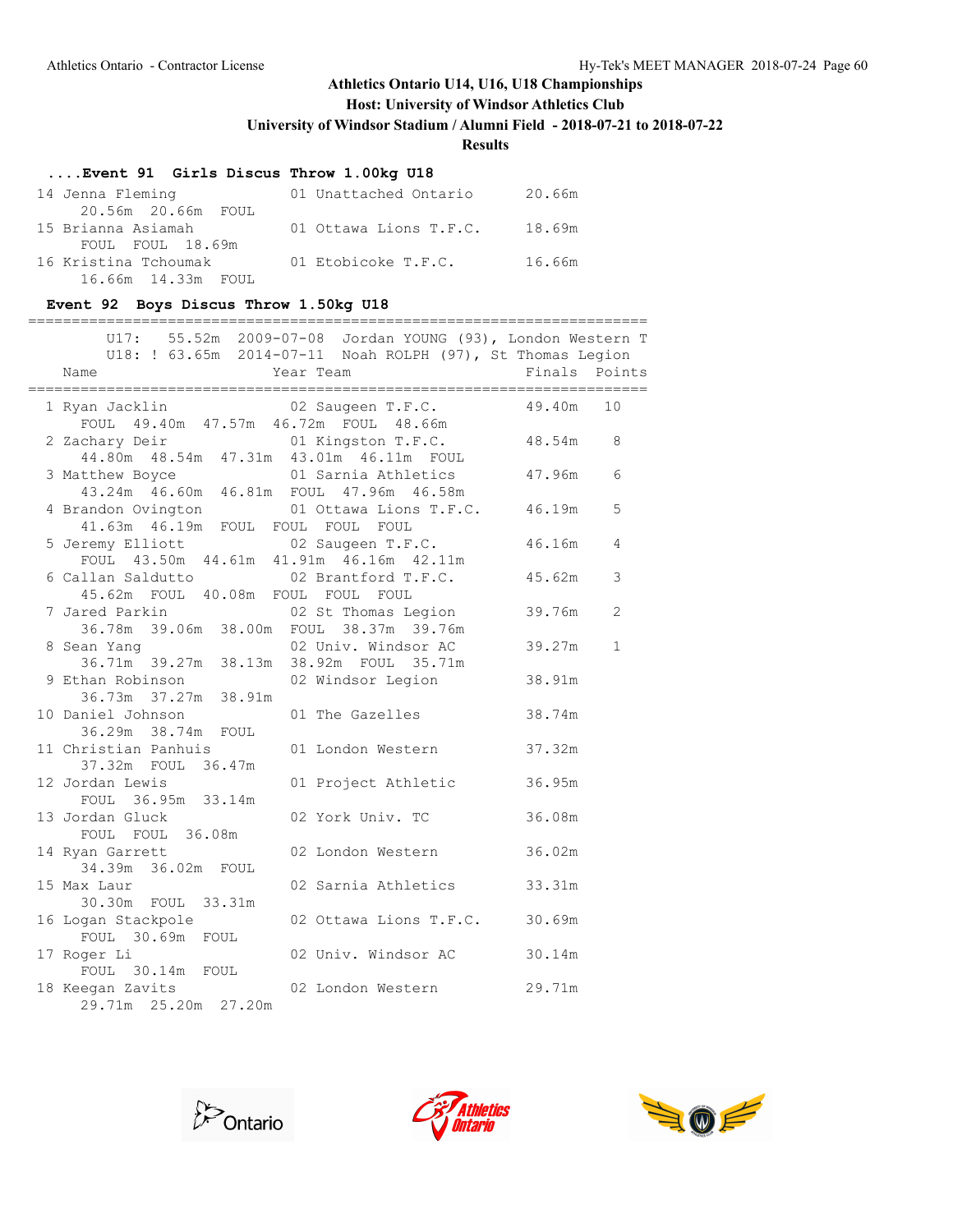## **Host: University of Windsor Athletics Club**

**University of Windsor Stadium / Alumni Field - 2018-07-21 to 2018-07-22**

### **Results**

### **....Event 92 Boys Discus Throw 1.50kg U18**

| 19 Nathan D'Costa    | 02 Thorold Elite   | 27.92m |
|----------------------|--------------------|--------|
| 27.78m FOUL 27.92m   |                    |        |
| 20 Brodie Gibson     | 02 Niagara Olympic | 27.45m |
| 24.61m 26.35m 27.45m |                    |        |
| 21 Josh Zimmer       | 02 Stratford Sabre | 26.66m |
| 24.95m 26.66m FOUL   |                    |        |

### **Event 93 Girls Hammer Throw 3.00kg U16**

| U15: 41.54m 2014-08-03 Trinity TUTTI (00), Team GRUNT<br>U16: ! 53.64m  2015-07-04  Trinity TUTTI (00), Team GRUNT<br>Year Team<br>Name | Finals Points |     |
|-----------------------------------------------------------------------------------------------------------------------------------------|---------------|-----|
|                                                                                                                                         |               |     |
| 1 Alexa Windle<br>03 Brantford T.F.C.<br>42.42m 45.35m 43.32m<br>41.87m  42.79m  43.22m                                                 | 45.35m 10     |     |
| 2 Michelle Van Stuyvenberg<br>05 Saugeen T.F.C.                                                                                         | 44.23m        | - 8 |
| 39.86m 41.59m 40.59m 38.89m FOUL 44.23m                                                                                                 |               |     |
| 3 Jessie Buck<br>04 South Simcoe                                                                                                        | 35.54m        | 6   |
| FOUL 34.97m FOUL FOUL 35.54m<br>FOUL.                                                                                                   |               |     |
| 4 Harley Martin<br>04 Saugeen T.F.C.                                                                                                    | 27.61m        | - 5 |
| FOUL 27.61m FOUL 24.87m FOUL FOUL                                                                                                       |               |     |
| 5 Sophia Saldutto<br>05 Brantford T.F.C.                                                                                                | 22.83m        |     |
| FOUL FOUL 22.83m 20.93m FOUL FOUL                                                                                                       |               |     |

#### **Event 94 Boys Hammer Throw 4.00kg U16**

| 52.84m  2017-08-02  Josh LININGTON (03), Brantford TFC<br>U15:<br>U16: ! 59.87m 2008-07-20 Kevin BOWMAN (93), Saugeen TFC |               |    |
|---------------------------------------------------------------------------------------------------------------------------|---------------|----|
| Year Team<br>Name                                                                                                         | Finals Points |    |
|                                                                                                                           |               |    |
| 03 Brantford T.F.C.<br>1 Josh Linington                                                                                   | 53.68m        | 10 |
| 53.68m FOUL FOUL FOUL FOUL<br>FOUL                                                                                        |               |    |
| 03 St Thomas Legion<br>2 Arthur Stanat                                                                                    | 43.52m        | 8  |
| 39.63m 37.04m FOUL 42.50m 43.52m 42.09m                                                                                   |               |    |
| 3 Daniel Andric<br>03 Hamilton Olympic                                                                                    | 37.50m        | 6  |
| FOUL 29.78m 37.50m 36.32m FOUL 35.98m                                                                                     |               |    |
| 4 Samuel Morrow<br>03 London Western                                                                                      | 30.50m        | 5  |
| FOUL 26.33m FOUL 30.50m<br>FOUL 28.72m                                                                                    |               |    |

#### **Event 95 Girls Hammer Throw 3.00kg U18**

|                     | U17: 53.64m 2015-07-04 Trinity TUTTI (00), Team Grunt     |                     |  |               |  |
|---------------------|-----------------------------------------------------------|---------------------|--|---------------|--|
|                     | U18: ! 53.64m  2014-07-04  Trinity TUTTI (00), Team Grunt |                     |  |               |  |
| Name                | Year Team                                                 |                     |  | Finals Points |  |
|                     |                                                           |                     |  |               |  |
| 1 Billie Martin     |                                                           | 02 Saugeen T.F.C.   |  | $55.25m!$ 10  |  |
|                     | 54.87m 51.65m FOUL 52.57m FOUL 55.25m                     |                     |  |               |  |
| 2 Kristina Tchoumak |                                                           | 01 Etobicoke T.F.C. |  | 54.67m! 8     |  |
|                     | 52.56m 52.47m 54.67m FOUL FOUL 53.44m                     |                     |  |               |  |





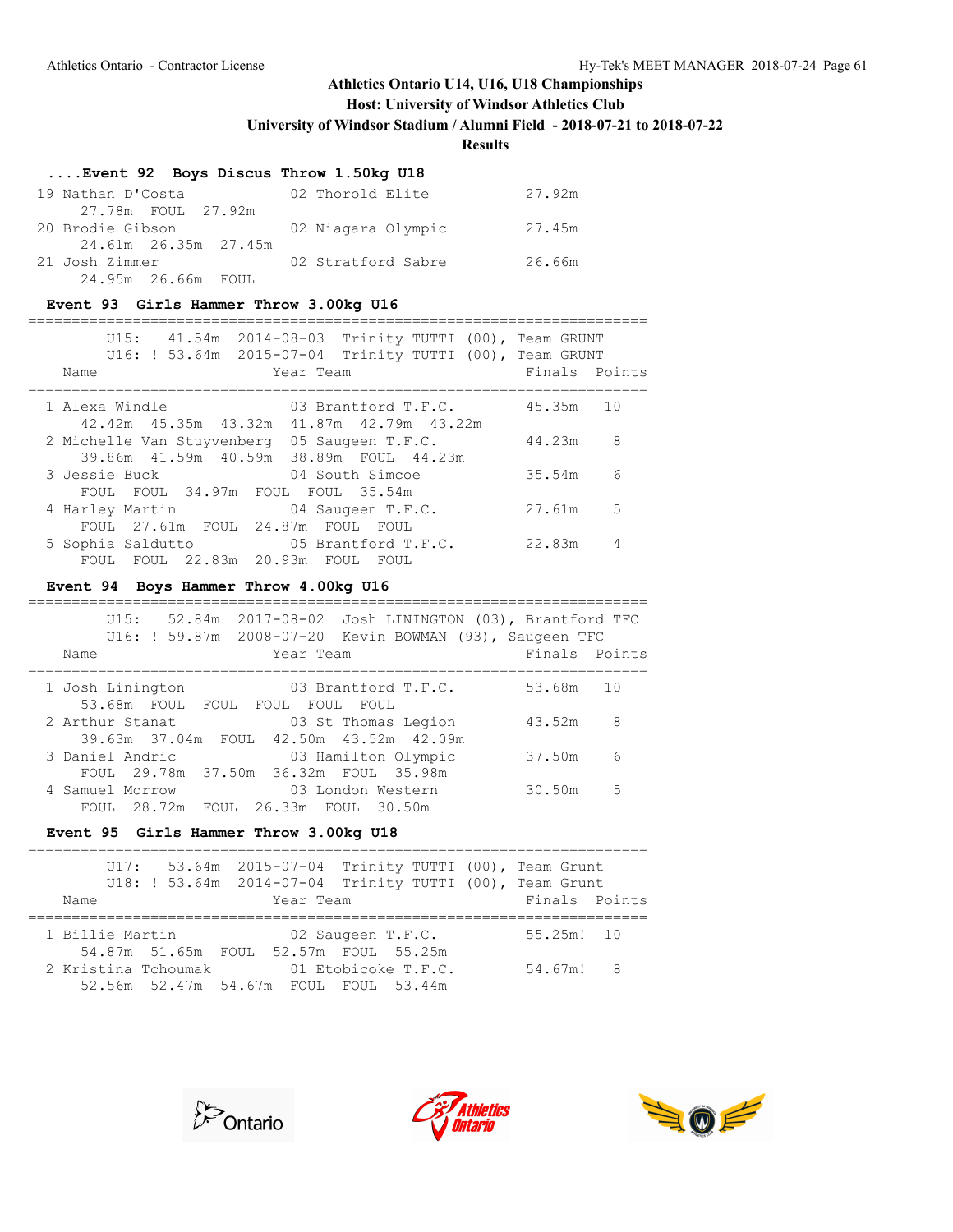## **Host: University of Windsor Athletics Club**

**University of Windsor Stadium / Alumni Field - 2018-07-21 to 2018-07-22**

**Results**

## **....Event 95 Girls Hammer Throw 3.00kg U18**

|                  | 3 Mackenzie Wilson             01 Univ. Windsor AC | 51.67m | 6                        |
|------------------|----------------------------------------------------|--------|--------------------------|
|                  | FOUL 51.67m FOUL 44.51m FOUL 46.45m                |        |                          |
|                  | 4 Alison Stephens 01 London Western                | 43.38m | .5                       |
|                  | 43.38m FOUL FOUL 41.85m FOUL 43.30m                |        |                          |
|                  | 5 Hanna Van Stuyvenberg 02 Saugeen T.F.C.          | 41.01m | 4                        |
|                  | FOUL 40.83m 41.01m 37.04m FOUL FOUL                |        |                          |
|                  | 6 Kristyn Kistulinec 02 London Western             | 37.91m | $\overline{\phantom{a}}$ |
|                  | 35.89m 37.91m FOUL 35.95m FOUL FOUL                |        |                          |
|                  | 7 Sophia Imola 62 Brantford T.F.C.                 | 36.55m | 2                        |
|                  | 36.55m FOUL FOUL FOUL FOUL FOUL                    |        |                          |
|                  | 8 Hailey Gibbons 02 Ottawa Lions T.F.C.            | 36.17m |                          |
|                  | 32.57m 33.34m 35.21m FOUL FOUL 36.17m              |        |                          |
|                  | 9 Amanda Veroude 602 London Western                | 23.20m |                          |
| FOUL 23.20m FOUL |                                                    |        |                          |

#### **Event 96 Boys Hammer Throw 5.00kg U18** =======================================================================

| U17: 62.50m 2009-08-08 Kevin BOWMAN (93), Saugeen<br>U18: ! 63.65m 2014-07-11 Noah ROLPH (97), St Thomas Legion      |           |              |
|----------------------------------------------------------------------------------------------------------------------|-----------|--------------|
| Year Team The Finals Points<br>Name                                                                                  |           |              |
| 1 Ryan Jacklin 62 Saugeen T.F.C.                                                                                     | 56.26m 10 |              |
| 55.61m 55.03m FOUL 55.35m 56.25m 56.26m<br>2 Jeremy Elliott 02 Saugeen T.F.C.<br>50.07m FOUL FOUL 49.26m 47.72m FOUL | 50.07m 8  |              |
| 3 Zachary Deir (1) 01 Kingston T.F.C.<br>FOUL FOUL 40.10m 40.74m FOUL 48.05m                                         | 48.05m    | 6            |
| 4 Matthew Boyce 61 Sarnia Athletics                                                                                  | 41.58m    | 5            |
| 41.58m FOUL 40.17m FOUL FOUL FOUL<br>02 London Western<br>5 Ryan Garrett                                             | 41.55m    | 4            |
| 33.09m 35.00m FOUL 35.25m 41.55m FOUL<br>6 Callan Saldutto                 02 Brantford T.F.C.                       | 41.23m    | 3            |
| 38.32m 34.26m 39.77m FOUL 41.23m FOUL<br>7 Jordan Lewis 61 Project Athletic                                          | 39.33m    | 2            |
| FOUL 38.69m FOUL 31.45m 39.33m FOUL<br>8 Max Laur 102 Sarnia Athletics                                               | 31.70m    | $\mathbf{1}$ |
| 23.65m FOUL 31.70m FOUL 30.26m 29.77m<br>9 Christian Panhuis 61 London Western                                       | 26.48m    |              |
| 25.83m  26.48m  FOUL<br>02 Univ. Windsor AC<br>10 Roger Li                                                           | 25.31m    |              |
| 25.31m 23.35m 21.81m<br>-- Jared Parkin<br>02 St Thomas Legion FOUL<br>FOUL FOUL FOUL                                |           |              |





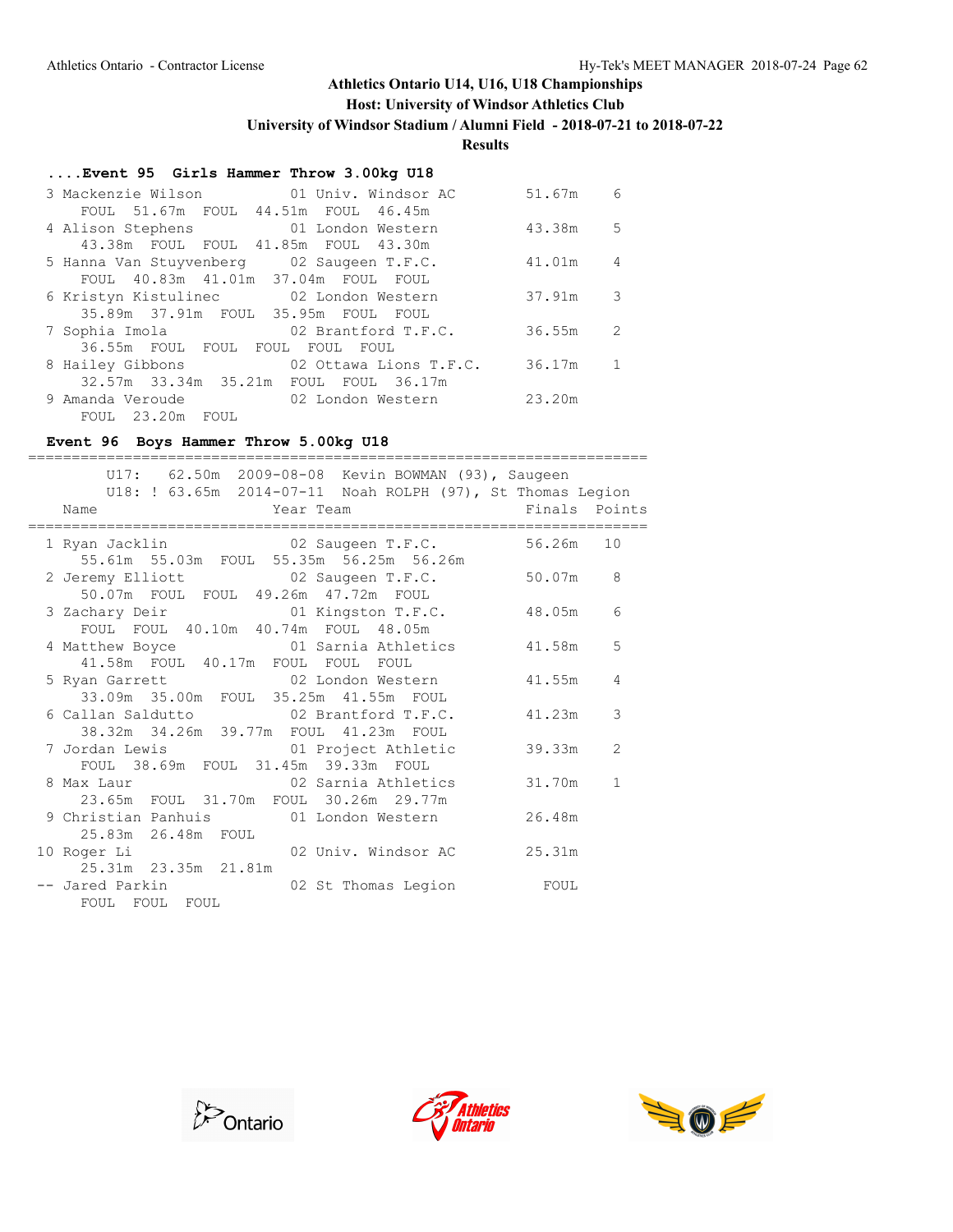**Host: University of Windsor Athletics Club**

**University of Windsor Stadium / Alumni Field - 2018-07-21 to 2018-07-22**

### **Results**

## **Event 97 Girls Javelin Throw 400g U14**

| 25.44m 2013-07-27 Emma McDougall (01), Niagara Region<br>U13:<br>U14: ! 33.61m 2007-07-20 Brooke ROWLAND (94), Orangeville TF |               |    |
|-------------------------------------------------------------------------------------------------------------------------------|---------------|----|
| Year Team<br>Name                                                                                                             | Finals Points |    |
| 05 Brantford T.F.C.<br>1 Sophia Saldutto                                                                                      | 26.45m        | 10 |
| 26.45m 21.31m FOUL 24.83m 25.03m FOUL                                                                                         |               |    |
| 06 St Thomas Legion<br>2 Lexi Stanat                                                                                          | 20.42m        | 8  |
| 20.02m 16.32m 14.63m 20.42m FOUL FOUL                                                                                         |               |    |
| 3 Michelle Van Stuyvenberg 05 Saugeen T.F.C.                                                                                  | 18.98m        | 6  |
| 17.79m 18.98m 14.65m 13.79m 15.12m 18.87m                                                                                     |               |    |
| 05 Boost Athletics<br>4 Nyla Cuffy                                                                                            | 18.11m        | 5  |
| FOUL 18.11m 16.57m 14.96m 14.70m 14.13m                                                                                       |               |    |

### **Event 98 Boys Javelin Throw 400g U14**

|                 |                                     |                                         | U13: 35.54m 2011-07-23 Mathieu PLAMONDON (99), Timmins-Por   |  |
|-----------------|-------------------------------------|-----------------------------------------|--------------------------------------------------------------|--|
|                 |                                     |                                         | U14: ! 42.23m 2004-08-01 Taylor CORNEY (91), Brockville Leqi |  |
| Name            | Year Team                           |                                         | Finals Points                                                |  |
|                 |                                     |                                         |                                                              |  |
| 1 Lucas Jacklin |                                     | 05 Saugeen T.F.C.                       | 41.03m 10                                                    |  |
|                 |                                     | 41.03m 38.42m 39.72m 38.94m FOUL 40.41m |                                                              |  |
| 2 Owen Newell   |                                     | 05 Saugeen T.F.C.                       | 33.87m 8                                                     |  |
|                 | 33.87m PASS FOUL 27.96m 28.20m FOUL |                                         |                                                              |  |

### **Event 99 Girls Javelin Throw 500g U16**

| U15: 40.60m 2013-07-27 Grace TENNANT (99), Team GRUNT                                                       |          |   |
|-------------------------------------------------------------------------------------------------------------|----------|---|
| Year Team <b>Finals</b> Points<br>Name                                                                      |          |   |
| 1 Destinee Cowell 03 The Gazelles 30.53m 10<br>FOUL FOUL 30.53m FOUL 26.70m FOUL                            |          |   |
| 2 Shai Cuffy 3 800st Athletics<br>FOUL FOUL 22.02m 26.89m 24.01m 29.30m                                     | 29.30m 8 |   |
| 3 Harley Martin 64 Saugeen T.F.C. 28.49m<br>28.49m FOUL FOUL FOUL FOUL FOUL                                 |          | 6 |
| 4 Jessie Buck 194 South Simcoe<br>26.22m  24.69m  FOUL  26.69m  24.96m  27.33m                              | 27.33m   | 5 |
| 5 Rose Forshaw               04 Unattached Ontario       26.92m<br>21.84m  23.75m  26.92m  FOUL  FOUL  FOUL |          | 4 |
| 6 Emily Van Hooft 63 Sarnia Athletics<br>21.55m FOUL FOUL 25.29m 23.04m 26.89m                              | 26.89m   | 3 |
| 7 Breagha Sharpe 5 03 Athletiques Int. 23.23m<br>22.77m 22.58m 20.93m 20.25m 23.23m 23.06m                  |          | 2 |
| 8 Morgan Sweeney 64 Ottawa Lions T.F.C.<br>13.95m 16.48m 16.88m 15.43m 14.66m 15.45m                        | 16.88m   |   |
| FOUL FOUL FOUL                                                                                              |          |   |





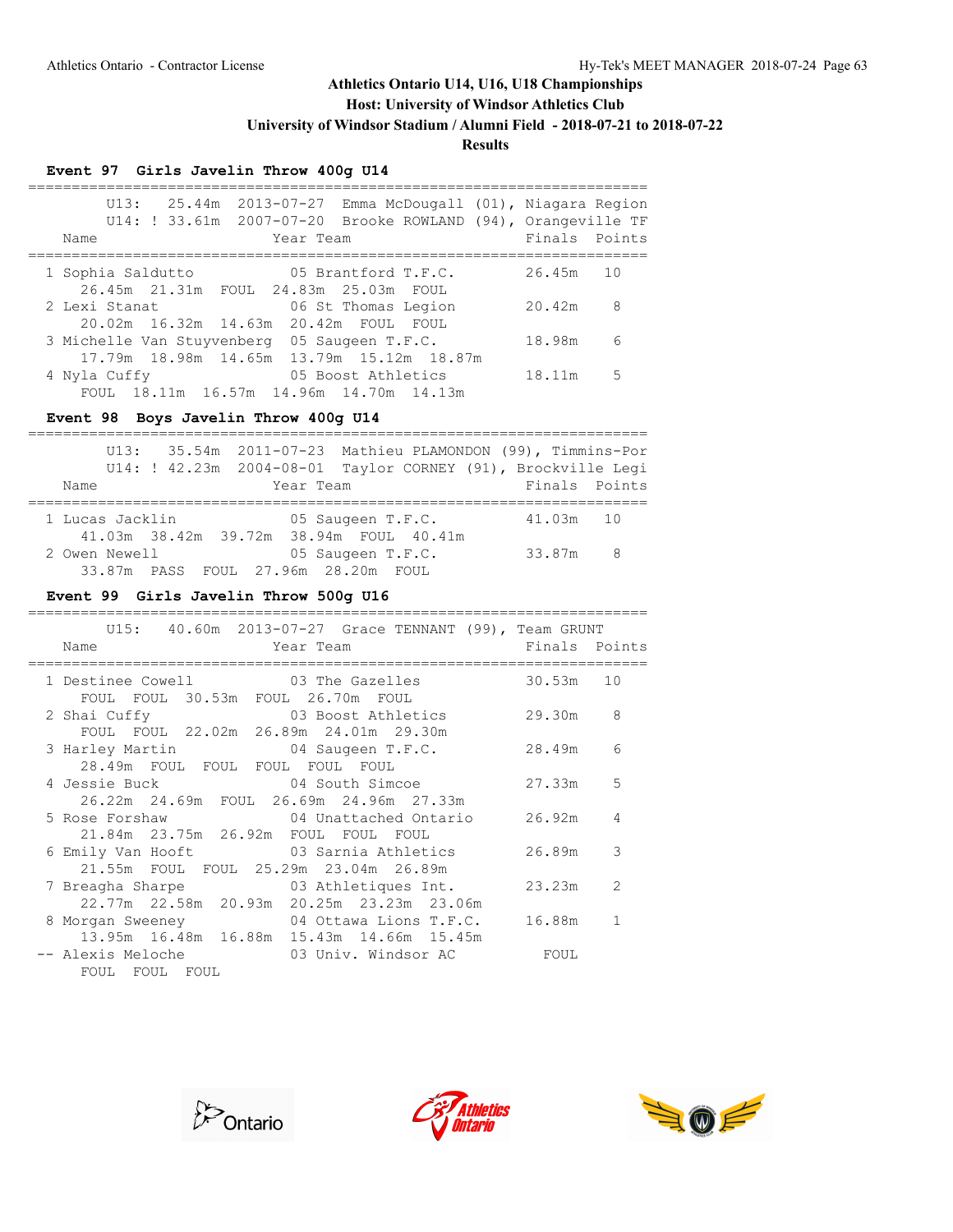## **Host: University of Windsor Athletics Club**

**University of Windsor Stadium / Alumni Field - 2018-07-21 to 2018-07-22**

## **Results**

## **Event 100 Boys Javelin Throw 600g U16**

|                                                | U15: 52.18m 2016-08-06 Ryan, JACKLIN (02), Saugeen TFC                   |        |              |
|------------------------------------------------|--------------------------------------------------------------------------|--------|--------------|
|                                                | U16: ! 58.56m  2008-08-10  Kevin BOWMAN (93), Saugeen TFC                |        |              |
| Mar Team Team Team<br>Name                     | Finals Points                                                            |        |              |
| ======================                         |                                                                          |        |              |
|                                                | 1 Bennett Woods 63 Georgian Jumps 46.55m 10                              |        |              |
| 36.25m 38.77m 41.00m FOUL FOUL 46.55m          |                                                                          |        |              |
|                                                | 2 Daniel Swayze 3 04 Thorold Elite 42.73m                                |        | 8            |
| FOUL 38.54m 37.38m 42.50m FOUL 42.73m          |                                                                          |        |              |
|                                                | 3 Denis Tzvetkov 63 Thorold Elite 40.75m                                 |        | 6            |
| 36.31m 37.17m 40.75m 39.70m 36.42m 35.47m      |                                                                          |        |              |
|                                                | 4 Jack Salem (1988) 03 Sarnia Athletics                                  | 35.59m | 5            |
| 33.98m 32.96m 31.38m 35.59m FOUL FOUL          |                                                                          |        |              |
|                                                | 5 Tristan McDougall             04 Niagara Olympic                       | 34.53m | 4            |
| 33.12m 30.78m FOUL 28.69m 33.53m 34.53m        |                                                                          |        |              |
|                                                | 6 Liam Knoll (13) 6 Georgian Jumps                                       | 31.59m | 3            |
| 31.59m  26.35m  29.31m  FOUL  FOUL  FOUL       |                                                                          |        |              |
|                                                | 7 Benjamin Brewer 04 Saugeen T.F.C.                                      | 30.97m | 2            |
| FOUL FOUL 30.97m PASS PASS PASS                |                                                                          |        |              |
|                                                | 8 Daniel Andric                     03 Hamilton Olympic           28.73m |        | $\mathbf{1}$ |
| 26.81m  26.23m  25.32m  28.04m  28.73m  25.91m |                                                                          |        |              |
|                                                |                                                                          |        |              |
|                                                | -- Joshua Van Der Laan         04 Ottawa Lions T.F.C.         FOUL       |        |              |
| FOUL FOUL FOUL                                 |                                                                          |        |              |

## **Event 101 Girls Javelin Throw 500g U18**

|                                           | U17: 47.88m 2014-08-09 Alexis BRENZIL (98), Niagara Reg. A                       |        |              |
|-------------------------------------------|----------------------------------------------------------------------------------|--------|--------------|
|                                           | U18: ! 49.77m 8-2012 Victoria SMITH (95), Windsor Legion                         |        |              |
| Name                                      | <b>Example 2</b> Year Team <b>Property</b> Points Points                         |        |              |
|                                           | 1 Jenna Fleming 61 Unattached Ontario 41.47m 10                                  |        |              |
|                                           | 41.47m 40.67m 40.41m 40.88m 40.30m 40.90m                                        |        |              |
|                                           | 2 Madison McLean 61 Unattached Ontario 40.95m                                    |        | 8            |
| 35.53m FOUL FOUL 35.34m 36.11m 40.95m     |                                                                                  |        |              |
| 3 Makayla Roy 62 London Western           |                                                                                  | 38.96m | 6            |
| 35.71m 38.96m 38.23m 36.59m 32.97m FOUL   |                                                                                  |        |              |
|                                           | 4 Taylor Powers-Luketic 02 Univ. Toronto TC                                      | 37.17m | 5            |
| 36.69m 36.29m 35.82m 36.63m 37.17m 36.58m |                                                                                  |        |              |
|                                           |                                                                                  | 36.89m | 4            |
|                                           | 5 Emma McDougall 61 Niagara Olympic<br>32.55m 36.29m 36.87m 32.80m 33.30m 36.89m |        |              |
|                                           |                                                                                  | 31.76m | 3            |
| 29.51m 31.76m 31.17m 28.47m 31.66m 31.49m | 6 Ashley Robitaille           02 Timmins Porcupin                                |        |              |
|                                           |                                                                                  | 28.87m | 2            |
|                                           | 7 Kaitlyn Effenberger       02 Ottawa Lions T.F.C.                               |        |              |
| 24.55m 26.57m 24.37m 22.44m 28.87m 21.74m |                                                                                  |        |              |
|                                           | 8 Mackenzie Campbell 02 Brantford T.F.C.                                         | 25.41m | $\mathbf{1}$ |
| 25.41m FOUL FOUL FOUL FOUL 21.50m         |                                                                                  |        |              |
| 9 Ayack Deng                              | 01 Univ. Windsor AC                                                              | 25.31m |              |
| FOUL 25.14m 25.31m                        |                                                                                  |        |              |
| 10 Ilysha Lock                            | 01 South Simcoe 21.95m                                                           |        |              |
| 21.95m 21.24m 21.55m                      |                                                                                  |        |              |





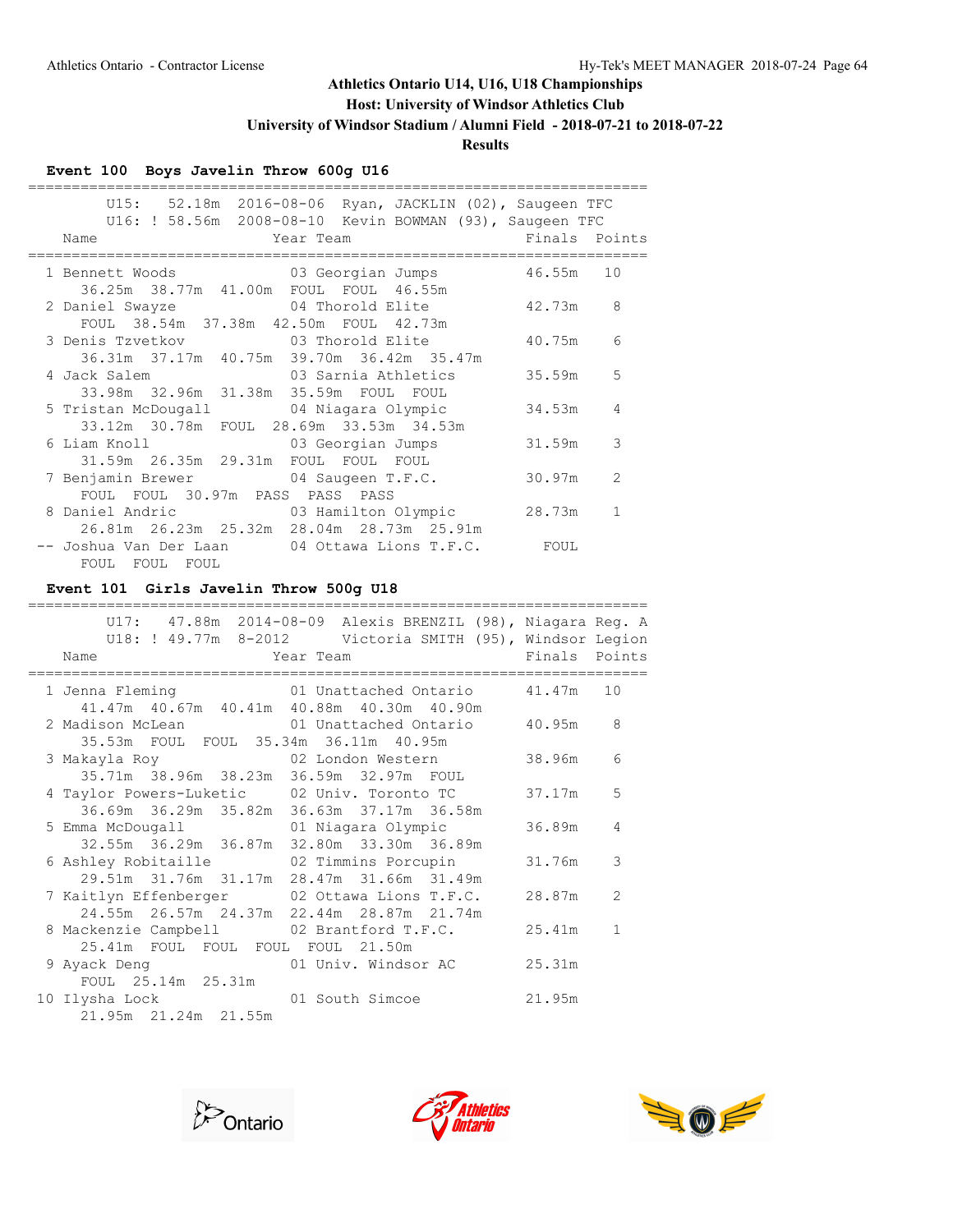**Host: University of Windsor Athletics Club**

**University of Windsor Stadium / Alumni Field - 2018-07-21 to 2018-07-22**

#### **Results**

#### **Event 102 Boys Javelin Throw 700g U18**

| Trent CORNEY (93), Brockville Legio<br>U17:<br>U18: ! 75.99m  1999-07-16  Trevor SNYDER (82), Windsor Legion |        |               |
|--------------------------------------------------------------------------------------------------------------|--------|---------------|
| Year Team<br>Name                                                                                            | Finals | Points        |
| 02 Saugeen T.F.C.<br>1 Ryan Jacklin<br>47.31m 53.09m FOUL FOUL 51.65m FOUL                                   | 53.09m | 10            |
| 02 Brantford T.F.C.<br>2 Callan Saldutto                                                                     | 50.65m | 8             |
| 50.65m  47.88m  50.06m  49.99m  FOUL  FOUL                                                                   |        |               |
| 3 Nathan D'Costa<br>02 Thorold Elite                                                                         | 50.36m | 6             |
| 39.49m 46.89m 47.36m 43.24m 50.36m 49.05m                                                                    | 45.83m | 5             |
| 4 Jeremy Elliott<br>02 Saugeen T.F.C.<br>44.81m 45.21m 44.94m FOUL 45.83m FOUL                               |        |               |
| 5 Brodie Gibson<br>02 Niagara Olympic                                                                        | 43.00m | 4             |
| 40.01m 37.53m 38.98m 43.00m 41.91m 42.18m                                                                    |        |               |
| 02 Sarnia Athletics<br>6 Max Laur                                                                            | 33.64m | 3             |
| FOUL FOUL 33.64m 31.72m<br>FOUL<br>FOUL                                                                      |        |               |
| 02 Univ. Windsor AC<br>7 Nathan Tarantola                                                                    | 32.33m | $\mathcal{L}$ |
| 32.33m 30.96m FOUL 31.12m FOUL<br>FOUL                                                                       |        |               |

#### **Event 103 Girls 4x100 Meter Relay U14**

 U14: ! 51.47 1998-07-04 OSHAWA LEGION TFC J. EVANS, T. CHARLES, S. BOODRAM, P. MAYERS Team **Finals** Points **Finals** Points ======================================================================= 1 Monte Cristo Track Club 'A' 53.64 10 1) Kristina Vincic 05 2) Amelia Dodds 05 3) Eva Amorim 05 4) Elise Sawyer 05 2 Saugeen Track & Field Club 'A' 59.55 8 1) Brooklyn Quanz 05 2) Grace Wheeler 05 3) Grace Boyce 05 4) Claire Rands 05

=======================================================================

#### **Event 105 Girls 4x100 Meter Relay U16**

==========================================================================

 U16: ! 49.64 2004-07-31 I BE FAST CLUB R. DUNCAN, C. KELLYMAN, E. McLEAN, I. BLACKMA Team Finals H# Points ========================================================================== 1 Boost Athletics Club 'A' 49.77 1 10 1) Nicole McKenzie 03 2) Shai Cuffy 03 3) Katie Johnson 03 4) Kaycee Martin 03 2 St Thomas Legion Track & Field 'A' 50.96 2 8 1) Tayah Desousa 03 2) Katherine Heard 03 3) Lily Francis 03 4) Kyra Vellinga 03 3 Laurel Creek T.F.C. 'A' 51.31 2 6 1) Punit Sandhu 03 2) Ashlynn Gilhula 03 3) Grace Manderson 03 4) Julia Hancock 04 4 Monte Cristo Track Club 'A' 52.45 1 5 1) Abygail Montague 03 2) Hailey Reid 04 3) Ella McVittie 05 4) Olivia Dodds 04





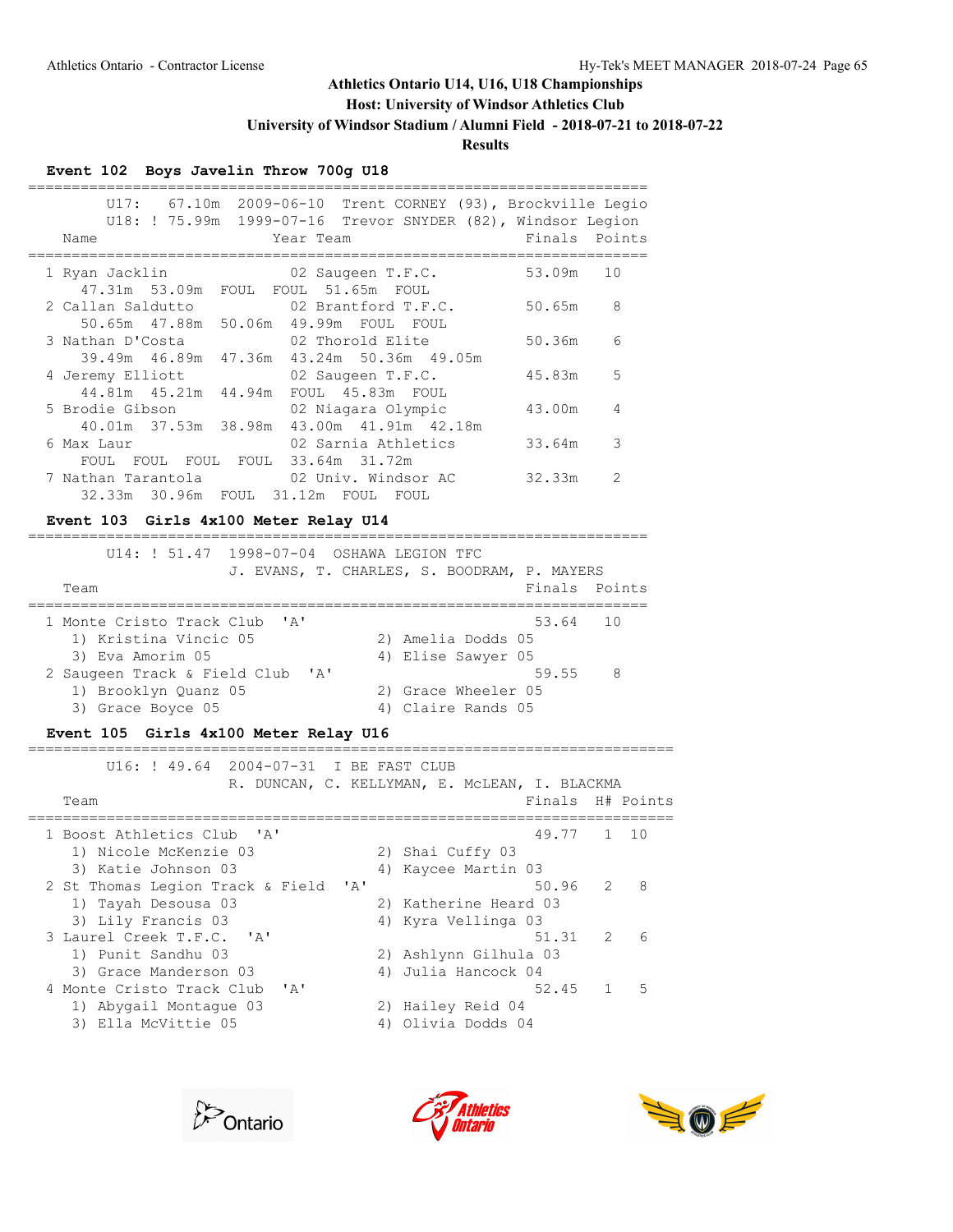## **Host: University of Windsor Athletics Club**

**University of Windsor Stadium / Alumni Field - 2018-07-21 to 2018-07-22**

#### **Results**

#### **....Event 105 Girls 4x100 Meter Relay U16**

| 5 Ottawa Lions T.F.C. 'A'                        |    | 52.67                        | 2              | 4                  |
|--------------------------------------------------|----|------------------------------|----------------|--------------------|
| 1) Eleanor Hall 04                               |    | 2) Ellie Munro 03            |                |                    |
| 3) Marisa McCutcheon 03                          |    | 4) Kathryn Manor 03          |                |                    |
| 6 Laurel Creek T.F.C. 'C'                        |    | 53.06                        | 1              | 3                  |
| 1) Makayla Toffolo 04                            |    | 2) Chanithi Bandaranayake 04 |                |                    |
| 3) Avery Hastings 04                             | 4) | Jessyka Brezina 03           |                |                    |
| 7 St Thomas Legion Track & Field<br>$\mathbf{B}$ |    | 53.67                        | $\overline{2}$ | 2                  |
| 1) Olivia Krahn 04                               |    | 2) Earen Klassen 03          |                |                    |
| 3) Kendall Nash 03                               |    | 4) Camryn Roth 04            |                |                    |
| 8 Laurel Creek T.F.C. 'B'                        |    | 54.30                        | $1 \quad$      | $\mathbf{1}$       |
| 1) Cassidy Gute 03                               |    | 2) Sumit Sandhu 03           |                |                    |
| 3) Abigail Passy 03                              |    | 4) Kiona Brown 03            |                |                    |
| 9 Ottawa Lions T.F.C. 'C'                        |    | 57.26                        | $\mathcal{L}$  |                    |
| 1) Teeshie Cunningham 05                         |    | 2) Chase Sheppard 05         |                |                    |
| 3) Maria Dimov 05                                |    | 4) Morgan Sweeney 04         |                |                    |
| 10 Ottawa Lions T.F.C. 'B'                       |    | 58.58                        | $\mathcal{L}$  |                    |
| 1) Jalena Marelic 03                             |    | 2) Sam Sharpe 04             |                |                    |
| 3) Elana Tyman 03                                |    | 4) Amy Thompson 03           |                |                    |
| -- Athletiques International 2<br>$\mathsf{A}$   |    | DO                           | 2              | 163.3 <sub>b</sub> |
| 1) Breanna Clemens 03                            |    | 2) Sa'mone Winters 03        |                |                    |
| 3) Jenna James 03                                | 4) | Kalise Tyrell 03             |                |                    |
|                                                  |    |                              |                |                    |

#### **Event 106 Boys 4x100 Meter Relay U16**

======================================================================= U16: ! 44.90 2009-07-25 LAUREL CREEK TFC CLUB M. KEBA, N. PAL JOLA, K. CALDER, M. O'DONNELL Team **Finals** Points **Properties** ======================================================================= 1 Mississauga Olympians T&F A.A. 'A' 43.48! 10 1) Jalon Rose 03 2) David Hurst Jr 03 3) Diarra James Powell-Burgess 03 4) Jadon Rose 03 2 The Speed Academy 'A' 45.29 8 1) Isaiah Gardner 03 2) Ethan Bennett 03 3) Paolo Salerno 03 4) Christopher Morales 04 3 Hamilton Olympic Club 'A' 46.14 6 1) Domenic Barresi 03 2) Lachlan Perigord 03 3) Cooper Norton 04 (4) Daniel Reader 03 4 Saugeen Track & Field Club 'A' 46.40 5 1) Mason Arps 03 2) Ryan Caughy 03 3) Cameron Renaud 03 4) Aiden Hinsperger 03 5 Border City AC 'A' 46.42 4 1) Brayden Boulanger 03 2) Jacob Grainger 03 3) Levi Johnson 03 4) Josh Bailey 03 6 Ottawa Lions T.F.C. 'A' 49.45 3 1) Aren Robinson 04 2) Xavier Carty 03 2) Aren Robinson 04 (2) 2) Xavier Carty 03<br>3) Tyler Snelson 03 (4) Cameron Porter 03



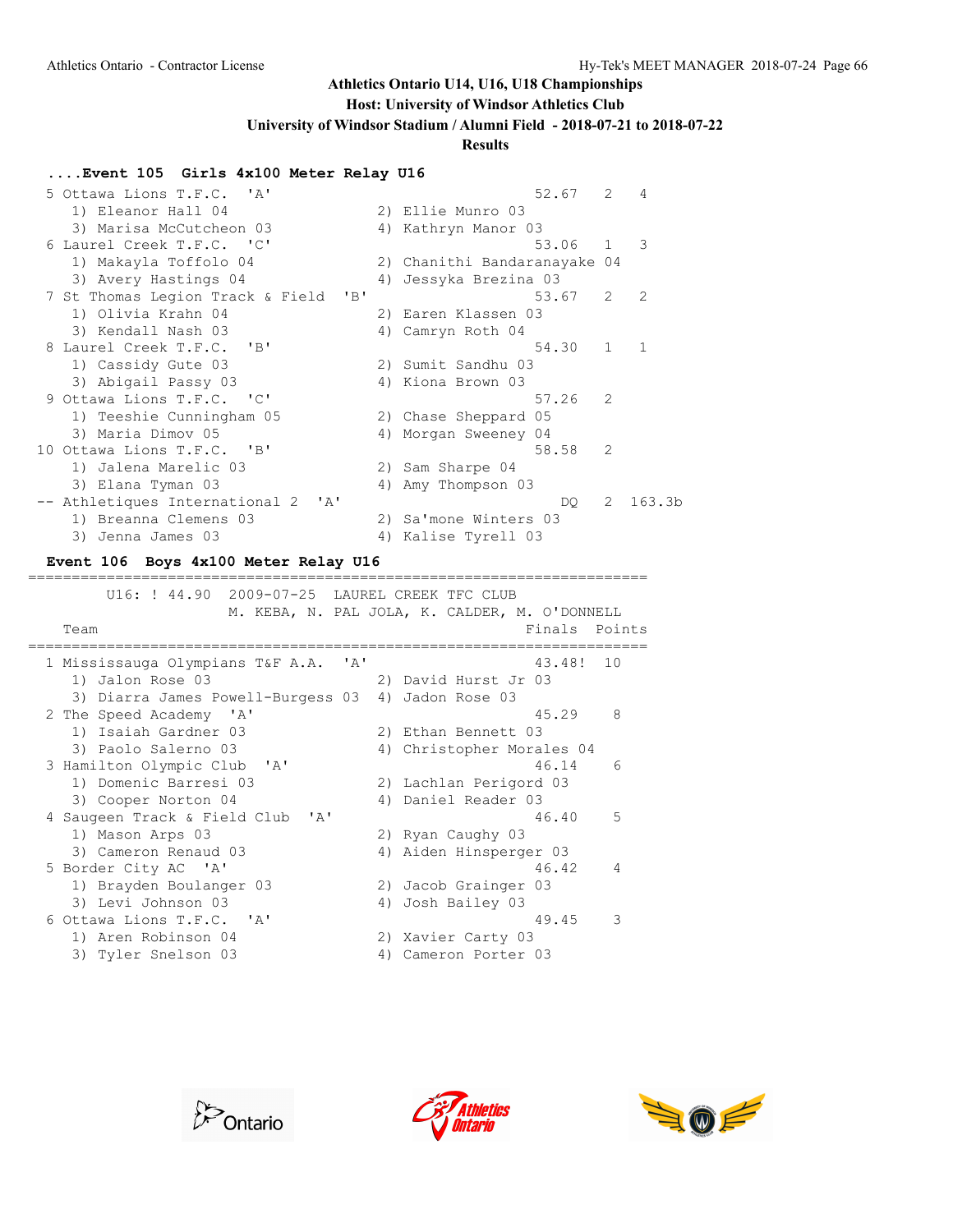### **Host: University of Windsor Athletics Club**

**University of Windsor Stadium / Alumni Field - 2018-07-21 to 2018-07-22**

**Results**

#### **Event 107 Girls 4x100 Meter Relay U18**

========================================================================== U18: ! 46.65 1977-08-08 MISSISSAUGA TFC J. WOOD, A. BAILEY, C. TOPATIGH, C. MOORE Team Finals H# Points ========================================================================== 1 The Gazelles 'A' 48.16 2 10 1) Jasmine Kidd 03 2) Janay Chapman 02 3) Kyra Maloney 02 4) Trinity Miller 03 2 The Speed Academy 'A' 48.53 2 8 1) Aliyah Logan 02 2) Anna Witherspoon 01 3) Camille Watson 01 <a>>4) Nia Grose 04 3 Border City AC 'A' 48.86 2 6 1) Krystalann Bechard 02 2) Karlie Moore 01 3) Hanna Schroeder 02 4) Breah Walls 01 4 C.A.N.I. Athletics 'A' 49.14 2 5 1) Lucy Hempstead 01 2) Jermaila Bruce 01 3) Kadiatou Wann 01 4) Kayla Vieux 01 5 University of Toronto T.C. 'A' 51.12 1 4 1) Sofia Gilbert 01 2) Mikayla Moffett 02 3) Chiara Price 02 4) Siena Sujitno 03 6 Hamilton Olympic Club 'A' 51.66 1 3 1) Nia Ebos 01 2) Sage Kraftcheck 01 3) Rachel Watson 02 4) Isabella Bauman 03 7 Brantford T.F.C. 'A' 52.02 1 2 1) Georgina Pickard 02 2) Ella Stowe 03 3) Cynthia Ma Pickard 04 4) Maia Rodrigue 02 8 Etobicoke Track & Field Club 'A' 52.80 1 1 1) Hayley Manners 01 2) Amanda Rosati 01 3) Luiza Lena 02 4) Sage Stoyka Kay 03 -- Ottawa Lions T.F.C. 'A' DON' DON' DUN CONTRACTE OF TRANSIC 2) Doyin Ogunremi 02 1) Jaden Francis 02 2) Doyin Ogunremi 02 3) Noelle Divakou 01 4) Paulina Procyk 02 -- Terminal Velocity Track Club 'A' DQ 1 170.7 1) Monaye Mitchell 01 2) Gemiah Lewis 02 3) Junia Campbell-Clarke 02 4) Shailyn Pierre\_dixon 03 **Event 108 Boys 4x100 Meter Relay U18** ========================================================================== U18: ! 41.50 1992-07-12 ETOBICOKE WEST R. BROOKES, M. DECHAUSAY, K. PENNYCO, E. FREMPONG

|                                        | IN, DINOQINDO, IT, DECHIROGRI, IN, FERRITCO, E, FINETIQNO |   |       |
|----------------------------------------|-----------------------------------------------------------|---|-------|
| Team                                   | Finals H# Points                                          |   |       |
| 1 The Speed Academy 'C'                | 42.94                                                     |   | 2, 10 |
| 1) Andre Sivakumar 01                  | 2) Jordan McKenzie 01                                     |   |       |
| 3) Cameron Reyes 01                    | 4) Myles McPherson 01                                     |   |       |
| 2 Etobicoke Track & Field Club<br>' A' | 43.79 1                                                   |   | -8    |
| 1) Joshua Owusu 01                     | 2) Erik Johnson 01                                        |   |       |
| 3) Javon Sheriff 01                    | 4) Shemar Meay 01                                         |   |       |
| 3 The Gazelles 'A'                     | 43.80                                                     | 2 | 6     |
| 1) Benjamin Jonah 03                   | 2) Tyreak Holgate 04                                      |   |       |
| 3) Cassius Smith 02                    | 4) Zion Brookes 02                                        |   |       |
|                                        |                                                           |   |       |





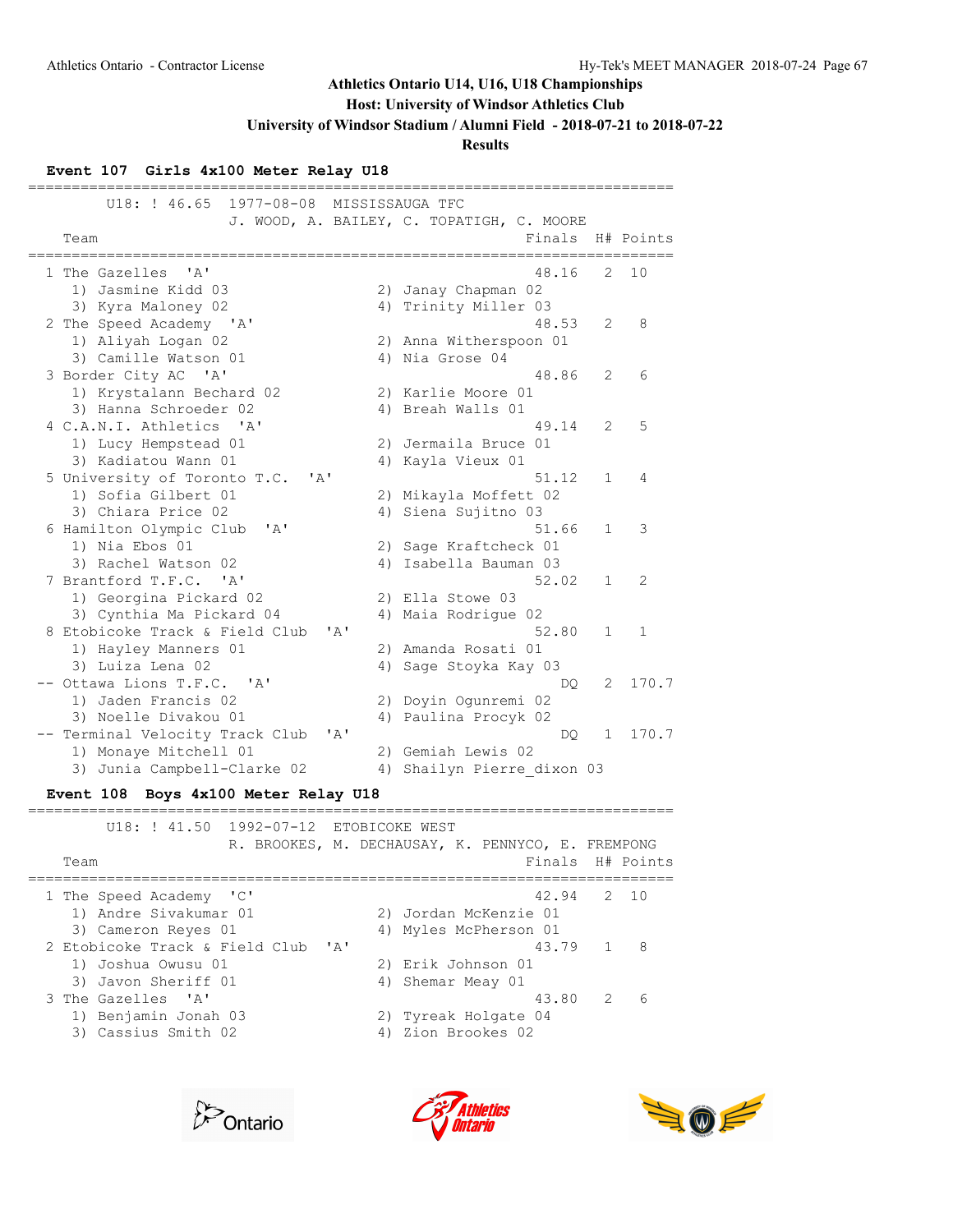### **Host: University of Windsor Athletics Club**

**University of Windsor Stadium / Alumni Field - 2018-07-21 to 2018-07-22**

#### **Results**

### **....Event 108 Boys 4x100 Meter Relay U18**

| 4 Hamilton Olympic Club<br>$\mathsf{A}$                        |    | 44.09                       | $\mathbf{1}$ | 5             |
|----------------------------------------------------------------|----|-----------------------------|--------------|---------------|
| 1) Justin Irobun 01                                            |    | 2) Kelvin Luu 02            |              |               |
| 3) Jamir Gray 01                                               |    | 4) Daunte Henriques 01      |              |               |
| 5 London Western T.F.C. 'A'                                    |    | 45.46                       | $\mathbf{1}$ | 4             |
| 1) Ryan Smith 01                                               |    | 2) Keegan Zavits 02         |              |               |
| 3) Owen McDonald 02                                            |    | 4) Christopher Caruso 02    |              |               |
| 6 Burlington Track & Field Club<br>' A'                        |    | 45.85                       | $\mathbf{1}$ | 3             |
| 1) Thomas Koster 03                                            |    | 2) Diego Beltran 02         |              |               |
| 3) Noah Farrell 01                                             |    | 4) Ethan Ryan 03            |              |               |
| 7 Ottawa Lions T.F.C. 'A'                                      |    | 46.25                       | 2            | $\mathcal{L}$ |
| 1) David Adeleye 02                                            |    | 2) Justin Thibault 01       |              |               |
| 3) Achim Mata 02                                               |    | 4) Shea McHale 01           |              |               |
| 8 University of Toronto T.C.<br>$\mathsf{I} \wedge \mathsf{I}$ |    | 47.11                       | 2            | $\mathbf{1}$  |
| 1) Richard Aduboffour 01                                       |    | 2) Spencer Gibbs 01         |              |               |
| 3) Christopher Stamadianos 02                                  | 4) | Damian Lewiecki 05          |              |               |
| The Speed Academy<br>$\mathsf{B}$                              |    | DNF                         | 2            |               |
| 1) Ethan McArthur 01                                           |    | 2) Christopher Middleton 01 |              |               |
| 3) Manasseh Etafo 01                                           | 4) | Josh Trought 01             |              |               |
| -- York University Track & Field<br>$\mathsf{A}$               |    | DO .                        | 2            | 170.7         |
| 1) Owen Chung 01                                               |    | 2) Peter Magdic 02          |              |               |
| 3) Justin Nicholson 02                                         |    | 4) Alexander Nicholson 04   |              |               |
| The Speed Academy 'A'                                          |    | DO                          | 2            | 170.7         |
| 1) Nicholas Morris 02                                          |    | 2) Ali Shatry 02            |              |               |
| 3) David McPhaden 02                                           | 4) | David Dilucia 01            |              |               |

#### **Event 109 Girls 4x400 Meter Relay U18**

======================================================================= U18: ! 3:44.8h 1977-07-09 MISSISSAUGA TFC A. BAILEY, C. MOORE, C. TOPATIGH, J. WOOD Team **Finals** Points ======================================================================= 1 The Gazelles 'A' 3:58.64 10 1) Andriana Erotocritou 03 2) Hannah Adderley Julien 03 3) Janay Chapman 02 4) Aleeya Hutchins 01 3) Janay Chapman 02 (2) Windsor Legion T.F.C. 'A' 4:02.41 (2) Aleeya Hutchins 01<br>
4:02.41 (3) Chloe Pugh 01 (3) Emma Pegg 03 (4) Payton Sabourin 01 1) Chloe Pugh 01  $\frac{1}{2}$  Fmma Pecco 03 3) Emma Pegg 03 4) Payton Sabourin 01 3 University of Toronto T.C. 'C' 4:08.01 6 1) Beatrix Maddocks 01 2) Kaylen Soriano 01 3) Madeline Hall 01 4) Antonia Knoth 02 4 Brantford T.F.C. 'A' 4:16.68 5 1) Georgina Pickard 02 2) Erika Kunej 03 3) Ella Stowe 03 4) Emily Siemens 03 5 University of Toronto T.C. 'B' 4:27.45 4 1) Sarah Abell 01 2) Sarah Clements 01 3) Callie Palmer 01 (4) Rosy Hanna 01 6 University of Toronto T.C. 'A' 4:32.68 3 1) Marie Boutin 03 2) Siobhan Webster 03 3) Carlin Bunston 04 4) Abigail McIntosh 03



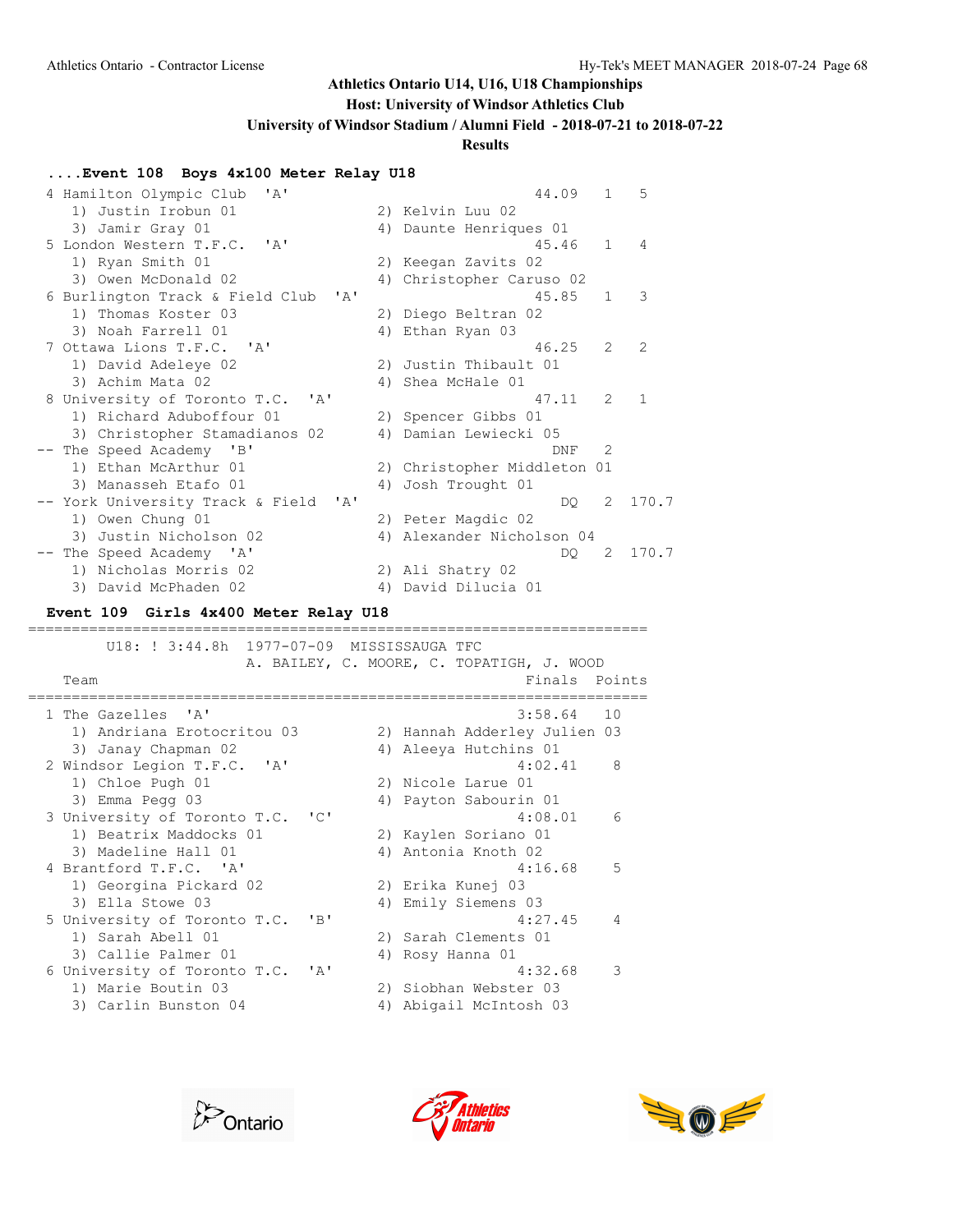## **Host: University of Windsor Athletics Club**

**University of Windsor Stadium / Alumni Field - 2018-07-21 to 2018-07-22**

# **Results**

# **Event 110 Boys 4x400 Meter Relay U18**

| 1986-07-06<br>U18: ! 3:20.6h<br>Team                                                                                 | ETOBICOKE HUSKIES-STRIDERS<br>E.WATSON, C BURNETT, M. PROUDFOOT, M. JACKSON<br>Finals<br>Points          |
|----------------------------------------------------------------------------------------------------------------------|----------------------------------------------------------------------------------------------------------|
| 1 Newmarket Huskies Track Club<br>1) Nicholas Mota 01<br>3) Aidan Jean 01                                            | 3:42.12<br>' A '<br>10<br>2) Alex Sandras 01<br>4) Dakota Goguen 02                                      |
| 2 University of Toronto T.C.<br>1) Emmett Hickey 02<br>3) Christian Barida 04                                        | 3:50.02<br>$\mathbf{A}$<br>8<br>2) Matthew Markson 02<br>4) Pau Ilerbaig 03                              |
| 3 University of Toronto T.C.<br>1) Jensen Lau 02<br>3) Max Davies 03                                                 | "B"<br>3:57.42<br>6<br>2) Liam Bauer 03<br>4) Liam O'Rourke 01                                           |
| 4 University of Toronto T.C.<br>1) Alex Warren 03<br>3) Badhasa Abbas 04                                             | $\mathsf{TC}$<br>4:06.34<br>5<br>2) Jacob Meier 02<br>4) Maxwell Cornblum 02                             |
| Event 111 Girls 4x800 Meter Relay U14                                                                                |                                                                                                          |
| U14: ! 10:19.83<br>Team                                                                                              | 2010-08-04 BROCKVILLE LEGION CLUB<br>P. MORIN, A. BRETT, B. GILMOUR, E. CARMICHAEL<br>Finals<br>Points   |
|                                                                                                                      |                                                                                                          |
| 1 Saugeen Track & Field Club<br>1) Brooklyn Quanz 05                                                                 | 10:26.86<br>' A'<br>10<br>2) Grace Wheeler 05                                                            |
| 3) Grace Boyce 05                                                                                                    | 4) Claire Rands 05                                                                                       |
| Event 113 Girls 4x800 Meter Relay U16                                                                                |                                                                                                          |
| U16: ! 9:20.55<br>2012-05-04<br>Team                                                                                 | UNIVERSITY OF TORONTO TRACK CLUB<br>G. BANHARA, E. MORGAN, J. SHUKLA, L. STAFFORD<br>Finals<br>Points    |
| 1 University of Toronto T.C. 'A'<br>1) Anna Hatcher 03<br>3) Carlin Bunston 04                                       | --------------------------------------<br>10:39.14<br>10<br>2) Siobhan Webster 03<br>4) Jennifer Wang 03 |
| Event 114 Boys 4x800 Meter Relay U16<br>._________________________________                                           |                                                                                                          |
| U16: ! 8:22.94<br>$2011 - 07 - 06$                                                                                   | LAUREL CREEK                                                                                             |
| Team                                                                                                                 | A. LEBOLD, N. BEDI, R. ALVAREZ, C. WAIND<br>Finals Points                                                |
| 1 University of Toronto T.C. 'A'<br>1) Badhasa Abbas 04                                                              | 9:02.48<br>10<br>2) Max Davies 03                                                                        |
| 3) Liam Bauer 03<br>2 Ottawa Lions T.F.C.<br>$^{\prime}$ A $^{\prime}$<br>1) Keaton McGrath 03<br>3) William Egan 03 | 4) Pau Ilerbaig 03<br>9:11.69<br>8<br>2) Cameron Porter 03<br>4) Joshua Van Der Laan 04                  |





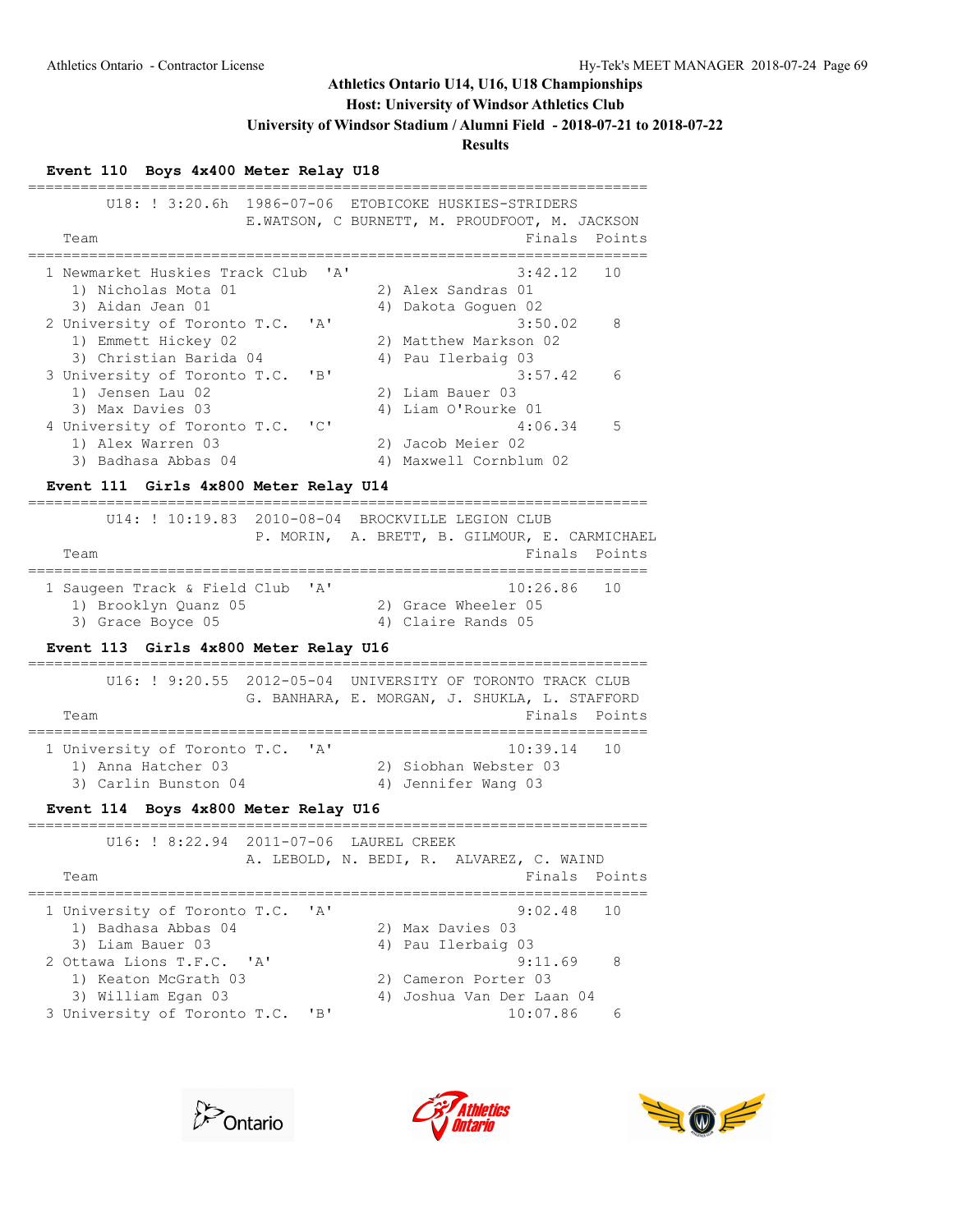### **Host: University of Windsor Athletics Club**

**University of Windsor Stadium / Alumni Field - 2018-07-21 to 2018-07-22**

**Results**

| Event 114 Boys 4x800 Meter Relay U16 |  |  |  |  |  |  |
|--------------------------------------|--|--|--|--|--|--|
|--------------------------------------|--|--|--|--|--|--|

| 1) Seif Nassar 03  | 2) Alex Warren 03  |  |
|--------------------|--------------------|--|
| 3) James Boland 04 | 4) Johnny McRae 03 |  |

#### **Event 115 Girls 4x800 Meter Relay U18**

| U18: ! 9:06.39 2009-07-26 NEWMARKET HUSKIES    | K STEWART, B. CALLAGHAN, N. HAWT, C. GLENN |
|------------------------------------------------|--------------------------------------------|
| Team                                           | Finals Points                              |
| 1 Newmarket Huskies Track Club<br>$\mathbf{A}$ | 9:26.97<br>10                              |
| 1) Abby Ylipahkala 03                          | 2) Cassidy Phillips 01                     |
| 3) Cameron Ormond 01                           | 4) Eliza Jane Boston 02                    |
| 2 Saugeen Track & Field Club<br>' A'           | 9:49.75<br>8                               |
| 1) Samara Quanz 02                             | 2) Ana Morariu 03                          |
| 3) Brooke Jez 02                               | 4) Emily Bryce 03                          |
| 3 University of Toronto T.C.<br>$\mathsf{A}$   | 10:11.20<br>6                              |
| 1) Antonia Knoth 02                            | 2) Madeline Hall 01                        |
| 3) Sarah Clements 01                           | 4) Julia Boutin 02                         |
| 4 University of Toronto T.C. 'B'               | 10:18.75<br>.5                             |
| 1) Alexandra Colville-Reeves 01                | 2) Rosy Hanna 01                           |
| 3) Abigail McIntosh 03                         | 4) Callie Palmer 01                        |
| 5 Timmins Porcupine T.F.C. 'A'                 | 10:51.99<br>$\overline{4}$                 |
| 1) Morgan Rickard 05                           | 2) Alexi Dupuis 04                         |
| 3) Ashley Robitaille 02                        | 4) Maxine Dupuis 01                        |
| 6 Ottawa Lions T.F.C. 'A'                      | 11:09.11<br>3                              |
| 1) Elana Tyman 03                              | 2) Isabelle Honegger 04                    |
| 3) Amy Thompson 03                             | Lia Ferguson 02<br>4)                      |

#### **Event 116 Boys 4x800 Meter Relay U18**

======================================================================= U18: ! 7:47.21 1988-06-09 EXCEL TC G. HOOD, A. BURNSIDE, J. BUNSTON, M. BELBECK Team **Finals** Points ======================================================================= 1 Newmarket Huskies Track Club 'A' 8:10.24 10 1) Maurice Graenert 01 2) Alex Sandras 01 3) Dakota Goguen 02 4) Nicholas Mota 01 2 Ottawa Lions T.F.C. 'A' 8:52.54 8 1) Yared Tereke 02 2) Jackson Roy 02 3) Carter Demars 02 (4) Joe Fast 02 3 University of Toronto T.C. 'B' 9:05.79 6 1) Matthew Markson 02 2) Liam O'Rourke 01 3) Tomas Carter Duran 02 (4) Jacob Meier 02





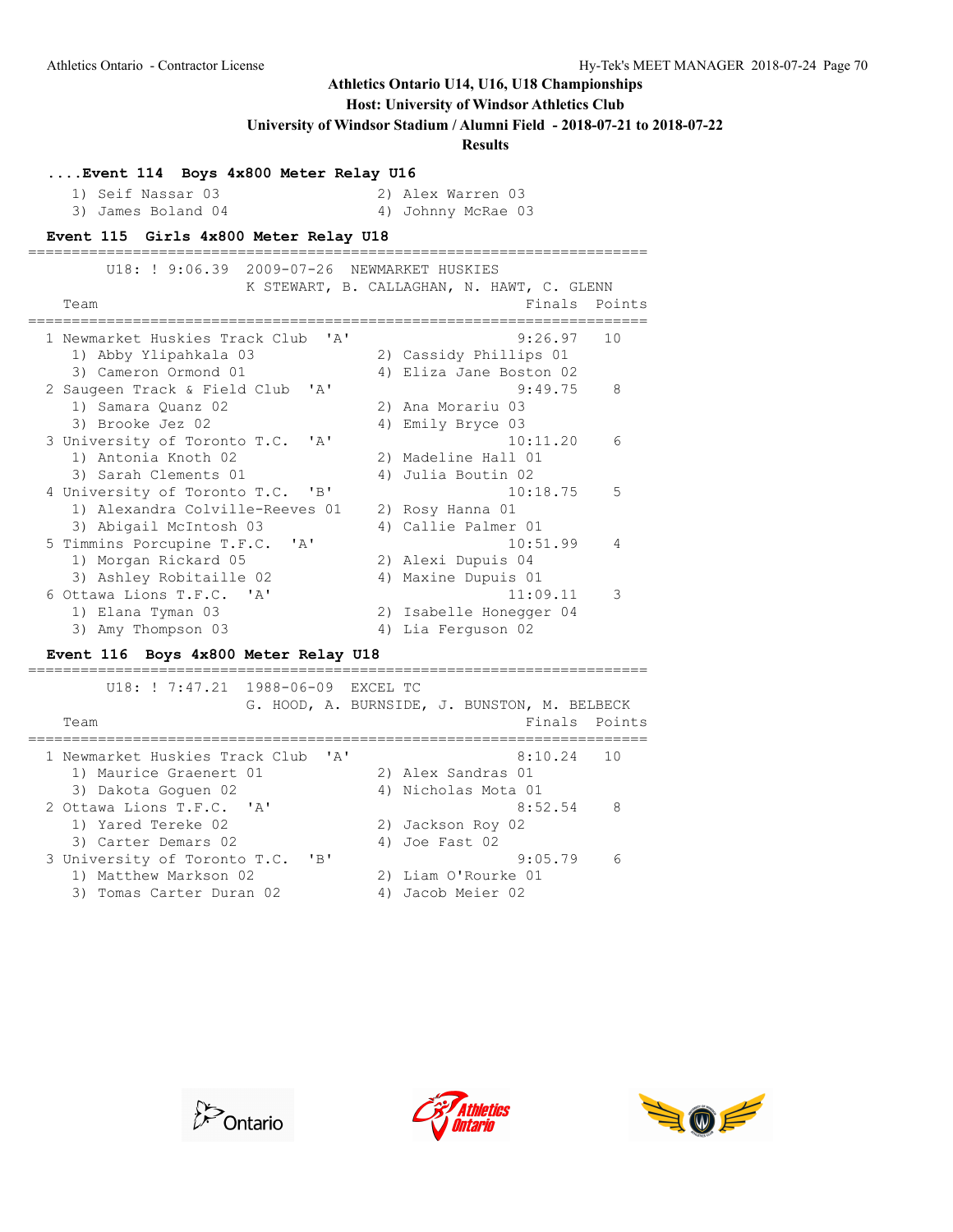#### **Host: University of Windsor Athletics Club**

**University of Windsor Stadium / Alumni Field - 2018-07-21 to 2018-07-22**

#### **Results**

#### **Event 117 Girls 1600 Sprint Medley U18**

| U18: ! 4:09.64 1991-06-23 LAUREL CREEK    |  | J. ROCKEL, M. HAHN, S. VOIGT, S. BERG |                |
|-------------------------------------------|--|---------------------------------------|----------------|
| Team                                      |  |                                       | Finals Points  |
| 1 Laurel Creek T.F.C. 'A'                 |  | 4:19.18                               | 10             |
| 1) Holly Steeneveld 02                    |  | 2) Ashlynn Gilhula 03                 |                |
| 3) Collette Wolfe 02                      |  | 4) Amelia Matthews 02                 |                |
| 2 University of Toronto T.C. 'A'          |  | 4:20.86                               | 8              |
| 1) Alexzandra Throndson 01                |  | 2) Elyse Myskohlid 02                 |                |
| 3) Julia Boutin 02                        |  | 4) Beatrix Maddocks 01                |                |
| 3 Border City AC 'A'                      |  | 4:22.31                               | 6              |
| 1) Krystalann Bechard 02                  |  | 2) Jessica Bailey 03                  |                |
| 3) Hanna Schroeder 02                     |  | 4) Carsyn Brisebois 02                |                |
| 4 Hamilton Olympic Club 'A'               |  | 4:27.04                               | -5             |
| 1) Sage Kraftcheck 01                     |  | 2) Rachel Watson 02                   |                |
| 3) Isabella Bauman 03                     |  | 4) Sarah Cushnie 02                   |                |
| 5 University of Toronto T.C.<br>$'$ B $'$ |  | 4:43.75                               | $\overline{4}$ |
| 1) Abigail McIntosh 03                    |  | 2) Marie Boutin 03                    |                |
| 3) Madeline Hall 01                       |  | 4) Antonia Knoth 02                   |                |

=======================================================================

#### **Event 118 Boys 1600 Sprint Medley U18**

 U18: ! 3:37.16 2002-06-16 MISSISSAUGA TFC I. BUTCHER, O WHITTAKER, C. MORRISON, A. BATTISTON Team Finals Points ======================================================================= 1 University of Toronto T.C. 'A' 3:41.05 10 1) Christopher Stamadianos 02 2) Spencer Gibbs 01 3) Richard Aduboffour 01 4) Rohan Nowbotsing 01 2 The Gazelles 'A' 3:43.99 8 1) Caden Deery 03 2) Benjamin Jonah 03 3) Zion Brookes 02 4) Ajandan Arulananthan 03 3 Saugeen Track & Field Club 'A' 3:44.09 6 1) Mason Arps 03 2) Aiden Hinsperger 03 3) Ryan Caughy 03 4) Matthew Donnelly 01 4 Hamilton Olympic Club 'A' 3:45.27 5 1) Noah Mulkewich 02 2) Daniel Reader 03 3) Domenic Barresi 03 4) Lachlan Perigord 03 5 Thorold Elite Track Club 'A' 4:05.48 4 1) Tristan Christie 01 2) Noah Dommasch 02 3) Jonathan Berisha 03 4) Jeremiah Bondoc 03 =========================================================================================

#### Combined Team Scores - U14 - 29 Events Scored

========================================================================================= 1) Saugeen Track & Field Club 125 2) Monte Cristo Track Club 66 3) London Western T.F.C. 65 4) London Legion TF Alliance 57 5) Etobicoke Track & Field Cl 52 5) Brantford T.F.C. 52 7) Bullets Track Club 50 8) North Halton Stars T.F.C. 41 9) University of Toronto T.C. 40 10) Newmarket Huskies Track C 36 11) Timmins Porcupine T.F.C. 31 12) Durham Dragons Athletics 21